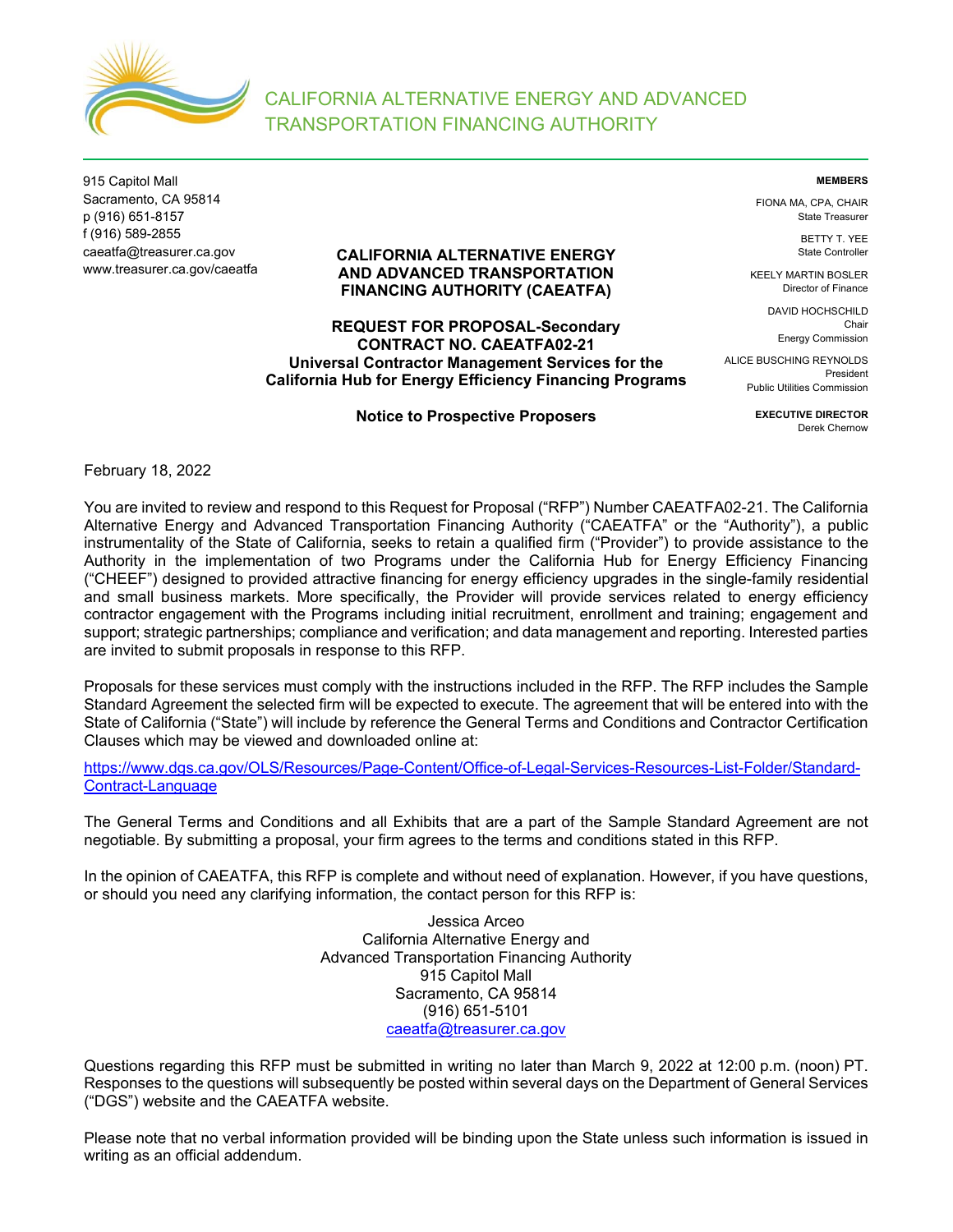# **Table of Contents – RFP CAEATFA02-21**

|         | 1.                                                                                                                                                                                                                                                                                                                                                                                                                                                                                                                                                                                                                                                                                                                                                                                                                                                                                                                                                                                                                           |  |
|---------|------------------------------------------------------------------------------------------------------------------------------------------------------------------------------------------------------------------------------------------------------------------------------------------------------------------------------------------------------------------------------------------------------------------------------------------------------------------------------------------------------------------------------------------------------------------------------------------------------------------------------------------------------------------------------------------------------------------------------------------------------------------------------------------------------------------------------------------------------------------------------------------------------------------------------------------------------------------------------------------------------------------------------|--|
|         | 2.                                                                                                                                                                                                                                                                                                                                                                                                                                                                                                                                                                                                                                                                                                                                                                                                                                                                                                                                                                                                                           |  |
|         | 3.                                                                                                                                                                                                                                                                                                                                                                                                                                                                                                                                                                                                                                                                                                                                                                                                                                                                                                                                                                                                                           |  |
|         | 4.                                                                                                                                                                                                                                                                                                                                                                                                                                                                                                                                                                                                                                                                                                                                                                                                                                                                                                                                                                                                                           |  |
|         | 5.                                                                                                                                                                                                                                                                                                                                                                                                                                                                                                                                                                                                                                                                                                                                                                                                                                                                                                                                                                                                                           |  |
| В.      |                                                                                                                                                                                                                                                                                                                                                                                                                                                                                                                                                                                                                                                                                                                                                                                                                                                                                                                                                                                                                              |  |
| $C_{-}$ |                                                                                                                                                                                                                                                                                                                                                                                                                                                                                                                                                                                                                                                                                                                                                                                                                                                                                                                                                                                                                              |  |
|         | 1.                                                                                                                                                                                                                                                                                                                                                                                                                                                                                                                                                                                                                                                                                                                                                                                                                                                                                                                                                                                                                           |  |
|         | 2.                                                                                                                                                                                                                                                                                                                                                                                                                                                                                                                                                                                                                                                                                                                                                                                                                                                                                                                                                                                                                           |  |
|         | 3.                                                                                                                                                                                                                                                                                                                                                                                                                                                                                                                                                                                                                                                                                                                                                                                                                                                                                                                                                                                                                           |  |
|         | 4.<br>5.                                                                                                                                                                                                                                                                                                                                                                                                                                                                                                                                                                                                                                                                                                                                                                                                                                                                                                                                                                                                                     |  |
|         |                                                                                                                                                                                                                                                                                                                                                                                                                                                                                                                                                                                                                                                                                                                                                                                                                                                                                                                                                                                                                              |  |
|         | 6.                                                                                                                                                                                                                                                                                                                                                                                                                                                                                                                                                                                                                                                                                                                                                                                                                                                                                                                                                                                                                           |  |
|         | 7.                                                                                                                                                                                                                                                                                                                                                                                                                                                                                                                                                                                                                                                                                                                                                                                                                                                                                                                                                                                                                           |  |
|         | 1.                                                                                                                                                                                                                                                                                                                                                                                                                                                                                                                                                                                                                                                                                                                                                                                                                                                                                                                                                                                                                           |  |
|         | 2.                                                                                                                                                                                                                                                                                                                                                                                                                                                                                                                                                                                                                                                                                                                                                                                                                                                                                                                                                                                                                           |  |
|         | Disabled Veteran Business Enterprise (DVBE) Incentive Program - OPTIONAL  21<br>3.                                                                                                                                                                                                                                                                                                                                                                                                                                                                                                                                                                                                                                                                                                                                                                                                                                                                                                                                           |  |
|         | 4.                                                                                                                                                                                                                                                                                                                                                                                                                                                                                                                                                                                                                                                                                                                                                                                                                                                                                                                                                                                                                           |  |
| Е.      |                                                                                                                                                                                                                                                                                                                                                                                                                                                                                                                                                                                                                                                                                                                                                                                                                                                                                                                                                                                                                              |  |
|         | Attachment 1<br>- Required Attachment Check List<br>- Proposal/Proposer Certification Sheet<br>Attachment 2<br>- Key Personnel and Experience<br>Attachment 3<br>- Proposer References<br>Attachment 4<br>Attachment 5a - Cost Proposal Rate Worksheet<br>Attachment 5b - Sample Scenario Worksheet<br>- Payee Data Record (STD 204)<br>Attachment 6<br>- Contractor Certification Clauses (CCC-04/2017)<br>Attachment 7<br>- Darfur Contract Act Compliance Certification<br>Attachment 8<br>- California Civil Rights Laws Certification<br>Attachment 9<br>Attachment 10 - Iran Contracting Act Certification<br>Attachment 11 - Small Business or Microbusiness Preference (if applicable)<br>Attachment 12 - Non-Small Business Preference (if applicable)<br>Attachment 13 - Disabled Veteran Business Enterprise (DVBE)<br>Participation Goal Program Instructions (if applicable)<br>Attachment 14 - Target Area Contract Preference Act (TACPA) (if applicable)<br>Attachment 15 - Bidder Declaration (GSPD 05-105) |  |
| F.      | SAMPLE STANDARD AGREEMENT (STD 213)<br>Exhibit A - Scope of Work<br>- Budget Detail and Payment Provisions<br>Exhibit B<br>Exhibit C - General Terms and Conditions<br>Exhibit D<br>- Special Terms and Conditions<br>Exhibit D, Attachment 1 - Key Personnel Resumes<br>- Additional Provisions<br><b>Exhibit E</b><br><b>Exhibit F</b><br>- Third-Party Agreement Provisions<br>Exhibit F, Attachment 1 - Information Security Requirements                                                                                                                                                                                                                                                                                                                                                                                                                                                                                                                                                                                |  |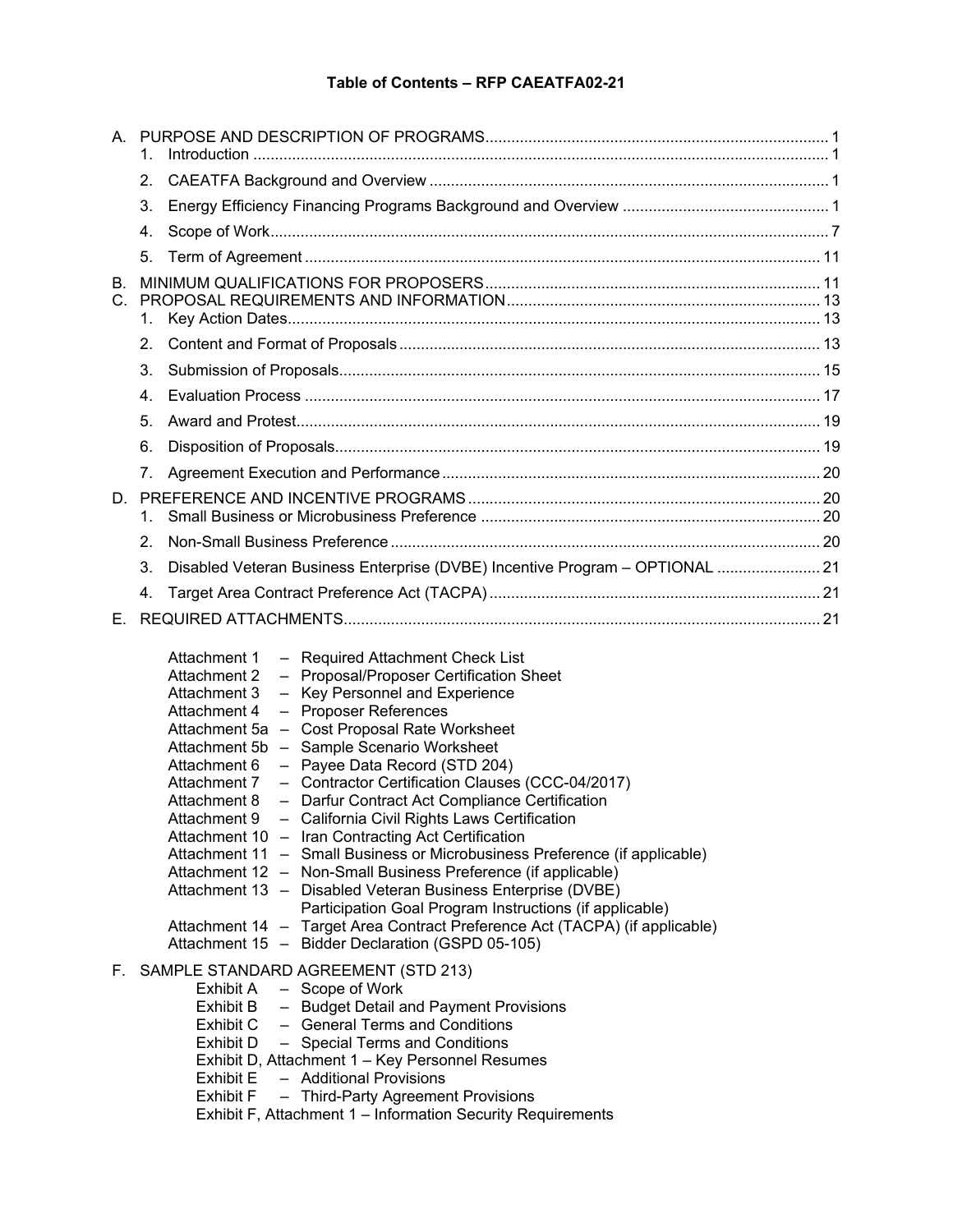# **A. PURPOSE AND DESCRIPTION OF PROGRAMS**

# **1. Introduction**

The California Alternative Energy and Advanced Transportation Financing Authority ("CAEATFA" or the "Authority") seeks proposals from which to select a qualified firm ("Provider") to enter into an agreement ("Agreement" or "Contract") to provide assistance to the Authority with development and ongoing support for tasks related to the implementation of CAEATFA's energy financing programs under the California Hub for Energy Efficiency Financing (CHEEF), including the GoGreen Home Energy Financing Program (GoGreen Home) and the GoGreen Business Energy Financing Program (GoGreen Business) (collectively, the "Programs"). Tasks addressed by this RFP include contractor recruitment, enrollment, and training; enrolled contractor engagement and support; strategic partnership development and engagement; compliance and verification; data management, insights and reporting; and program design assistance/task orders. The services provided will vary between the Programs based on program uptake and needs.

The selection of the qualified firm ("Provider") will be based not only on the proposed fees, but also on assurances that the selected firm will be technically and professionally capable of providing a reasonable level of competent and responsive service to CAEATFA in all subject areas described in the Scope of Work. Proposals should clearly specify how the firm meets each of the Minimum Qualifications for Proposers (Section B). The firm must be free from actual conflicts of interest not only at the time of selection, but also throughout the term of the Contract.

All proposals submitted to perform these services must explain the experience and qualifications of the firm which demonstrate the firm's ability to provide these services. Failure to provide all of the requested information, or deviation from the required format, may result in disqualification. CAEATFA reserves the right to reject any or all proposals.

CAEATFA anticipates entering into a three-year Contract of \$1.8 million with the allowance for two (2) optional one-year extensions up to \$500,000 each. **The total Contract amount may not exceed \$2.8 million over the entire term of the agreement including all optional extensions.**

# **2. CAEATFA Background and Overview**

CAEATFA works collaboratively with public and private partners to provide innovative and effective financing solutions for California's industries, including access to low-cost financing through private activity tax-exempt bonds and loans, and other forms of financial assistance. CAEATFA assists in reducing the state's greenhouse gas emissions by increasing the development and deployment of renewable energy sources, energy efficiency, and advanced transportation and manufacturing technologies to reduce air pollution, conserve energy, and promote economic development and jobs. CAEATFA is housed within the office of the State Treasurer.

CAEATFA's Board consists of five members: the State Treasurer, who serves as Chair of the Authority; the State Controller; the Director of the Department of Finance; the Chair of the California Energy Commission ("CEC"); and the President of the California Public Utilities Commission ("CPUC"). CAEATFA's enabling legislation is contained in the California Alternative Energy and Advanced Transportation Financing Authority Act (Division 16 (commencing with Section 26000) of the Public Resources Code).

# **3. Energy Efficiency Financing Programs Background and Overview**

# *CHEEF History and Goals*

The California Hub for Energy Efficiency Financing (CHEEF) was first authorized by the California Public Utilities Commission in Decision (D.)13-09-044 (September 2013), and later modified by D.15- 06-008, D.15-12-002, D.17-03-026 and D.21-08-006. The CHEEF was established to help the state reach its aggressive energy efficiency goals for the existing building sector. The CHEEF focuses on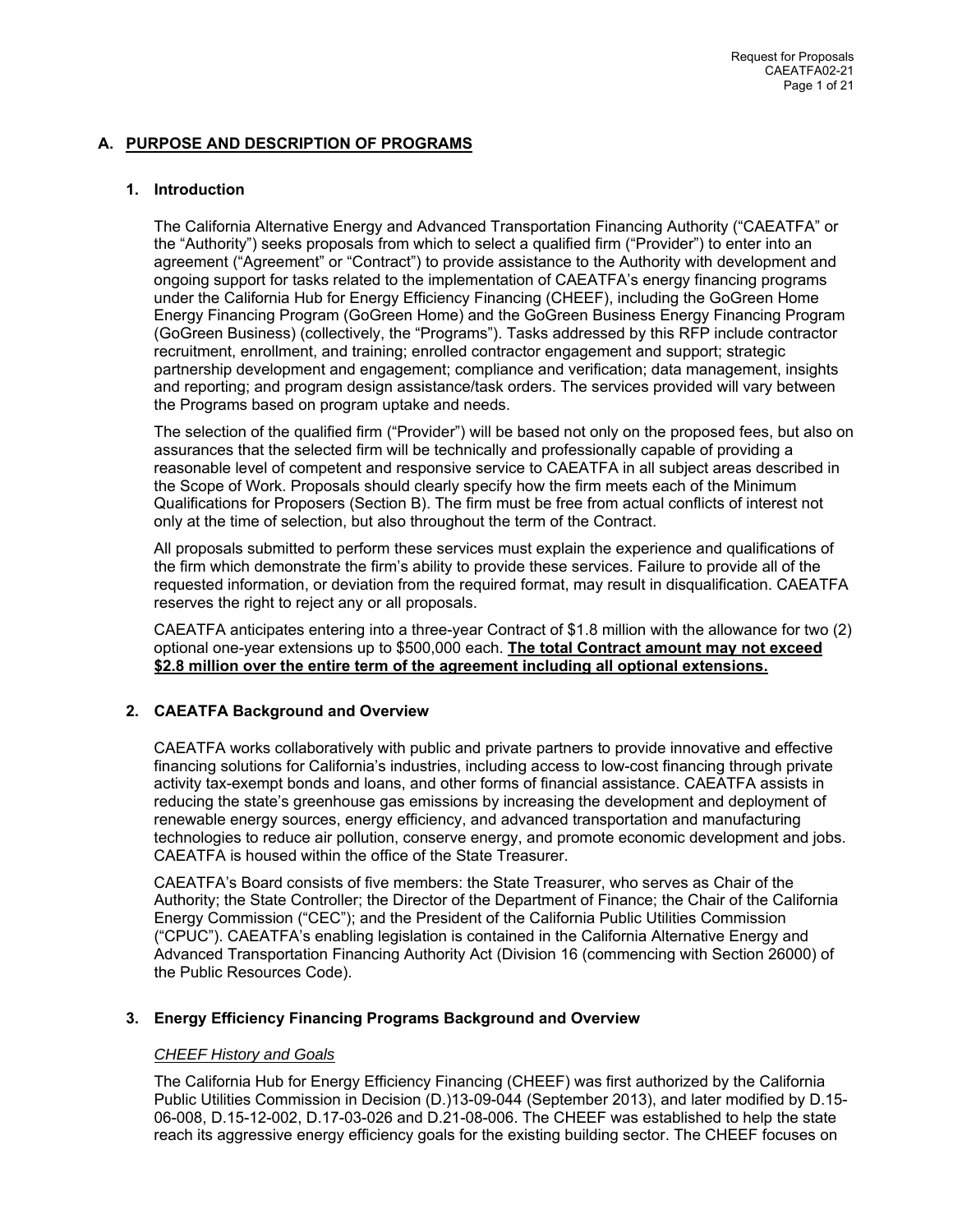attracting and leveraging private capital to be made available for customer investments in energy efficiency, given that we cannot meet the State's energy efficiency goals using traditional approaches of Investor-Owned Utility (IOU) rebates and incentives, or on ratepayer or taxpayer dollars alone.

The Programs are subject to CPUC-directed reporting and evaluations which look at many metrics, including the amount of private capital leveraged, realized energy savings, cost-effectiveness and percentage of administrative cost versus capital deployed, and increased access to financing for underserved customers.

The Programs utilize a credit enhancement (a financing mechanism that reduces risk for participating lenders.) In exchange for the credit enhancement, participating finance companies are able to offer lower interest rates, longer payback terms, and broader approval criteria (e.g., lower minimum credit scores) than their standard products. For contractors, this presents a significantly more attractive option to recommend to customers who may need financing to complete their energy upgrade.

The CPUC also authorized On-Bill Repayment (OBR) for financing in the Commercial and Multifamily sectors, such that customers can repay financing charges to private finance companies via their utility bills. CAEATFA has been working toward the launch of OBR for GoGreen Business, which is expected by Spring 2022.

# *Recent Updates and Context*

In August 2021, through D.21-08-006, the CPUC authorized CAEATFA to administer the CHEEF through fiscal year 2026-27 and authorized up to an additional \$75 million in funding for the 5-year period. In October 2021, the CPUC approved a budget submitted by CAEATFA and the IOUs that included \$31 million in operational spending (including statewide marketing) and \$44 million in credit enhancements to be used to leverage private capital over the 5 years. The CPUC expects that with this authorization, the Programs will scale significantly and that energy savings will be delivered in an increasingly cost-effective manner.

A challenge in administering the Programs has been the complexity of financing for customers who are served by an IOU for gas and a Publicly-Owned Utility (POU) for electric, as is the case for millions of Californians (e.g. in Sacramento, which is served by SMUD and PG&E). Under previous restrictions, the Programs could not credit enhance electric measures for those customers, which caused a complex web of eligibility variances between utility jurisdictions and for contractors who often work between them. In light of this issue, D.21-08-006 also gave CAEATFA the authority to expand the CHEEF to non-IOU customers (and to expand access to financing of electric measures for customers who are served by a gas IOU and electric POU), provided that CAEATFA could find non-IOU ratepayer sources of funding to support it. CAEATFA has recently executed an MOA with the administrator of a statewide initiative that will provide funding to support comprehensive projects for joint IOU/POU customers, which will facilitate more uniform program eligibility across the state and accelerate the deployment of decarbonization measures. CAEATFA is continuing to explore other sources of funding that will expand customer and measure eligibility. The Contractor Manager will promote these changes to contractors and provide education on statewide eligibility and decarbonization as described in the Scope of Work.

The credit enhancement facilitated through the Programs is also currently restricted to energy efficiency measures, which presents a barrier to financing comprehensive energy projects. During this contract period, CAEATFA hopes to secure CPUC approval to expand the measures that may be credit enhanced through the Programs to include other clean energy technologies, such as on-site generation, battery storage, and EV charging. If approved, this expansion will require CAEATFA to make modifications to Program regulations and would likely involve securing new funding sources. As described in the Scope of Work, the Contractor Manager would play a key role in rolling out this technology expansion to contractors.

# *Program Status and Plans*

CAEATFA currently administers three energy efficiency financing Programs under the CHEEF:

 **GoGreen Home Energy Financing (GoGreen Home)**, formerly known as the Residential Energy Efficiency Loan Assistance Program or REEL: GoGreen Home launched in 2016 and serves residential properties. The Program currently has nine participating lenders (eight of which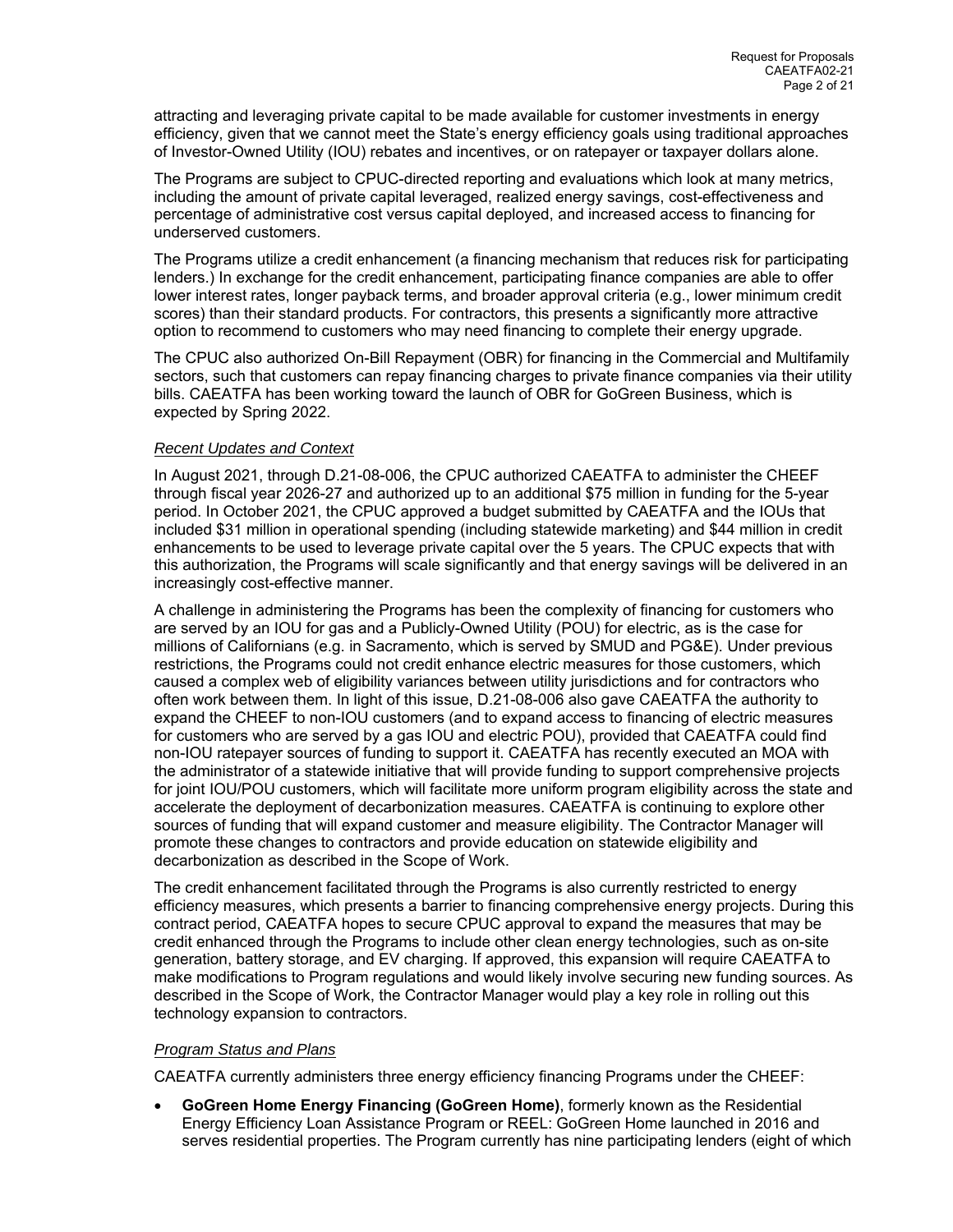are credit unions) and over 550 enrolled contractors, 189 of which enrolled a project in 2021. As of the end of 2021, just over 1,700 projects worth more than \$28.9 million have been financed through the Program. There is expectation from the CPUC that GoGreen Home will scale significantly over the next 5 years. To facilitate this scaling, CAEATFA is working toward:

- Licensing of a "Loan & Project Management System" (LPMS), an online workflow tool that will help with project eligibility screening and web-based data submission for credit unions (see page 5 for more information). These changes will help with recruitment of additional credit union and regional bank lenders as well as improve processes for contractors by making required project data easier to submit and easing communication with lenders for credit approvals.
- o "Batch enrollment" of loans and eventual API integrations for lenders with more IT capacity and those operating at a higher volume. This will facilitate recruitment of specialty lenders and those that offer indirect lending through contractor networks.
- o Uniform, statewide eligibility for projects through seeking and incorporating non-IOU ratepayer funding, which will reduce measure eligibility complexity and support contractor uptake of the Program.
- $\circ$  CPUC approval to expand what measures qualify for a credit enhancement, to include on-site generation, storage and/or EV charging, which would allow customers to do comprehensive projects with a single loan or financing agreement.
- o In Fiscal Year (FY) 2023-2024 and beyond, CAEATFA will explore adding a "singleoriginator" model to the Program, in which loans would be issued by a single company and other finance companies could purchase portfolios of loans after loans were closed and funded.
- **GoGreen Business Energy Financing (GoGreen Business)**, formerly known as the Small Business Energy Efficiency Financing Program or SBF: Launched in 2019, GoGreen Business has supported the financing of ten projects to date. There are 80 participating contractors and project developers in this program and four finance companies that offer a variety of financing products, including loans, leases, and energy service agreements<sup>1</sup>. Uptake has been slow given the effect of COVID-19 on small businesses and challenges with integrating the financing offerings into existing IOU and third-party administered energy efficiency programs. The program is currently piloting an interest rate buy-down promotion and is about to launch an on-bill repayment feature. Growth will require successful integration with other efforts to educate small business owners about the potential of energy efficiency projects, such as energy efficiency programs administered by the IOUs and their third-party contractors, Regional Energy Networks (RENs) or Community Choice Aggregators (CCAs).
- **GoGreen Affordable Multifamily Energy Financing (GoGreen Affordable Multifamily)**, formerly known as the Affordable Multifamily Energy Efficiency Financing Program or AMF: GoGreen Affordable Multifamily has been offering financing since 2019 but has yet to enroll its first project. Two finance companies providing leases and energy service agreements participate in the program. An interest rate buy-down promotion in 2022 will test whether 0% financing can help affordable property managers take on energy upgrades. The Contractor Manager is not expected to have involvement with this Program as the Program does not have a "Participating Contractor" role.

In addition to the above Programs, CAEATFA is considering asking the CPUC to re-authorize a **Non-Residential/Large Commercial On-Bill Program.** A Program serving the large commercial sector, without a credit enhancement, was originally authorized as part of D.13.09.044 but was cancelled since it did not launch prior to the end of 2019. Once on-bill repayment is functional, CAEATFA may

<sup>&</sup>lt;sup>1</sup> At the time of this RFP, CAEATFA staff were reviewing two additional (5<sup>th</sup> and 6<sup>th</sup>) finance company applications. A 7<sup>th</sup> finance company has been enrolled in the Program since 2021, but its financing offering has been paused until an IOU third-party implemented Program gets off the ground.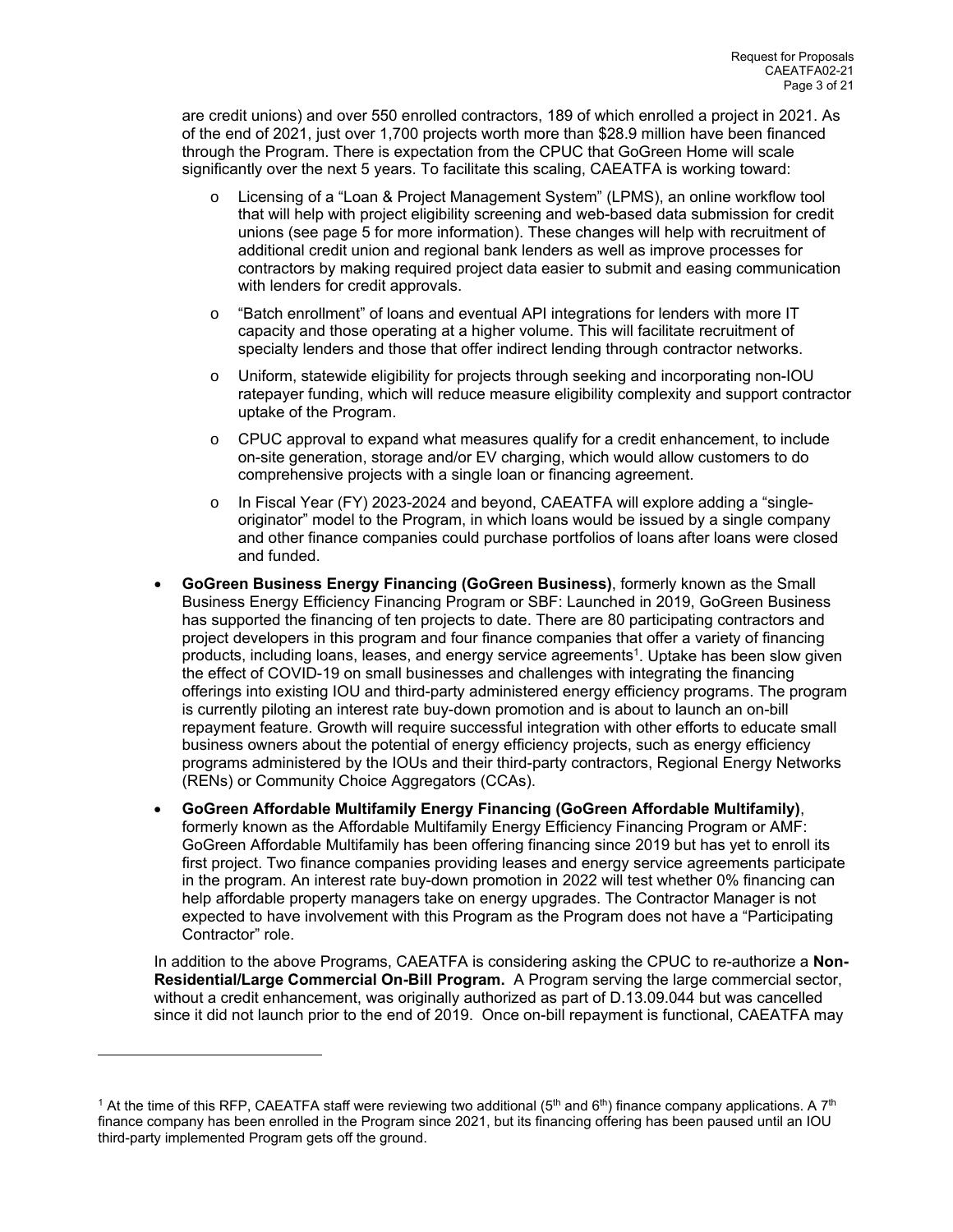suggest the reinstatement of this Program, which would include both energy efficiency and other clean energy technology repaid through a customer's utility bill.

# *How Contractors Engage with the Finance Companies*

With both Programs, contractors are responsible for ensuring that project scope is consistent with Program rules. Contractors often gather the utility bill or proof of utility service from the customer.

- **GoGreen Home:** Under current operations, contractors may present financing options to their customers, but the customer must apply directly with a participating lender. The contractor must submit paperwork to the lender before and after project installation, which triggers the lender to provide notice to proceed with the project and to issue payment upon project completion. In response to contractor feedback, CAEATFA hopes to recruit one or more specialty lenders in 2022 who will allow contractors who wish for it to take a more hands-on approach to their customers' financing. The LPMS, as noted above, will also allow for better communication between lenders and contractors.
- **GoGreen Business:** Contractors present financing options to their customers and are usually the party that contacts the lenders for quotes and approvals. Contractors and finance companies submit data to the Program through an online Project Platform, a customized user interface designed for use by CAEATFA that allows CAEATFA staff to pre-approve project scopes. Finance companies in this Program typically offer some degree of pre-payment to contractors, which requires separate approval from the finance company. Contractors will need to assess additional customer requirements to determine eligibility for OBR.

Contractors will need to become familiar with the data submission platforms available through the Program they participate in, and the Contractor Manager will be responsible for educating contractors on these processes as described in the Scope of Work.

# *Marketing*

CAEATFA has found that financing alone does not create demand for energy efficiency projects - it removes a barrier. Customers generally do not take on energy efficiency projects solely because financing is available. Customers who may have wanted or needed to take on a project are more likely to do so and/or to take on an efficient one if they have access to attractive financing. Attractive financing eliminates the "first cost" barrier faced by many customers and often makes these projects feasible, and contractors are essential for conveying this message and explaining the value of financing to customers.

 **GoGreenFinancing.com** is the platform used to promote the programs and financing options to customers. GoGreenFinancing.com also has a contractor section through which contractors access training and enrollment information, project forms, and marketing resources. Contractors are listed on the website and customers have a direct path to connect with participating contractors through the "find a contractor" tool.

# *CAEATFA and Contractor Manager Coordination*

CAEATFA serves as the administrator of the CHEEF Programs and is responsible for program design, operations, issuing regulations, and overall management and reporting on the financing programs. As the client for this contract, CAEATFA must be informed of ongoing efforts and will be involved in ongoing project planning and approvals. CAEATFA will support the Contractor Manager by conceptualizing and providing direction on processes, strategies, and tactics and by participating in specific contractor-related activities, including recruitment of high-potential leads and engagement with high-volume contractors. The Contractor Manager will be responsible for the daily operations related to the network of contractors participating in the CHEEF Programs as defined in the Scope of Work. The Contractor Manager serves as a crucial liaison between CAEATFA and contractors, taking responsibility for educating contractors on Program updates/changes and translating regulatory and operational developments executed by CAEATFA to the contractor level.

The Provider is expected to coordinate closely with CAEATFA on an ongoing basis to provide updates on progress and respond to requests for reporting, directional shifts, and task orders. Coordination between CAEATFA and the Contractor Manager will initially be frequent, with CAEATFA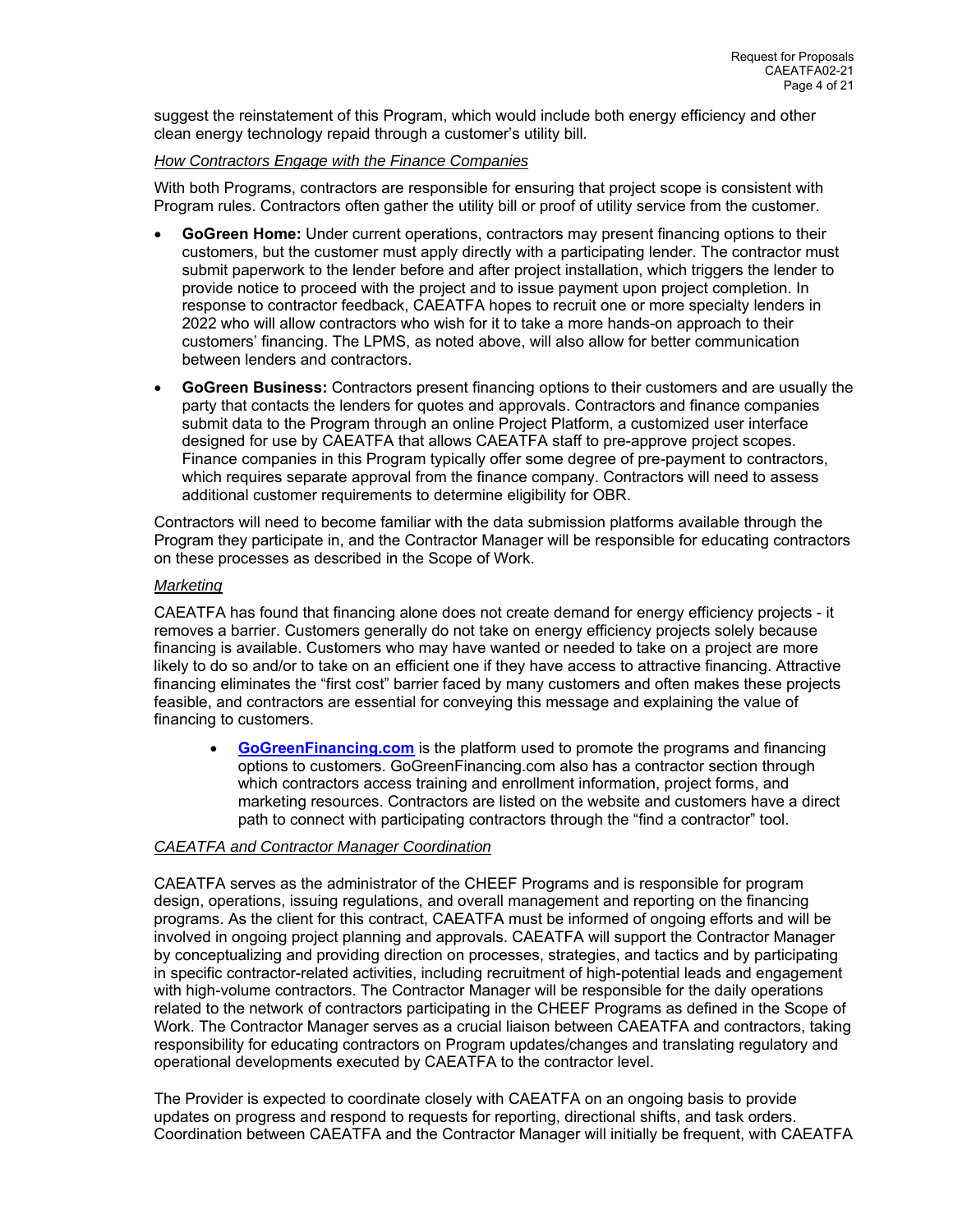approving work and communication plans. The degree and frequency of coordination is expected to lessen over time, as the Contractor Manager gains fluency with the Programs and works to implement approved plans.

# *Other Program Partner Roles and Responsibilities*

CAEATFA works closely with several vendors and partners to implement the CHEEF Programs. The following list of partners, roles and responsibilities is intended to summarize the parties and types of interactions that the Contractor Manager can expect under the Scope of Work.

- **Investor-Owned Utilities (IOUs)** provide ratepayer funding for Program administration and credit enhancements. CAEATFA consults with the IOUs regularly on Program design and implementation. The IOUs contract with third-party implementers who run energy efficiency programs, which are key channels of driving energy efficiency demand (particularly for the small business market). The IOUs publicize financing opportunities to their customers through websites and marketing campaigns. The Contractor Manager's coordination with the IOUs will primarily focus on assisting with marketing to contractors through the IOU Trade Professional (TradePro) networks and newsletters for IOU programs. The Contractor Manager will also be expected to help form strategic partnerships with select third-party implementers of IOU programs where financing is an important part of the delivery strategy.
- **Participating Finance Companies** are private finance companies who enroll in one or more of the CHEEF Programs to offer financing, using the credit enhancement to provide better rates and terms to borrowers through the Programs. Finance companies have varying business models and different approaches to working with contractors. For details on products and offerings, see the downloadable charts on this page.
	- o *GoGreen Home:*
		- *Credit unions:* Eight credit unions (two statewide and six regional lenders) participate in GoGreen Home, offering traditional direct loans. Additional credit unions are expected to join the Program over the next year. Customers apply directly to credit unions for loans and credit unions keep contractors informed about project approval status.
		- *Fintech: O*ne fintech company offers microloans for efficient household appliances exclusively through the IOUs' online marketplaces via GoGreen Home. For the most part, these projects are comprised of self-install eligible appliances and do not involve a GoGreen Home contractor. Down the road, there are plans to offer installation services for heat pump water heaters, and there is a possibility of an installer network joining GoGreen Home.
		- *Specialty or "dealer" type financing:* CAEATFA expects to enroll one or more home improvement or energy finance companies who operate at a larger scale and faster pace than the credit unions. These finance companies will allow contractors to manage the financing process for customers, employ robust IT systems to offer a fair amount of instant decision-making, and maintain portals for contractors to track their projects and approvals.
	- o *GoGreen Business:*
		- *Lease companies:* Three specialty finance companies (all statewide) offer equipment leases through GoGreen Business. These companies prefer to deal with the contractor, offering quoting tools and allowing contractors to fill out applications for their customers. They are able to offer instant, auto-decisioning up to a certain financed amount.
		- *Specialty finance companies large ticket:* Two finance companies provide large amounts of capital for projects that go through a longer and more extensive project vetting.
		- *Credit union:* One credit union is in process of enrolling in GoGreen Business. Their model will most likely involve referrals from contractor companies, but it is unclear yet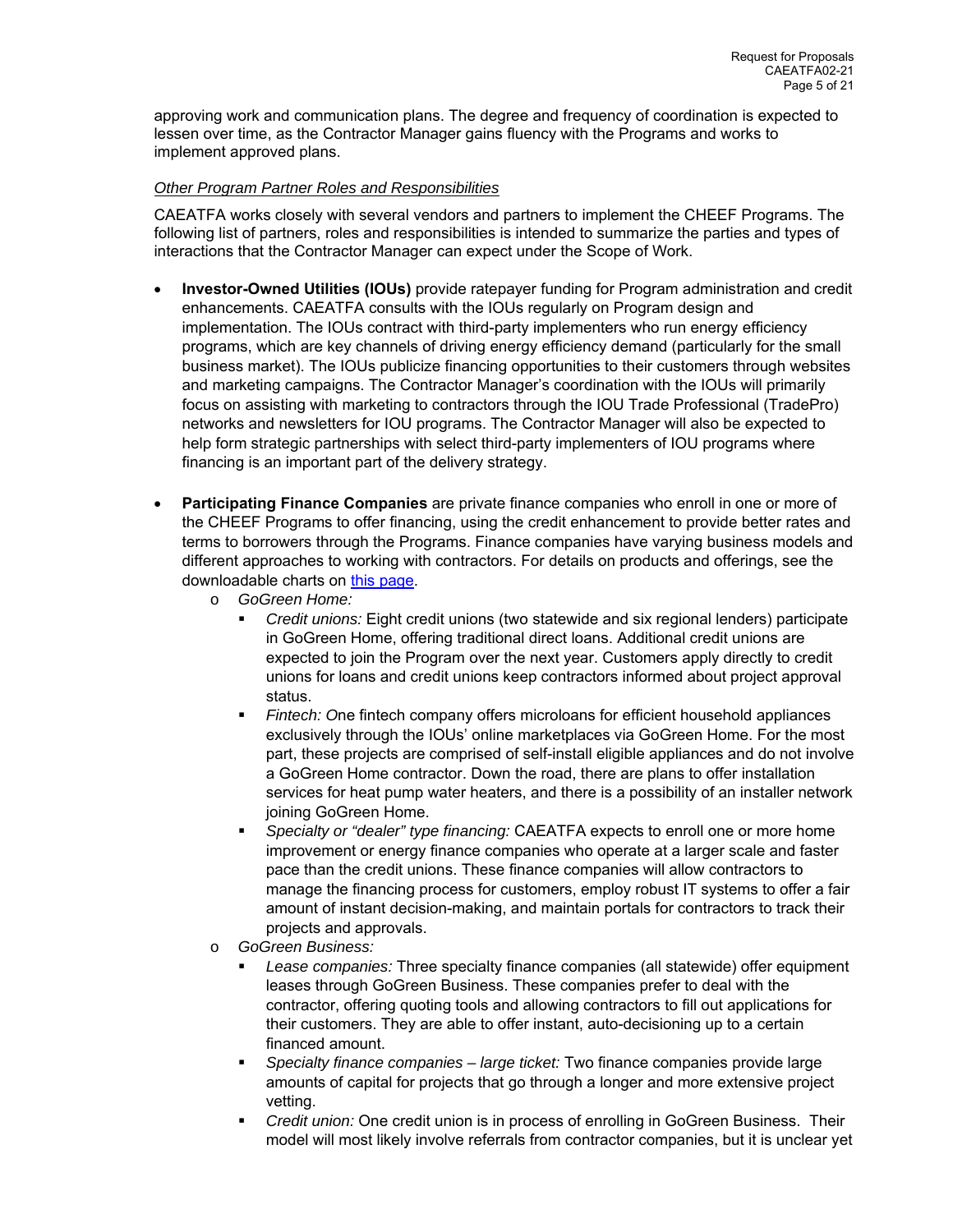to what degree they will want communications to flow through the customer versus the contractor.

 *Microlender:* One microlender is enrolled in GoGreen Business and is exploring whether to offer a direct-to-customer financing model or only provide approvals for projects referred to by an IOU third-party implemented program, to ensure projects are eligible and assure some volume.

The Contractor Manager should understand the varying business models of the different finance companies when it comes to contractor utilization of the financing options. The Contractor Manager will need to advise contractors on which finance companies they should connect with, particularly when the contractors are getting started with the Programs. The Contractor Manager will also occasionally field project- and contractor-related questions from these lenders and is expected to be responsive.

- **The Statewide Marketing Implementer** is an external vendor contracted to SoCalGas per CPUC Decisions and is responsible for statewide customer-facing marketing efforts. Statewide marketing includes supporting the IOUs with collateral and content creation for use in regionallybased, customer-facing marketing efforts. The Marketing Implementer also maintains the GoGreen Financing website, which hosts contractor-related information for the Programs. The Contractor Manager will frequently coordinate with the Marketing Implementer for contractorrelated webpages and materials, as well as occasionally coordinate on marketing efforts that influence both customers and contractors.
- **The Master Servicer** currently accepts loan enrollment applications for GoGreen Home, though CAEATFA has moved some batch loan enrollment functions "in-house" and plans to contract for a separate Loan & Project Management System (LPMS) within the next year. For GoGreen Business, the Master Servicer maintains a web-based Project Platform through which contractors and finance companies submit project and finance data for pre-approvals and enrollment of loans into the Program. The Master Servicer has played a central role in developing the on-bill repayment architecture and will manage on-bill transactions. At the beginning of the contract, the Contractor Manager may receive loan enrollment and project reports for both GoGreen Home and GoGreen Business from the Master Servicer; the reporting will shift away from the Master Servicer for GoGreen Home over time. The Contractor Manager can expect to continue coordination with the Master Servicer for loan- and project-related reports for GoGreen Business.
- **Loan & Project Management System (LPMS):** Within the next year, CAEATFA expects to contract for an online workflow and data collection tool that will be used by finance companies (mostly credit unions), contractors and Program staff for GoGreen Home. Similar to the GoGreen Business Project Platform, the LPMS will allow contractors to enter project and measure data into an online portal, automatically validate a certain degree of project compliance with Program rules, facilitate communication from finance companies to contractors regarding credit approval, and allow Program staff to review and pre-approve projects manually when needed. The tool will remove the need for existing PDF and Excel-based project forms, which have been cumbersome for contractors, and allow for electronic capture of data and certifications. The LPMS will also add value for contractors by providing automatic updates on loan status. The Contractor Manager will play a large role in the roll-out of the LPMS to existing contractors, and the LPMS will become part of standard onboarding for new contractors. The Contractor Manager will be responsible for communicating with contractors whose projects are not pre-approved by CAEATFA staff and will also access loan and project reports from the LPMS. While CAEATFA staff will be primarily responsible for project approvals during the first year of LPMS operation and improvements, it is possible that CAEATFA and the Contractor Manager will agree to transition this function to the Contractor Manager once it is running smoothly.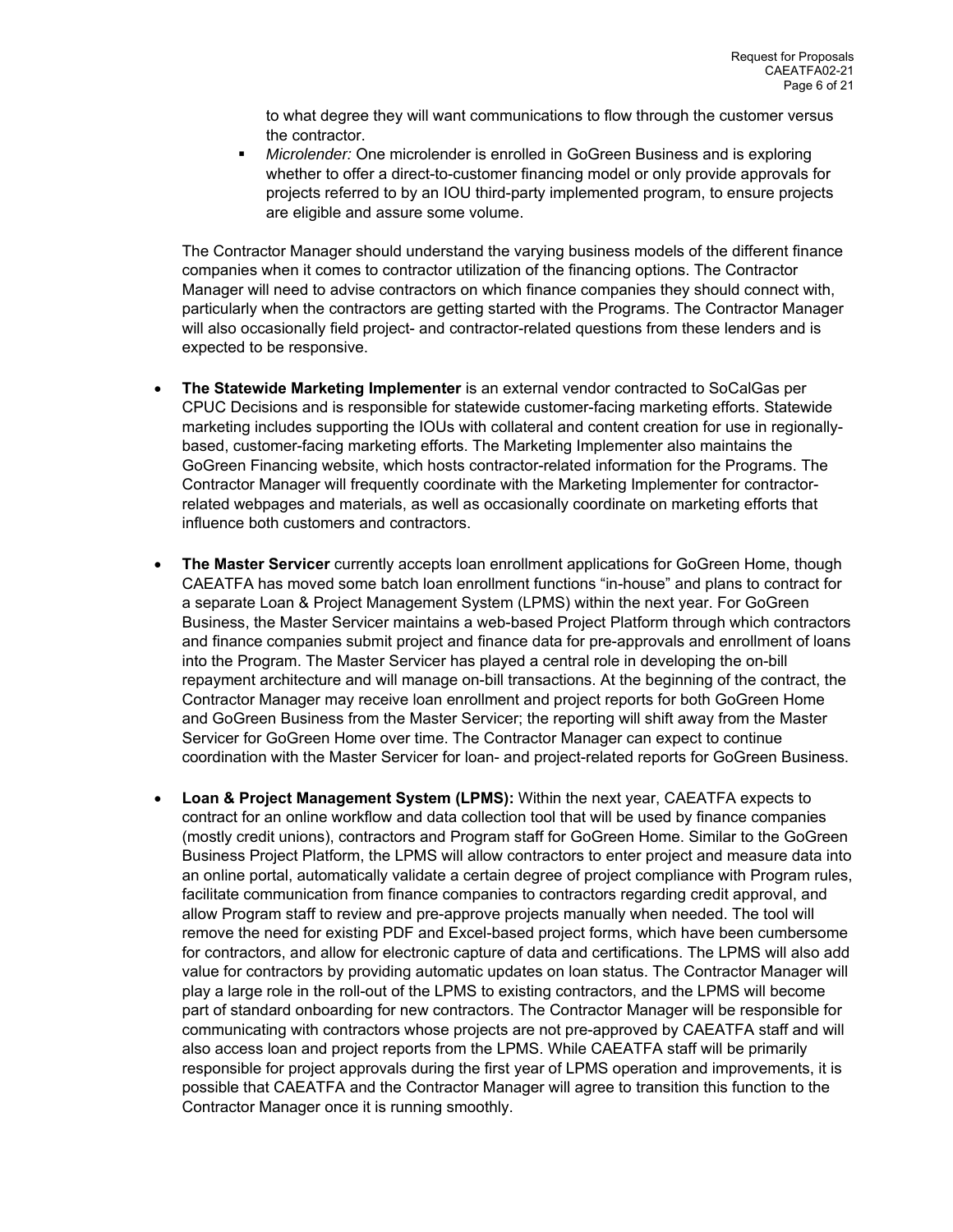# **4. Scope of Work**

Under the general direction of CAEATFA's Executive Director or designee, Provider will provide the services outlined below in a manner consistent with Program regulations. At the time the selected firm comes under contract, the tasks set forth below will already have been implemented, to various degrees, in the GoGreen Home and GoGreen Business<sup>2</sup> Programs. The firm selected through this RFP will assume responsibility for such tasks, review and improve the effectiveness of prior approaches, and implement similar scopes of services as set forth below for the duration of the Programs through the full term of the Contract. Tasks in some of these categories require coordination with CAEATFA and other vendors and stakeholders of the Programs, such as Participating Lenders and the Marketing Implementer. The Scope of Work broadly falls into the six categories listed below. Specific tasks may change as the Programs continue to develop and evolve. The six categories of tasks in this Scope of Work are:

- i. Initial contractor recruitment, enrollment and training Contractor Training
- Enrolled contractor engagement and support
- iii. Strategic partnership development and engagement
- iv. Compliance and verification
- v. Data management, insights and reporting
- vi. Program design assistance/task orders

# **a. Initial contractor recruitment, enrollment and training**

The Programs rely on the participation of contractors to offer Program financing to their customers. Contractors who wish to participate in the Programs must meet eligibility requirements and undergo an enrollment process comprising application; an on-demand online training; and approval. The Provider will perform the following tasks associated with contractor recruitment, enrollment and training:

- i. Conduct research, targeting, lead generation and comprehensive outreach. Recruit contractors to the Programs through meetings, conferences, workshops, calls, webinars, e-mails, social media, and other appropriate tactics.
- ii. Nurture leads through the training, application and enrollment processes. Offer customized program introductions and training seminars for large or high-priority contractor companies as needed.
- iii. Manage the overall contractor enrollment process, including reviewing contractor applications to ensure all eligibility requirements have been met and assist contractors with their applications.
- iv. Develop, maintain and update on-demand online training content, Contractor Manuals, and marketing collateral/resources for interested contractors that describe program requirements and benefits. Review and suggest updates to contractor recruitment information on the GoGreen Financing website.
- v. Manage and maintain CAEATFA's online Learning Management System (LMS) training platform (e.g. managing users, assisting contractors taking training, and monitoring progress of contractors through the training process).
- vi. Coordinate on efforts to recruit high-priority contractor company leads (such as new project developers) with CAEATFA.

 $2$  Please note that "contractor" below also includes "project developers" for GoGreen Business.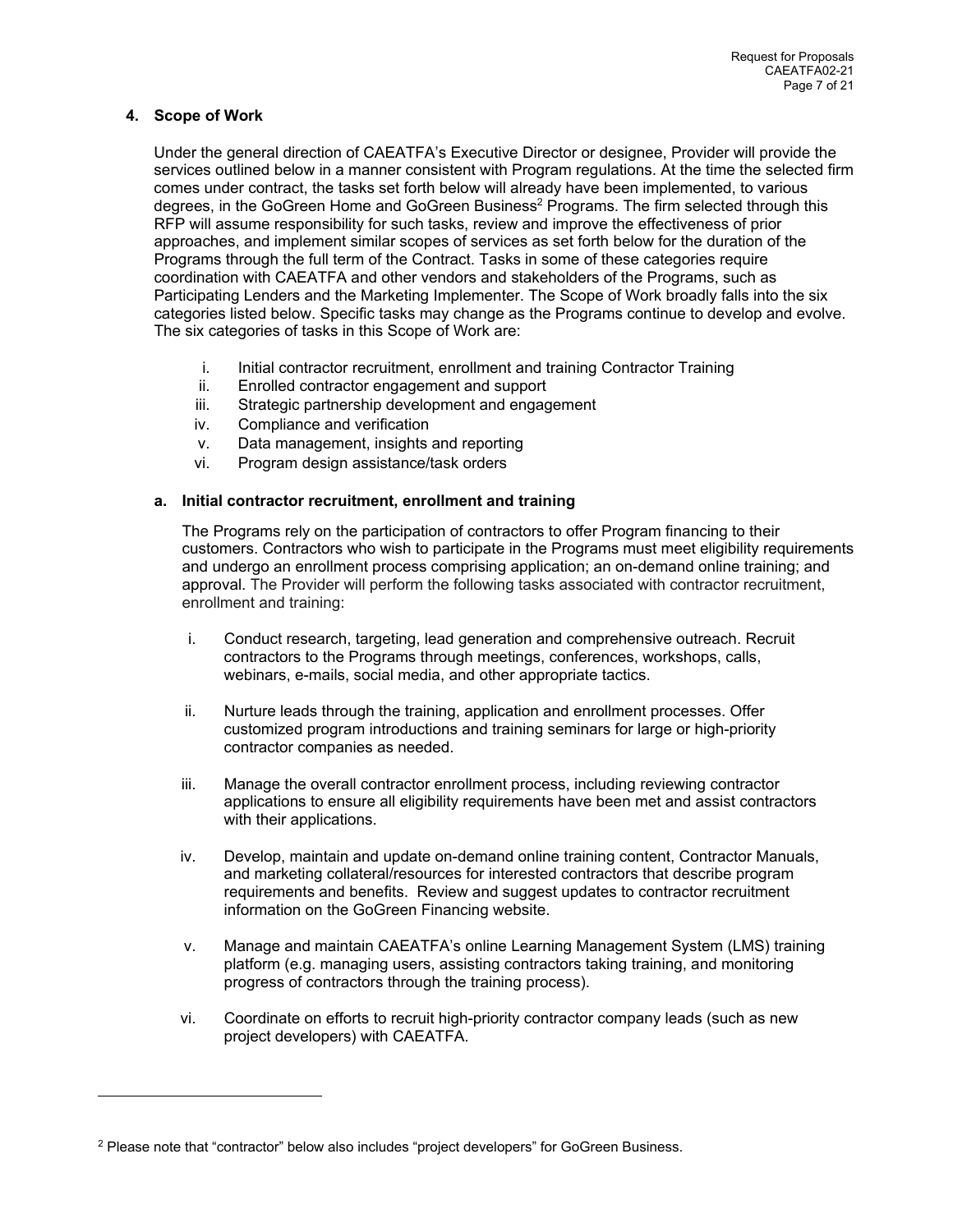- vii. Continually review recruitment strategies and adjust as indicated to grow contractor enrollment and participation across target geographic areas and industries.
- viii. If CAEATFA receives the authority to expand the Programs to include other types of clean energy technology, develop a recruitment strategy and plan for contractors engaged in technologies such as onsite generation, battery storage and EV charging.

#### **b. Enrolled contractor engagement and support**

Providing enrolled contractors with the support they need to successfully utilize the Programs is critical to the Programs' overall success, thus CAEATFA will place a high priority on Provider proposals that show particular strength in this area. The Provider will perform the following tasks associated with engagement and support for enrolled contractors:

- i. Serve as the primary point of contact and the "face" of the Program for enrolled contractors. Provide ongoing support via phone, email, LPMS, and other appropriate methods to assist contractors in successfully utilizing the Programs, connecting with finance companies, understanding the different finance company processes and products offered, and properly filling out Program forms or providing required data through Program platforms.
- ii. Ensure accessibility for contractor questions and inquiries. Provide responses to and explanations for rejected project scopes through the LPMS within 1 business day. $3$ Maintain awareness of personnel changes at contractor companies and offer support to ensure continued Program involvement. Maintain updated reference materials, fact sheets, toolkits, manuals and other resources to complement trainings and assist contractors with project eligibility, documentation requirements, and incorporation of financing into their sales.
- iii. Continuously engage contractors to foster trust in the Program. Sustain regular communications with contractors through a frequent schedule of ongoing touch points. Keep contractors informed of Program updates, new lender offerings, changes in the list of eligible measures that may be financed, and other relevant and beneficial information. Serve as a subject-matter expert on the needs, challenges, and preferences of enrolled contractors.
- iv. Welcome and support newly enrolled contractors through a "hands-on" onboarding process that includes walk-throughs of available resources and the LPMS, introductions to lenders serving their region, identifying eligible projects, and coaching on explaining the financing offerings to their customers. Provide special support for new contractors' first few project enrollments, including preparing them for desktop reviews and installation verifications.
- v. Segment and categorize enrolled contractor companies by their approach to financing, business area, degree of participation in the Programs, etc. Identify needs of each segment and set appropriate engagement, collaboration and coaching strategies, such as providing direct, hands-on assistance in enrolling a project to contractors who have not yet done so.
- vi. Identify, suggest and develop needed Program trainings and resources for enrolled contractors (e.g., video walk-through of a monthly payment calculator, explanation of

<sup>&</sup>lt;sup>3</sup> During the first year of the LPMS operation, CAEATFA staff plans to have primary responsibility for project approvals. Once operations are smooth, CAEATFA and the Contractor Manager may decide that it makes sense for the Contractor Manager to assume this role.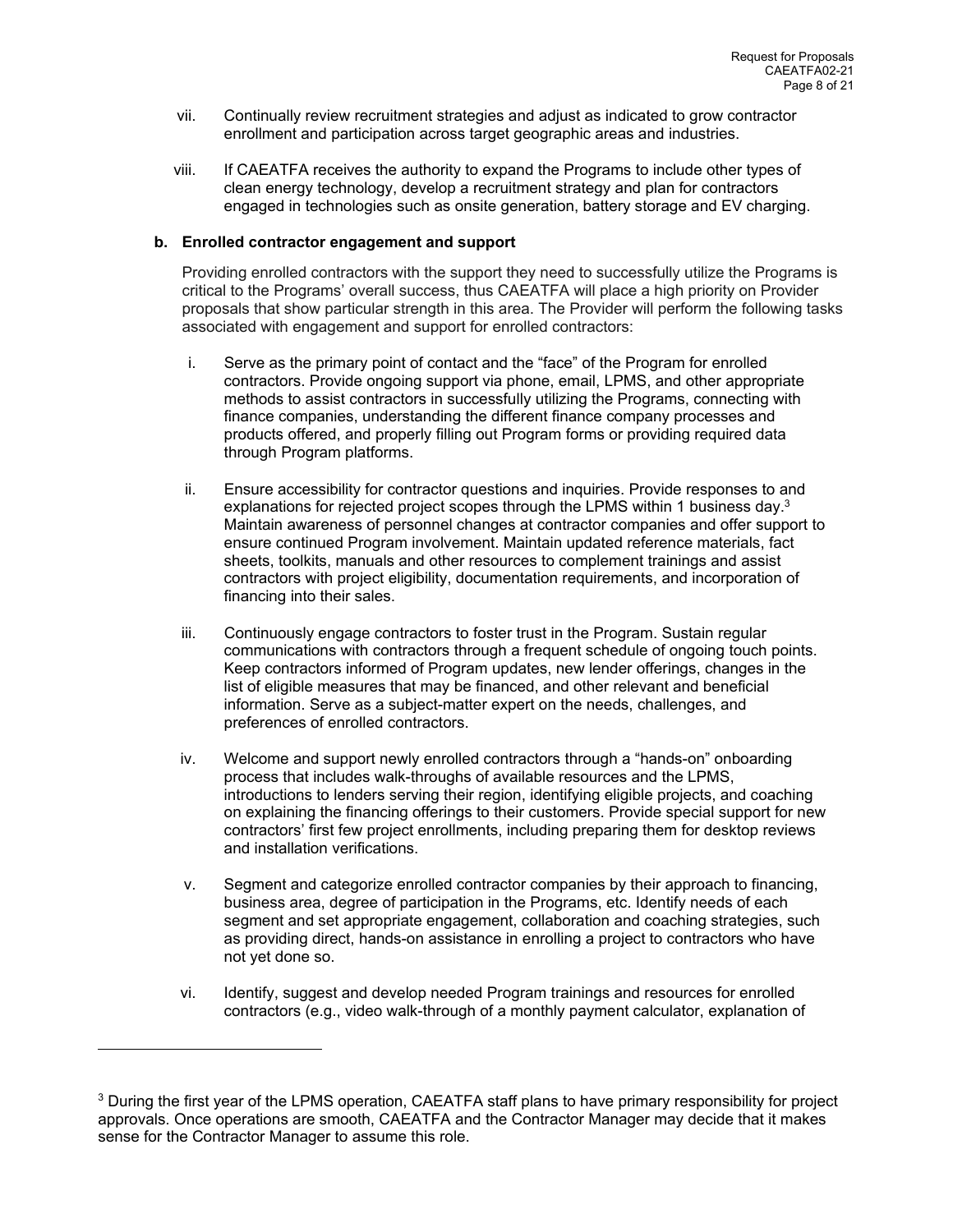new program features like on-bill repayment, summary of project compliance requirements).

- vii. Identify, suggest and develop needed marketing collateral for enrolled contractors to use to explain the Programs to their customers (e.g., financing option comparison chart, talking points for responding to common customer questions).
- viii. Maintain an understanding of different finance companies' processes in working with contractors. Field occasional questions from finance companies participating in the Programs related to contractors and contractor scopes of work, and customer concerns related to their contractor. Coordinate with CAEATFA to resolve disputes.

# **c. Strategic partnership development and engagement**

Provider will support engagement with channel partners with aligned interests in increasing customer uptake of energy efficiency projects, such as Regional Energy Networks (RENs), Community Choice Aggregators (CCAs), Investor-Owned Utility (IOU) programs and their thirdparty implementers, and more. The Provider will coordinate with CAEATFA on this task to avoid duplicative outreach efforts and ensure cohesion between outreach and Program needs. The Provider will perform the following tasks associated with engagement and support for Program partners:

- i. Identify and recommend target organizations beyond individual contractor companies (e.g., utility programs, trade associations) for the purposes of contractor recruitment or engagement and cross-promotion of financing programs to relevant audiences.
- ii. Facilitate opportunities for trainings, seminars, marketing, etc. between CHEEF Programs and relevant channel partners of interest.
- iii. Maintain strong and productive relationships with identified channel partners and implement agreed-upon joint activities, such as coordinated marketing campaigns or customized collateral preparation.

# **d. Compliance and verification**

The objective of compliance and verification is to provide reasonable assurance that contractors are adhering to Program rules and permitting requirements and acting truthfully. This assurance is provided by performing sufficient checks such that all contractors are aware of the potential of their project being reviewed or inspected, contractors making mistakes can be identified and coached toward correction, and bad actors can be identified and removed from the Program. While compliance is taken very seriously, these tasks should be conducted with a spirit of fostering success and deepening an understanding of contractor challenges in this area.

- i. On a quarterly basis, confirm that enrolled contractors meet criteria to maintain participating contractor status, including a current CSLB license that is free of discipline and other requirements as appropriate.
- ii. Develop and implement a plan to ensure overall project and Program compliance from contractors, including:
	- Selection criteria, procedures, tracking, and communications related to desktop reviews and installation verifications.
	- Contractor corrective discipline, including coaching, remediation, and eventual Program removal.
	- Assistance for contractors with navigating combustion safety testing resources, finding combustion safety testers, and pricing projects to include combustion safety testing in the financed amount, when needed.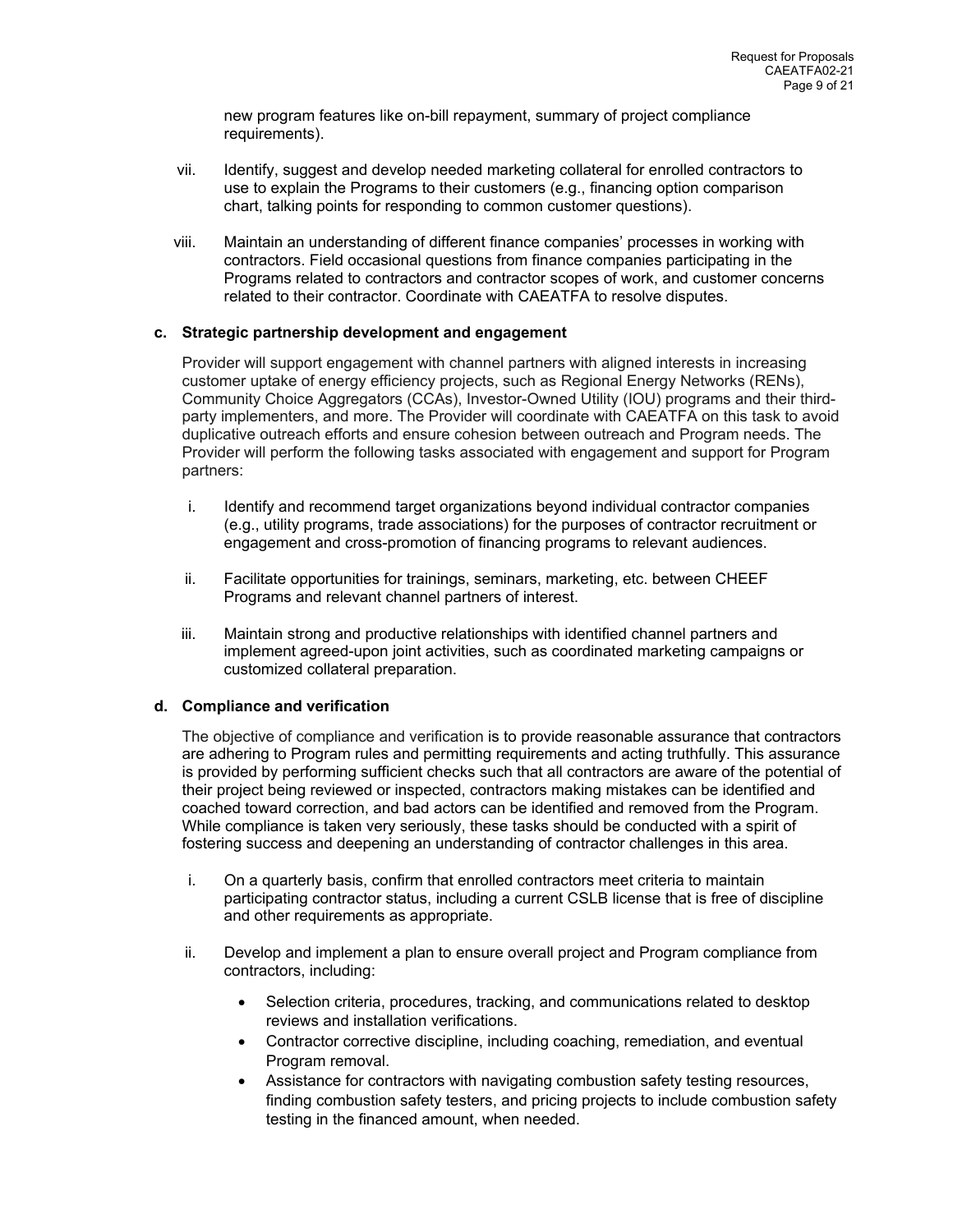- iii. Conduct **desktop reviews** on a portion of completed projects (the portion to be determined jointly by CAEATFA and Provider based on budget and Program needs) to confirm compliance with Program rules. The scope of desktop audits will be determined jointly by CAEATFA and Provider and may include reviews of project and measure data submitted to the Program, invoices provided to the customer, permit records, and/or safety test records. Desktop reviews serve the purpose of confirming compliance with Program rules around measure and project eligibility as well as combustion safety testing, permitting, and confirming truthfulness in reporting of data to the Programs.
- iv. Perform virtual and/or on-site **installation verifications** on a portion of completed projects (the portion to be determined jointly by CAEATFA and Provider based on budget and Program needs) to verify that equipment was installed as reported to the Program and is operable. Inspections do not include an assessment on the quality of the installation or compliance with code.<sup>4</sup>
- v. Provide implementable Program design recommendations to CAEATFA related to combustion safety testing, permit compliance, and other consumer protection aspects.

# **e. Data management, insights and reporting**

Provider will keep diligent records of contractor information and Program interactions to inform accurate public listing information, promote high-quality engagement and share insights with CAEATFA. These responsibilities include:

- i. Provide regular updates to CAEATFA on quantitative outcomes for tasks and efforts. Share qualitative, in-depth insights regarding contractor sentiments, challenges, successes, patterns of activity, preferences, needs, and concerns on an ongoing basis.
- ii. Evaluate success of projects and initiatives and provide recommendations for improvements and course correction to CAEATFA.
- iii. Develop and maintain data sets related to contractor recruitment, including data points such as the names of active leads, records of contact with the Program, and their status in the enrollment process.
- iv. Develop and maintain data sets related to enrolled contractors, including data points such as up-to-date contact information, types of services provided, locations served, key personnel, Program status (e.g., enrolled, suspended, removed), and records of interaction with the Program. Provide regular reports or make data available in a format approved by CAEATFA to CAEATFA, the LPMS, participating finance companies, the Marketing Implementer, and other stakeholders as needed/upon request.
- v. Develop and maintain data sets related to Program compliance, including data points such as results of desktop reviews and installation verifications, corrective actions taken, and the overall QA/QC process.
- vi. Integrate data sets with Program tools and databases, such as the GoGreen Business User Interface and CAEATFA's forthcoming Loan & Project Management System.
- vii. Coordinate with the Marketing Implementer to maintain accurate public listing information for enrolled contractors on GoGreenFinancing.com. Maintain a publicly accessible, searchable map of enrolled contractors by their location.

<sup>&</sup>lt;sup>4</sup> Program rules require contractors to pull and complete permits for any work that requires them. These verifications are not intended to duplicate local government inspection and oversight.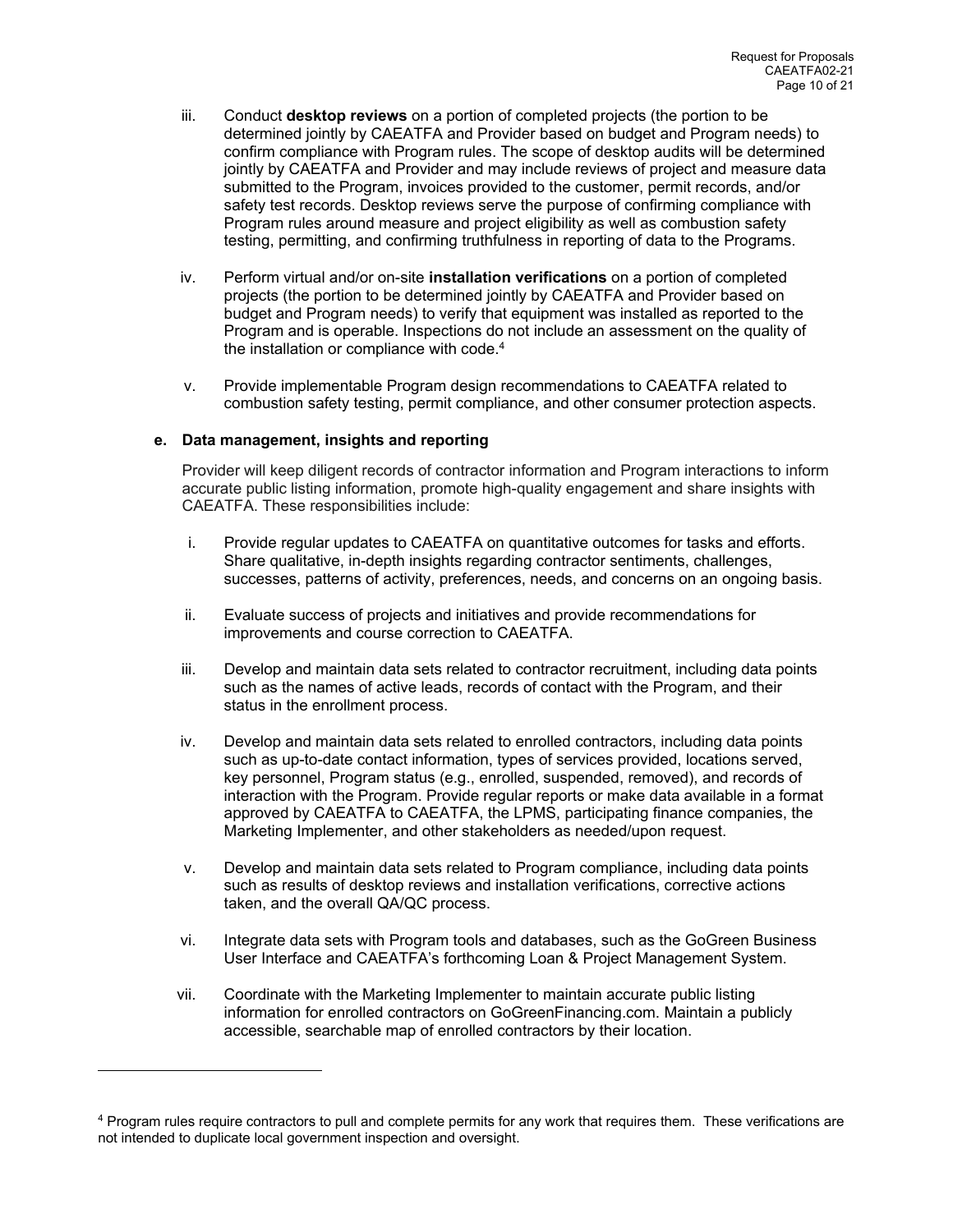# **f. Task orders**

If requested by CAEATFA and agreed upon in advance by CAEATFA and the Provider in written Task Orders, the Provider will execute additional special initiatives related to contractor recruitment, engagement, compliance, and other tasks as needed. The Contractor Manager will develop plans, process flows, contracts, budgets, etc. for new Task Orders and fully implement them according to the guidelines agreed upon by CAEATFA and the Provider. Task Orders will not increase the total not-to-exceed cost of this Contract. Specific deliverables, responsibilities, and timetables will be established by and between CAEATFA and the Provider in writing prior to commencement of work, and all approved Task Orders shall be made a part of this Contract. Examples of potential Task Orders may include:

- i. A one-time initiative to train, onboard, and migrate enrolled contractors to use the Loan & Project Management System
- ii. Development of a new online training module, such as how contractors can use interest rate buy-downs for their sales

# **5. Term of Agreement**

The term of the Agreement will be for a three-year period beginning May 29, 2022 through May 28, 2025 and services shall not exceed \$1,800,000. CAEATFA will have the option for two (2) one-year extensions valued at up to \$500,000 each. The total Contract amount may not exceed \$2.8 million over the entire term of the agreement including all optional extensions. The effective date is either the proposed award date (Section C.1.), or the date of approval of the Agreement by DGS, whichever is later. Work shall not commence until the effective date.

# **B. MINIMUM QUALIFICATIONS FOR PROPOSERS**

In preparing your proposal, please provide your firm's responses to the following requirements in the order listed in this RFP. Failure to meet the minimum qualifications will cause your proposal to be considered unresponsive and the proposal will be disqualified.

The firm **must have**, at a minimum, the following required qualifications and experience:

# **1. Subject matter expertise of:**

- a. Residential and commercial building retrofit contractors, including general contractors and those installing measures available through the Programs
- b. Energy efficiency and clean energy industries and related technologies
- c. California permitting, building codes, and safety requirements
- d. The overall regulatory, utility, and policy landscape for energy efficiency/clean energy in **California**
- **2. Experience with building, maintaining, and managing contractor networks, government programs, and/or financing programs, including development and implementation of strategies and tactics to support both recruitment of and sustained participation of contractors**
- **3. Ability to maintain deep understanding of contractor trends, needs, challenges and preferences**
- **4. Familiar and consistent participant in existing contractor/building associations, organizations, and groups**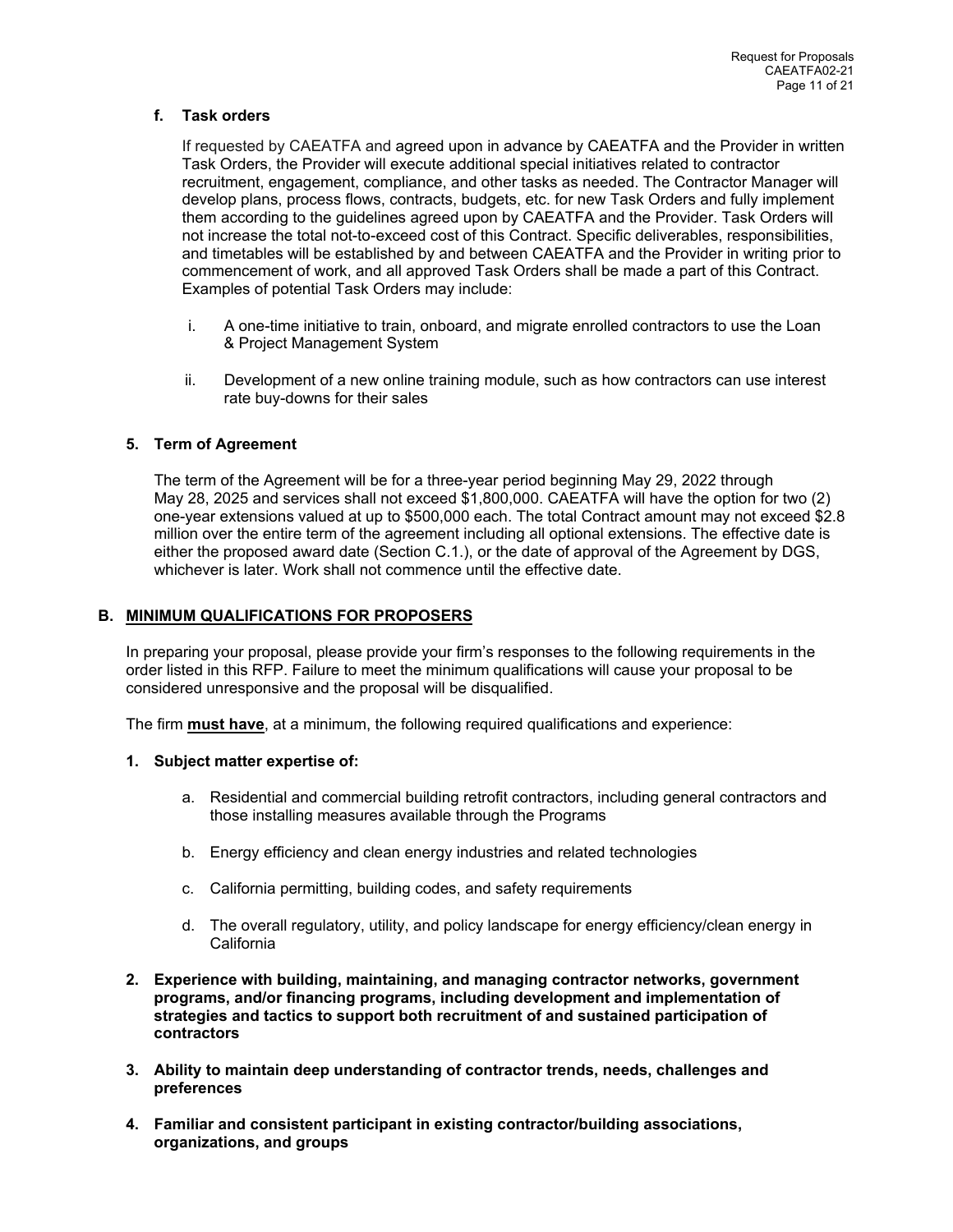- **5. Qualified to do business in the State of California (proposer and any subcontractor identified in the proposal)**
- **6. Been in operation for a minimum of two (2) years providing the types of services required under the Contract**
- **7. Not be a publicly traded corporation or subsidiary thereof that is incorporated offshore, even if the United States is the principal market for the public trading of the corporation's stock**
- **8. Free from conflicts of interest, not only at the time of selection, but throughout the term of the Contract as well**
- **9. Immediately available to provide the services that will be set forth in the Contract**

Ideal candidates will also demonstrate the following desired qualifications:

- **1. Can serve as a trusted and effective point of contact for contractors through approachable, proactive and savvy communication** 
	- a. Strong communication skills to convey clear, diplomatic, and knowledgeable messages over the phone, remotely, via email, or in-person
	- b. Oriented toward helping contractors and related channel partners achieve success through the Programs
	- c. Writing/graphic design capacity to create effective marketing and informational collateral

# **2. Capacity for deep relationship building to establish trust and confidence across the contractor network**

- a. Provides customized services and approaches based on contractor needs and circumstances; perceives nuances between different types of contractor companies and needs
- b. Utilizes judgement in handling delicate situations, such as compliance verification concerns
- c. Conceives and executes strategic partnerships with channel partners and utility program implementers

# **3. Strategic and analytical collaborator**

- a. Fluency with building improvement financing options and how contractors engage with them
- b. Understands different Program needs and provide actionable recommendations on aspects of Program design and implementation
- c. Frequently evaluates current strategies and processes to suggest and implement improvements
- d. Identifies most important insights from day-to-day work with contractors to efficiently convey metrics, data and high-quality information to CAEATFA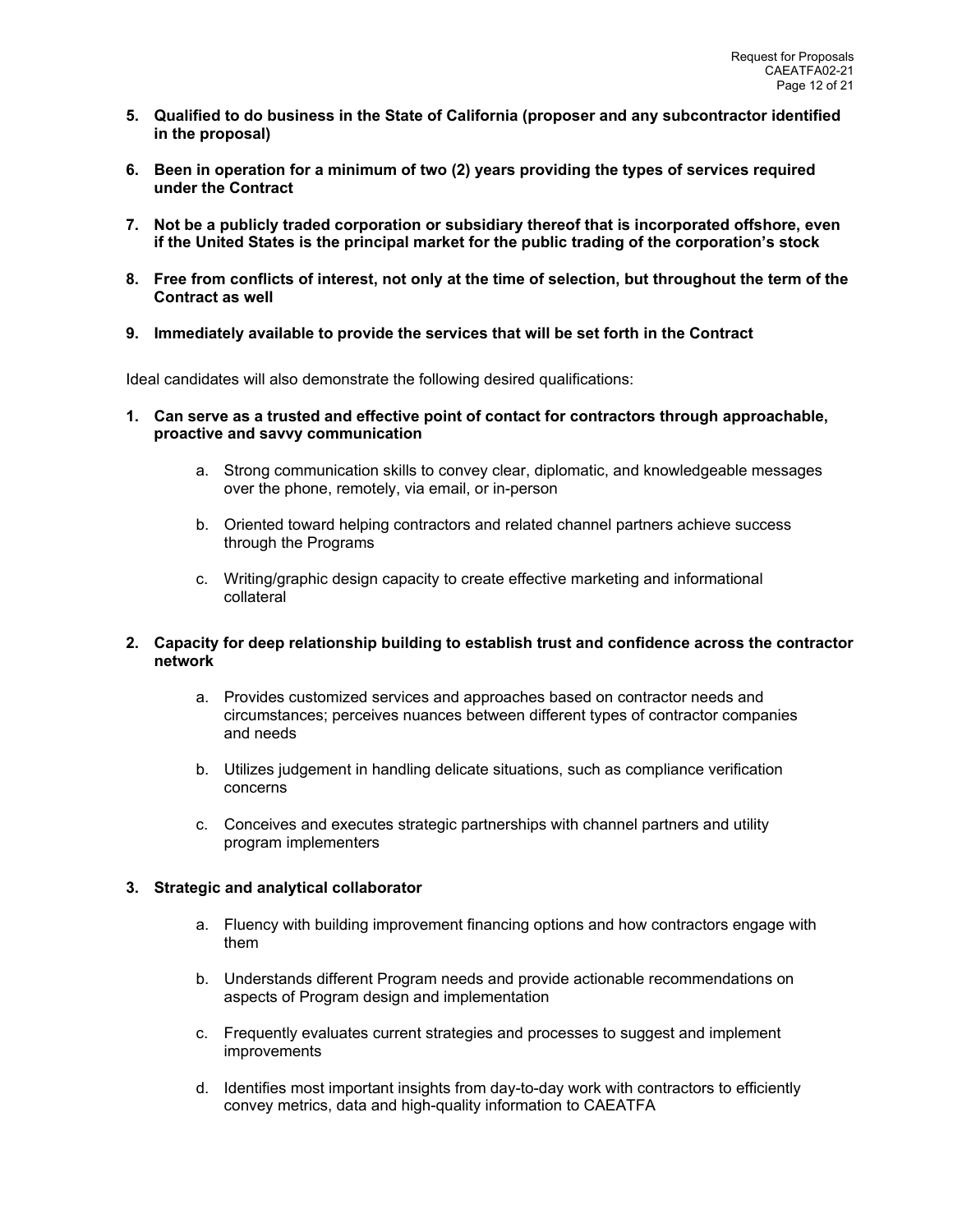#### **4. Responsive and flexible resource manager**

- a. Adapts existing resources/practices where appropriate, while remaining nimble and flexible to customize processes and approaches for Programs when needed
- b. Pivots priorities and approaches when Program and industry needs shift
- **5. Ability to quickly develop a thorough understanding of the CHEEF Programs and how they apply to contractors** 
	- a. Able to internalize Program information to determine pain points and selling points for contractors who use them

# **C. PROPOSAL REQUIREMENTS AND INFORMATION**

#### **1. Key Action Dates**

Prospective proposers are hereby advised of the following estimated schedule. Dates are subject to change due to administrative processing. Firms must adhere to the RFP response submission due date and time.

| Date                              | Action                                                                                                                                                                                                                   |
|-----------------------------------|--------------------------------------------------------------------------------------------------------------------------------------------------------------------------------------------------------------------------|
| February 28, 2022                 | RFP Advertisement – California State Contracts Register ("CSCR").<br>RFP available to prospective proposers.                                                                                                             |
| March 9, 2022                     | Written questions must be received by CAEATFA by 12:00 noon.<br>Responses to questions will be posted to the CSCR as well as<br>CAEATFA's website within several days.                                                   |
| <b>March 22, 2022</b>             | Proposals are due and must be received at the CAEATFA at<br>915 Capitol Mall, Room 538, Sacramento, CA 95814, or Hand<br>Delivered to 801 Capitol Mall, 2 <sup>nd</sup> Floor, Sacramento, CA 95814<br>by 12:00 p.m. PT. |
| March 22, 2022 -<br>April 8, 2022 | Evaluation and selection of firm by evaluation committee, including<br>potential candidate interviews. Determination of responsive<br>proposals.                                                                         |
| April 19, 2022                    | CAEATFA Board Meeting and Notice of Intent to Award                                                                                                                                                                      |
| May 29, 2022                      | Proposed Award Date (or upon approval of Agreement by DGS)                                                                                                                                                               |

# **2. Content and Format of Proposals**

This RFP, the evaluation of the proposals and the award of any resultant Contract will be governed generally by the rules of this section and applicable State policy. The Bidder Instructions (https://www.documents.dgs.ca.gov/dgs/FMC/GS/PD/DGSPD%20451.pdf) provide general information for potential proposers describing how to provide a responsive proposal.

Proposals must be organized in the format shown below and contain all of the information listed:

a. Table of Contents.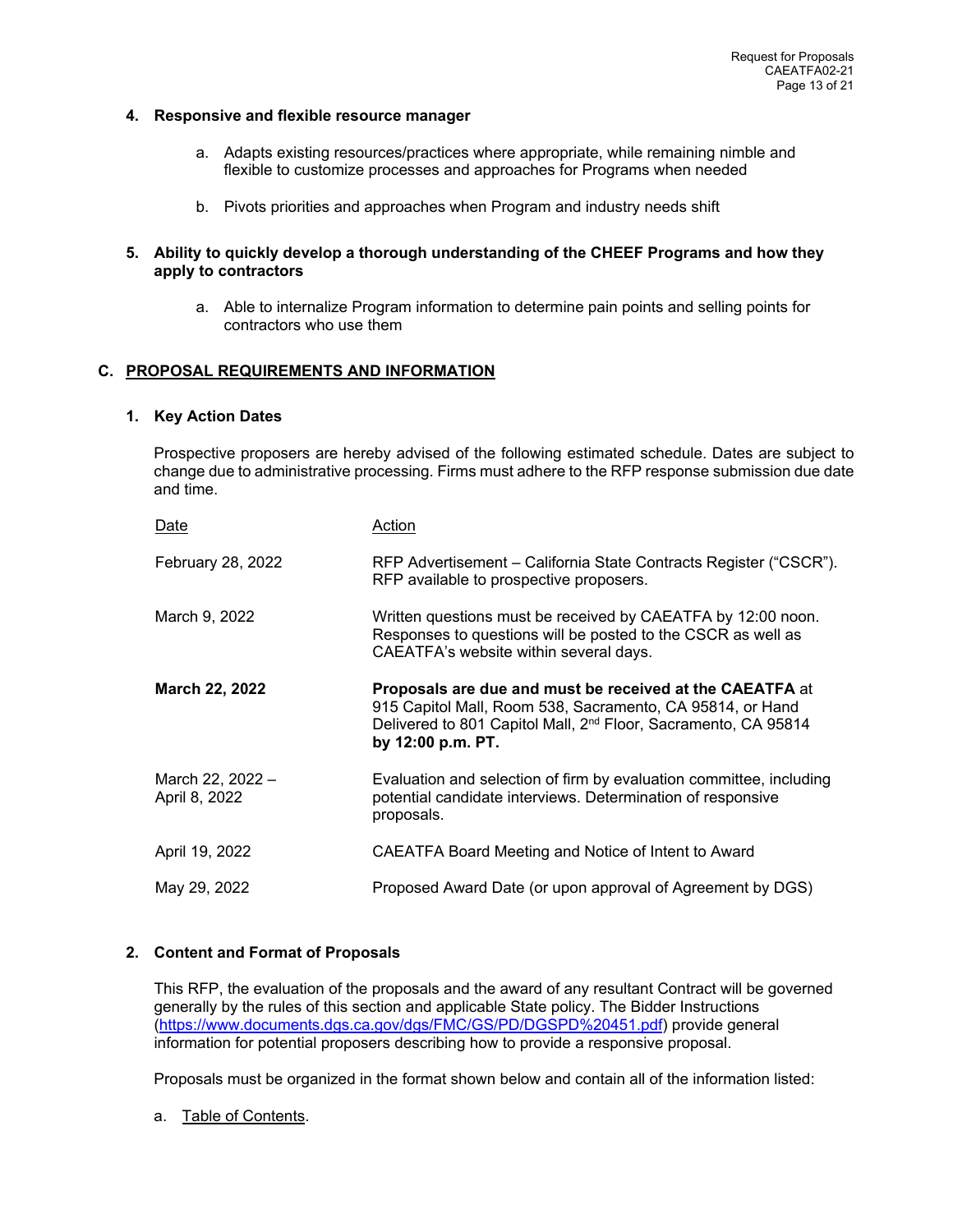- b. Executive Summary. Summarize the highlights of the proposal, noting the following information:
	- i. Conflicts of Interest. Firms must disclose any business relationships which may be construed to be potential conflicts of interest. CAEATFA may request interviews of firms for the purpose of clarifying any situations that could be construed to be a conflict of interest, and has the sole and exclusive authority to disqualify a firm if CAEATFA determines a conflict exists.
	- ii. Legal Actions. Describe any and all instances within the past 24 months of your firm's or any of its principals' involvement in any litigation, arbitration, disciplinary or other official actions arising from the firm's business.
- c. Firm Experience and Desired Qualifications. Explain how your firm meets the Required Experience and possesses the Desired Qualifications presented in Section B above. In your response, speak to your firm's ability to implement the full Scope of Work. Include a discussion of any unique strengths possessed by your firm.

**Two Year List of Engagements:** Provide a list of your firm's contractor manager engagements during the last two years. This list can be included in this section of the proposal or at the end of the proposal. This is a separate requirement from Attachment 4.

d. Personnel Experience and Desired Qualifications. Identify and describe the key personnel (including already contemplated subcontractors) who will be providing the services required by the proposal under this Contract and explain how they meet the Required Experience and possess the Desired Qualifications presented in Section B above. Include for each key personnel staff member: their title and role; the deliverables from the Scope of Work which will be worked on by that individual; type of experience; and years (at current firm as well as all prior service). Experience in contractor management engagements should be highlighted/detailed, including contractor management engagements for State governmental agencies, as well as private industry experience. This is a separate requirement from Attachment 3.

**Organization Chart:** Include an organization chart showing functions, positions, and titles of professionals in your firm, including any subcontractor firm(s) that your firm intends to use in performance of its duties under the Contract.

**Resumes:** Provide detailed resumes for individuals who will be directly involved in providing the services under the Agreement, including any proposed subcontractor firms and their employees. Please provide resumes at the end of the proposal.

The firm must ensure that the quality and availability of its personnel assigned to this Contract, including staff of subcontractors (if any), will be maintained over the term of the Agreement. Any changes in assigned key personnel are at the discretion of the firm, provided that the qualifications and experience of any replacements are substantially the same or better than the original personnel. Provider shall not substitute, replace or reassign key personnel without the prior approval of the State.

- e. Approach (maximum 10 pages). Describe your approach to the Scope of Work and the breadth of tasks outlined within it. Reference the critical tasks that you will carry out to accomplish the required Scope, both those that are specifically mentioned and others that will be integral to your approach. Your approach section is not limited to, but should include:
	- i. An overview that describes your understanding of energy efficiency contractors and financing options, where the GoGreen Financing Programs fit within the broader landscape of energy efficiency in California, and your take on how attractive financing influences (or doesn't influence) contractors' ability to promote and sell efficiency measures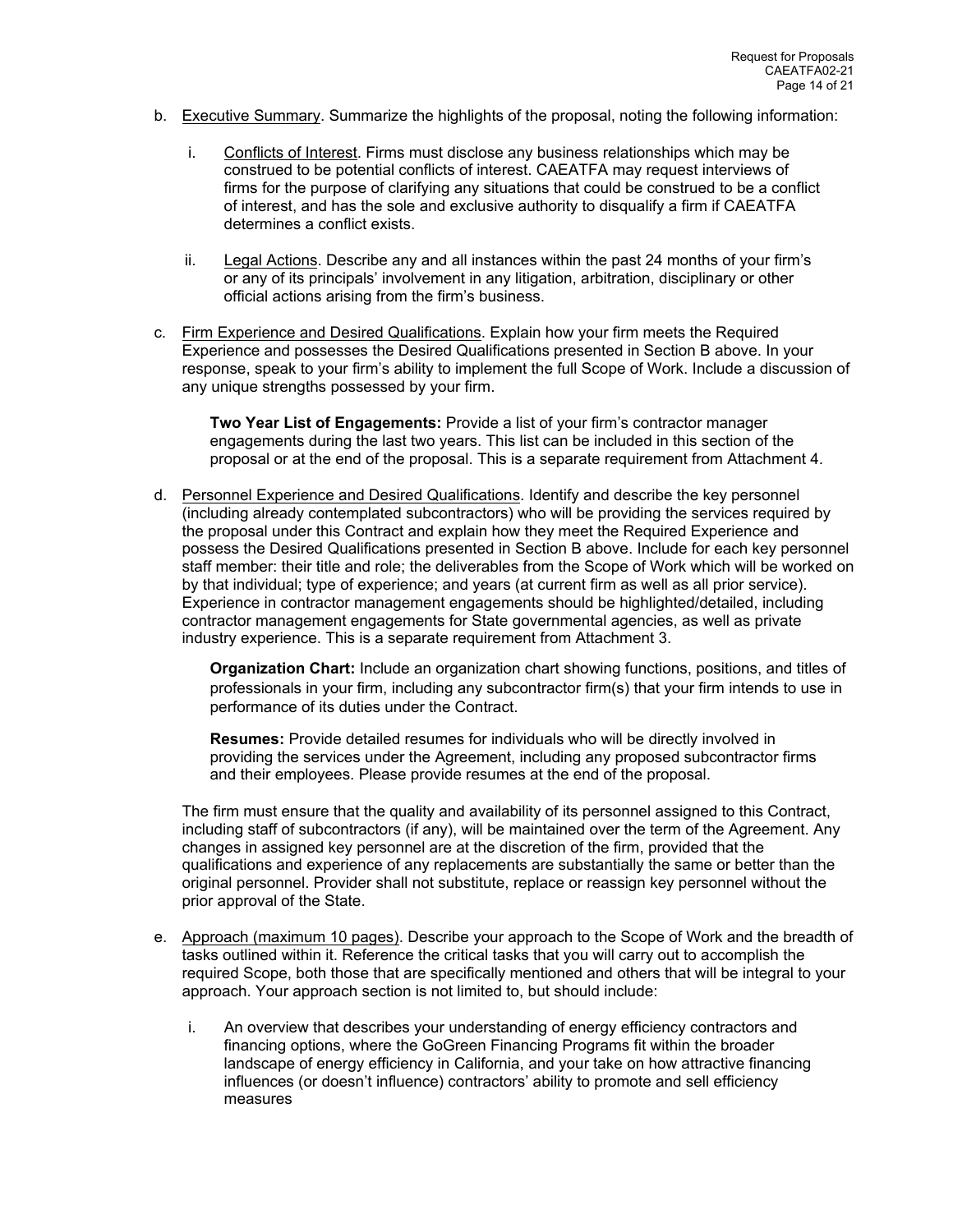- ii. How you envision executing a sustained contractor engagement strategy, including the most critical components needed to execute your plan and how these components will lead to contractor success and the achievement of Program goals
- iii. Your methodology to achieve deep relationships with the contractor network, establish trust and credibility, and provide customized services to contractors based on their needs
- iv. A walk-through of the experience a contractor would have with the Programs and with your team; describe what a new contractor's experience will be from learning about the Program through enrolling their first few projects with your firm as the Contractor Manager
- v. Explain the biggest challenges you see for contractors with regard to upcoming Program and technology changes, specifically on-bill repayment and increased emphasis on heat pumps, and how you would address them
- vi. Any distinctions that you would make in your approach to contractor management in GoGreen Home vs. GoGreen Business
- vii. Your approach to ensuring contractor compliance with Program regulations through coaching and discipline
- f. Samples of prior ME&O, training or support resources/collateral used to successfully engage and connect with program participants.
- g. Samples of written communications to program participants for recruitment, engagement, and/or educational purposes.
- h. Cost Proposal Format and Requirements. The Cost Proposal is made up of both Attachment 5a (Rate Worksheet) and Attachment 5b (Sample Scenario Worksheet) and shall be the basis for the cost portion of the evaluation and selection process. The Cost Proposal must identify lead personnel and billing rates as well as anticipated miscellaneous expenses. Use the Rate Worksheet (Attachment 5a) and Sample Scenario Worksheet (Attachment 5b) as guides in preparing your Cost Proposal. Proposals submitted with a Cost Proposal not in compliance with these requirements will be rejected.

The anticipated Contract for contractor management services will be for a three-year period valued at \$1,800,000 with the allowance for two (2) one-year extensions up to \$500,000 each. Proposals **may not exceed \$2,800,000.00** for the entire service term.

i. Required Attachments. For the proposal to be considered responsive, all required Attachments (1-15) must be completed and included with the proposal by the dates and times shown in Key Action Dates (Section C.1.).

# **3. Submission of Proposals**

- a. Proposals should provide straightforward and concise descriptions of the proposing firm's ability to satisfy the requirements of this RFP. The proposal must be complete and accurate. Omissions, inaccuracies or misstatements may be cause for rejection of a proposal.
- b. All proposals must be submitted under **sealed** cover and sent to CAEATFA by the date and time shown in Key Action Dates (Section C.1.). Proposals received after this date and time will not be considered.
- c. A minimum of one (1) unbound original and one (1) bound or unbound copy of the proposal must be submitted. All responses to this RFP must be submitted in hard copy and electronic copy (on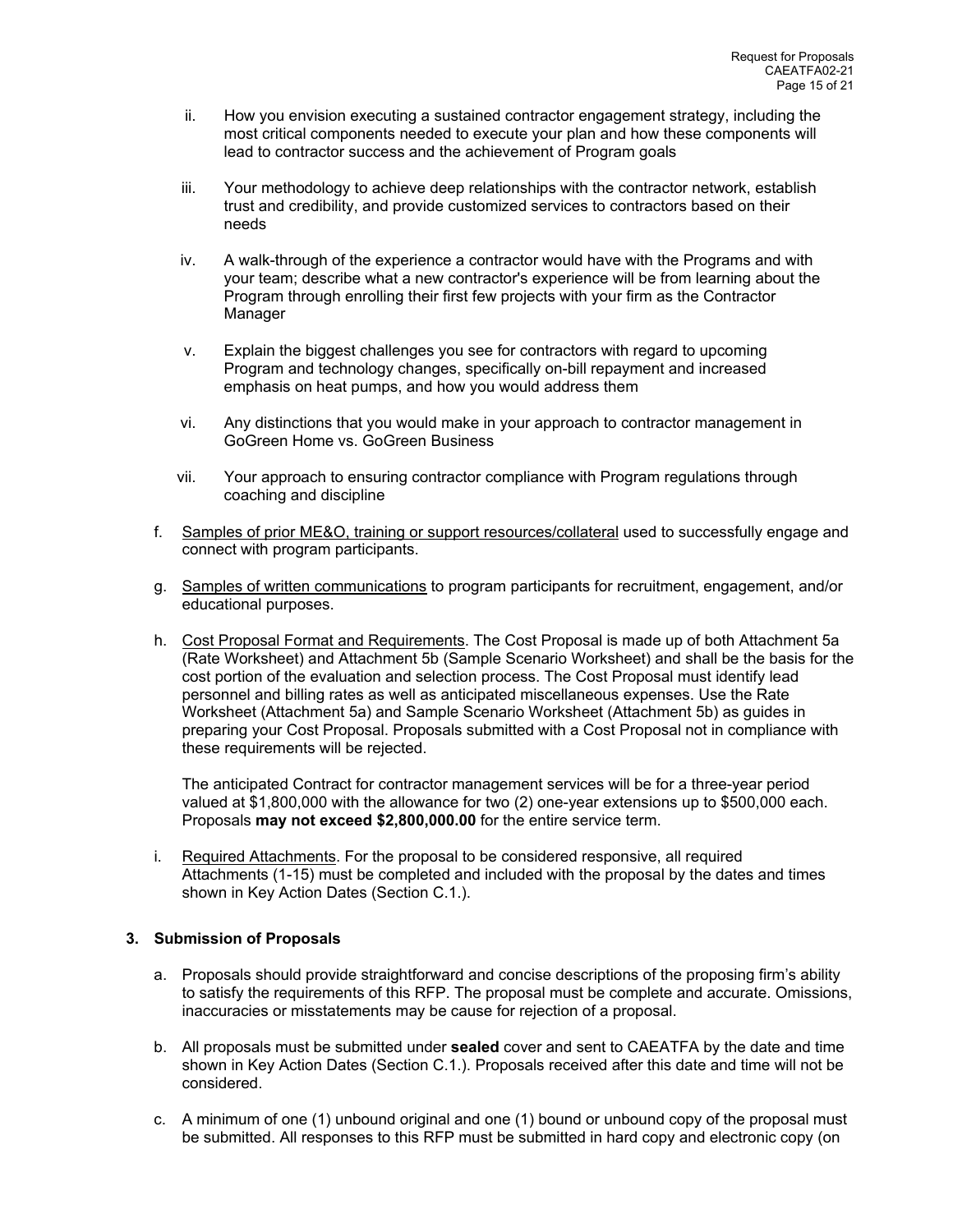USB flash drive) and received by CAEATFA no later than 12:00 p.m. PT on Tuesday March 22, 2022. Emailed or faxed submissions will not be accepted.

- d. The original proposal must be marked "**ORIGINAL COPY**." All documents contained in the original proposal package must have original signatures and must be signed by a person who is authorized to bind the proposing firm. The additional proposal set may contain photocopies of the original package.
- e. The proposal envelopes must be plainly marked with the RFP number and title, the firm name and address; marked with **"DO NOT OPEN**", as shown in the following example:

Mailing Address:

# **Request for Proposals –** "**Universal Contractor Management Services for the California Hub for Energy Efficiency Financing Program**" **RFP# CAEATFA02-21**

**CAFATFA** Attn: Jessica Arceo 915 Capitol Mall, Room 538 Sacramento, CA 95814 (916) 651-5101

# **DO NOT OPEN**

Or Hand Deliver to:

#### **Request for Proposals –** "**Universal Contractor Management Services for the California Hub for Energy Efficiency Financing Program**" **RFP# CAEATFA02-21**

CAEATFA Attn: Jessica Arceo 801 Capitol Mall, 2nd Floor Sacramento, CA 95814 (916) 651-5101

# **DO NOT OPEN**

- f. If the proposal is made under a fictitious name or business title, the actual legal name of the firm must be provided.
- g. Proposals not submitted under sealed cover and marked as indicated may be rejected.
- h. All proposals must include the documents identified in Attachment 1, Required Attachment Check List. Proposals not including the required attachments shall be deemed non-responsive. A nonresponsive proposal is one that does not meet the basic proposal requirements.
- i. Proposals must be submitted for the performance of all the services described herein. Any deviation from the work specifications will not be considered and will cause a proposal to be rejected.
- j. A proposal may be rejected if it is conditional or incomplete, or if it contains any alterations of form or other irregularities of any kind. CAEATFA may reject any or all proposals and may waive any immaterial deviation in a proposal. CAEATFA's waiver of an immaterial deviation shall in no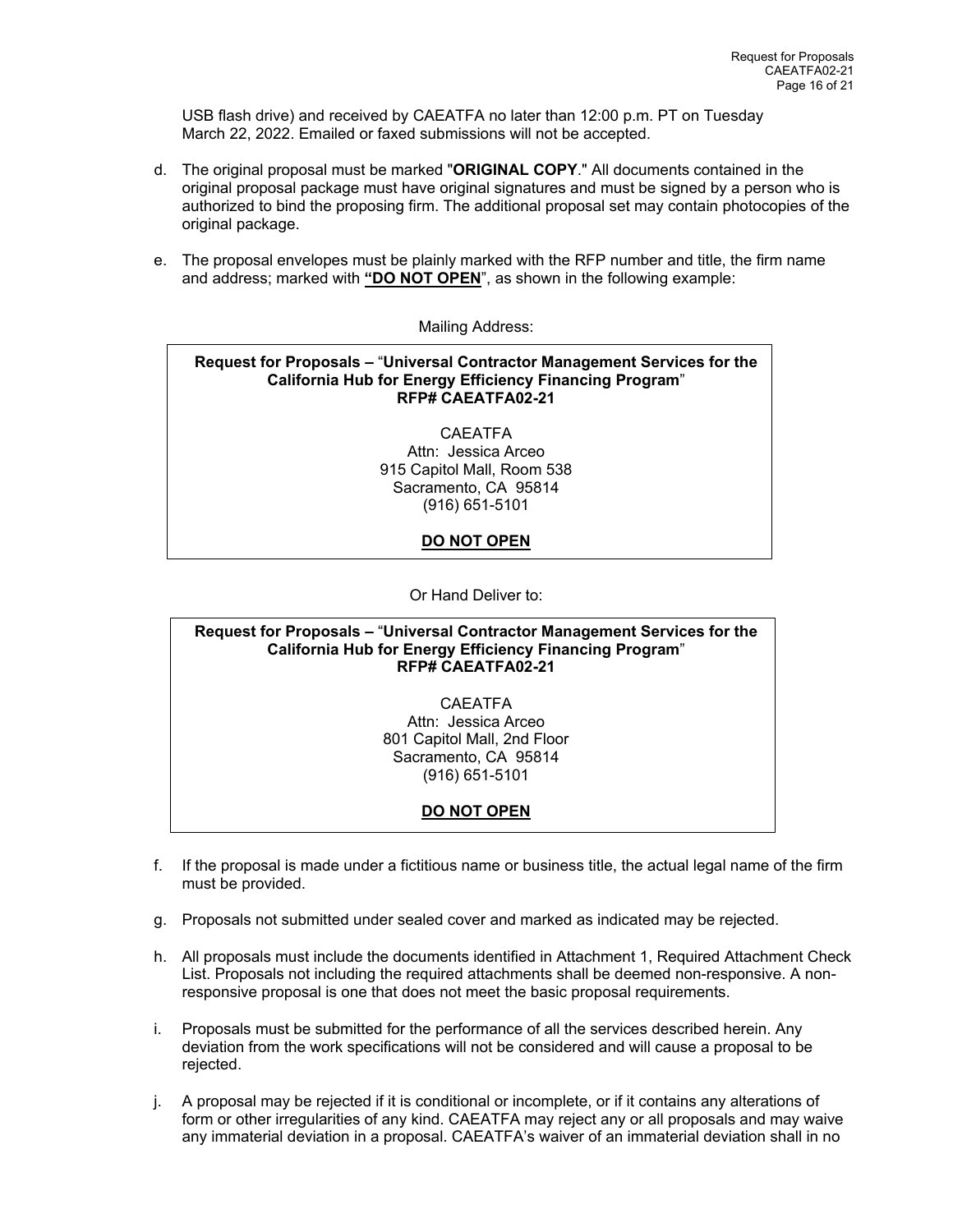way modify the proposal document nor excuse the proposer from full compliance with all requirements if awarded the Contract.

- k. Costs for developing proposals and in anticipation of award of the Agreement are entirely the responsibility of the proposer and shall not be charged to CAEATFA or the State of California.
- l. An individual who is authorized to bind the proposing firm contractually shall sign the Proposal/Proposer Certification Sheet (Attachment 2). The signature must indicate the title or position that the individual holds in the firm. An unsigned proposal may be rejected.
- m. A proposing firm may modify a proposal after its submission by withdrawing its original proposal and resubmitting a new proposal prior to the proposal submission deadline as set forth in the Key Action Dates. The submission of a new proposal must comply with requirements of this section. Proposal modifications offered in any other manner, oral or written, will not be considered.
- n. A proposer may withdraw its proposal by submitting a written withdrawal request, signed by the proposer or an authorized agent, to CAEATFA at the address identified in Item 3.e. above. A proposer may thereafter submit a new proposal prior to the proposal submission deadline. Proposals may not be withdrawn without cause after the proposal submission deadline.
- o. CAEATFA may modify the RFP prior to the date fixed for submission of proposals by the issuance of an addendum to all parties who received an RFP package.
- p. CAEATFA reserves the right to reject all proposals. The agency is not required to award an agreement.
- q. Before submitting a response to this solicitation, proposers should review such response, correct all errors and confirm compliance with the RFP requirements.
- r. Where applicable, proposers should carefully examine work sites and specifications. No additions or increases to the Contract amount will be made due to a lack of careful examination of work sites and specifications.
- s. More than one proposal from an individual, firm, partnership, corporation or association, under the same or different names, will not be considered.
- t. The State does not accept alternate contract language from a prospective contractor. A proposal with such language will be considered a counter-proposal and will be rejected. The State's General Terms and Conditions (GTC 04/2017) are not negotiable.
- u. No oral understanding or agreement shall be binding upon either party.
- v. Conflict of Interest: The proposer/Provider needs to be aware of the provisions regarding current or former state employees. If a Provider has any questions on the status of any person rendering services or involved with the Contract, CAEATFA must be contacted immediately for clarification. (See Attachment 7, Contractor Certification Clauses (CCC 04/2017)).

# **4. Evaluation Process**

- a. Each proposal will be date- and time-stamped as it is received; additionally, it will be verified that each proposal arrives properly sealed. Late proposals will not be accepted. Proposals shall remain confidential until the review process begins. At the time of proposal opening, each proposal shall be checked for the presence or absence of required information in conformance with the submission requirements of this RFP.
- b. CAEATFA staff shall evaluate each proposal to determine how responsive the firm is to the specific requirements contained in this RFP. Each proposal will be examined for the presence of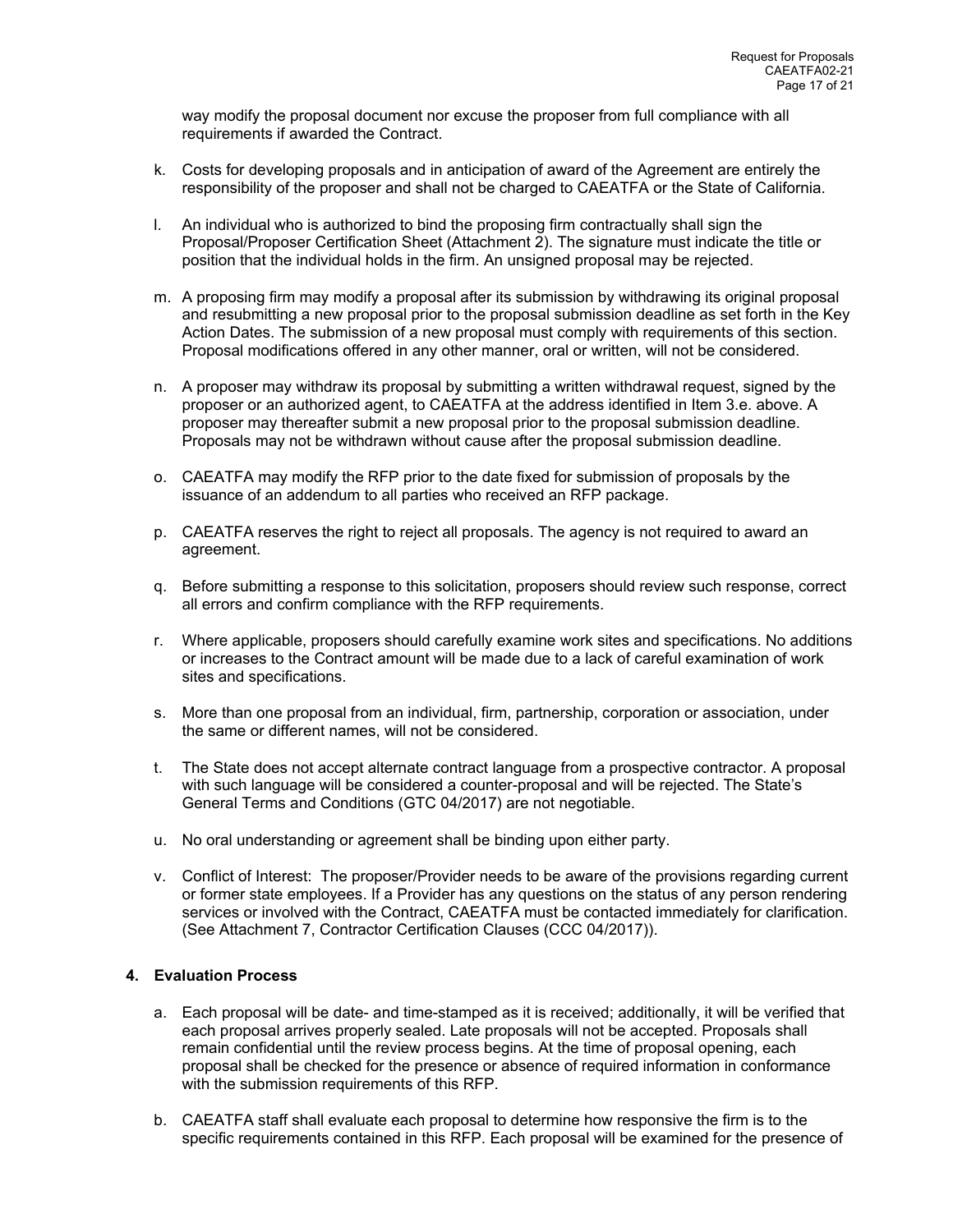required information as specified in the submission requirements of this RFP. The submission requirements are mandatory and failure to fully comply may be deemed grounds for automatic rejection.

- c. It is the proposing firm's responsibility to provide sufficient information in the proposal to permit CAEATFA staff to make an accurate assessment of the firm's ability to provide the services needed.
- d. If during the evaluation process CAEATFA staff is unable to assure itself of the proposing firm's ability to perform under the Contract, (if Contract is awarded), CAEATFA staff has the option of requesting from the firm any information deemed necessary to determine the firm's qualifications. The firm shall be notified if such information is required, and shall be permitted five working days to submit the requested information.
- e. If the information submitted by the proposing firm is insufficient to satisfy CAEATFA staff as to the firm's suitability, CAEATFA staff may ask for additional information or reject the statement. The Authority's determination of the firm's qualifications shall be final.
- f. Proposals that contain false or misleading statements, or which provide references which do not support an attribute or condition claimed by the proposer, may be rejected.
- g. CAEATFA shall evaluate only those proposals from firms meeting the Minimum Qualifications for Proposers as defined in Section B as well as the Proposal Requirements in Section C.
- h. Award, if made, will be to the highest-scored responsive proposal. The proposals that meet the Minimum Qualifications for Proposers in Section B and the Proposal Requirements in Section C will be evaluated and scored according to the criteria indicated below. CAEATFA will only consider proposals scoring 85 or more points (within the good or excellent response percentage range shown below under "Percent of Maximum Score Allotted to Particular Weighted Criterion"). The selection will be made by an evaluation committee of CAEATFA on the basis of the following weighted factors (maximum points available for each criterion are noted).

# **Rating/Scoring Criteria Maximum** *Rating/Scoring Criteria* **Maximum** *Maximum* **<b>Maximum**

|                                                                                                                                                                                                                                                                                                                                                                                                                                                                                                    | <b>Possible Points</b> |
|----------------------------------------------------------------------------------------------------------------------------------------------------------------------------------------------------------------------------------------------------------------------------------------------------------------------------------------------------------------------------------------------------------------------------------------------------------------------------------------------------|------------------------|
| a. Firm Experience and Desired Qualifications. CAEATFA will evaluate the degree<br>to which the Firm meets CAEATFA's Required Experience and Desired<br>Qualifications as listed in Section 2 and the Firm's demonstration of ability to<br>successfully complete the Scope of Work as described in Section A.                                                                                                                                                                                     | 15 Points              |
| b. Personnel Experience and Desired Qualifications. CAEATFA will evaluate the<br>degree to which Personnel meets CAEATFA's Required Experience and Desired<br>Qualifications as listed in Section 2 and the Personnel's demonstration of ability<br>to successfully complete the Scope of Work as described in Section A.                                                                                                                                                                          | 20 Points              |
| b. Approach. CAEATFA will evaluate the Firm's proposed approach to accomplish<br>the tasks laid out in the scope of work, corresponding to the questions posed in<br>Section C.2.e.                                                                                                                                                                                                                                                                                                                | 35 Points              |
| c. Fee Schedule (Cost). CAEATFA will evaluate the actual fees proposed, including<br>the reasonableness of rates, estimated cost detail and effectiveness (given value<br>of services to be obtained), and cost effectiveness (given the experience and<br>qualifications of firm and its personnel). For evaluation purposes, the Cost<br>Proposal must include the proposer's rates from Attachment 5a and costs for the<br>Sample Scenario and from Attachment 5b as detailed in Section C.2.h. | 30 Points              |
| <b>Maximum Total Possible Points</b>                                                                                                                                                                                                                                                                                                                                                                                                                                                               | <b>100 Points</b>      |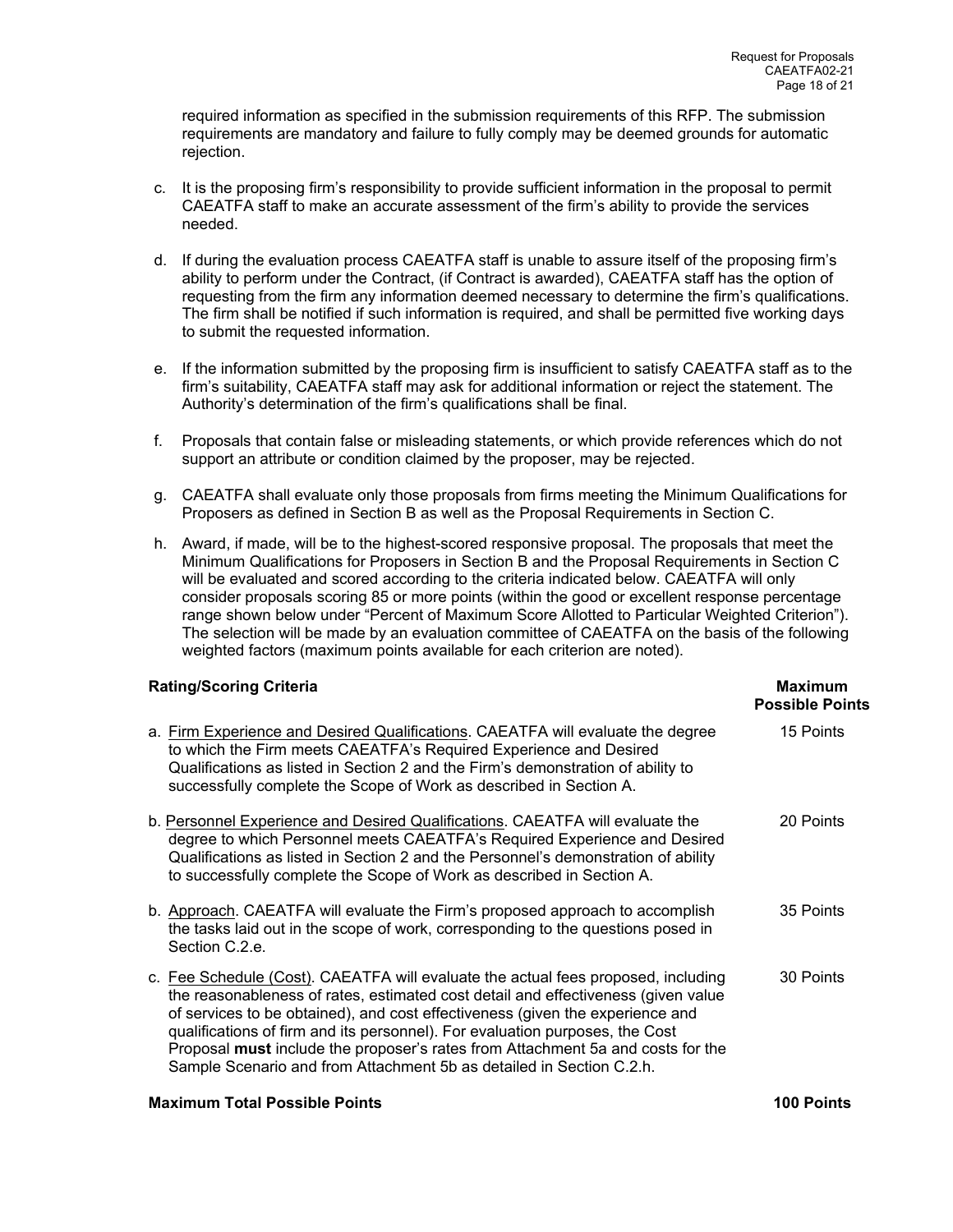Percent of Maximum Score Allotted to Particular Weighted Criterion

- 100% Excellent response backed by demonstrated ability.
- 85% Good response backed by demonstrated ability.
- 75% Fair response backed by demonstrated ability.
- 60% Poor response.
- 0% Response does not demonstrate ability.
- i. Cost Proposal Scoring. The lowest-cost proposal is awarded the maximum cost points (30 points). Other proposals are awarded cost points based on the following calculation:

(Lowest Proposer's Cost/Other Proposer's Cost) = (factor) Cost points for other Proposer = (factor) X maximum cost points

**EXAMPLE:** A maximum of 30 points is available

Lowest Proposer's Cost Proposal = \$1,350,000 Other Proposer's Cost Proposal = \$1,800,000

(Lowest cost proposal / other cost proposal) =  $$1,350,000/$1,800,000 = .75$ (Cost points awarded to other proposal =  $.75 \times 30 = 22.5$  points

j. As part of its final evaluation process, CAEATFA may request interviews. If this option is exercised, CAEATFA shall provide the proposing firms with at least a 72-hour notice. Presenters from the firm(s) must include the personnel who shall have primary responsibility for the services under the Contract.

CAEATFA reserves the right to:

- Request an interview with, and additional information from, proposing firms prior to final selection.
- Select the Provider that, in CAEATFA's judgment, shall best meet the needs of CAEATFA, regardless of differences in estimated costs between proposals.
- Consider information about a proposing Provider in addition to the information submitted in the proposal or interview.

# **5. Award and Protest**

- a. Notice of the proposed award(s) shall be posted in a public place in the office of CAEATFA, 915 Capitol Mall, Sacramento, CA 95814 and on the following Internet site for five (5) working days prior to awarding the Contract(s): http://www.treasurer.ca.gov/CAEATFA.
- b. If any proposing firm, prior to the award of the Contract(s), files a protest with CAEATFA and the Department of General Services, Office of Legal Services, 707 Third Street, 7th Floor, West Sacramento, CA 95605, on the grounds that the (protesting) firm would have been awarded a Contract had CAEATFA correctly applied the evaluation standard in the RFP, or had CAEATFA followed the evaluation and scoring methods in the RFP, the Contract(s) shall not be awarded until either the protest has been withdrawn or the Department of General Services has decided the matter. It is suggested that the firm submit any protest by certified or registered mail.
- c. Within five (5) days after filing the initial protest, the protesting firm shall file with the Department of General Services, Office of Legal Services and CAEATFA a full and complete written statement specifying the grounds for the protest. It is suggested that the firm submit this complete written statement by certified or registered mail.

# **6. Disposition of Proposals**

Upon proposal opening, all documents submitted in response to this RFP will become the property of CAEATFA and the State of California, and will be regarded as public records under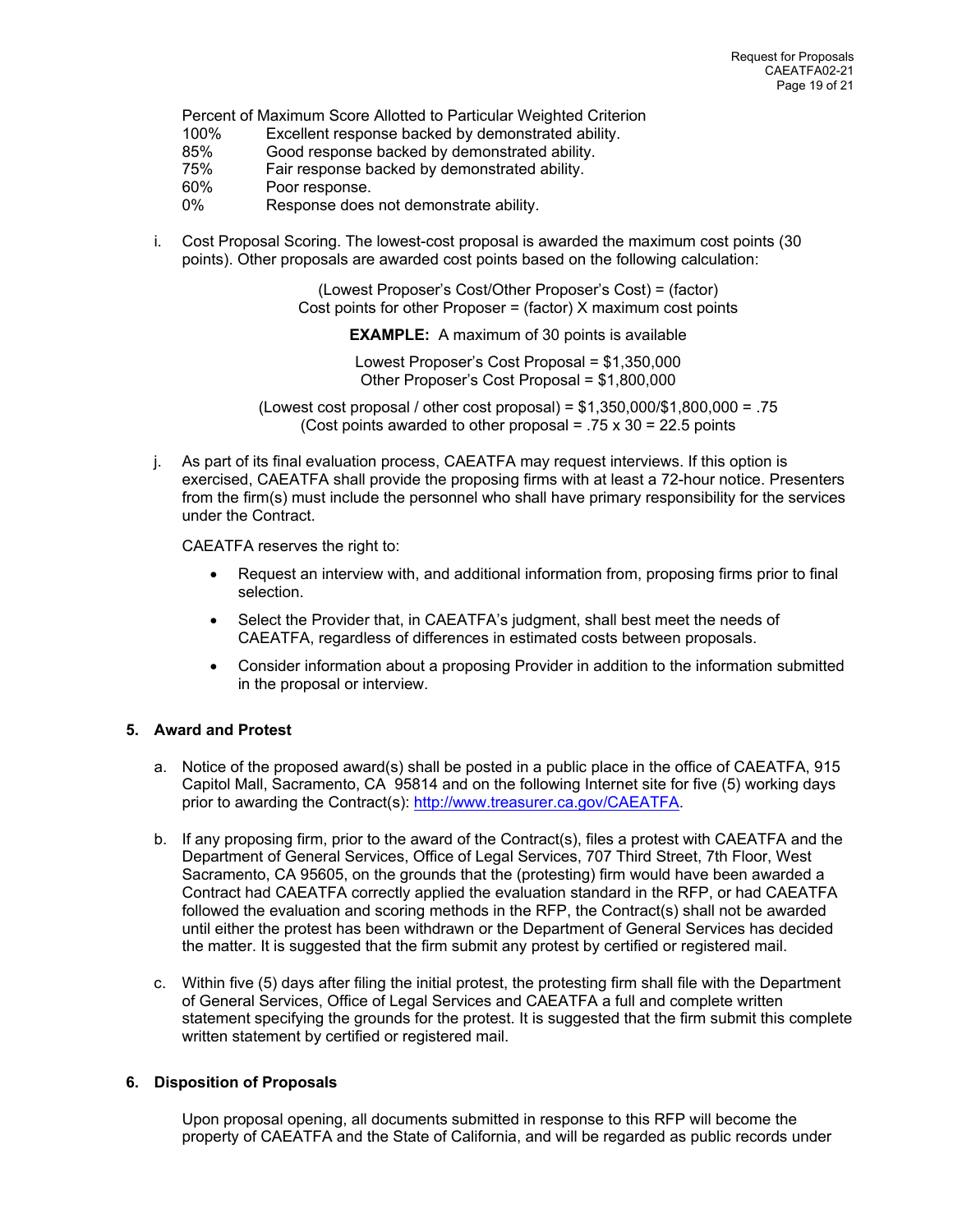the California Public Records Act (Government Code Section 6250 et seq.) and subject to review by the public. The State cannot prevent the disclosure of public documents. However, the contents of all proposals, correspondence, agenda, memoranda, working papers, or any other medium which discloses any aspect of a proposer's proposal shall be held in the strictest confidence until the letter of Intent to Award Contract is posted.

# **7. Agreement Execution and Performance**

- a. Performance shall start not later than fifteen (15) days after the express date set by CAEATFA and the selected Provider, after all approvals have been obtained and the Agreement is fully executed. Should the Provider fail to commence work at the agreed-upon time, CAEATFA, upon five (5) days' written notice to the Provider, reserves the right to terminate the Agreement. In addition, the Provider shall be liable to CAEATFA for the difference between the Provider 's proposal price and the actual cost of performing work by another contractor.
- b. All performance under the Agreement shall be completed on or before the termination date of the Agreement.

# **D. PREFERENCE AND INCENTIVE PROGRAMS**

**1. Small Business or Microbusiness Preference (**https://www.dgs.ca.gov/PD/About/Page-Content/PD-Branch-Intro-Accordion-List/Office-of-Small-Business-and-Disabled-Veteran-Business-Enterprise/Certification-Program**)** 

A five percent (5%) preference will be applied to certified small business firms submitting proposals (See Attachment 11). To obtain the preference, firms must be certified as a small business at the time the proposal is submitted. The firm MUST include an updated copy of its Small Business Certificate to obtain the preference. The 5% preference is issued only for computation purposes to arrive at the successful firms and does not alter the amounts of the actual proposals. Once each proposal has been scored, if the highest responsible firm is not a certified small business or microbusiness, 5% of the highest scoring proposal is added to the total "earned" points for each proposal submitted by a certified small business. These final numbers, with the 5% included, are then used to determine the highest scoring proposal.

Questions regarding the small business certification or preference approval should be directed to the Office of Small Business & DVBE Services ("OSDS") at (916) 375-4940 or can be found at the website listed above.

**2. Non-Small Business Preference (**https://www.dgs.ca.gov/PD/About/Page-Content/PD-Branch-Intro-Accordion-List/Office-of-Small-Business-and-Disabled-Veteran-Business-Enterprise/Certification-Program**)** 

A five percent (5%) proposal preference is available to a non-small business claiming twenty-five percent (25%) California certified small business subcontractor participation (See Attachment 12). If claiming the non-small business subcontractor preference, the proposal response must include a list of the small business(es) with which the firm commits to subcontract in an amount of at least 25% of the net proposal price with one or more California certified small businesses. Each listed certified small business must perform a "commercially useful function" in the performance of the Contract as defined in Government Code Section 14837(d)(4).

The required list of California certified small business subcontractors must be attached to the proposal response and must include the following: 1) subcontractor name, 2) address, 3) phone number, 4) a description of the work to be performed and/or products supplied, and 5) the dollar amount or percentage of the net proposal price (as specified in the solicitation) per subcontractor.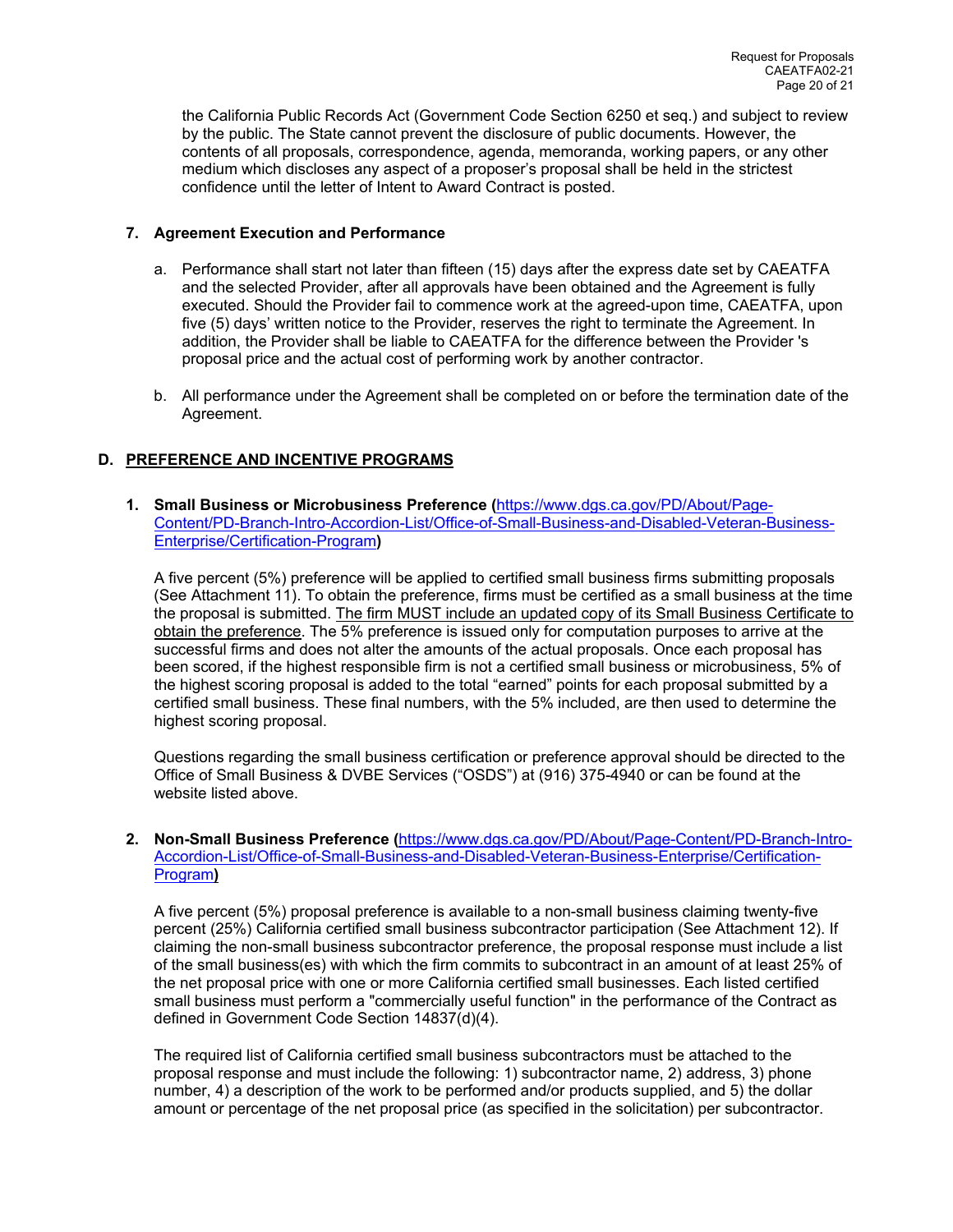Firms claiming the 5% preference must commit to subcontract at least 25% of the net proposal price with one or more California certified small businesses. Completed certification applications and required support documents must be submitted to the OSDS no later than 5:00 p.m. on the proposal due date, and the OSDS must be able to approve the application as submitted. Questions regarding certification should be directed to the OSDS at (916) 375-4940.

The preference to a non-small business firm that commits to small business or microbusiness subcontractor participation of 25% of its net proposal price shall be 5% of the highest responsive, responsible firm's total score. A non-small business, which qualifies for this preference, may not take an award away from a certified small business.

# **3. Disabled Veteran Business Enterprise (DVBE) Incentive Program – OPTIONAL**

Mandatory California Disabled Veteran Business Enterprise (DVBE) Program Participation has been waived for this proposal.

This solicitation provides an incentive for DVBE participation. The Department of General Services ("DGS") established a DVBE incentive pursuant to Senate Bill 115, Chaptered October 3, 2005 and the military and Veterans Code section 999.5(a). The regulations apply to all competitive solicitations for public works, services, goods, and information technology goods and services posted or released after October 9, 2007. The DVBE incentive is required in solicitations that include DVBE program requirements and may be offered in other competitive solicitations. Department of General Services' policy implements this program by rewarding prime proposers for increased DVBE participation: the more DVBE participation, the greater the incentive. This incentive program helps State agencies to meet their annual DVBE participation goals.

Attachment 13 outlines the DVBE Incentive Program. Proposers seeking the DVBE incentive must submit a completed DVBE Declarations form (STD. 843) that demonstrates DVBE participation and qualification for a DVBE incentive, with proposal submittal. All disabled veteran owners and disabled veteran managers of the DVBE(s) must sign the form(s). The DVBE Incentive participation is *optional* and at the discretion of the proposing firm.

**NOTE**: For this solicitation, the Incentive application is based on the High Score Method and shall not exceed five percent (5%) of the total score (See Attachment 13).

# **4. Target Area Contract Preference Act (TACPA)**

Firms wishing to take advantage of the TACPA preference will need to review the following website and submit the appropriate response with their proposal: https://www.dgs.ca.gov/PD/Services/Page-Content/Procurement-Division-Services-List-Folder/Request-a-Target-Area-Contract-Preference

Firms wishing to take advantage of the TACPA preference are required to submit the following applications/forms:

- TACPA (STD. 830)
- Firm's Summary of Contract Activities and Labor Hours (DGS/PD 525)
- Manufacturer Summary of Contract Activities and Labor Hours (DGS/PD 526)

# **E. REQUIRED ATTACHMENTS**

For the proposal to be considered responsive, all required attachments listed on Attachment 1 must be completed and included with the proposal by the dates and times shown in Key Action Dates (Section C.1.).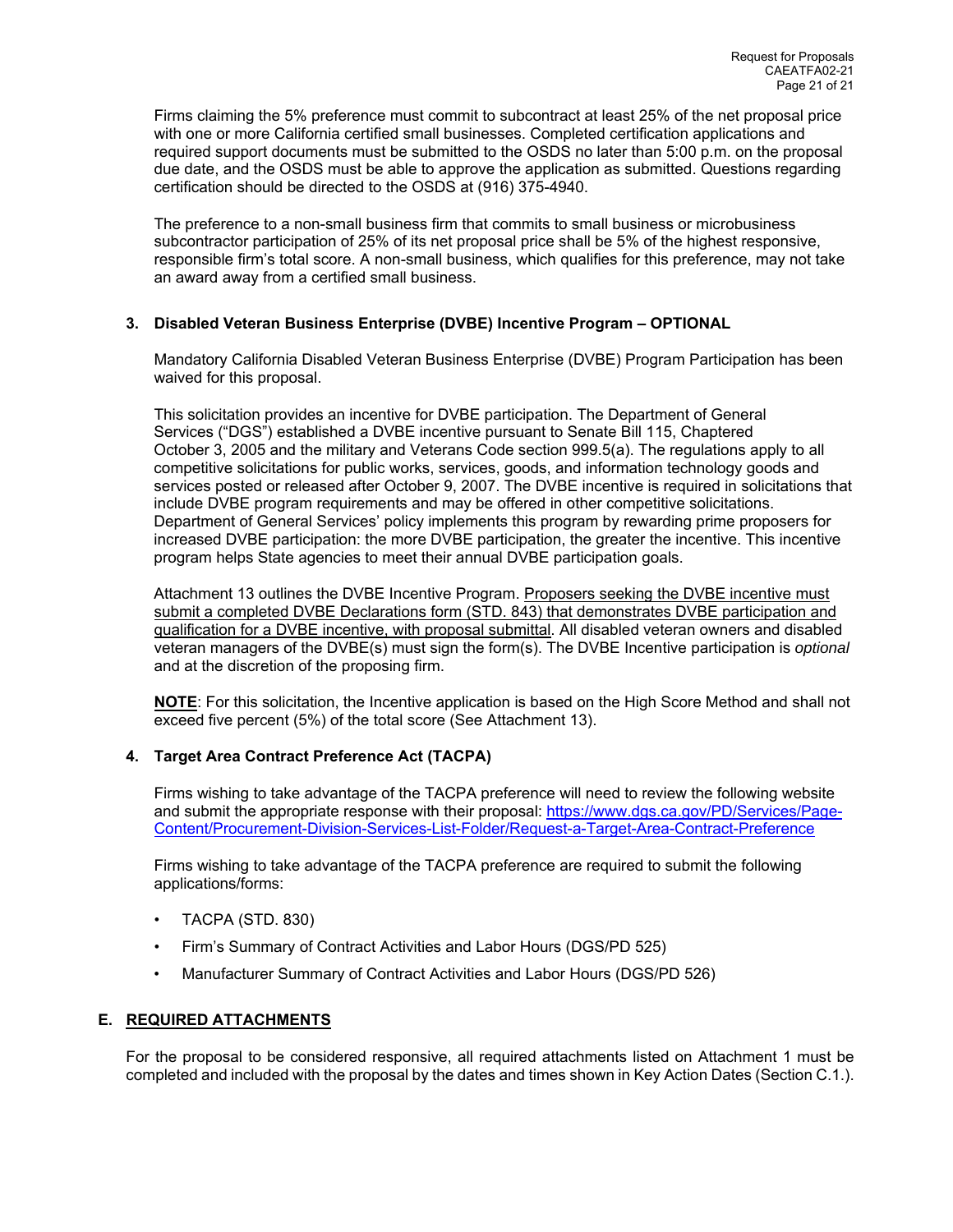# **ATTACHMENT 1**

#### **REQUIRED ATTACHMENT CHECK LIST**

A complete proposal or proposal package will consist of the items identified below. Complete this checklist to confirm the items in your proposal. Place a check mark or "X" next to each item that you are submitting to the State. For your proposal to be responsive, all required attachments must be returned. This checklist should be returned with your proposal package also.

#### **Attachment # Attachment Name/Description**

- Attachment 1 Required Attachment Check List
- Attachment 2 Proposal/Proposer Certification Sheet
- Attachment 3 Key Personnel and Experience
- Attachment 4 Proposer References
- Attachment 5a Cost Proposal Rate Worksheet
- Attachment 5b Sample Task Order Worksheet
- Attachment 6 Payee Data Record (STD 204)
- Attachment 7 Contractor Certification Clauses (CCC 04/2017)
- Attachment 8 Darfur Contracting Act Compliance Certification
- Attachment 9 California Civil Rights Laws Certification
- Attachment 10 Iran Contracting Act Certification
- Attachment 11 Small Business or Microbusiness Preference (only if applicable)
- Attachment 12 Non-Small Business Preference (only if applicable)
- Attachment 13 California Disabled Veteran Business Enterprise (DVBE) Program Participation Instructions (only if applicable)
- Attachment 14 Target Area Contract Preference Act (TACPA) (only if applicable)
- Attachment 15 Bidder Declaration (GSPD–05–105)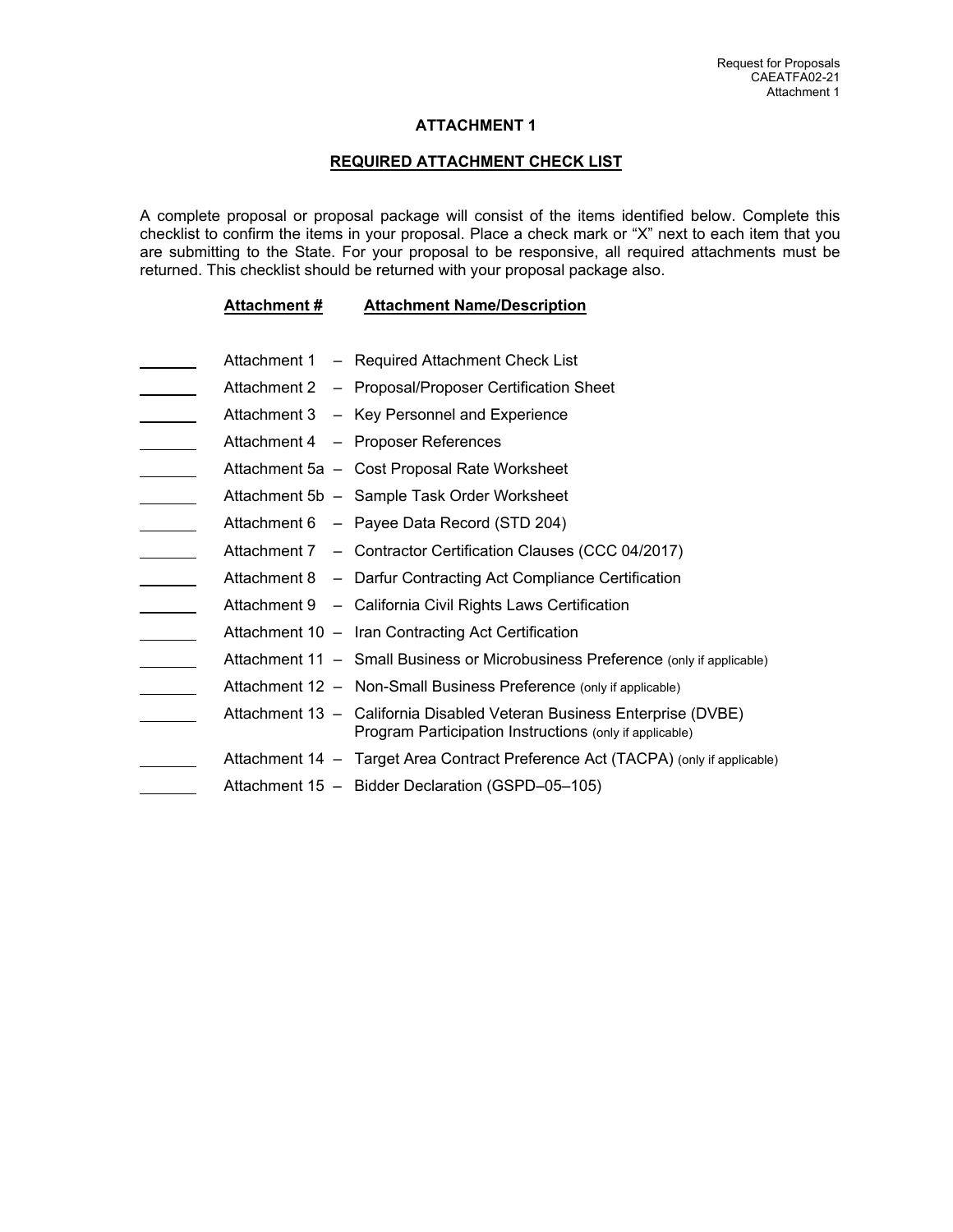# **ATTACHMENT 2**

#### **PROPOSAL/PROPOSER CERTIFICATION SHEET**

This Proposal/Proposer Certification Sheet must be signed and returned along with all the "required attachments" as an entire package with original signatures. The proposal must be transmitted in a sealed envelope in accordance with RFP instructions.

# **Do not return the RFP nor the "Sample Agreement" at the end of this RFP.**

- A. Place all required attachments behind this certification sheet.
- B. The signature affixed hereon and dated certifies compliance with all the requirements of this proposal document. The signature below authorizes the verification of this certification.

# **An Unsigned Proposal/Proposer Certification Sheet May Be Cause For Rejection**

| 1. Company Name                                                                                                                                                                                         | 2. Telephone Number |  | 2a. Fax Number |  |  |
|---------------------------------------------------------------------------------------------------------------------------------------------------------------------------------------------------------|---------------------|--|----------------|--|--|
| 3. Address                                                                                                                                                                                              |                     |  |                |  |  |
| Indicate your organization type:<br>4. Sole Proprietorship<br>Partnership<br>Corporation<br>5.<br>6. I                                                                                                  |                     |  |                |  |  |
| Indicate the applicable employee and/or corporation number:<br>8. California Corporation No.<br>7. Federal Employee ID No. (FEIN)                                                                       |                     |  |                |  |  |
| 9. Indicate applicable license and/or certification information:                                                                                                                                        |                     |  |                |  |  |
| 11. Title<br>10. Proposer's Name (Print)                                                                                                                                                                |                     |  |                |  |  |
| 12. Signature                                                                                                                                                                                           | 13. Date            |  |                |  |  |
| 14. Are you certified with the Department of General Services, Office of Small Business and DVBE Services<br>(OSDS) as:                                                                                 |                     |  |                |  |  |
| a. California Small Business Yes   No  <br>b. Disabled Veteran Business Enterprise Yes $\Box$ No $\Box$<br>If yes, enter your service code below:<br>If yes, enter certification number:                |                     |  |                |  |  |
| NOTE: Proof of Certification is required to be included if either of the above items is checked "Yes" and will be<br>verified.<br>Date application was submitted to OSDS, if an application is pending: |                     |  |                |  |  |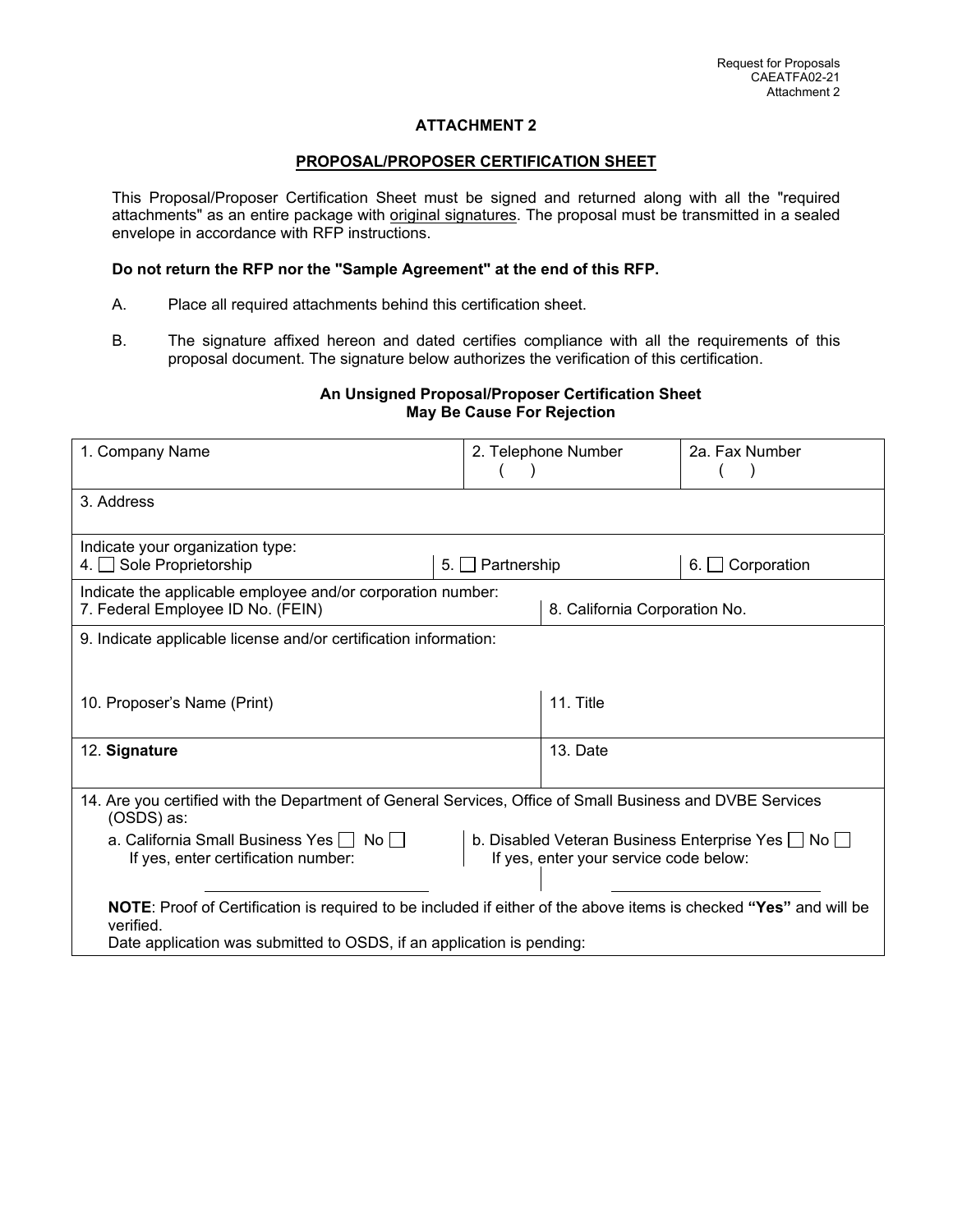# **Completion Instructions for Proposal/Proposer Certification Sheet**

Complete the numbered items on the Proposal/Proposer Certification Sheet by following the instructions below.

| Item<br><b>Numbers</b>                                                                                                                                                                                                                                                                                                                                                                                                                       | <b>Instructions</b>                                                                                                                                                                                                                                                                                                                                                                                                                         |  |  |  |
|----------------------------------------------------------------------------------------------------------------------------------------------------------------------------------------------------------------------------------------------------------------------------------------------------------------------------------------------------------------------------------------------------------------------------------------------|---------------------------------------------------------------------------------------------------------------------------------------------------------------------------------------------------------------------------------------------------------------------------------------------------------------------------------------------------------------------------------------------------------------------------------------------|--|--|--|
| 1, 2, 2a, 3                                                                                                                                                                                                                                                                                                                                                                                                                                  | Must be completed. These items are self-explanatory.                                                                                                                                                                                                                                                                                                                                                                                        |  |  |  |
| 4                                                                                                                                                                                                                                                                                                                                                                                                                                            | Check if your firm is a sole proprietorship. A sole proprietorship is a form of business in which<br>one person owns all the assets of the business in contrast to a partnership and corporation. The<br>sole proprietor is solely liable for all the debts of the business.                                                                                                                                                                |  |  |  |
| 5<br>Check if your firm is a partnership. A partnership is a voluntary agreement between two or<br>more competent persons to place their money, effects, labor, and skill, or some or all of them<br>in lawful commerce or business, with the understanding that there shall be a proportional<br>sharing of the profits and losses between them. An association of two or more persons to<br>carry on, as co-owners, a business for profit. |                                                                                                                                                                                                                                                                                                                                                                                                                                             |  |  |  |
| $6\phantom{1}$                                                                                                                                                                                                                                                                                                                                                                                                                               | Check if your firm is a corporation. A corporation is an artificial person or legal entity created by<br>or under the authority of the laws of a state or nation, composed, in some rare instances, of a<br>single person and his successors, being the incumbents of a particular office, but ordinarily<br>consisting of an association of numerous individuals.                                                                          |  |  |  |
| $\overline{7}$                                                                                                                                                                                                                                                                                                                                                                                                                               | Enter your federal employee tax identification number.                                                                                                                                                                                                                                                                                                                                                                                      |  |  |  |
| 8                                                                                                                                                                                                                                                                                                                                                                                                                                            | Enter your corporation number assigned by the California Secretary of State's Office. This<br>information is used for checking if a corporation is in good standing and qualified to conduct<br>business in California.                                                                                                                                                                                                                     |  |  |  |
| Complete, if applicable, by indicating the type of license and/or certification that your firm<br>9<br>possesses and that is required for the type of services being procured.                                                                                                                                                                                                                                                               |                                                                                                                                                                                                                                                                                                                                                                                                                                             |  |  |  |
| 10, 11,<br>12, 13                                                                                                                                                                                                                                                                                                                                                                                                                            | Must be completed. These items are self-explanatory.                                                                                                                                                                                                                                                                                                                                                                                        |  |  |  |
| 14                                                                                                                                                                                                                                                                                                                                                                                                                                           | If certified as a California Small Business, place a check in the "yes" box, and enter your<br>certification number on the line. If certified as a Disabled Veterans Business Enterprise, place<br>a check in the "Yes" box and enter your service code on the line. If you are not certified to one<br>or both, place a check in the "No" box. If your certification is pending, enter the date your<br>application was submitted to OSDS. |  |  |  |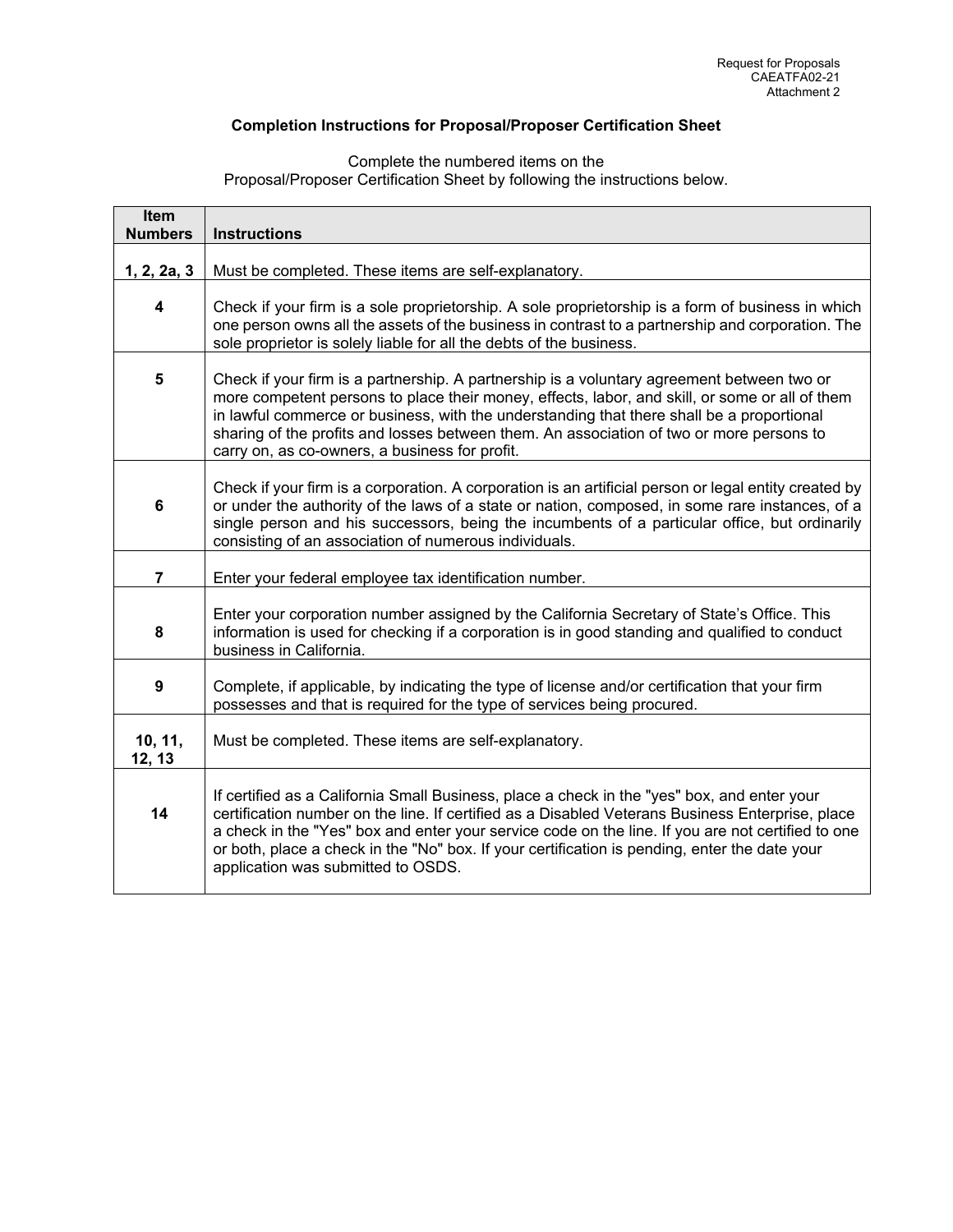# **ATTACHMENT 3**

# **KEY PERSONNEL & EXPERIENCE**

Complete the following regarding the key personnel (include partners and associates) who will be directly involved in providing the services required under the contemplated Contract.

| services.                                            | Identify Key personnel (include partners, associates, etc.) who will be directly involved in providing the |
|------------------------------------------------------|------------------------------------------------------------------------------------------------------------|
| Name:                                                | Area of Effort from Scope of Work:                                                                         |
| Title:                                               | <b>Office Location:</b>                                                                                    |
| <b>Phone Number:</b>                                 | Email:                                                                                                     |
| Role:                                                |                                                                                                            |
| <b>How Long in Current Position?</b>                 | How Long Employed in Current Firm?                                                                         |
| <b>Experience:</b>                                   |                                                                                                            |
|                                                      |                                                                                                            |
|                                                      |                                                                                                            |
|                                                      |                                                                                                            |
| Name of Firm:                                        |                                                                                                            |
|                                                      | Identify Key personnel (include partners, associates, etc.) who will be directly involved in providing the |
|                                                      |                                                                                                            |
|                                                      | Area of Effort from Scope of Work:                                                                         |
|                                                      | <b>Office Location:</b>                                                                                    |
| services.<br>Name:<br>Title:<br><b>Phone Number:</b> | Email:                                                                                                     |
|                                                      |                                                                                                            |
| Role:<br><b>How Long in Current Position?</b>        | How Long Employed in Current Firm?                                                                         |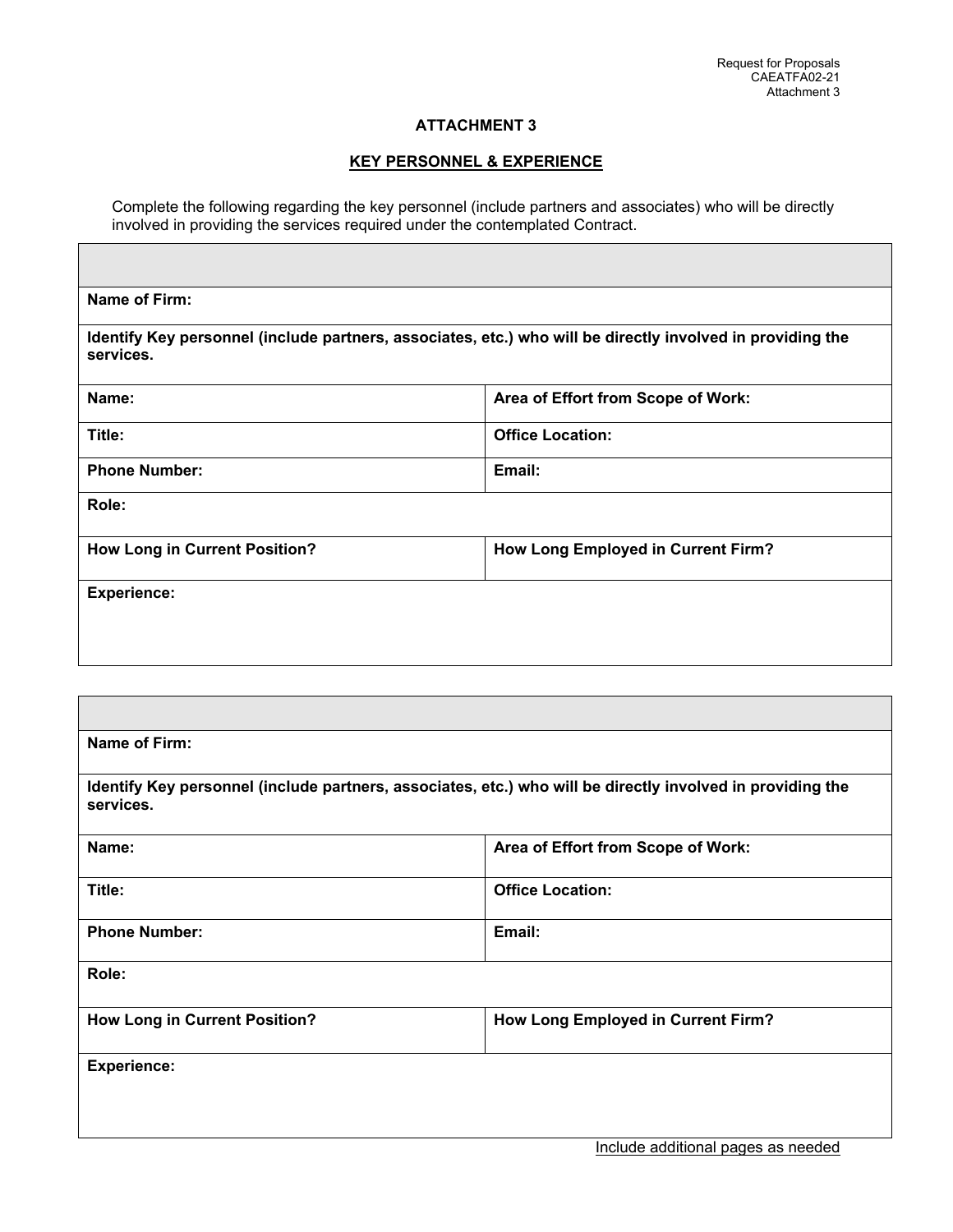# **ATTACHMENT 4**

# **PROPOSER REFERENCES**

Submission of this attachment is mandatory. Failure to complete and return this attachment with your proposal will cause your proposal to be rejected and deemed nonresponsive.

List below three references for services performed within the last five years, which are similar to the scope of work to be performed in this contract. If three references cannot be provided, please explain why on an attached sheet of paper.

# **REFERENCE 1**

| Name of Firm                    |      |                          |          |
|---------------------------------|------|--------------------------|----------|
| <b>Street Address</b>           | City | State                    | Zip Code |
| <b>Contact Person</b>           |      | Telephone Number         |          |
| Dates of Service                |      | Value or Cost of Service |          |
| - - - -<br>$\sim$ $\sim$ $\sim$ |      |                          |          |

Brief Description of Service Provided

| <b>REFERENCE 2</b>                      |      |                          |          |
|-----------------------------------------|------|--------------------------|----------|
| Name of Firm<br><b>Street Address</b>   | City | State                    | Zip Code |
| <b>Contact Person</b>                   |      | <b>Telephone Number</b>  |          |
| Dates of Service                        |      | Value or Cost of Service |          |
| $\sim$ $\sim$ $\sim$<br>----<br>_______ |      |                          |          |

Brief Description of Service Provided

| <b>REFERENCE 3</b>                    |      |                          |          |
|---------------------------------------|------|--------------------------|----------|
| Name of Firm<br><b>Street Address</b> | City | State                    | Zip Code |
| Contact Person                        |      | <b>Telephone Number</b>  |          |
| Dates of Service                      |      | Value or Cost of Service |          |

Brief Description of Service Provided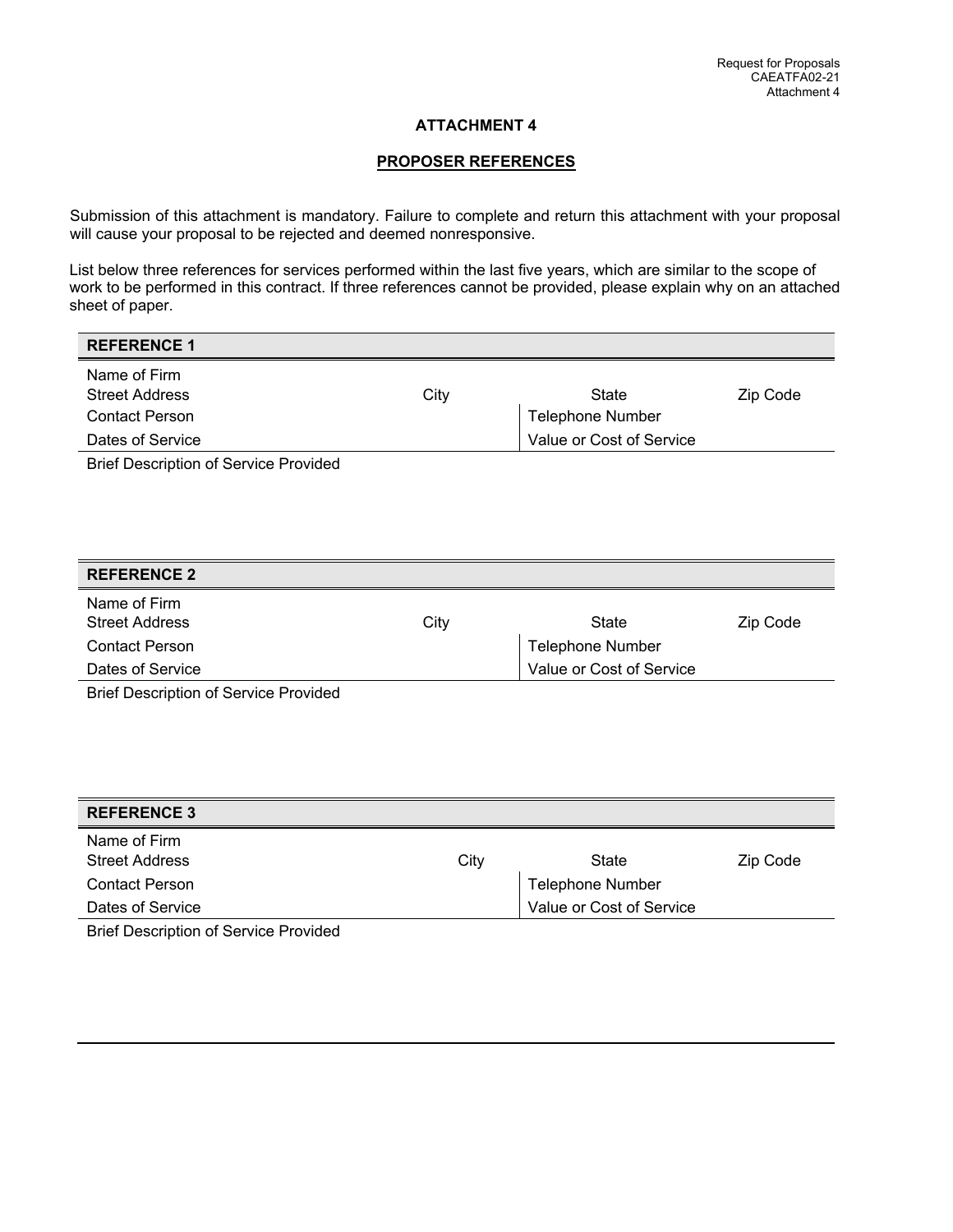# **ATTACHMENT 5a**

# **COST PROPOSAL RATE WORKSHEET**

Responsive proposals must include the firm's proposed hourly rates expected to be incurred for this Contract as shown in the sample table format provided below:

| <b>Cost for Services Rate Chart</b> |                       |  |  |
|-------------------------------------|-----------------------|--|--|
| <b>Staff Title</b>                  | <b>Hourly Rate(s)</b> |  |  |
| [Managing Director/Partner]         |                       |  |  |
| [Associate Director/Partner]        |                       |  |  |
| [Senior Manager]                    |                       |  |  |
| [Analyst/Consultant]                |                       |  |  |
| [Assistant]                         |                       |  |  |

The total Contract amount may not exceed \$1,800,000 for the three-year Contract term, plus the allowance for two (2) optional one-year extensions up to \$500,000 each, totaling \$2,800,000 (two million eight hundred thousand dollars) for the entire Contract term.

The firm shall submit detailed monthly invoices to CAEATFA for review and approval. All deliverables will be consistent with the Scope of Work described in this RFP. Specific deliverables, responsibilities, and timetables will be established by and between CAEATFA and the Provider via Task Order, and all Task Orders shall be made a part of the Contract.

Travel Costs. All travel must be pre-approved by the Executive Director. Travel, transportation and per diem expenses shall not exceed the rates payable to State employees; expenses must be itemized and receipts must be attached to invoice.

Anticipated Miscellaneous Expenses. Authorized miscellaneous expenses will be limited to \$50.00 per transaction, including but not limited to, postage, mailing, courier, printing/reproduction costs, etc., unless prior approval is obtained. Please provide basis of estimate for these costs. CAEATFA will not reimburse the printing or copying of electronically received/delivered documents for a firm's in-house use. Miscellaneous expenses must be itemized and receipts must be attached to invoice.

#### **For evaluation purposes, the Cost Proposal must include the Proposer's:**

- *Cost for Services Rate Chart* above, completed based on actual Provider rates that will be invoiced during the Contract term (any hourly rates contemplated over the course of the term of the Contract should be included in the *Cost for Services Rate Chart* above)
- *Sample Scenario Costs Chart* below on Page 2 of the Sample Scenario Worksheet, including estimated per-unit cost for the requested Program functions

Proposals must include anticipated employee hours for both professional and administrative support services to complete the Scenario Year One, and reflect the cost for preparation of reports, analysis, manuals and other printed materials; anticipated travel; and other direct cost expenses.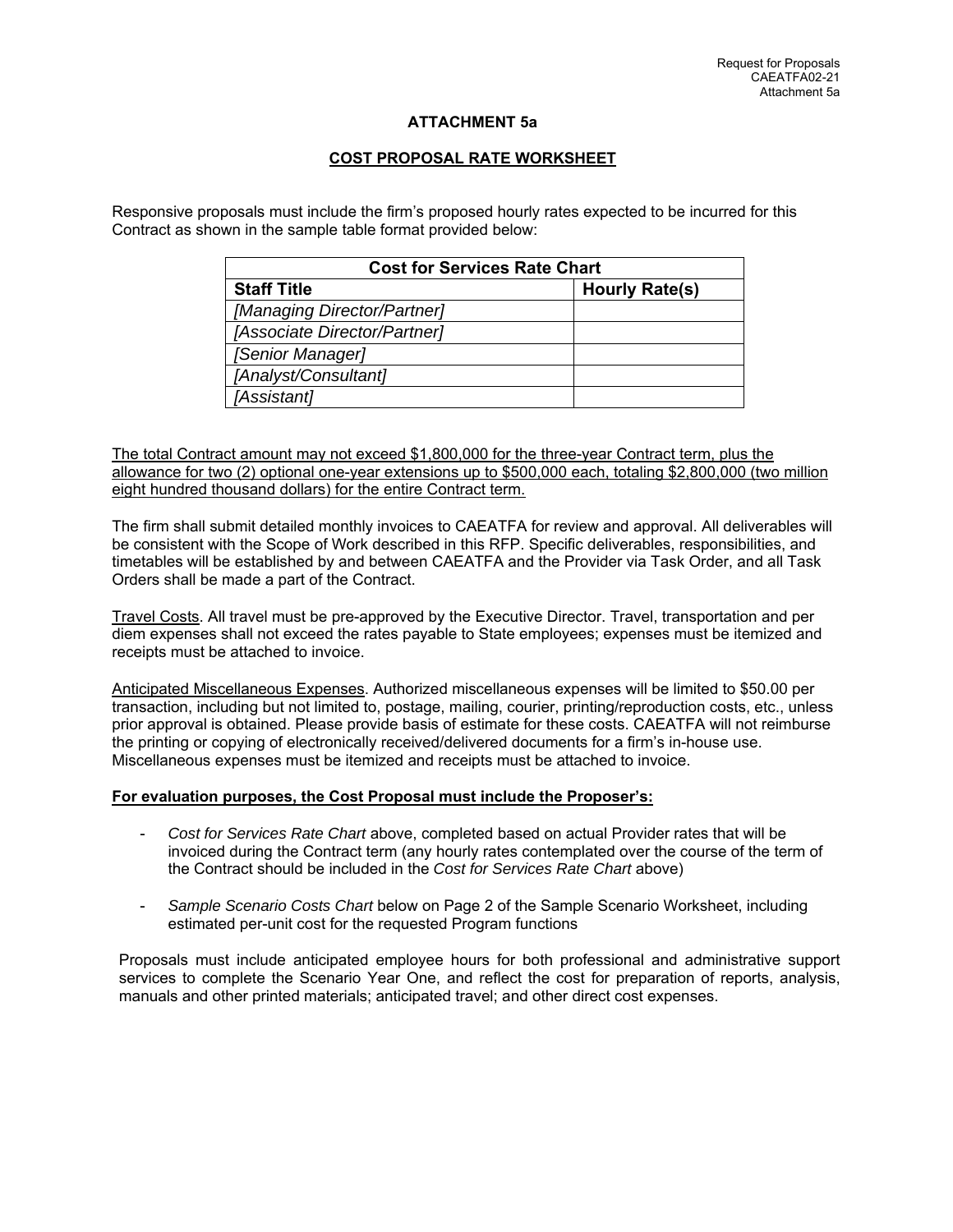# **ATTACHMENT 5b**

# **SAMPLE SCENARIO WORKSHEET**

The "Approach" section of proposals should support the cost proposal by describing how proposers will perform the tasks described in the RFP, while the required cost proposal worksheet should be completed by proposers to provide annual fee estimates based on the scenarios described below. The scenarios do not necessarily represent the actual goals and workload for a particular year; goals may change and actual Program outcomes may vary widely, but are intended to provide sufficient information for proposers to supply cost information upon which CAEATFA can compare proposals.

a. **Background Information and Scenario:** As described in the CAEATFA Background and Overview section, the CHEEF Programs are expected to grow significantly in the coming years, and the Contractor Manager (Provider) plays a valuable role in meeting overall Program goals. To inform your cost proposal, please review the below outcomes for both Programs through 2021 and the scenario provided for Scenario Year One.

#### *GoGreen Home*

- 2021 Program Actual Outcomes as of 12/31/21 (provided as reference to contextualize current activity):
	- o 650 loans enrolled in 2021
	- o 550 currently enrolled contractors who enrolled in the Program from 2016-2021
	- o 185 currently enrolled contractors who enrolled at least one project in 2021
	- o 30 currently enrolled contractors who enrolled more than five projects in 2021
- Scenario Year One Program Goals:
	- o Enroll 2,000 new GoGreen Home loans, of which 1,250 will be contractor-driven (meaning the contractor serves as the customer's referral source for the Program)
	- o Enroll 25 new contractors who have knowledge and capacity to install heat pumps and then go on to enroll at least one project each by the end of Scenario Year One
	- o Enroll 25 new contractors who service the Central Valley and then go on to enroll at least one project each by the end of Scenario Year One
	- o Increase program activity of 50 total contractors (new or already participating) to more than five projects enrolled each over the course of Scenario Year One

# *GoGreen Business*

- 2021 Program Actual Outcomes as of 12/31/21 (provided as reference to contextualize current activity):
	- o 80 currently enrolled contractors who enrolled in the Program from 2019-2021
	- o Three contractors who enrolled one project each in 2021
	- o Seven contractors have enrolled at least one project since the Program launched in 2019
- Scenario Year One Program Goals:
	- o Enroll 45 new GoGreen Business financing agreements (larger than \$10,000), all of which will be contractor-driven (meaning the contractor serves as the customer's referral source for the Program)
	- o Enroll 5 new participating contractors who directly serve customers of IOU/REN/CCA commercial programs by the end of Scenario Year One
	- o Enroll 2 new participating project developers who implement third-party commercial or small business programs for IOUs or RENs and who then enroll 50 total projects in the Program (under \$10,000)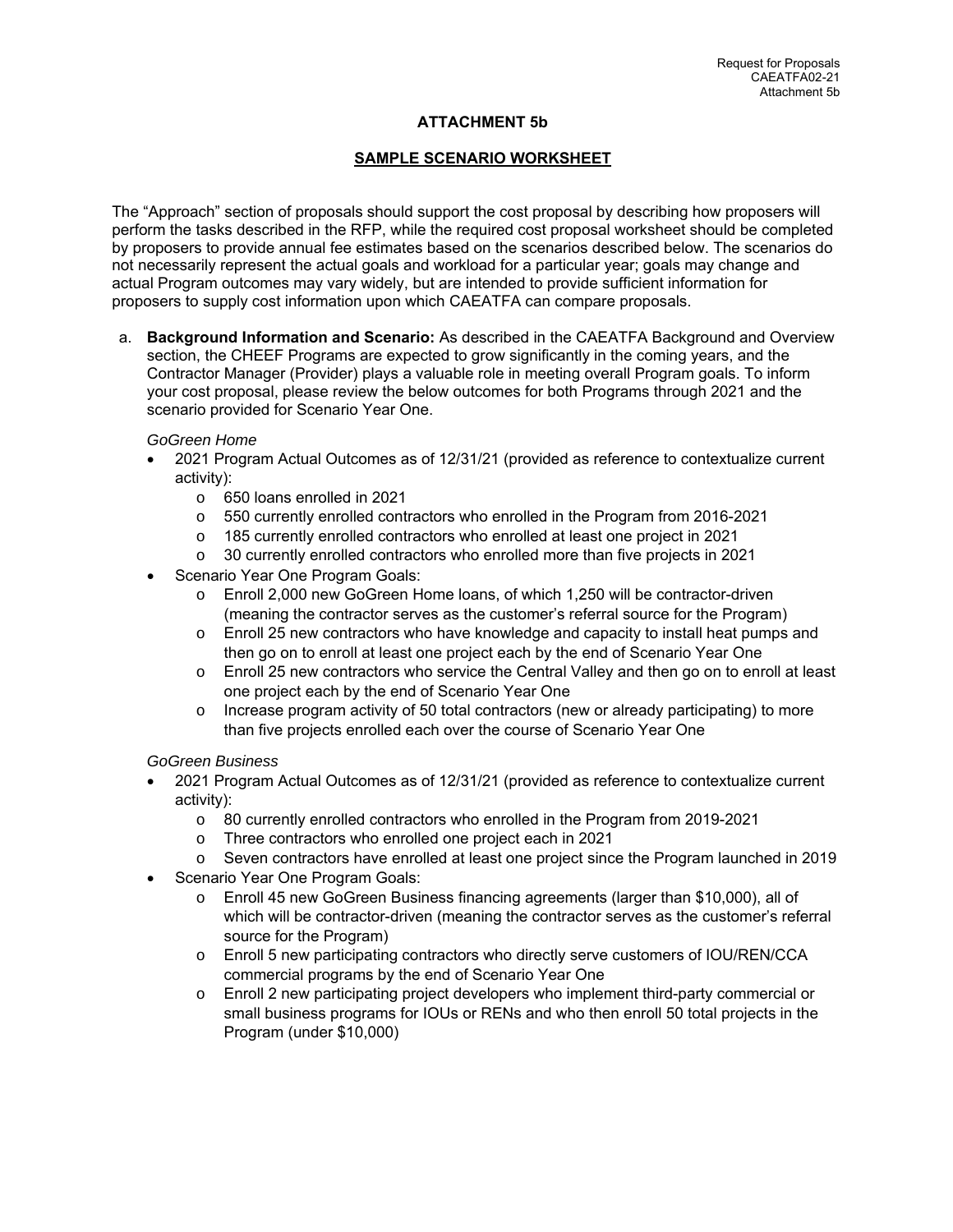b. **Sample Scenario for Cost Proposal.** Please fill out chart below.

| <b>Sample Scenario Costs Chart</b>                                                                               |                                                                    |                                                              |                     |  |
|------------------------------------------------------------------------------------------------------------------|--------------------------------------------------------------------|--------------------------------------------------------------|---------------------|--|
| 1. Estimated Budget for Scenario Year<br>One, by contract task                                                   | i. Initial Set-up<br>(unlikely to be<br>needed in future<br>years) | ii. Ongoing Task<br><b>Completion for</b><br><b>Year One</b> | Total of i. and ii. |  |
| Initial contractor recruitment, enrollment and<br>training                                                       | $\frac{1}{2}$                                                      | $\frac{1}{2}$                                                | $\frac{1}{2}$       |  |
| Enrolled contractor engagement and support                                                                       | $\frac{1}{2}$                                                      | $\frac{1}{\sqrt{2}}$                                         | $\frac{1}{2}$       |  |
| Strategic partnership development and<br>engagement                                                              | $\frac{1}{2}$                                                      | $\frac{1}{2}$                                                | $\frac{1}{2}$       |  |
| Compliance and verification (Excluding the<br>per-unit costs for the three program functions<br>requested below) | $\frac{1}{2}$                                                      | $\frac{1}{2}$                                                | $\frac{1}{2}$       |  |
| Data management, insights and reporting                                                                          | $\sim$                                                             | $\frac{1}{\sqrt{2}}$                                         | $\sim$              |  |
| <b>Totals</b>                                                                                                    | $\boldsymbol{\mathsf{s}}$                                          |                                                              |                     |  |
| 2. A Separate Per-Unit Cost for the Below Three Program Functions:                                               |                                                                    |                                                              |                     |  |
| i. Pre-installation project data reviews                                                                         | $\frac{1}{2}$                                                      | /review                                                      |                     |  |
| ii. Post-installation desktop reviews                                                                            |                                                                    |                                                              |                     |  |
| iii. Installation verifications                                                                                  |                                                                    |                                                              |                     |  |
| Live virtual installation verification                                                                           |                                                                    | $\frac{1}{2}$                                                | /verification       |  |
| Live in-person installation verification                                                                         |                                                                    | $\frac{1}{2}$                                                | /verification       |  |
| Optional other method of installation verification (Please<br>describe                                           |                                                                    |                                                              | /verification       |  |

- c. **Instructions for above Per-Unit Costs as part of** *Sample Scenario Costs Chart***:** Please estimate a per-unit cost for each of the following Program functions.
	- i. **Pre-installation project reviews.** Ensure that your estimated cost accounts for the following review steps:
		- 1) Review data from contractor submissions in an online loan management project system to confirm:
			- o Proof of utility service (e.g. utility bill) has been uploaded and is valid for Program eligibility
			- o At least 70% of the financed amount is for Eligible Energy Efficiency Measures (EEEMs)
			- o Items entered by the contractor as "additional related home improvements" are not actually measures on the EEEMs list that have efficiency requirements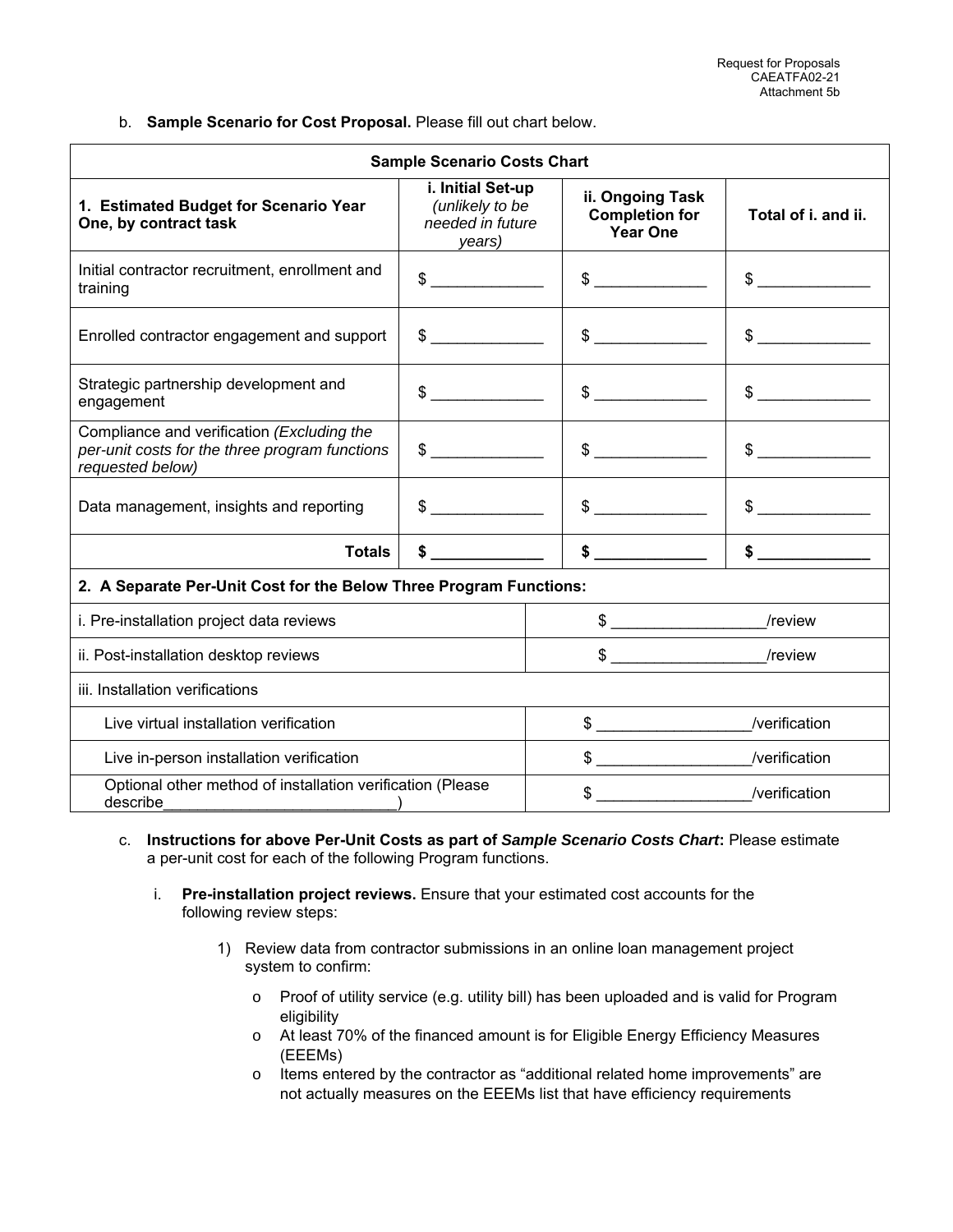- ii. **Post-installation desktop reviews.** Ensure that your estimated cost accounts for the following review steps:
	- 2) Reach out to the contractor for necessary documentation.
	- 3) Verify that:
		- o The contractor held the correct CSLB license for the project
		- o Any necessary permits (as required for the project) were pulled and closed with the appropriate jurisdictions
		- o If a combustion safety test was required, satisfactory documentation of its completion was provided
		- o The measures on invoice the contractor provided to the customer is consistent with the measures the contractor reported to the Program
	- 4) Track desktop review results and follow up with the contractor for any needed coaching or discipline.
- iii. **Installation verifications.** Please provide a cost estimate for a live virtual, live in-person installation verification. If you have another option for installation verifications that is not a live verification, please describe and include it. Ensure that your estimated costs account for the following review steps:
	- 5) Make two attempts to schedule an equipment installation verification appointment with the customer (for a live verification).
	- 6) During the verification appointment, confirm that equipment reported by the contractor to the Program as installed has been installed and is operable (i.e., powers on).
	- 7) Track installation verification results and follow up with the contractor for any needed coaching or discipline.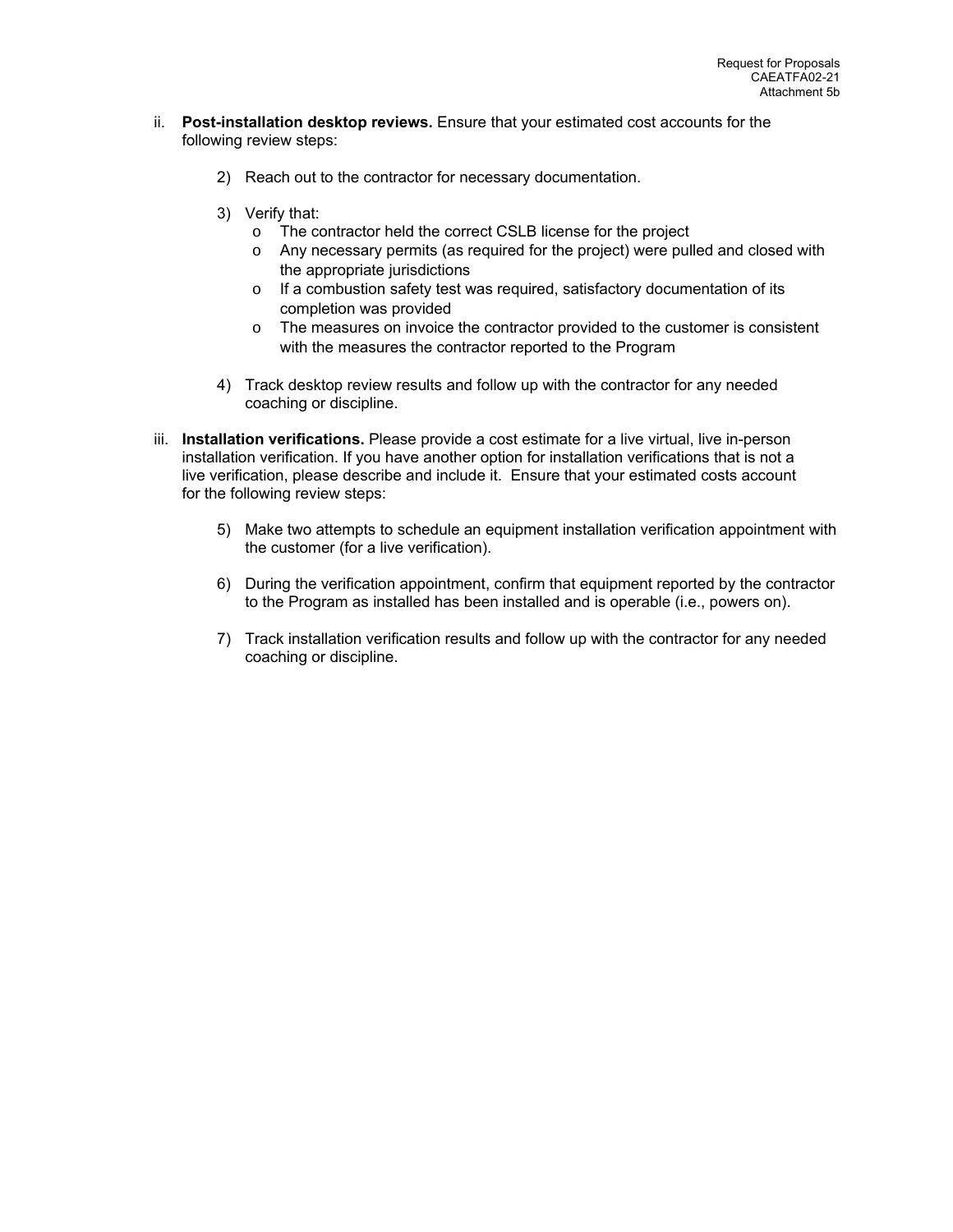# **ATTACHMENT 6**

# **PAYEE DATA RECORD (STD. 204)**

Contractor must provide a taxpayer identification number (TIN) that has been assigned by the Federal Government. The TIN is entered on the Payee Data Record (Std. 204) and retained in our accounting department.

Click here to access the Payee Data Record (Std. 204) form:

http://www.documents.dgs.ca.gov/dgs/fmc/pdf/std204.pdf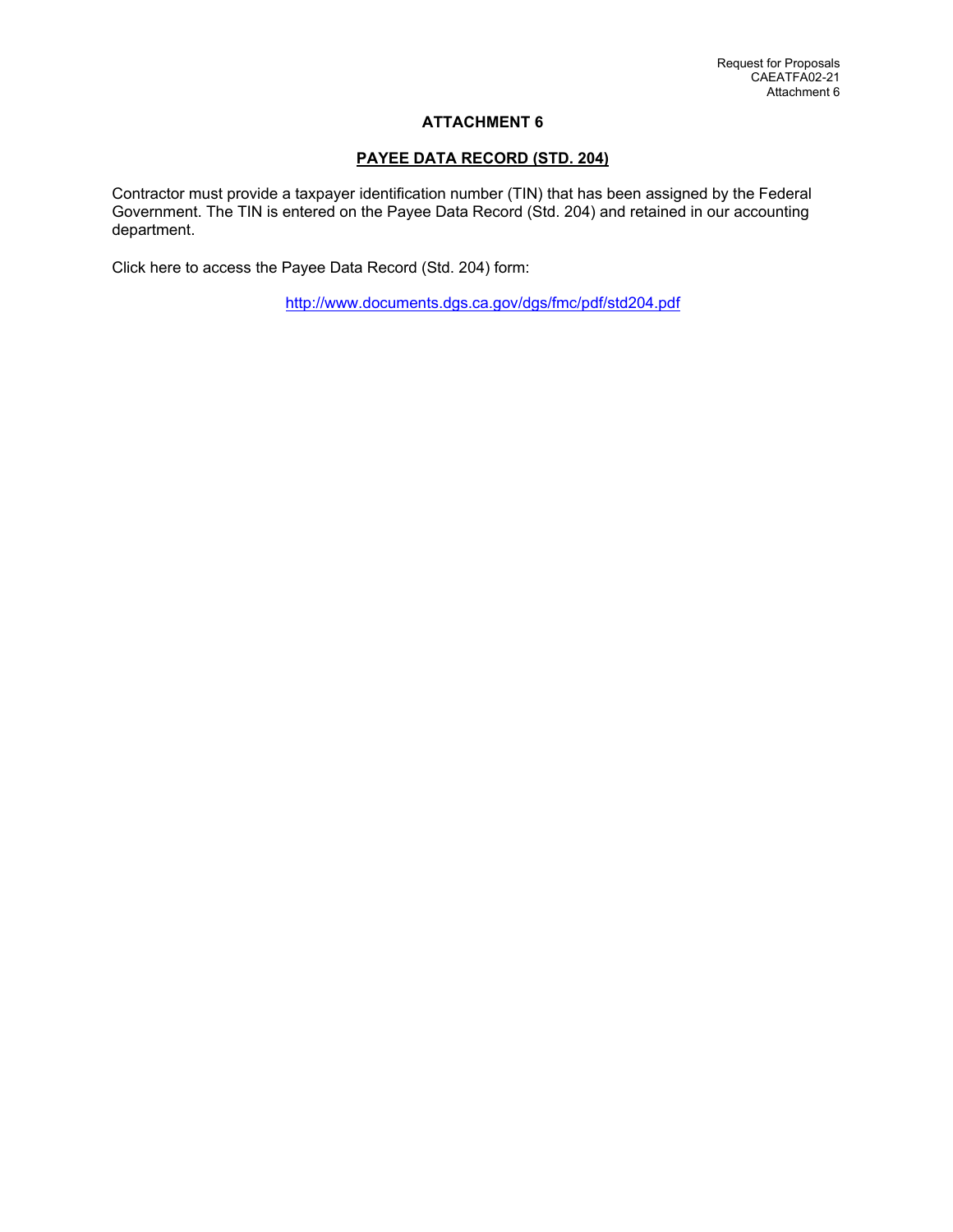# **ATTACHMENT 7**

# **CONTRACTOR CERTIFICATION CLAUSES (CCC 04/2017)**

#### **CERTIFICATION**

I, the official named below, CERTIFY UNDER PENALTY OF PERJURY that I am duly authorized to legally bind the prospective Contractor to the clause(s) listed below. This certification is made under the laws of the State of California.

| Contractor/Proposer Firm Name (Printed)  |                                  | Federal ID Number |  |  |
|------------------------------------------|----------------------------------|-------------------|--|--|
| By (Authorized Signature)                |                                  |                   |  |  |
| Printed Name and Title of Person Signing |                                  |                   |  |  |
| Date Executed                            | <b>Executed in the County of</b> |                   |  |  |

# CONTRACTOR CERTIFICATION CLAUSES

1. STATEMENT OF COMPLIANCE: Contractor has, unless exempted, complied with the nondiscrimination program requirements. (Gov. Code §12990 (a-f) and CCR, Title 2, Section 11102) (Not applicable to public entities.)

2. DRUG-FREE WORKPLACE REQUIREMENTS: Contractor will comply with the requirements of the Drug-Free Workplace Act of 1990 and will provide a drug-free workplace by taking the following actions:

a. Publish a statement notifying employees that unlawful manufacture, distribution, dispensation, possession or use of a controlled substance is prohibited and specifying actions to be taken against employees for violations.

b. Establish a Drug-Free Awareness Program to inform employees about:

- 1) the dangers of drug abuse in the workplace;
- 2) the person's or organization's policy of maintaining a drug-free workplace;
- 3) any available counseling, rehabilitation and employee assistance programs; and,
- 4) penalties that may be imposed upon employees for drug abuse violations.

c. Every employee who works on the proposed Agreement will:

1) receive a copy of the company's drug-free workplace policy statement; and,

2) agree to abide by the terms of the company's statement as a condition of employment on the Agreement.

Failure to comply with these requirements may result in suspension of payments under the Agreement or termination of the Agreement or both and Contractor may be ineligible for award of any future State agreements if the department determines that any of the following has occurred: the Contractor has made false certification, or violated the certification by failing to carry out the requirements as noted above. (Gov. Code §8350 et seq.)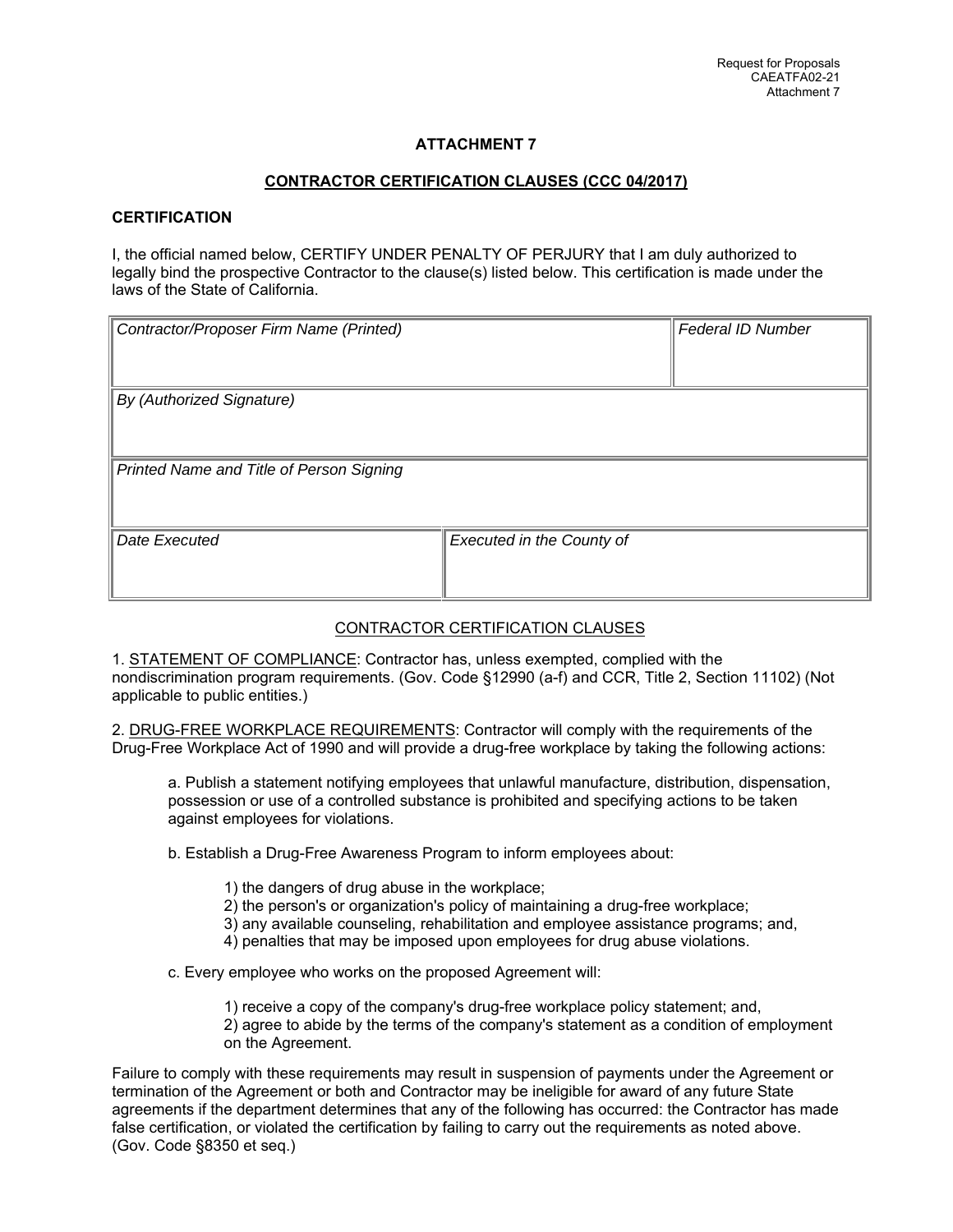3. NATIONAL LABOR RELATIONS BOARD CERTIFICATION: Contractor certifies that no more than one (1) final unappealable finding of contempt of court by a Federal court has been issued against Contractor within the immediately preceding two-year period because of Contractor's failure to comply with an order of a Federal court, which orders Contractor to comply with an order of the National Labor Relations Board. (Pub. Contract Code §10296) (Not applicable to public entities.)

4. CONTRACTS FOR LEGAL SERVICES \$50,000 OR MORE- PRO BONO REQUIREMENT: Contractor hereby certifies that Contractor will comply with the requirements of Section 6072 of the Business and Professions Code, effective January 1, 2003.

Contractor agrees to make a good faith effort to provide a minimum number of hours of pro bono legal services during each year of the contract equal to the lessor of 30 multiplied by the number of full time attorneys in the firm's offices in the State, with the number of hours prorated on an actual day basis for any contract period of less than a full year or 10% of its contract with the State.

Failure to make a good faith effort may be cause for non-renewal of a state contract for legal services, and may be taken into account when determining the award of future contracts with the State for legal services.

5. EXPATRIATE CORPORATIONS: Contractor hereby declares that it is not an expatriate corporation or subsidiary of an expatriate corporation within the meaning of Public Contract Code Section 10286 and 10286.1, and is eligible to contract with the State of California.

#### 6. SWEATFREE CODE OF CONDUCT:

a. All Contractors contracting for the procurement or laundering of apparel, garments or corresponding accessories, or the procurement of equipment, materials, or supplies, other than procurement related to a public works contract, declare under penalty of perjury that no apparel, garments or corresponding accessories, equipment, materials, or supplies furnished to the state pursuant to the contract have been laundered or produced in whole or in part by sweatshop labor, forced labor, convict labor, indentured labor under penal sanction, abusive forms of child labor or exploitation of children in sweatshop labor, or with the benefit of sweatshop labor, forced labor, convict labor, indentured labor under penal sanction, abusive forms of child labor or exploitation of children in sweatshop labor. The contractor further declares under penalty of perjury that they adhere to the Sweatfree Code of Conduct as set forth on the California Department of Industrial Relations website located at www.dir.ca.gov, and Public Contract Code Section 6108.

b. The contractor agrees to cooperate fully in providing reasonable access to the contractor's records, documents, agents or employees, or premises if reasonably required by authorized officials of the contracting agency, the Department of Industrial Relations, or the Department of Justice to determine the contractor's compliance with the requirements under paragraph (a).

7. DOMESTIC PARTNERS: For contracts of \$100,000 or more, Contractor certifies that Contractor is in compliance with Public Contract Code section 10295.3.

8. GENDER IDENTITY: For contracts of \$100,000 or more, Contractor certifies that Contractor is in compliance with Public Contract Code section 10295.35.

# **DOING BUSINESS WITH THE STATE OF CALIFORNIA**

The following laws apply to persons or entities doing business with the State of California.

1. CONFLICT OF INTEREST: Contractor needs to be aware of the following provisions regarding current or former state employees. If Contractor has any questions on the status of any person rendering services or involved with the Agreement, the awarding agency must be contacted immediately for clarification.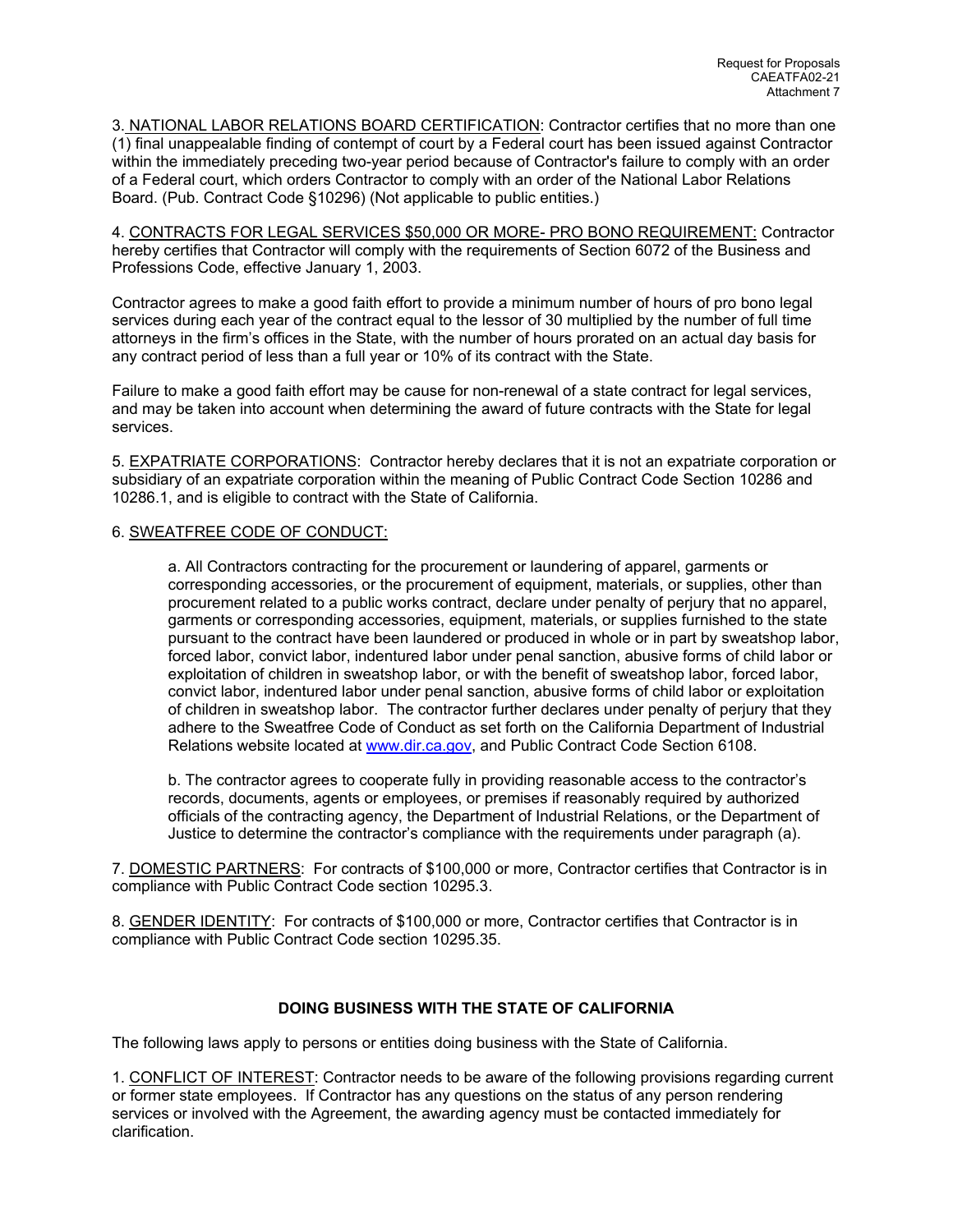Current State Employees (Pub. Contract Code §10410):

1). No officer or employee shall engage in any employment, activity or enterprise from which the officer or employee receives compensation or has a financial interest and which is sponsored or funded by any state agency, unless the employment, activity or enterprise is required as a condition of regular state employment.

2). No officer or employee shall contract on his or her own behalf as an independent contractor with any state agency to provide goods or services.

Former State Employees (Pub. Contract Code §10411):

1). For the two-year period from the date he or she left state employment, no former state officer or employee may enter into a contract in which he or she engaged in any of the negotiations, transactions, planning, arrangements or any part of the decision-making process relevant to the contract while employed in any capacity by any state agency.

2). For the twelve-month period from the date he or she left state employment, no former state officer or employee may enter into a contract with any state agency if he or she was employed by that state agency in a policy-making position in the same general subject area as the proposed contract within the 12-month period prior to his or her leaving state service.

If Contractor violates any provisions of above paragraphs, such action by Contractor shall render this Agreement void. (Pub. Contract Code §10420)

Members of boards and commissions are exempt from this section if they do not receive payment other than payment of each meeting of the board or commission, payment for preparatory time and payment for per diem. (Pub. Contract Code §10430 (e))

2. LABOR CODE/WORKERS' COMPENSATION: Contractor needs to be aware of the provisions which require every employer to be insured against liability for Worker's Compensation or to undertake selfinsurance in accordance with the provisions, and Contractor affirms to comply with such provisions before commencing the performance of the work of this Agreement. (Labor Code Section 3700)

3. AMERICANS WITH DISABILITIES ACT: Contractor assures the State that it complies with the Americans with Disabilities Act (ADA) of 1990, which prohibits discrimination on the basis of disability, as well as all applicable regulations and guidelines issued pursuant to the ADA. (42 U.S.C. 12101 et seq.)

4. CONTRACTOR NAME CHANGE: An amendment is required to change the Contractor's name as listed on this Agreement. Upon receipt of legal documentation of the name change the State will process the amendment. Payment of invoices presented with a new name cannot be paid prior to approval of said amendment.

#### 5. CORPORATE QUALIFICATIONS TO DO BUSINESS IN CALIFORNIA:

a. When agreements are to be performed in the state by corporations, the contracting agencies will be verifying that the contractor is currently qualified to do business in California in order to ensure that all obligations due to the state are fulfilled.

b. "Doing business" is defined in R&TC Section 23101 as actively engaging in any transaction for the purpose of financial or pecuniary gain or profit. Although there are some statutory exceptions to taxation, rarely will a corporate contractor performing within the state not be subject to the franchise tax.

c. Both domestic and foreign corporations (those incorporated outside of California) must be in good standing in order to be qualified to do business in California. Agencies will determine whether a corporation is in good standing by calling the Office of the Secretary of State.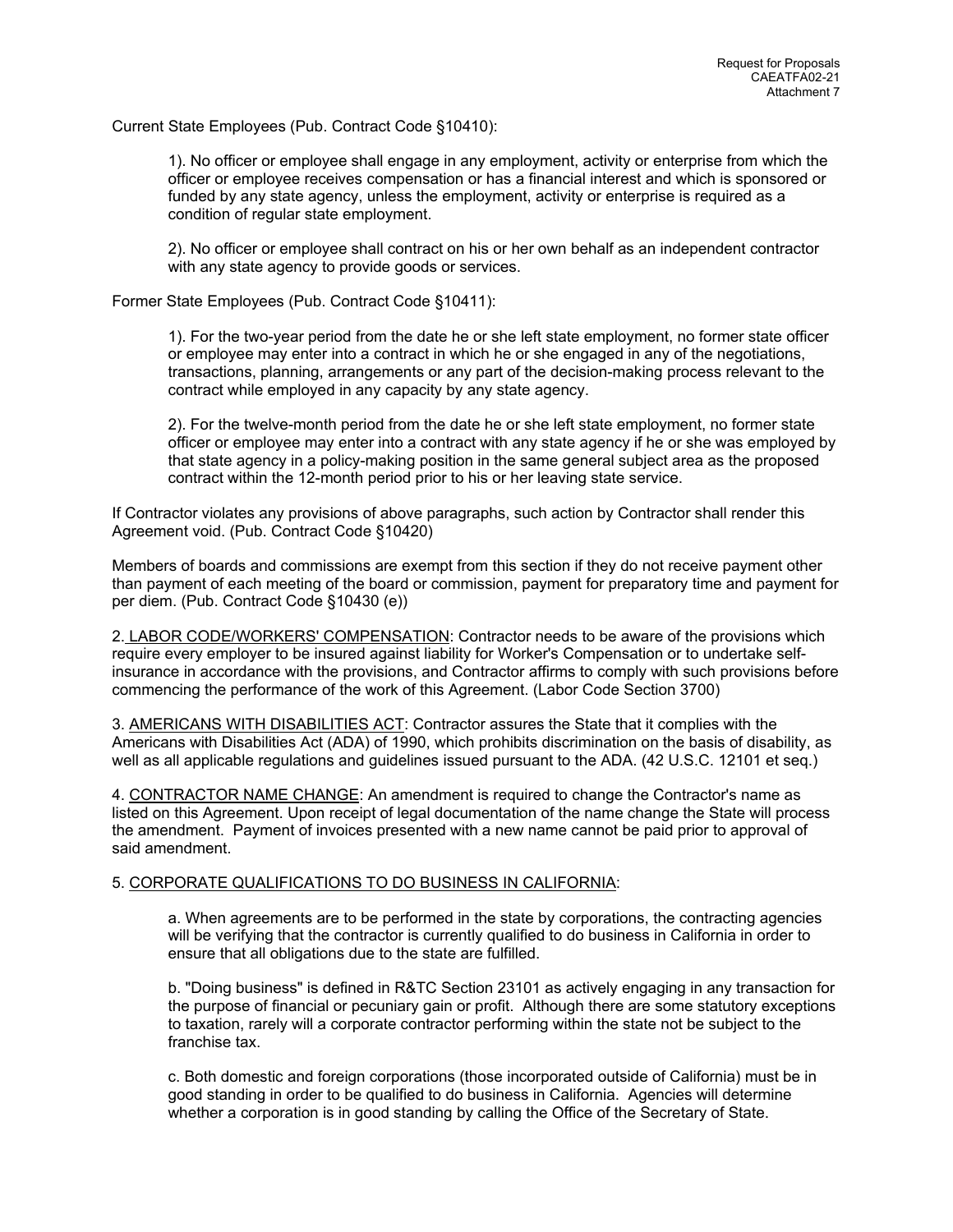6. RESOLUTION: A county, city, district, or other local public body must provide the State with a copy of a resolution, order, motion, or ordinance of the local governing body which by law has authority to enter into an agreement, authorizing execution of the agreement.

7. AIR OR WATER POLLUTION VIOLATION: Under the State laws, the Contractor shall not be*:* (1) in violation of any order or resolution not subject to review promulgated by the State Air Resources Board or an air pollution control district; (2) subject to cease and desist order not subject to review issued pursuant to Section 13301 of the Water Code for violation of waste discharge requirements or discharge prohibitions; or (3) finally determined to be in violation of provisions of federal law relating to air or water pollution.

8. PAYEE DATA RECORD FORM STD. 204: This form must be completed by all contractors that are not another state agency or other governmental entity.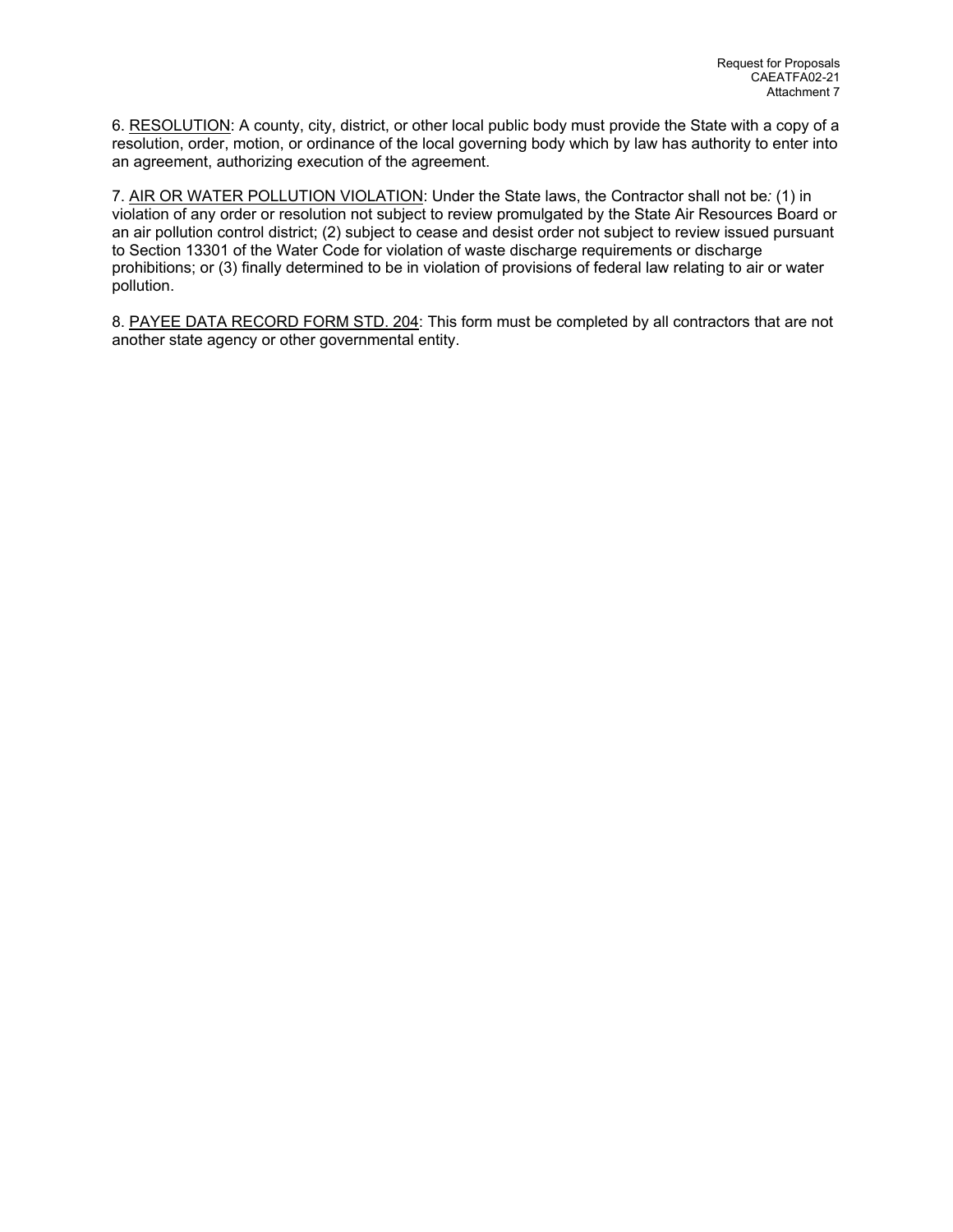### **DARFUR CONTRACTING ACT**

Pursuant to Public Contract Code section 10478, if a proposer currently or within the previous three years has had business activities or other operations outside of the United States, it must certify that it is not a "scrutinized" company as defined in Public Contract Code section 10476.

Therefore, to be eligible to submit a proposal, please insert your company name and Federal ID Number and complete only **one** of the following three paragraphs (via initials for Paragraph # 1 or Paragraph # 2, or via initials and certification for Paragraph # 3):

| Company/Vendor Name (Printed)                                    | Federal ID Number |
|------------------------------------------------------------------|-------------------|
| Printed Name and Title of Person Initialing (for Options 1 or 2) |                   |

1. \_\_\_\_\_ We do not currently have, and have not had within the previous three years, business activities or other operations outside of the United States. **OR** 2. \_\_\_\_\_ We are a scrutinized company as defined in Public Contract Code Initials section 10476, but we have received written permission from the Department of General Services (DGS) to submit a proposal pursuant to Public Contract Code section 10477(b). A copy of the written permission from DGS is included with our proposal.

## **OR**

| 3. |                 | We currently have, or we have had within the previous three years,    |
|----|-----------------|-----------------------------------------------------------------------|
|    | <b>Initials</b> | business activities or other operations outside of the United States, |
|    | + certification | but we certify below that we are not a scrutinized company            |
|    | below           | as defined in Public Contract Code section 10476.                     |

## **CERTIFICATION for Paragraph # 3.**

I, the official named below, CERTIFY UNDER PENALTY OF PERJURY that I am duly authorized to legally bind the prospective proposer to the clause listed above in Paragraph # 3. This certification is made under the laws of the State of California.

| <b>By (Authorized Signature)</b>         |                                     |
|------------------------------------------|-------------------------------------|
| Printed Name and Title of Person Signing |                                     |
| Date Executed                            | Executed in the County and State of |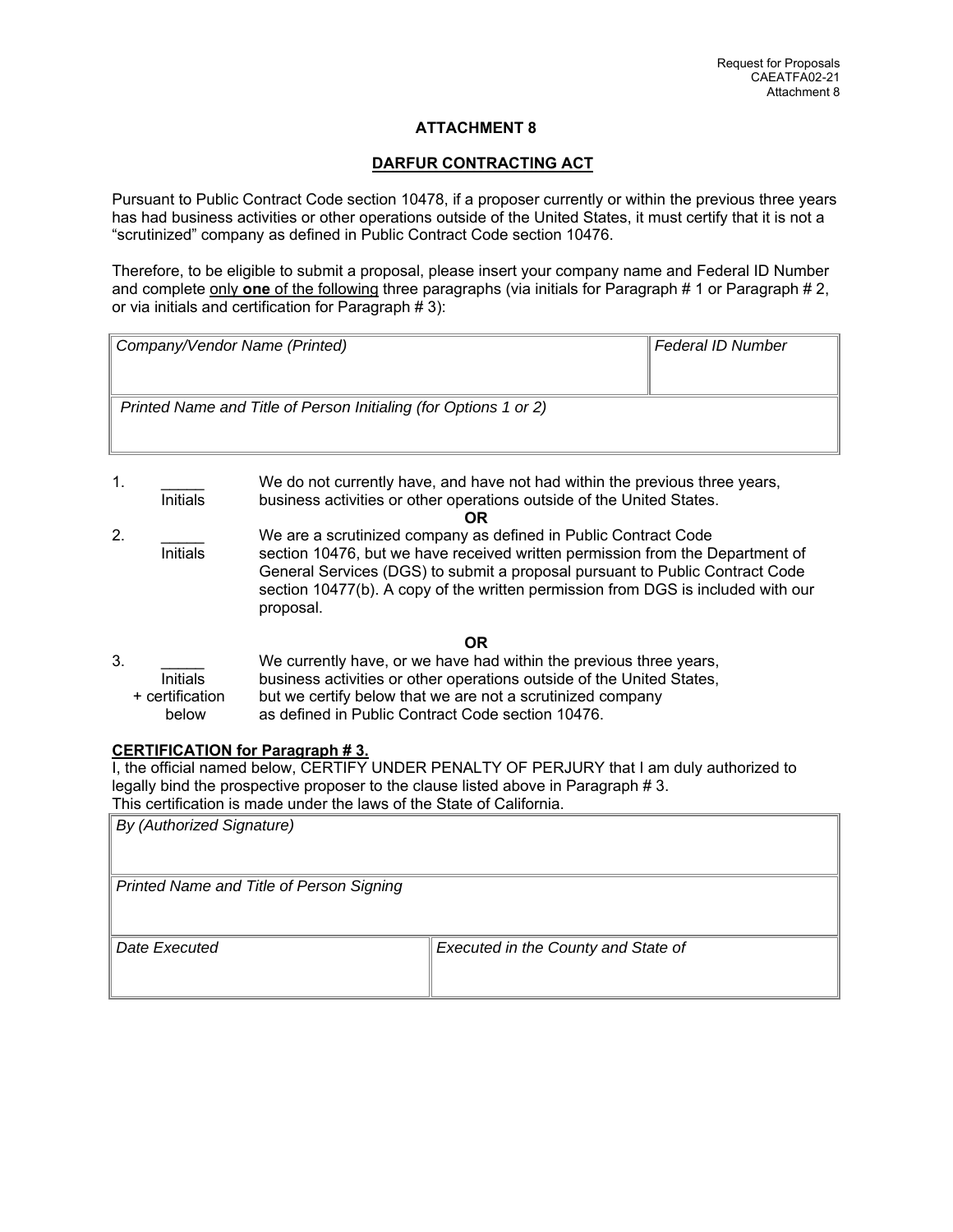## **CALIFORNIA CIVIL RIGHTS LAWS CERTIFICATION**

Pursuant to Public Contract Code section 2010, if a proposer executes or renews a contract over \$100,000 on or after January 1, 2017, the proposer hereby certifies compliance with the following:

- 1. CALIFORNIA CIVIL RIGHTS LAWS: For contracts over \$100,000 executed or renewed after January 1, 2017, the contractor certifies compliance with the Unruh Civil Rights Act (Section 51 of the Civil Code) and the Fair Employment and Housing Act (Section 12960 of the Government Code); and
- 2. EMPLOYER DISCRIMINATORY POLICIES: For contracts over \$100,000 executed or renewed after January 1, 2017, if a Contractor has an internal policy against a sovereign nation or peoples recognized by the United States government, the Contractor certifies that such policies are not used in violation of the Unruh Civil Rights Act (Section 51 of the Civil Code) or the Fair Employment and Housing Act (Section 12960 of the Government Code).

### **CERTIFICATION**

I, the official named below, certify under penalty of perjury under the laws of the State of California that the foregoing is true and correct.

| Proposer Firm Name (Printed)             |                                     | <b>Federal ID Number</b> |
|------------------------------------------|-------------------------------------|--------------------------|
|                                          |                                     |                          |
| By (Authorized Signature)                |                                     |                          |
|                                          |                                     |                          |
| Printed Name and Title of Person Signing |                                     |                          |
|                                          |                                     |                          |
| Date Executed                            | Executed in the County and State of |                          |
|                                          |                                     |                          |
|                                          |                                     |                          |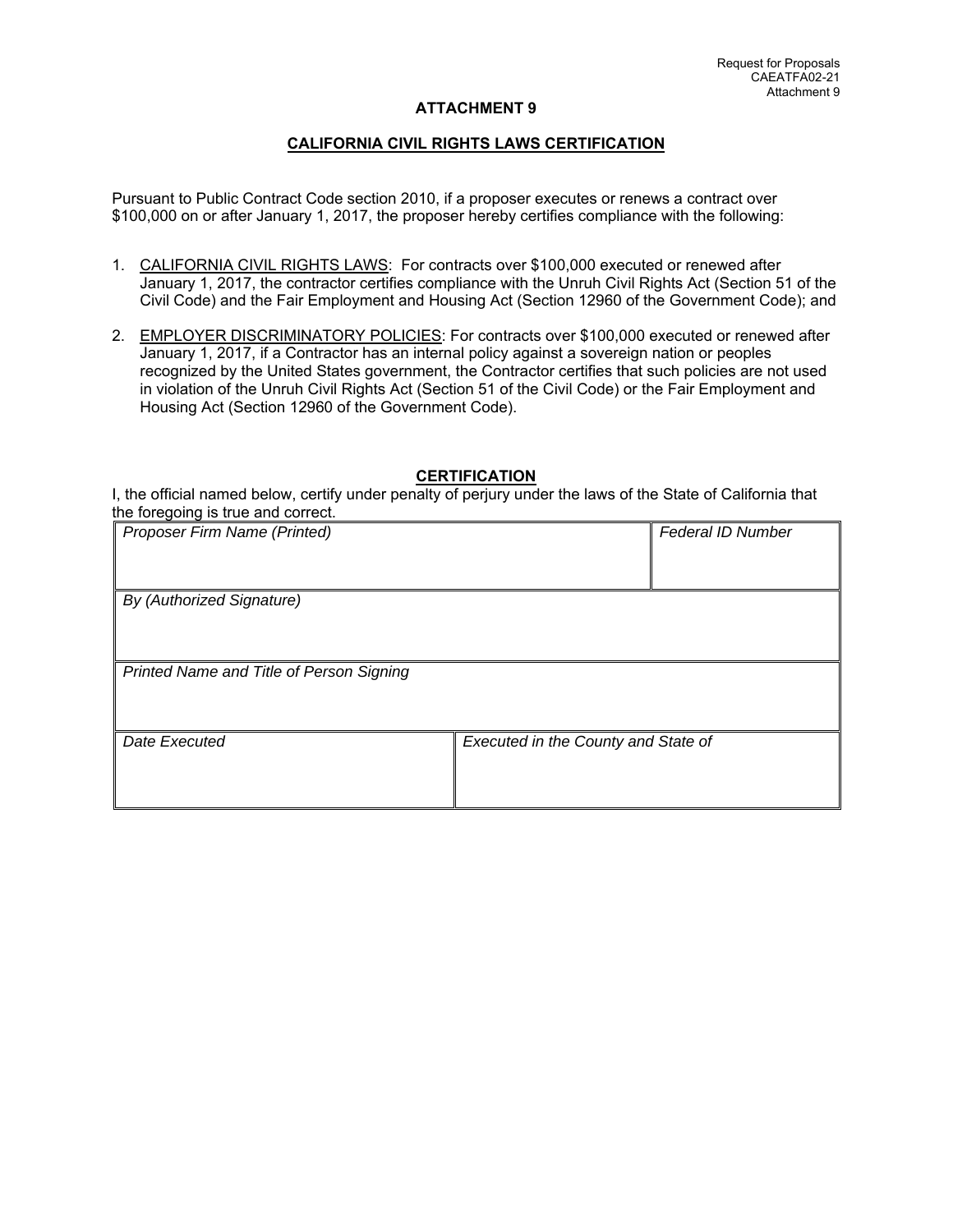# **IRAN CONTRACTING ACT CERTIFICATION**

### IRAN CONTRACTING ACT **(Public Contract Code sections 2202-2208)**

Prior to bidding on, submitting a proposal or executing a contract or renewal for a State of California contract for goods or services of \$1,000,000 or more, a vendor must either: a) certify it is **not** on the current list of persons engaged in investment activities in Iran created by the California Department of General Services ("DGS") pursuant to Public Contract Code section 2203(b) and is not a financial institution extending twenty million dollars (\$20,000,000) or more in credit to another person, for 45 days or more, if that other person will use the credit to provide goods or services in the energy sector in Iran and is identified on the current list of persons engaged in investment activities in Iran created by DGS; or b) demonstrate it has been exempted from the certification requirement for that solicitation or contract pursuant to Public Contract Code section 2203(c) or (d).

To comply with this requirement, please insert your vendor or financial institution name and Federal ID Number (if available) and complete **one** of the options below. Please note: California law establishes penalties for providing false certifications, including civil penalties equal to the greater of \$250,000 or twice the amount of the contract for which the false certification was made; contract termination; and three-year ineligibility to bid on contracts. (Public Contract Code section 2205.)

## **OPTION #1 - CERTIFICATION**

I, the official named below, certify I am duly authorized to execute this certification on behalf of the vendor/financial institution identified below, and the vendor/financial institution identified below is **not** on the current list of persons engaged in investment activities in Iran created by DGS and is not a financial institution extending twenty million dollars (\$20,000,000) or more in credit to another person/vendor, for 45 days or more, if that other person/vendor will use the credit to provide goods or services in the energy sector in Iran and is identified on the current list of persons engaged in investment activities in Iran created by DGS.

| Vendor Name/Financial Institution (Printed) |             | Federal ID Number (or n/a) |  |
|---------------------------------------------|-------------|----------------------------|--|
| By (Authorized Signature)                   |             |                            |  |
| Printed Name and Title of Person Signing    |             |                            |  |
| Date Executed                               | Executed in |                            |  |

## **OPTION #2 – EXEMPTION**

Pursuant to Public Contract Code sections 2203(c) and (d), a public entity may permit a vendor/financial institution engaged in investment activities in Iran, on a case-by-case basis, to be eligible for, or to bid on, submit a proposal for, or enters into or renews, a contract for goods and services.

If you have obtained an exemption from the certification requirement under the Iran Contracting Act, please fill out the information below, and attach documentation demonstrating the exemption approval.

| Vendor Name/Financial Institution (Printed) | Federal ID Number (or n/a) |
|---------------------------------------------|----------------------------|
| By (Authorized Signature)                   |                            |
| Drintod Namo and Title of Derson Signing    | Dota Evonutod              |

*Printed Name and Title of Person Signing* and the contract the Date Executed **Date Executed**  $\theta$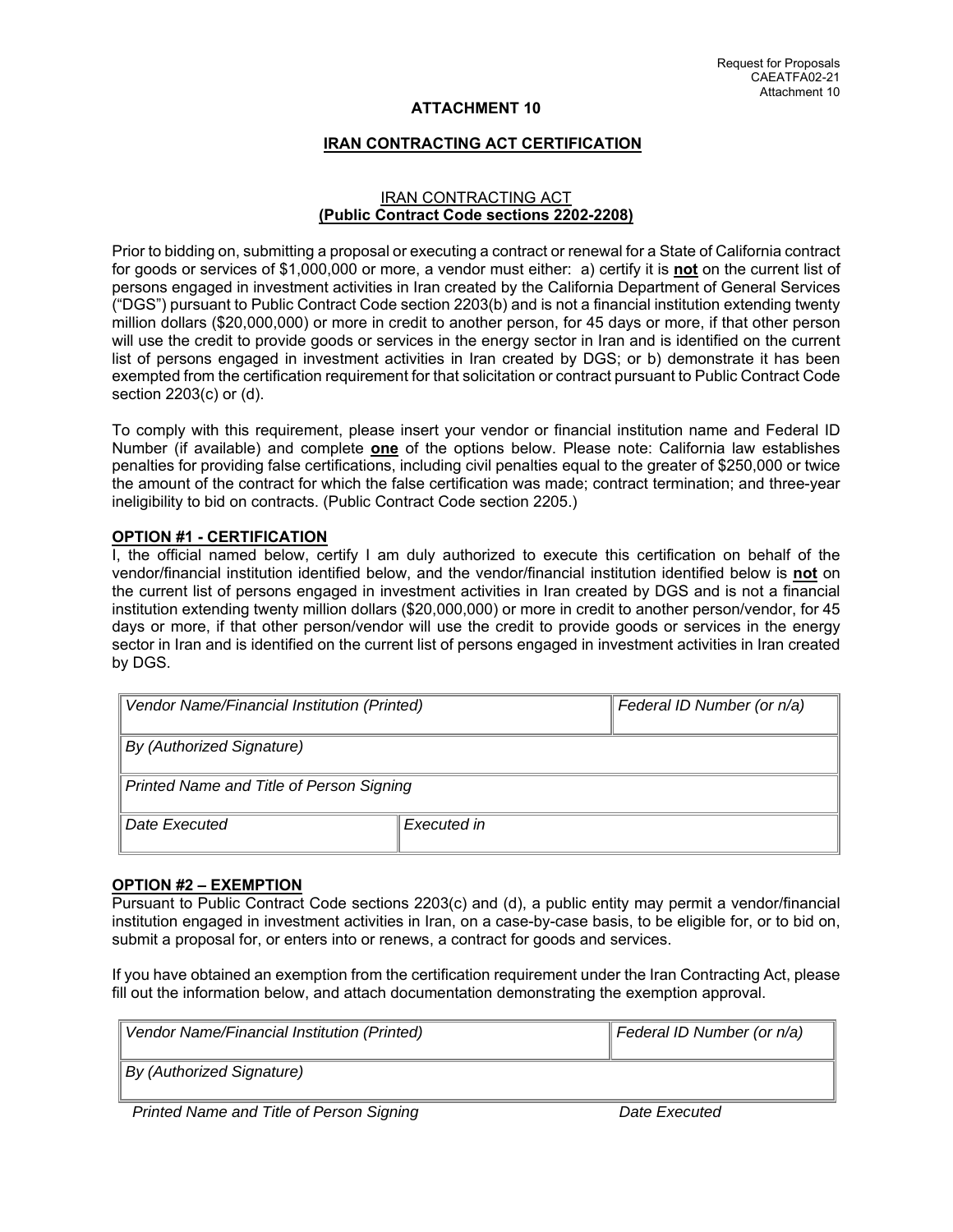### **SMALL BUSINESS OR MICROBUSINESS PREFERENCE**

(If Applicable)

Small Business or Microbusiness Preference – https://www.dgs.ca.gov/PD/About/Page-Content/PD-Branch-Intro-Accordion-List/Office-of-Small-Business-and-Disabled-Veteran-Business-Enterprise/Certification-Program

A five percent (5%) preference will be applied to certified small business firms submitting proposals. To obtain the preference, firms must be certified as a small business at the time the proposal is submitted. The firm MUST include an updated copy of their Small Business Certificate to obtain the preference. The 5% preference is issued only for computation purposes to arrive at the successful firms and does not alter the amounts of the actual proposals. Once each proposal has been scored, if the highest responsible firm is not a certified small business or microbusiness, 5% of the highest scoring proposal is added to the total "earned" points for each proposal submitted by a certified small business. These final numbers, with the 5% included, are then used to determine the highest scoring proposal.

Questions regarding the small business certification or preference approval should be directed to the Office of Small Business and DVBE Services (OSDS) at (916) 375-4940 or can be found at the website listed above.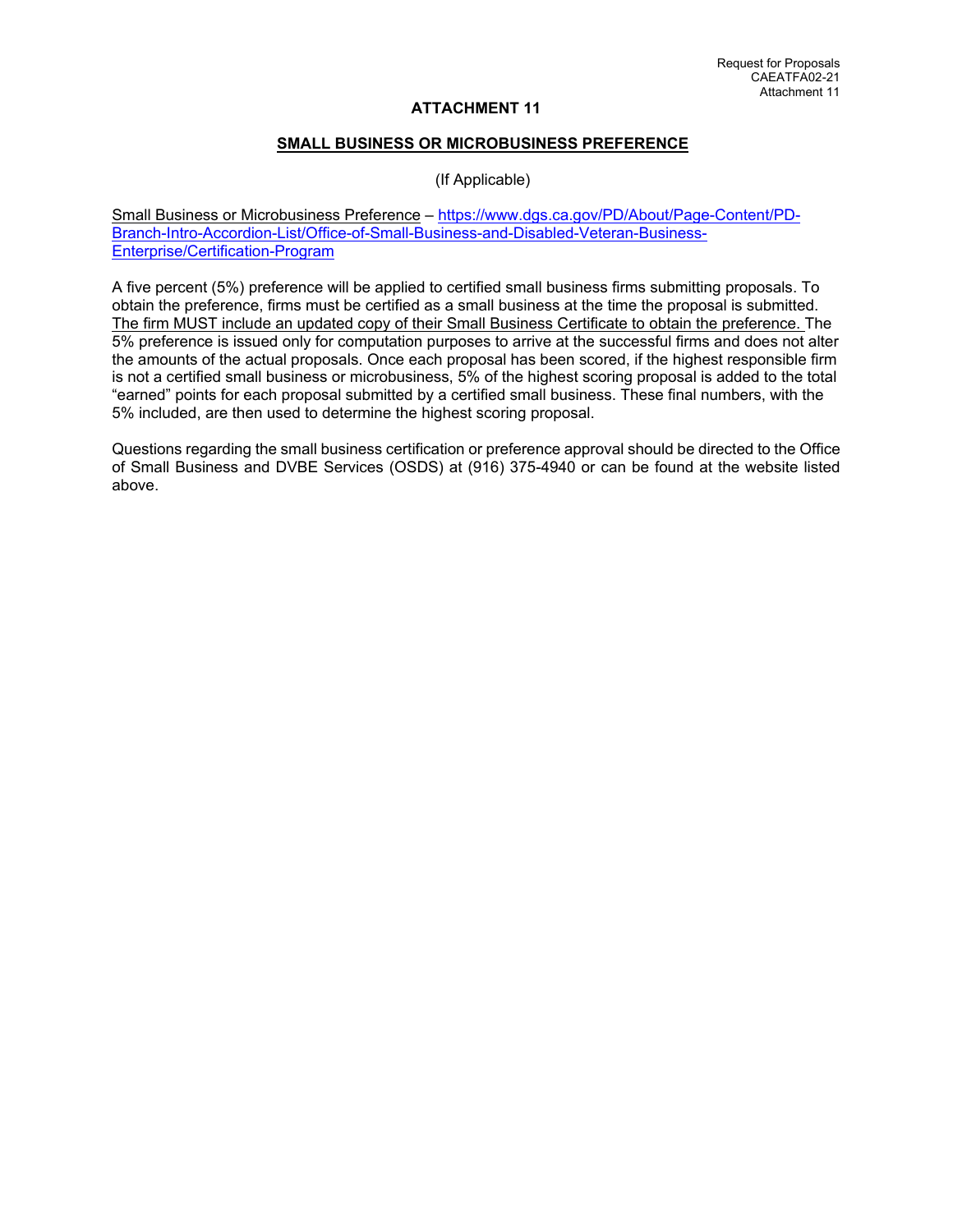# **NON-SMALL BUSINESS PREFERENCE**

# (If Applicable)

#### Non-Small Business Preference – https://www.dgs.ca.gov/PD/About/Page-Content/PD-Branch-Intro-Accordion-List/Office-of-Small-Business-and-Disabled-Veteran-Business-Enterprise/Certification-Program

A five percent (5%) proposal preference is available to a non-small business claiming twenty-five percent (25%) California certified small business subcontractor participation. If claiming the non-small business subcontractor preference, the proposal response must include a list of the small business(es) with which the firm commits to subcontract in an amount of at least 25% of the net proposal price with one or more California certified small businesses. Each listed certified small business must perform a "commercially useful function" in the performance of the contract as defined in Government Code Section 14837(d)(4).

The required list of California certified small business subcontractors must be attached to the proposal response and must include the following: 1) subcontractor name, 2) address, 3) phone number, 4) a description of the work to be performed and/or products supplied; and 5) the dollar amount or percentage of the net proposal price (as specified in the solicitation) per subcontractor.

Firms claiming the 5% preference must commit to subcontract at least 25% of the net proposal price with one or more California certified small businesses. Completed certification applications and required support documents must be submitted to the OSDS no later than 5:00 p.m. on the proposal due date, and the OSDS must be able to approve the application as submitted. Questions regarding certification should be directed to the OSDS at (916) 375-4940.

The preference to a non-small business firm that commits to small business or microbusiness subcontractor participation of 25% of its net proposal price shall be 5% of either the lowest, responsive, responsible firm's price or the highest responsive, responsible firm's total score. A non-small business, which qualifies for this preference, may not take an award away from a certified small business.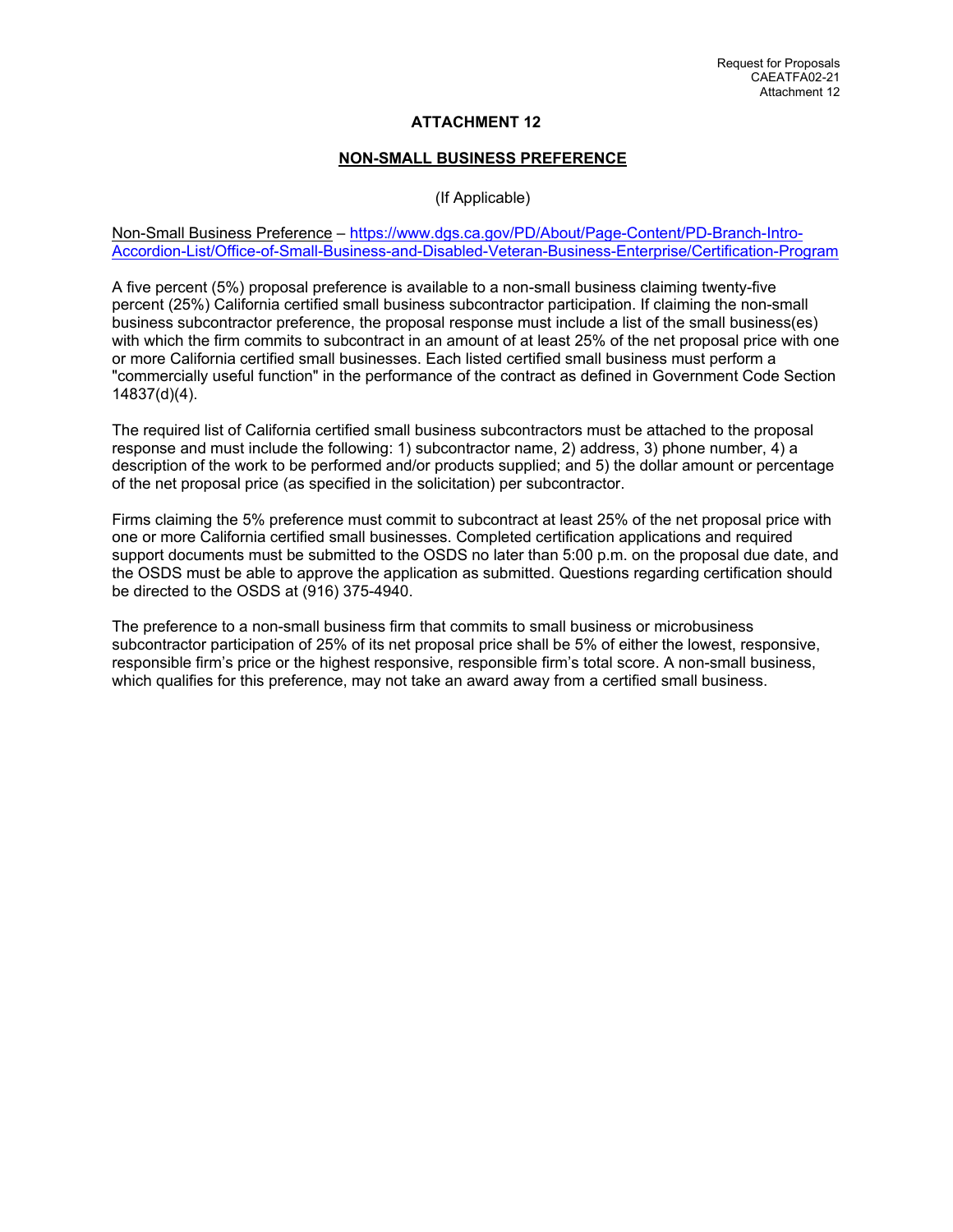# **CALIFORNIA DISABLED VETERAN BUSINESS ENTERPRISE (DVBE) PROGRAM PARTICIPATION INSTRUCTIONS**

(If Applicable)

**DVBE PARTICIPATION REQUIREMENT**. The Disabled Veteran Business Enterprise (DVBE) Participation Goal Program for State contracts is established in Public Contract Code (PCC) section 10115 et seq., Military and Veterans Code (MVC) section 999 et seq., and California Code of Regulations (CCR), title 2, section 1896.60 et seq. **This solicitation DOES NOT include a minimum DVBE participation requirement. DVBE participation is NOT required in the proposal. However, a DVBE incentive will be applied as provided below.** 

**DVBE INCENTIVE.** The State will apply a DVBE incentive for responsive proposals (herein "proposal" or "proposals") from responsible proposers that propose DVBE participation. The DVBE incentive will vary in relation to the percentage of confirmed DVBE participation. The following percentages shall apply.

| <b>Confirmed DVBE Participation of</b> | <b>DVBE</b> Incentive |
|----------------------------------------|-----------------------|
| 5% and above                           | 5%                    |
| 4% to 4.99% inclusive                  | 4%                    |
| 3% to 3.99% inclusive                  | 3%                    |
| 2% to 2.99% inclusive                  | 2%                    |
| 1% to 1.99% inclusive                  | 1%                    |

As applicable: (1) Awards based on low price – The DVBE incentive is applied by reducing the proposal price by the amount of DVBE incentive as computed from the lowest responsive proposal price submitted by a responsible proposer. The DVBE incentive is for evaluation purposes only. Application of the DVBE incentive shall not displace an award to a small business with a nonsmall business.

> (2) Awards based on high score – The DVBE incentive is a percentage of the total possible available points, not including points for socioeconomic incentives or preferences. The DVBE incentive points are included in the sum of non-cost points. The DVBE incentive points cannot be used to achieve any applicable minimum point requirements.

**DVBE PARTICIPATION COMMITMENT. Proposers seeking the DVBE incentive must submit a completed Disabled Veteran Business Enterprise Declaration, STD. 843, which demonstrates DVBE participation and qualification for a DVBE incentive.** All disabled veteran owners and disabled veteran managers of the DVBE(s) must sign the form(s) which may be obtained through the following link: **https://www.documents.dgs.ca.gov/dgs/fmc/gs/pd/pd\_843.pdf**. The completed form should be included with the submitted proposal.

DVBE participation information submitted by the intended awardee will be verified by the State. If evidence of an alleged violation is found during the verification process, the State or the Department of General Services, Office of Small Business and DVBE Services (OSDS) shall initiate an investigation in accordance with PCC section 10115 et seq., MVC section 999 et seq., and CCR, title 2, section 1896.60 et seq. Contractors found to be in violation of certain provisions may be subject to loss of certification, contract termination, and/or other penalties.

**Only State of California OSDS certified DVBEs** that perform a commercially useful function relevant to this solicitation may be used for the DVBE incentive and to comply with the DVBE Participation Goal Program. Please see MVC section 999(b) and CCR, title 2, section 1896.62(*l*) regarding the performance of a commercially useful function. Proposers are to verify each DVBE subcontractor's certification with OSDS to ensure DVBE eligibility. Proposers cannot demonstrate DVBE incentive eligibility and DVBE Participation Goal Program compliance by performing a good faith effort.

At the State's option prior to contract award, proposers may be required to submit additional written clarifying information. Failure to submit the requested written information as specified may be grounds for proposal rejection.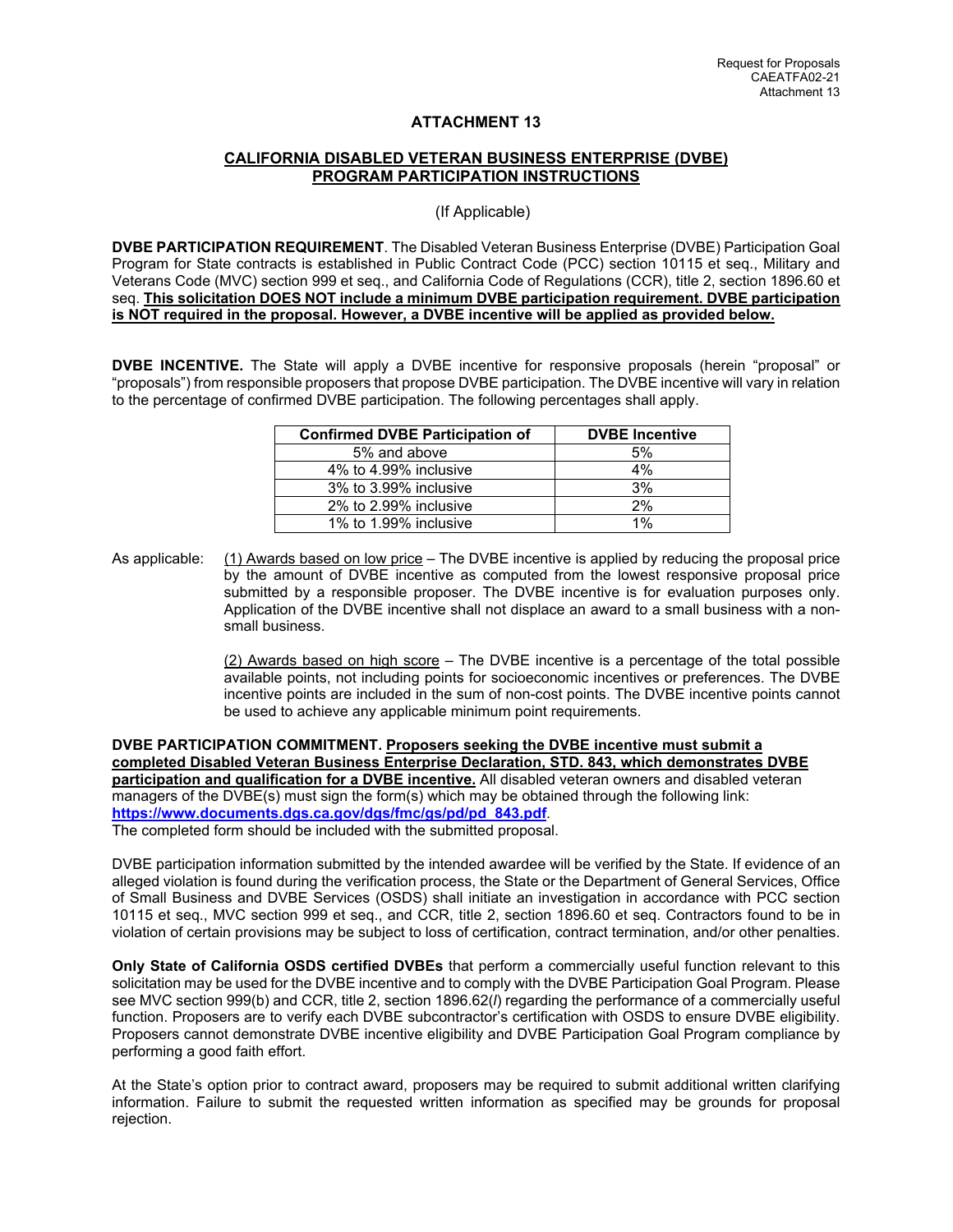# **RESOURCES AND INFORMATION\***

| <b>U.S. Department of Labor:</b><br>System for Award Management Formerly Central Contractor<br>Registration on-line database<br>https://www.dol.gov/general/business-ccr                                                       |                                                                           | <b>FOR:</b><br>Service-Disabled Veteran-Owned<br><b>Businesses in California</b>                                                                                                                                                                                                                      |
|--------------------------------------------------------------------------------------------------------------------------------------------------------------------------------------------------------------------------------|---------------------------------------------------------------------------|-------------------------------------------------------------------------------------------------------------------------------------------------------------------------------------------------------------------------------------------------------------------------------------------------------|
| <b>Local Organizations:</b><br>DVBE local contacts<br>www.pd.dgs.ca.gov/smbus                                                                                                                                                  |                                                                           | FOR:<br>List of Potential DVBE Subcontractors                                                                                                                                                                                                                                                         |
| <b>Department of General Services, Procurement Division</b><br>(DGS-PD) eProcurement:<br>Website: https://caleprocure.ca.gov/pages/index.aspx<br>Phone: (916) 375-2000<br>Email: eprocure@dgs.ca.gov                           |                                                                           | FOR:<br>• SB/DVBE Search<br><b>CSCR Advertisements</b><br>• Training Modules                                                                                                                                                                                                                          |
| DGS-PD Office of Small Business and DVBE Services<br>(OSDS):<br>707 Third Street, Room 1-400, West Sacramento, CA 95605<br>Website: www.pd.dgs.ca.gov/smbus<br><b>OSDS Receptionist:</b><br>PD Receptionist:<br>Fax:<br>Email: | (916) 375-4940<br>(800) 559-5529<br>(916) 375-4950<br>osdchelp@dgs.ca.gov | FOR:<br>• Directory of OSDS Certified DVBEs<br>• Certification Applications<br>• Certification Information<br>• Certification Status, Concerns<br>• General DVBE Program Information<br>DVBE Business Utilization Plan<br>$\bullet$<br>• SB/DVBE Advocates<br>• Lists of Trade and Focus Publications |

# **Commercially Useful Function Definition**

Military and Veterans Code section 999(b) California Code of Regulations, title 2, section 1896.62(*l*)

\*Contact information and available resources may be subject to change by the respective administration, department, division, or office. DVBEs must be certified by OSDS.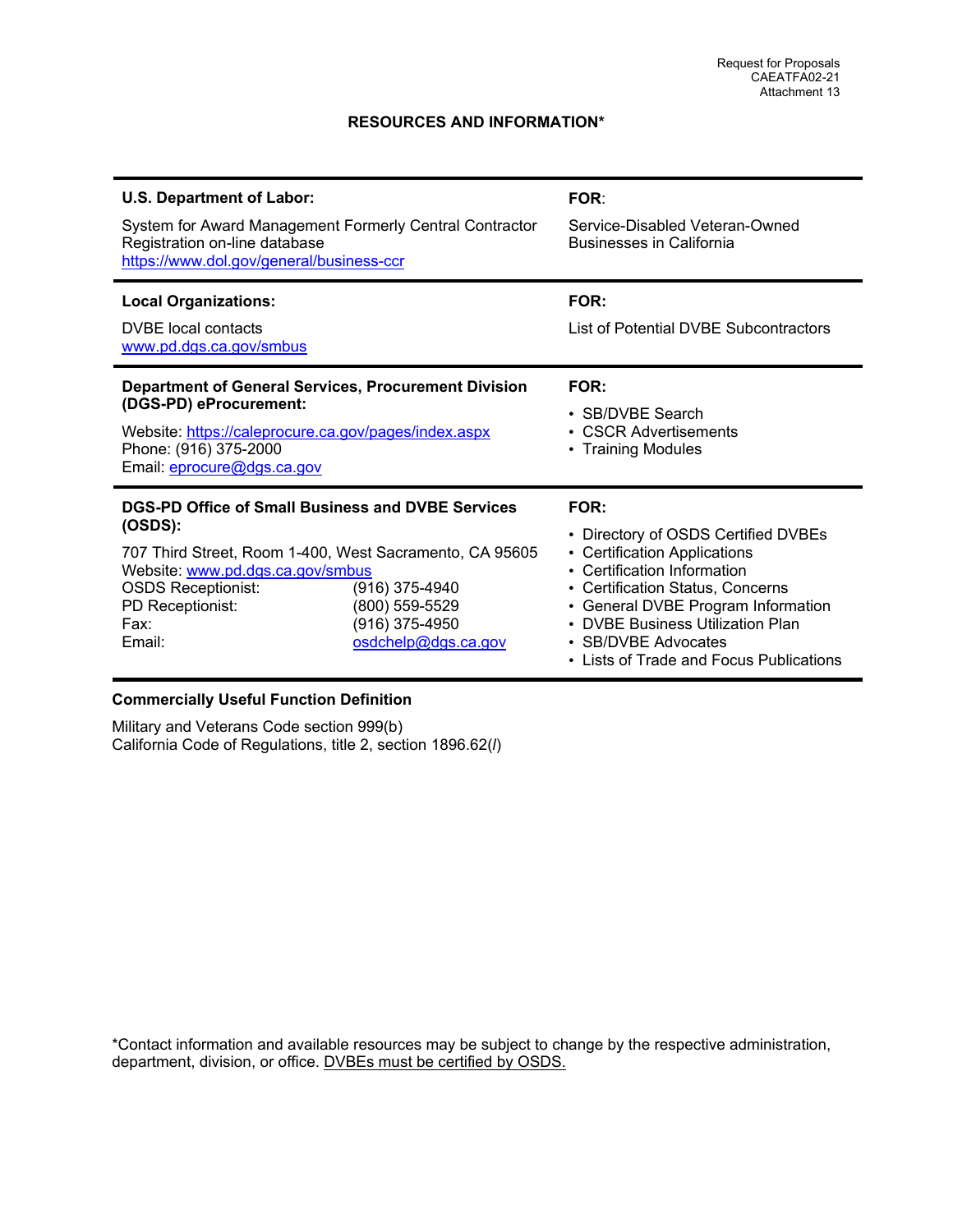# **TARGET AREA CONTRACT PREFERENCE ACT (TACPA)**

(If Applicable)

The Target Area Contract Preference Act (TACPA) economic stimulus preference program was established to stimulate business investment in distressed areas of the state and create job opportunities for Californians for improving the economic vitality of their communities. TACPA is regulated by Government Code Sections 4530-4535.3 and California Code of Regulations 1896.30-1896.40. Any vendor whose bid is over \$100,000 may apply for Target Area Contract Preference Act (TACPA) preference. TACPA provides 5 to 9 percent preferences for a California business that is located in the qualified zone.

Proposers wishing to take advantage of the TACPA preference will need to review the following website and submit the appropriate response with the proposal: (https://www.dgs.ca.gov/PD/Services/Page-Content/Procurement-Division-Services-List-Folder/Request-a-Target-Area-Contract-Preference)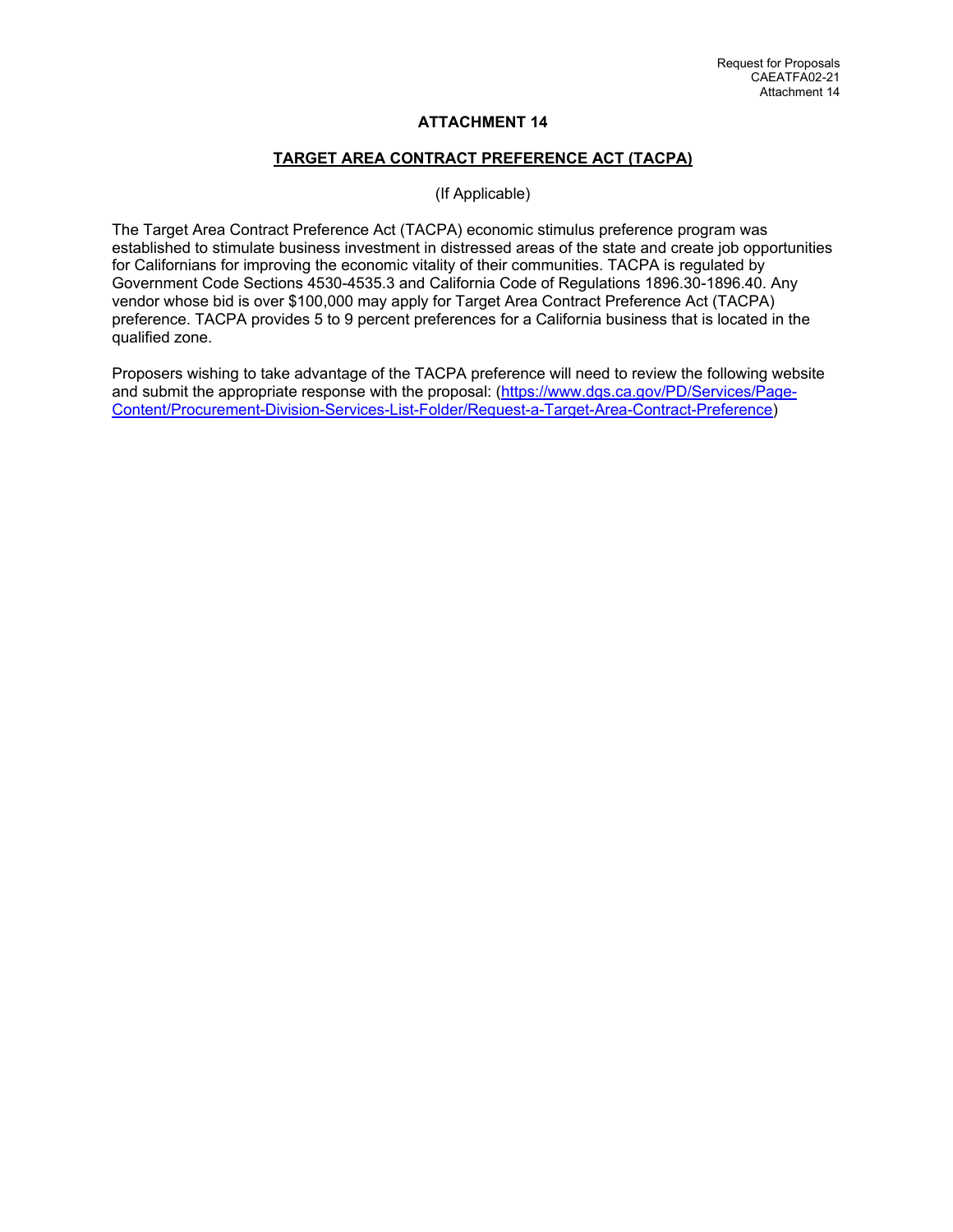# **BIDDER DECLARATION**

Submission of the completed Bidder Declaration (GSPD 05-105) is mandatory for all submissions. In the Bidder Declaration (GSPD 05-105) suppliers are required to identify they are a DVBE and to identify any DVBE subcontractors, their proposed contract function, and the corresponding percentage of participation.

Click here to access the Bidder Declaration (GSPD 05-105) form:

https://www.documents.dgs.ca.gov/dgs/fmc/gs/pd/gspd05-105.pdf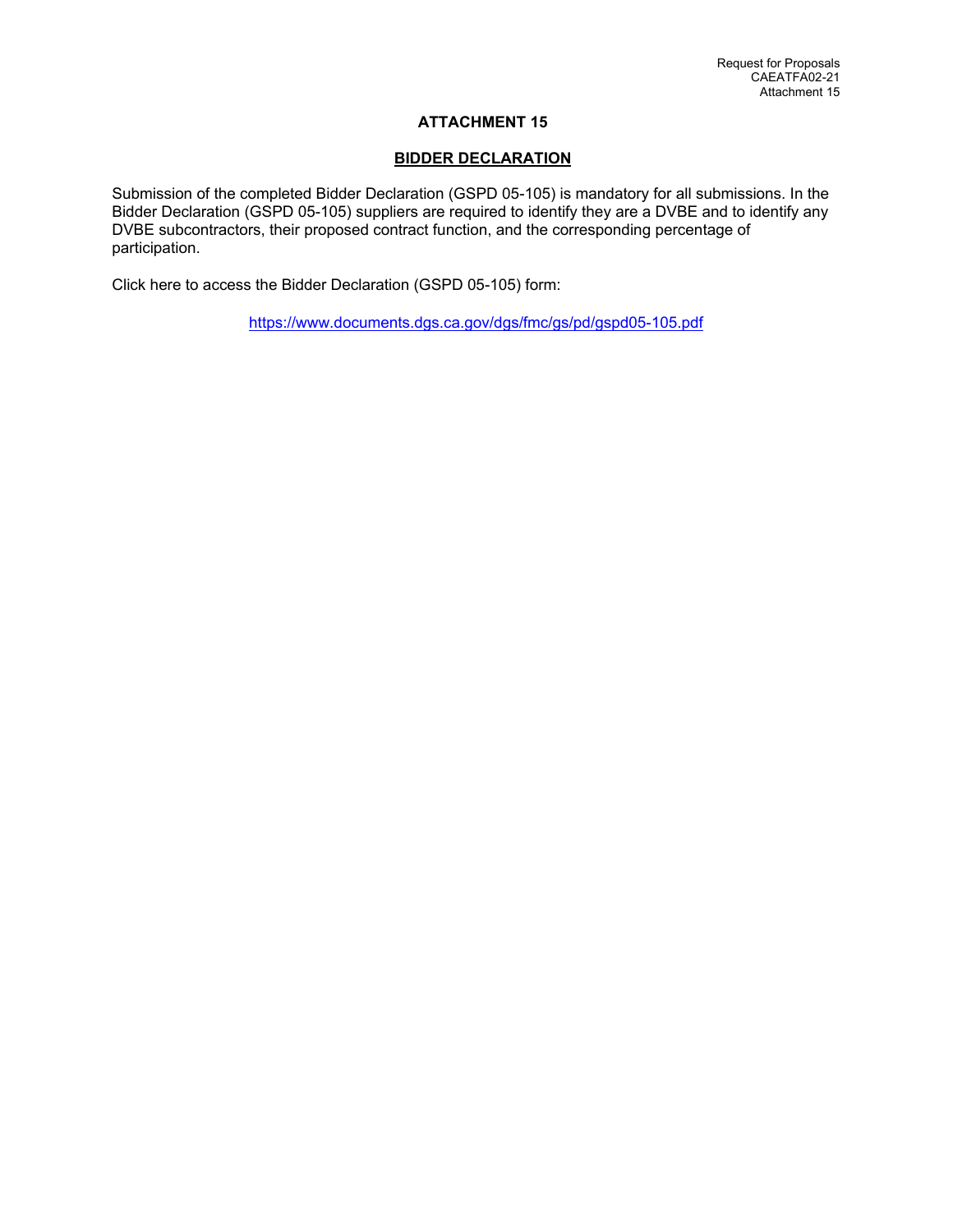|                                                      | <b>SCO ID:</b> |
|------------------------------------------------------|----------------|
| STATE OF CALIFORNIA - DEPARTMENT OF GENERAL SERVICES |                |
|                                                      |                |

# **SCO ID:**  0971CAEATFA0221

| <b>STANDARD AGREEMENT</b>                                              | STATE OF CALIFORNIA - DEPARTIVIENT OF GENERAL SERVICES                                                                                                                                                 | <b>AGREEMENT NUMBER</b>    |              | PURCHASING AUTHORITY NUMBER (If Applicable) |       |
|------------------------------------------------------------------------|--------------------------------------------------------------------------------------------------------------------------------------------------------------------------------------------------------|----------------------------|--------------|---------------------------------------------|-------|
| STD 213 (Rev. 04/2020)                                                 |                                                                                                                                                                                                        | SAMPLE                     |              |                                             |       |
|                                                                        | 1. This Agreement is entered into between the Contracting Agency and the Contractor named below:                                                                                                       |                            |              |                                             |       |
| <b>CONTRACTING AGENCY NAME</b>                                         |                                                                                                                                                                                                        |                            |              |                                             |       |
|                                                                        | California Alternative Energy and Advanced Transportation Financing Authority (CAEATFA)                                                                                                                |                            |              |                                             |       |
| <b>CONTRACTOR NAME</b>                                                 |                                                                                                                                                                                                        |                            |              |                                             |       |
| (To be determined)                                                     |                                                                                                                                                                                                        |                            |              |                                             |       |
| 2. The term of this Agreement is:                                      |                                                                                                                                                                                                        |                            |              |                                             |       |
| <b>START DATE</b>                                                      |                                                                                                                                                                                                        |                            |              |                                             |       |
|                                                                        | May 29, 2022 (or upon approval by the Department of General Services, whichever is later)                                                                                                              |                            |              |                                             |       |
| THROUGH END DATE                                                       |                                                                                                                                                                                                        |                            |              |                                             |       |
| May 28, 2025                                                           |                                                                                                                                                                                                        |                            |              |                                             |       |
|                                                                        | 3. The maximum amount of this Agreement is:                                                                                                                                                            |                            |              |                                             |       |
|                                                                        | \$1,800,000.00 (One Million Eight Hundred Dollars and Zero Cents)                                                                                                                                      |                            |              |                                             |       |
|                                                                        | 4. The parties agree to comply with the terms and conditions of the following exhibits, which are by this reference made a part of the Agreement.                                                      |                            |              |                                             |       |
| Exhibits                                                               |                                                                                                                                                                                                        | Title                      |              |                                             | Pages |
| Exhibit A                                                              | Scope of Work                                                                                                                                                                                          |                            |              |                                             | 6     |
| Exhibit B                                                              | <b>Budget Detail and Payment Provisions</b>                                                                                                                                                            |                            |              |                                             | 3     |
| Exhibit C*                                                             | General Terms and Conditions - GTC 04/2017                                                                                                                                                             |                            |              |                                             | 1     |
| Exhibit D                                                              | <b>Special Terms and Conditions</b>                                                                                                                                                                    |                            |              |                                             | 7     |
| Exhibit D,<br>Key Personnel Resumes<br>Attachment 1                    |                                                                                                                                                                                                        |                            |              |                                             |       |
| <b>Additional Provisions</b><br>Exhibit E                              |                                                                                                                                                                                                        |                            | 1            |                                             |       |
| Exhibit F                                                              | Third Party Agreement Provisions                                                                                                                                                                       |                            |              |                                             | 7     |
| Exhibit F,<br><b>Information Security Requirements</b><br>Attachment 1 |                                                                                                                                                                                                        |                            | 4            |                                             |       |
|                                                                        | RFP and Provider's response are incorporated by reference and made a part of this Agreement                                                                                                            |                            |              |                                             |       |
|                                                                        | Items shown with an asterisk (*), are hereby incorporated by reference and made part of this agreement as if attached hereto.<br>These documents can be viewed at https://www.dqs.ca.gov/OLS/Resources |                            |              |                                             |       |
|                                                                        | IN WITNESS WHEREOF, THIS AGREEMENT HAS BEEN EXECUTED BY THE PARTIES HERETO.                                                                                                                            |                            |              |                                             |       |
|                                                                        |                                                                                                                                                                                                        | <b>CONTRACTOR</b>          |              |                                             |       |
|                                                                        | CONTRACTOR NAME (if other than an individual, state whether a corporation, partnership, etc.)                                                                                                          |                            |              |                                             |       |
| (To be determined)                                                     |                                                                                                                                                                                                        |                            |              |                                             |       |
| <b>CONTRACTOR BUSINESS ADDRESS</b>                                     |                                                                                                                                                                                                        |                            | <b>CITY</b>  | <b>STATE</b>                                | ZIP   |
|                                                                        |                                                                                                                                                                                                        |                            |              |                                             |       |
| PRINTED NAME OF PERSON SIGNING<br><b>TITLE</b>                         |                                                                                                                                                                                                        |                            |              |                                             |       |
| CONTRACTOR AUTHORIZED SIGNATURE<br><b>DATE SIGNED</b>                  |                                                                                                                                                                                                        |                            |              |                                             |       |
|                                                                        |                                                                                                                                                                                                        |                            |              |                                             |       |
|                                                                        |                                                                                                                                                                                                        | <b>STATE OF CALIFORNIA</b> |              |                                             |       |
| <b>CONTRACTING AGENCY NAME</b>                                         | California Alternative Energy and Advanced Transportation Financing Authority                                                                                                                          |                            |              |                                             |       |
| <b>CONTRACTING AGENCY ADDRESS</b>                                      |                                                                                                                                                                                                        |                            | <b>CITY</b>  | <b>STATE</b>                                | ZIP   |
| 915 Capitol Mall                                                       |                                                                                                                                                                                                        |                            | Sacramento   | CA                                          | 95814 |
| PRINTED NAME OF PERSON SIGNING                                         |                                                                                                                                                                                                        |                            | <b>TITLE</b> |                                             |       |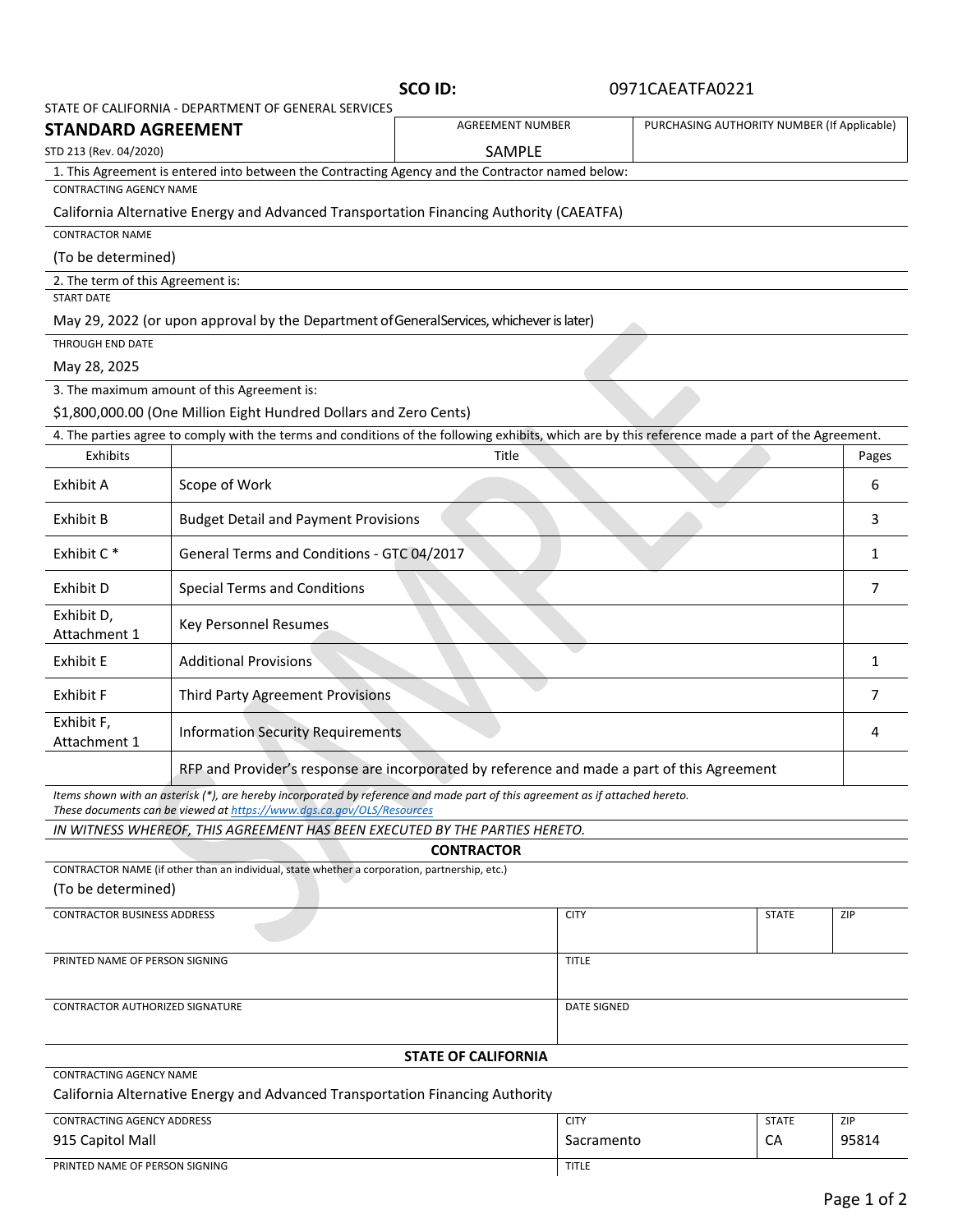| Derek Chernow                                      | <b>Executive Director</b>        |
|----------------------------------------------------|----------------------------------|
| CONTRACTING AGENCY AUTHORIZED SIGNATURE            | DATE SIGNED                      |
| CALIFORNIA DEPARTMENT OF GENERAL SERVICES APPROVAL | <b>EXEMPTION (If Applicable)</b> |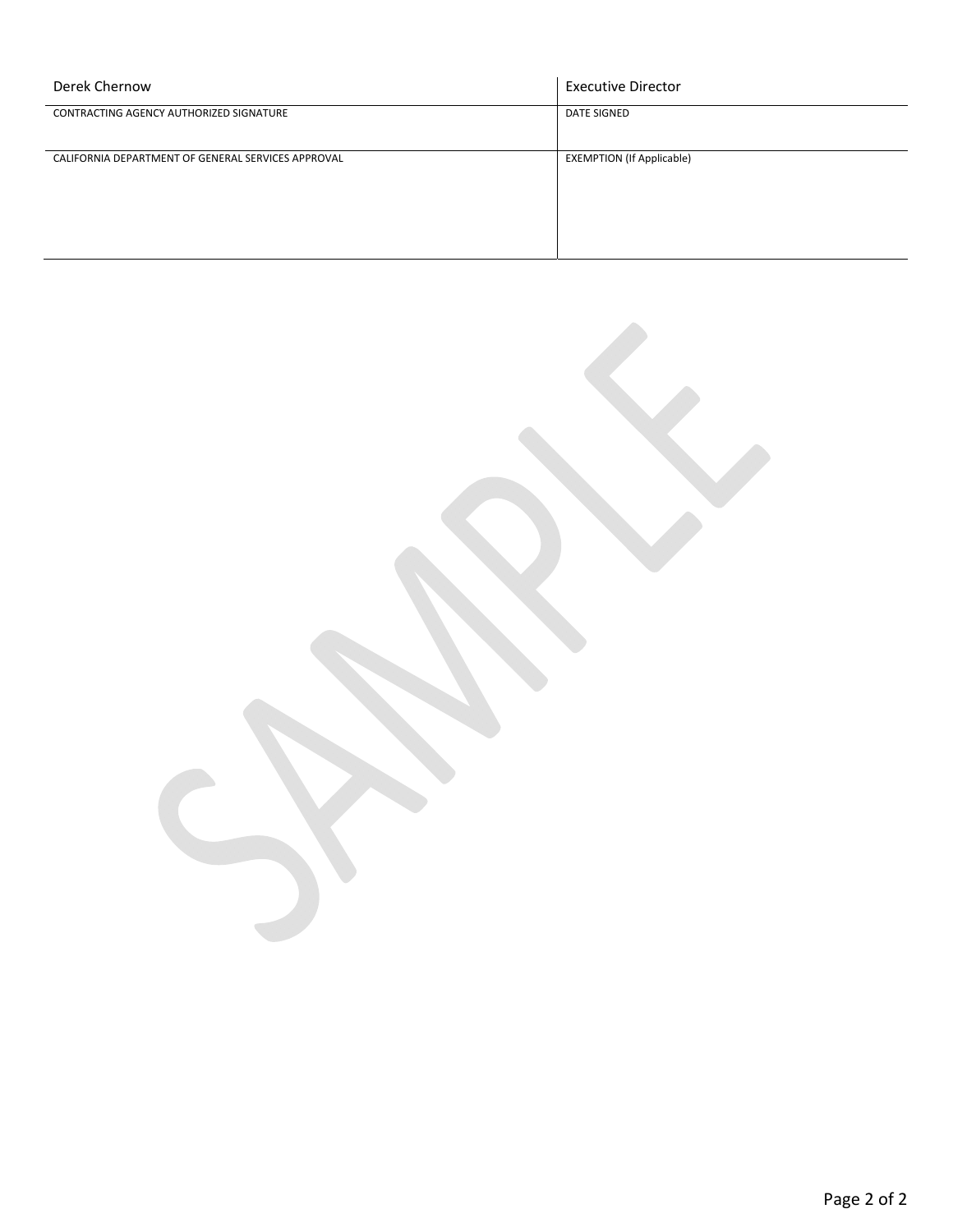[Name of Provider] CAEATFA02-21 Page 1 of 6

# **EXHIBIT A (Standard Agreement)**

### **SCOPE OF WORK**

### **1. Scope of Work**

Under the general direction of CAEATFA's Executive Director or designee, Provider will provide the services outlined below in a manner consistent with Program regulations. At the time the selected firm comes under contract, the tasks set forth below will already have been implemented, to various degrees, in the GoGreen Home and GoGreen Business<sup>1</sup> Programs. The firm selected through this RFP will assume responsibility for such tasks, review and improve the effectiveness of prior approaches, and implement similar scopes of services as set forth below for the duration of the Programs through the full term of the Contract. Tasks in some of these categories require coordination with CAEATFA and other vendors and stakeholders of the Programs, such as Participating Lenders and the Marketing Implementer. The Scope of Work broadly falls into the six categories listed below. Specific tasks may change as the Programs continue to develop and evolve. The six categories of tasks in this Scope of Work are:

- i. Initial contractor recruitment, enrollment and training Contractor Training
- ii. Enrolled contractor engagement and support
- iii. Strategic partnership development and engagement
- iv. Compliance and verification
- v. Data management, insights and reporting
- vi. Program design assistance/task orders

#### **a. Initial contractor recruitment, enrollment and training**

The Programs rely on the participation of contractors to offer Program financing to their customers. Contractors who wish to participate in the Programs must meet eligibility requirements and undergo an enrollment process comprising application; an on-demand online training; and approval. The Provider will perform the following tasks associated with contractor recruitment, enrollment and training:

- i. Conduct research, targeting, lead generation and comprehensive outreach. Recruit contractors to the Programs through meetings, conferences, workshops, calls, webinars, e-mails, social media, and other appropriate tactics.
- ii. Nurture leads through the training, application and enrollment processes. Offer customized program introductions and training seminars for large or high-priority contractor companies as needed.
- iii. Manage the overall contractor enrollment process, including reviewing contractor applications to ensure all eligibility requirements have been met and assist contractors with their applications.
- iv. Develop, maintain and update on-demand online training content, Contractor Manuals, and marketing collateral/resources for interested contractors that describe program requirements and benefits. Review and suggest updates to contractor recruitment information on the GoGreen Financing website.

<sup>1</sup> Please note that "contractor" below also includes "project developers" for GoGreen Business.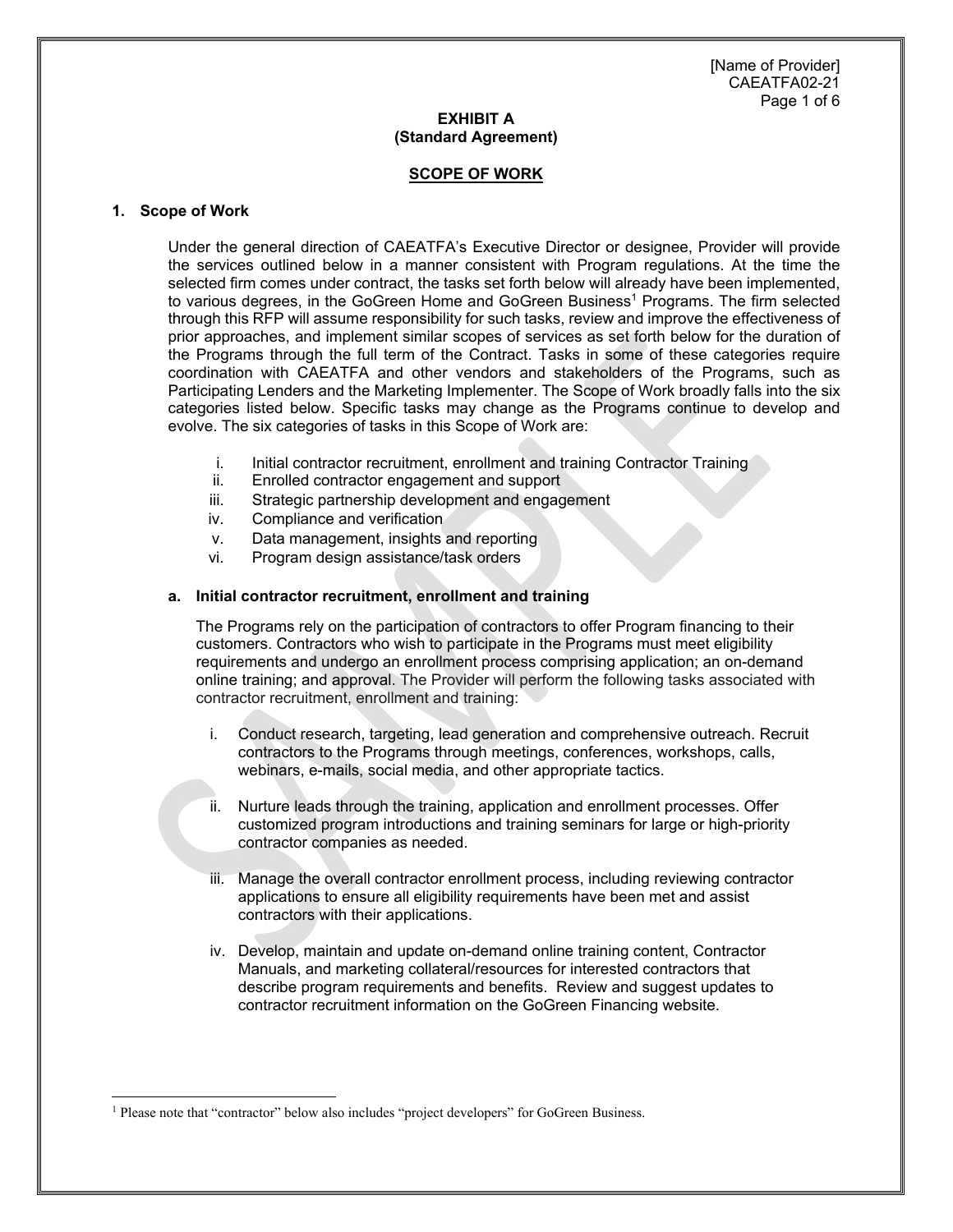- v. Manage and maintain CAEATFA's online Learning Management System (LMS) training platform (e.g. managing users, assisting contractors taking training, and monitoring progress of contractors through the training process).
- vi. Coordinate on efforts to recruit high-priority contractor company leads (such as new project developers) with CAEATFA.
- vii. Continually review recruitment strategies and adjust as indicated to grow contractor enrollment and participation across target geographic areas and industries.
- viii. If CAEATFA receives the authority to expand the Programs to include other types of clean energy technology, develop a recruitment strategy and plan for contractors engaged in technologies such as onsite generation, battery storage and EV charging.

# **b. Enrolled contractor engagement and support**

Providing enrolled contractors with the support they need to successfully utilize the Programs is critical to the Programs' overall success, thus CAEATFA will place a high priority on Provider proposals that show particular strength in this area. The Provider will perform the following tasks associated with engagement and support for enrolled contractors:

- i. Serve as the primary point of contact and the "face" of the Program for enrolled contractors. Provide ongoing support via phone, email, LPMS, and other appropriate methods to assist contractors in successfully utilizing the Programs, connecting with finance companies, understanding the different finance company processes and products offered, and properly filling out Program forms or providing required data through Program platforms.
- ii. Ensure accessibility for contractor questions and inquiries. Provide responses to and explanations for rejected project scopes through the LPMS within 1 business day.2 Maintain awareness of personnel changes at contractor companies and offer support to ensure continued Program involvement. Maintain updated reference materials, fact sheets, toolkits, manuals and other resources to complement trainings and assist contractors with project eligibility, documentation requirements, and incorporation of financing into their sales.
- iii. Continuously engage contractors to foster trust in the Program. Sustain regular communications with contractors through a frequent schedule of ongoing touch points. Keep contractors informed of Program updates, new lender offerings, changes in the list of eligible measures that may be financed, and other relevant and beneficial information. Serve as a subject-matter expert on the needs, challenges, and preferences of enrolled contractors.
- iv. Welcome and support newly enrolled contractors through a "hands-on" onboarding process that includes walk-throughs of available resources and the LPMS, introductions to lenders serving their region, identifying eligible projects, and coaching on explaining the financing offerings to their customers. Provide special

<sup>&</sup>lt;sup>2</sup> During the first year of the LPMS operation, CAEATFA staff plans to have primary responsibility for project approvals. Once operations are smooth, CAEATFA and the Contractor Manager may decide that it makes sense for the Contractor Manager to assume this role.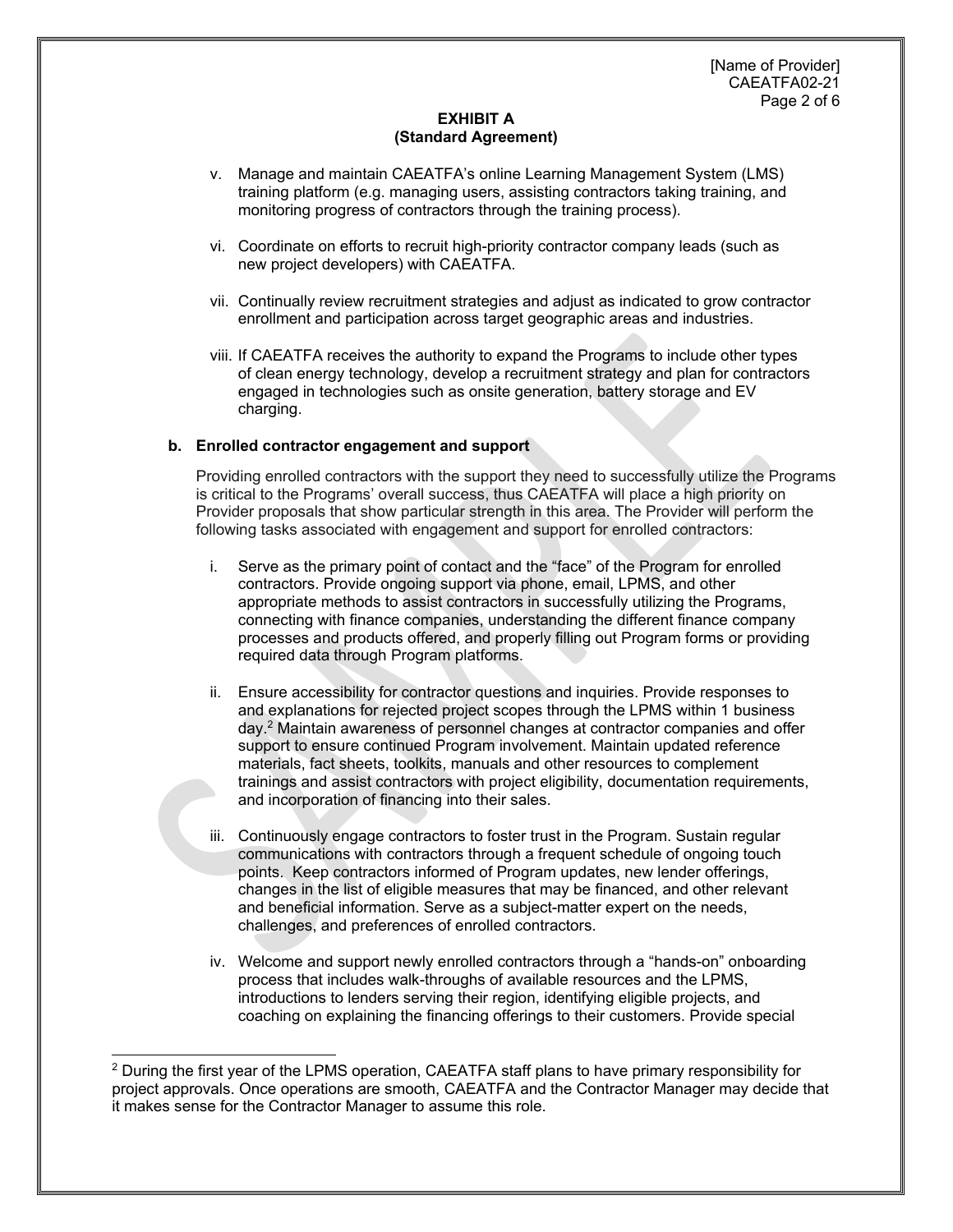support for new contractors' first few project enrollments, including preparing them for desktop reviews and installation verifications.

- v. Segment and categorize enrolled contractor companies by their approach to financing, business area, degree of participation in the Programs, etc. Identify needs of each segment and set appropriate engagement, collaboration and coaching strategies, such as providing direct, hands-on assistance in enrolling a project to contractors who have not yet done so.
- vi. Identify, suggest and develop needed Program trainings and resources for enrolled contractors (e.g., video walk-through of a monthly payment calculator, explanation of new program features like on-bill repayment, summary of project compliance requirements).
- vii. Identify, suggest and develop needed marketing collateral for enrolled contractors to use to explain the Programs to their customers (e.g., financing option comparison chart, talking points for responding to common customer questions).
- viii. Maintain an understanding of different finance companies' processes in working with contractors. Field occasional questions from finance companies participating in the Programs related to contractors and contractor scopes of work, and customer concerns related to their contractor. Coordinate with CAEATFA to resolve disputes.

# **c. Strategic partnership development and engagement**

Provider will support engagement with channel partners with aligned interests in increasing customer uptake of energy efficiency projects, such as Regional Energy Networks (RENs), Community Choice Aggregators (CCAs), Investor-Owned Utility (IOU) programs and their third-party implementers, and more. The Provider will coordinate with CAEATFA on this task to avoid duplicative outreach efforts and ensure cohesion between outreach and Program needs. The Provider will perform the following tasks associated with engagement and support for Program partners:

- i. Identify and recommend target organizations beyond individual contractor companies (e.g., utility programs, trade associations) for the purposes of contractor recruitment or engagement and cross-promotion of financing programs to relevant audiences.
- ii. Facilitate opportunities for trainings, seminars, marketing, etc. between CHEEF Programs and relevant channel partners of interest.
- iii. Maintain strong and productive relationships with identified channel partners and implement agreed-upon joint activities, such as coordinated marketing campaigns or customized collateral preparation.

## **d. Compliance and verification**

The objective of compliance and verification is to provide reasonable assurance that contractors are adhering to Program rules and permitting requirements and acting truthfully. This assurance is provided by performing sufficient checks such that all contractors are aware of the potential of their project being reviewed or inspected, contractors making mistakes can be identified and coached toward correction, and bad actors can be identified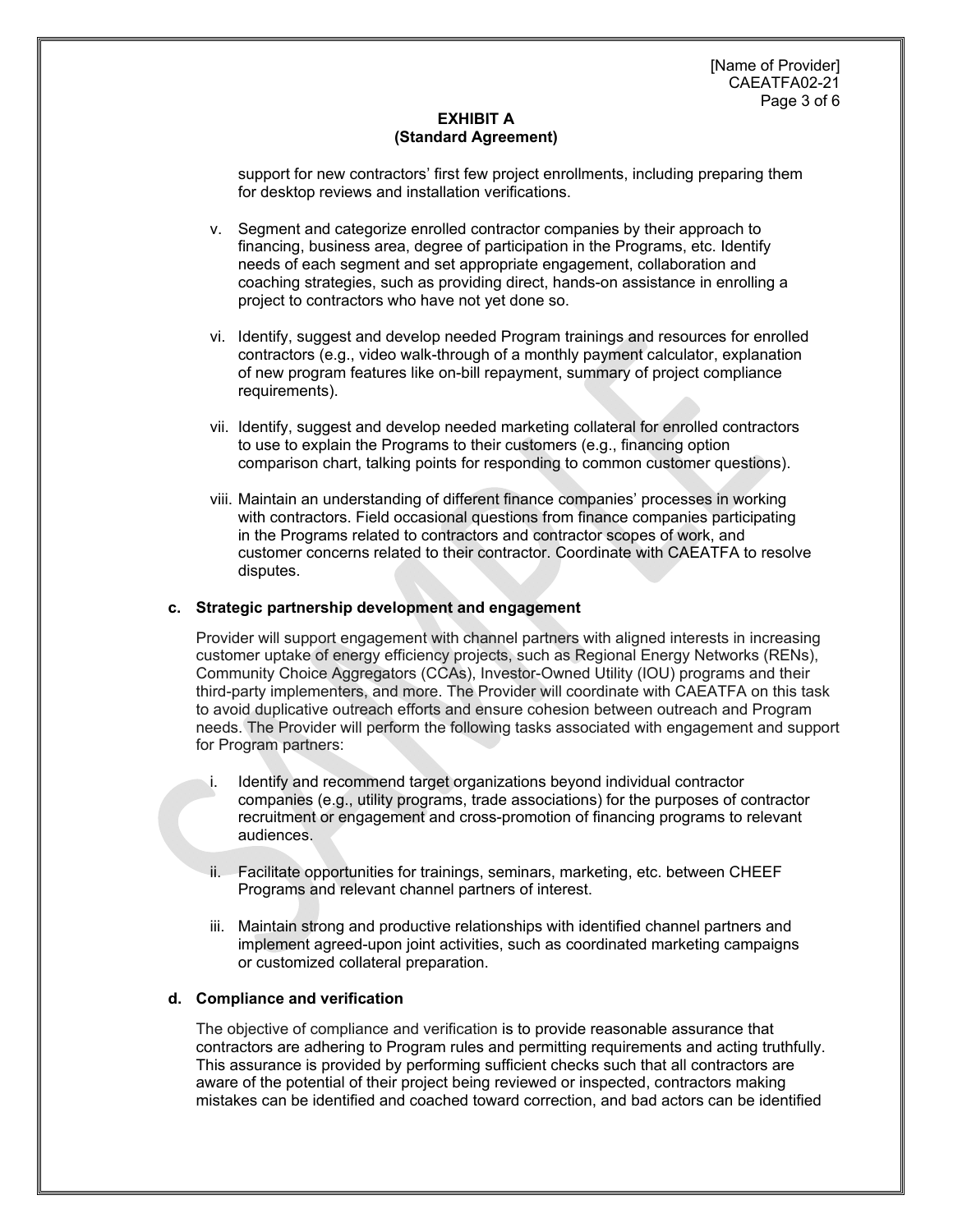and removed from the Program. While compliance is taken very seriously, these tasks should be conducted with a spirit of fostering success and deepening an understanding of contractor challenges in this area.

- i. On a quarterly basis, confirm that enrolled contractors meet criteria to maintain participating contractor status, including a current CSLB license that is free of discipline and other requirements as appropriate.
- ii. Develop and implement a plan to ensure overall project and Program compliance from contractors, including:
	- Selection criteria, procedures, tracking, and communications related to desktop reviews and installation verifications.
	- Contractor corrective discipline, including coaching, remediation, and eventual Program removal.
	- Assistance for contractors with navigating combustion safety testing resources, finding combustion safety testers, and pricing projects to include combustion safety testing in the financed amount, when needed.
- iii. Conduct **desktop reviews** on a portion of completed projects (the portion to be determined jointly by CAEATFA and Provider based on budget and Program needs) to confirm compliance with Program rules. The scope of desktop audits will be determined jointly by CAEATFA and Provider and may include reviews of project and measure data submitted to the Program, invoices provided to the customer, permit records, and/or safety test records. Desktop reviews serve the purpose of confirming compliance with Program rules around measure and project eligibility as well as combustion safety testing, permitting, and confirming truthfulness in reporting of data to the Programs.
- iv. Perform virtual and/or on-site **installation verifications** on a portion of completed projects (the portion to be determined jointly by CAEATFA and Provider based on budget and Program needs) to verify that equipment was installed as reported to the Program and is operable. Inspections do not include an assessment on the quality of the installation or compliance with code.<sup>3</sup>
- Provide implementable Program design recommendations to CAEATFA related to combustion safety testing, permit compliance, and other consumer protection aspects.

# **e. Data management, insights and reporting**

Provider will keep diligent records of contractor information and Program interactions to inform accurate public listing information, promote high-quality engagement and share insights with CAEATFA. These responsibilities include:

i. Provide regular updates to CAEATFA on quantitative outcomes for tasks and efforts. Share qualitative, in-depth insights regarding contractor sentiments, challenges, successes, patterns of activity, preferences, needs, and concerns on an ongoing basis.

<sup>&</sup>lt;sup>3</sup> Program rules require contractors to pull and complete permits for any work that requires them. These verifications are not intended to duplicate local government inspection and oversight.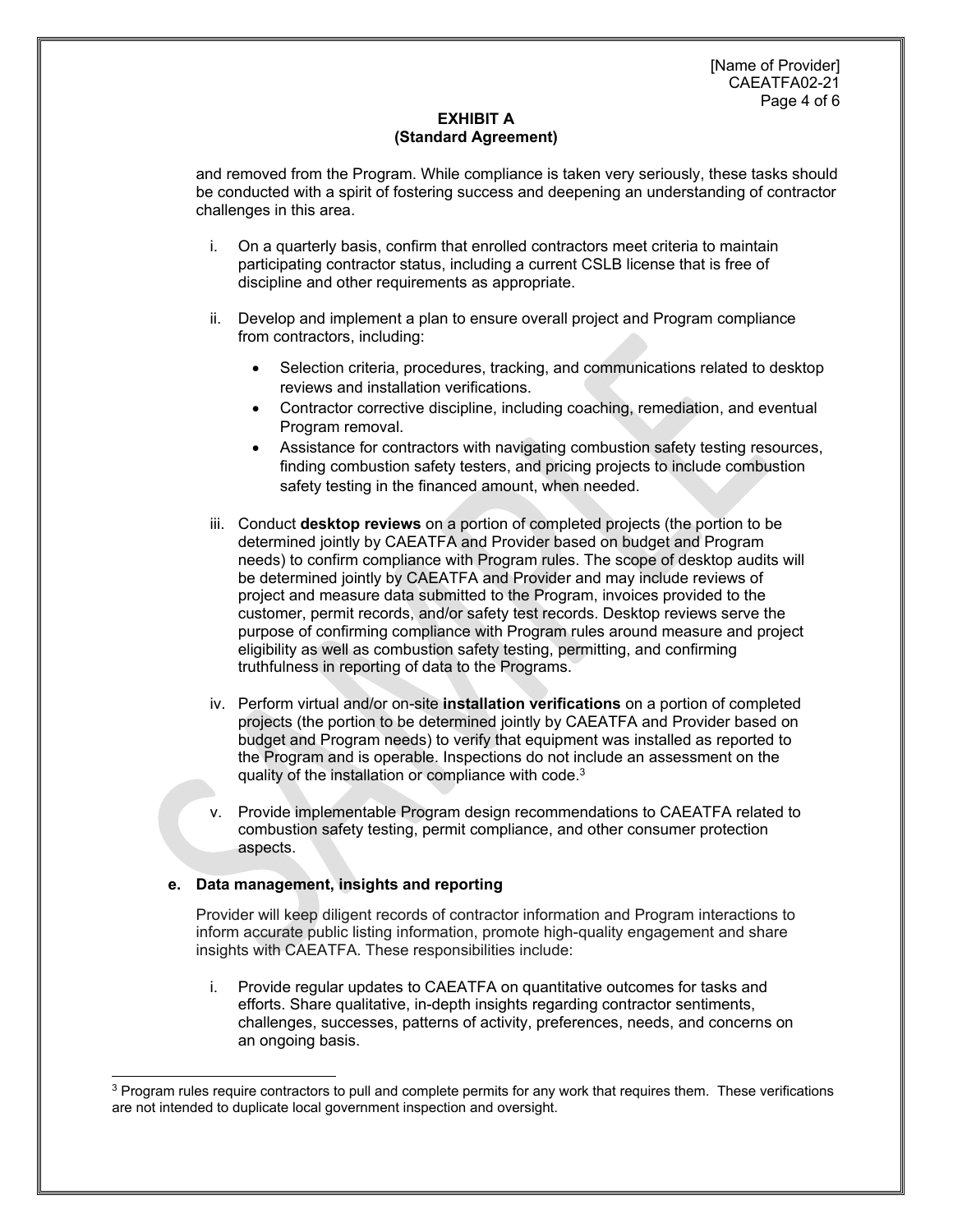- ii. Evaluate success of projects and initiatives and provide recommendations for improvements and course correction to CAEATFA.
- iii. Develop and maintain data sets related to contractor recruitment, including data points such as the names of active leads, records of contact with the Program, and their status in the enrollment process.
- iv. Develop and maintain data sets related to enrolled contractors, including data points such as up-to-date contact information, types of services provided, locations served, key personnel, Program status (e.g., enrolled, suspended, removed), and records of interaction with the Program. Provide regular reports or make data available in a format approved by CAEATFA to CAEATFA, the LPMS, participating finance companies, the Marketing Implementer, and other stakeholders as needed/upon request.
- v. Develop and maintain data sets related to Program compliance, including data points such as results of desktop reviews and installation verifications, corrective actions taken, and the overall QA/QC process.
- vi. Integrate data sets with Program tools and databases, such as the GoGreen Business User Interface and CAEATFA's forthcoming Loan & Project Management System.
- vii. Coordinate with the Marketing Implementer to maintain accurate public listing information for enrolled contractors on GoGreenFinancing.com. Maintain a publicly accessible, searchable map of enrolled contractors by their location.

# **f. Task orders**

If requested by CAEATFA and agreed upon in advance by CAEATFA and the Provider in written Task Orders, the Provider will execute additional special initiatives related to contractor recruitment, engagement, compliance, and other tasks as needed. The Contractor Manager will develop plans, process flows, contracts, budgets, etc. for new Task Orders and fully implement them according to the quidelines agreed upon by CAEATFA and the Provider. Task Orders will not increase the total not-to-exceed cost of this Contract. Specific deliverables, responsibilities, and timetables will be established by and between CAEATFA and the Provider in writing prior to commencement of work, and all approved Task Orders shall be made a part of this Contract. Examples of potential Task Orders may include:

- i. A one-time initiative to train, onboard, and migrate enrolled contractors to use the Loan & Project Management System
- ii. Development of a new online training module, such as how contractors can use interest rate buy-downs for their sales

## **2. Term of Agreement**

The term of the Agreement will be for a three-year period beginning May 29, 2022 through May 28, 2025 and services shall not exceed \$1,800,000. CAEATFA will have the option for two (2) one-year extensions valued at up to \$500,000 each. The total Contract amount may not exceed \$2.8 million over the entire term of the agreement including all optional extensions. The effective date is either the proposed award date (Section C.1. of RFP #CAEATFA02-21), or the date of approval of the Agreement by DGS. Work shall not commence until the effective date.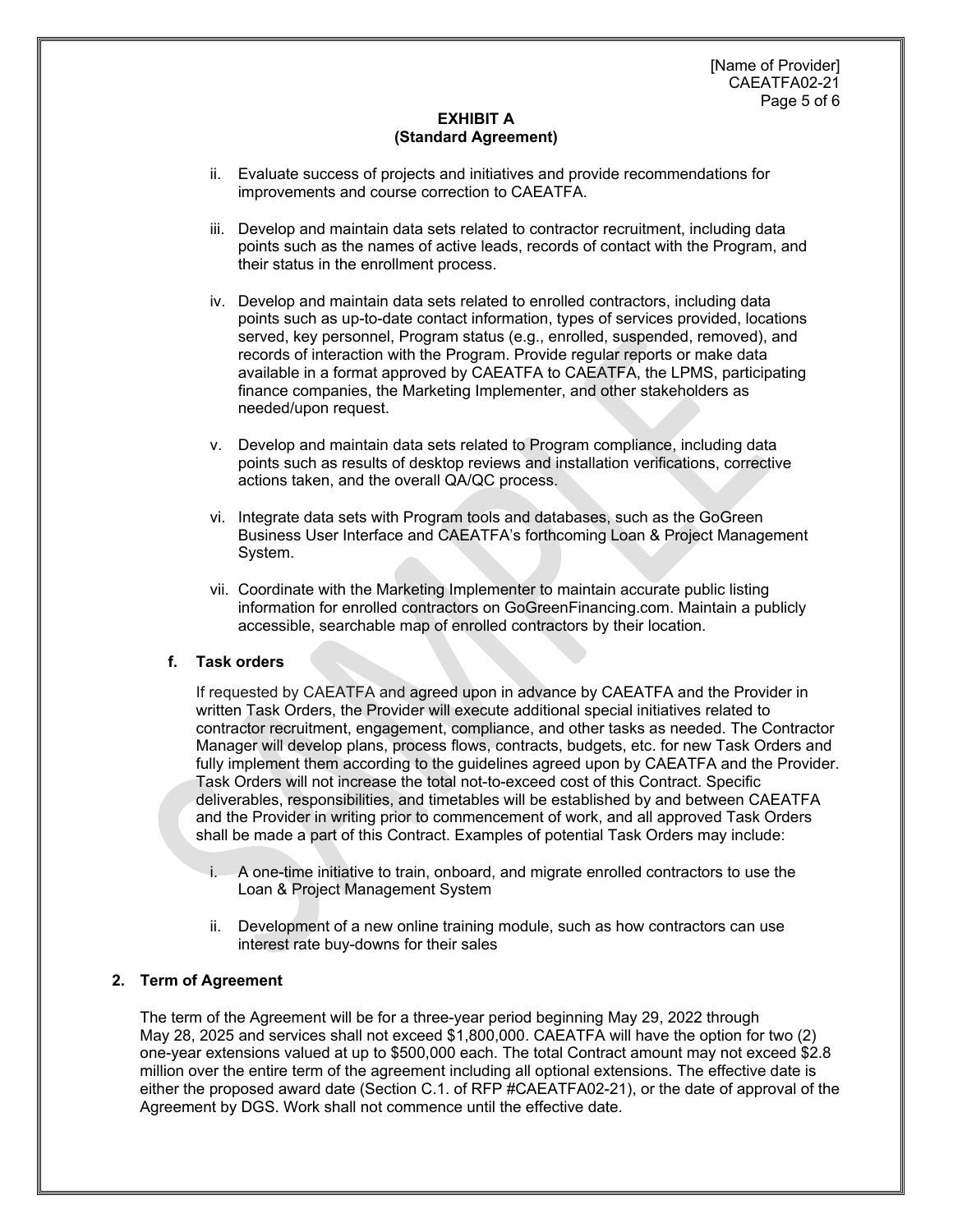[Name of Provider] CAEATFA02-21 Page 6 of 6

# **EXHIBIT A (Standard Agreement)**

# **3. Project Representatives**

| <b>State Agency:</b><br>California Alternative Energy and Advanced<br>Transportation Financing Authority (CAEATFA) |                                             | <b>Contractor:</b> |
|--------------------------------------------------------------------------------------------------------------------|---------------------------------------------|--------------------|
| Name:                                                                                                              | Derek Chernow,<br><b>Executive Director</b> | Name:              |
| Address:                                                                                                           | 915 Capitol Mall<br>Sacramento, CA 95814    | Address:           |
| Phone:                                                                                                             | (916) 653-8157                              | Phone:             |
| Fax:                                                                                                               | (916) 589-2855                              | Fax:               |
| Email:                                                                                                             | derek.chernow@treasurer.ca.gov              | Email:             |

# **Direct all inquiries to:**

| <b>State Agency:</b>  | California Alternative Energy and Advanced<br>Transportation Financing Authority (CAEATFA) | <b>Contractor:</b> |
|-----------------------|--------------------------------------------------------------------------------------------|--------------------|
| Section/Unit: CAEATFA |                                                                                            | Section/Unit:      |
| Attention:            | Jennifer Gill                                                                              | Attention:         |
| Address:              | 915 Capitol Mall<br>Sacramento, CA 95814                                                   | Address:           |
| Phone:                | $(916) 653 - 3033$                                                                         | Phone:             |
| Fax:                  | (916) 589-2855                                                                             | Fax:               |
| Email:                | jgill@treasurer.ca.gov                                                                     | Email:             |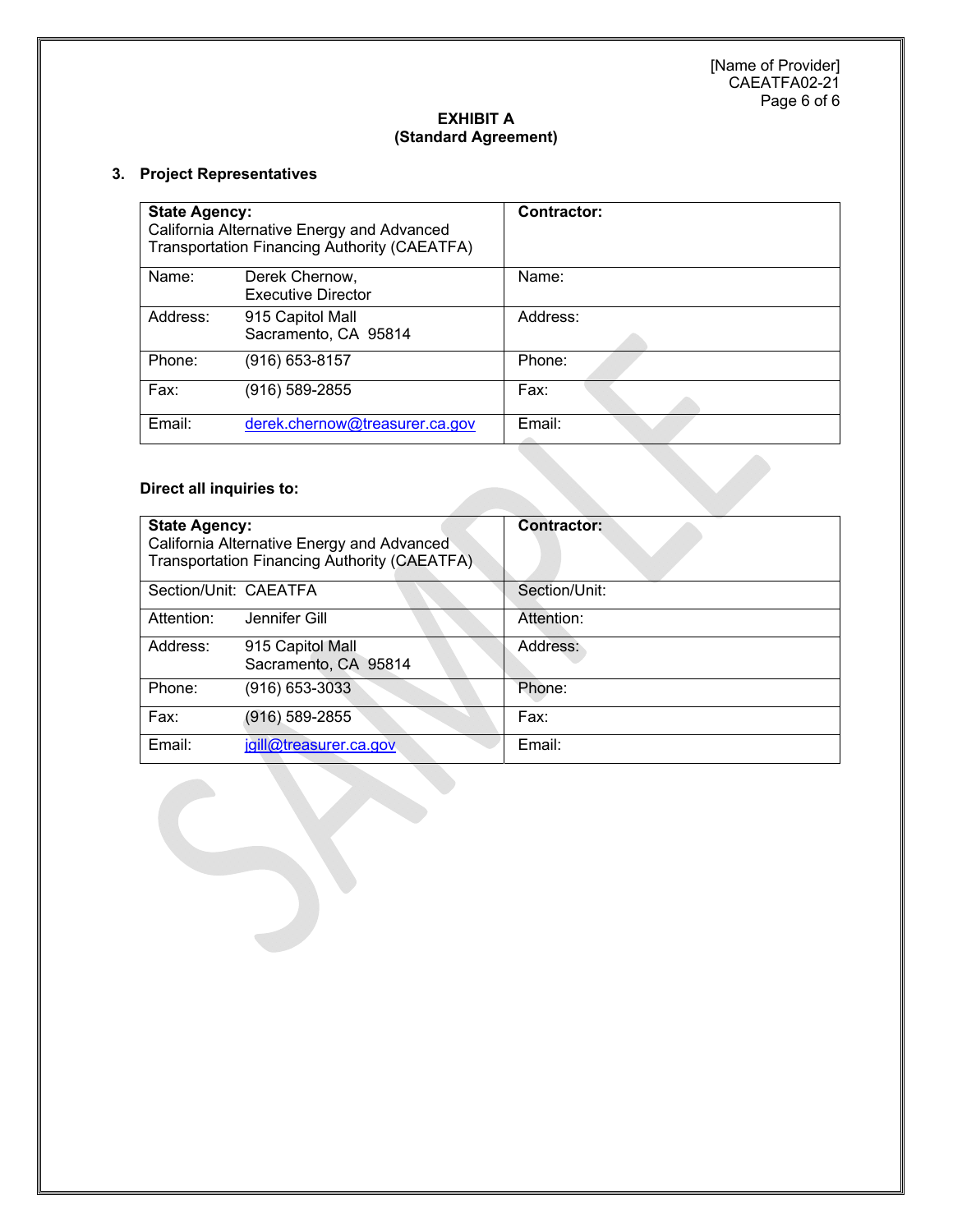[Name of Provider] CAEATFA02-21 Page 1 of 3

### **EXHIBIT B (Standard Agreement)**

### **BUDGET DETAIL AND PAYMENT PROVISIONS**

#### **1. Invoicing and Payment**

For services satisfactorily rendered, and upon receipt and approval of invoices, in consideration of the services described in Exhibit A, Scope of Work, CAEATFA agrees to pay the Provider based on the rate schedule provided in the Provider's proposal, which is attached hereto and made a part of this Agreement. The State agrees to compensate the Provider for actual expenditures incurred in accordance with the rates specified below and attached hereto as Provider's Cost Proposal.

| <b>Staff Name</b> | <b>Title</b> | <b>Hourly Rate(s)</b> |
|-------------------|--------------|-----------------------|
|                   |              |                       |
|                   |              |                       |
|                   |              |                       |
|                   |              |                       |

- a. Task Orders: The Provider shall perform services designated by CAEATFA under specific Task Order work assignments, as mutually agreed upon in writing by CAEATFA and the Provider. Upon CAEATFA's written request of the Provider for specific task deliverables to be completed by a due date, the Provider shall provide the Executive Director with a detailed work plan, to include: a description of the activities to be performed and hours proposed by task and by individual; a proposed schedule for task completion, including any deliverable items required during or at completion of the task order work assignment; and estimated reimbursable expenses. Payment for specific Task Order assignments shall not exceed the amount of the Task Order and must be approved in writing in advance by the Executive Director.
- b. Progress payments are permitted for work completed under this Agreement. Ten percent (10%) of the invoiced amount may be withheld pending final completion of each task and acceptance by CAEATFA, upon which CAEATFA will disburse the remaining 10% held back and owing to the Provider.
- c. The Provider will submit invoices for review and approval (as described in the Sample Billing provided on page 3 below) that clearly identify the Task Order associated with each line item. The Provider shall work with CAEATFA in an ongoing manner to ensure that monthly invoicing conforms to contract terms and is conducive to accurate contract accounting and reporting.
- d. Invoices shall be provided to CAEATFA on a **monthly** basis in arrears, shall include Agreement Number CAEATFA02-21, the specific dates (month, day and year) covered by the invoice, and be addressed as follows:

Derek Chernow, Executive Director California Alternative Energy and Advanced Transportation Financing Authority (CAEATFA) 915 Capitol Mall Sacramento, California 95814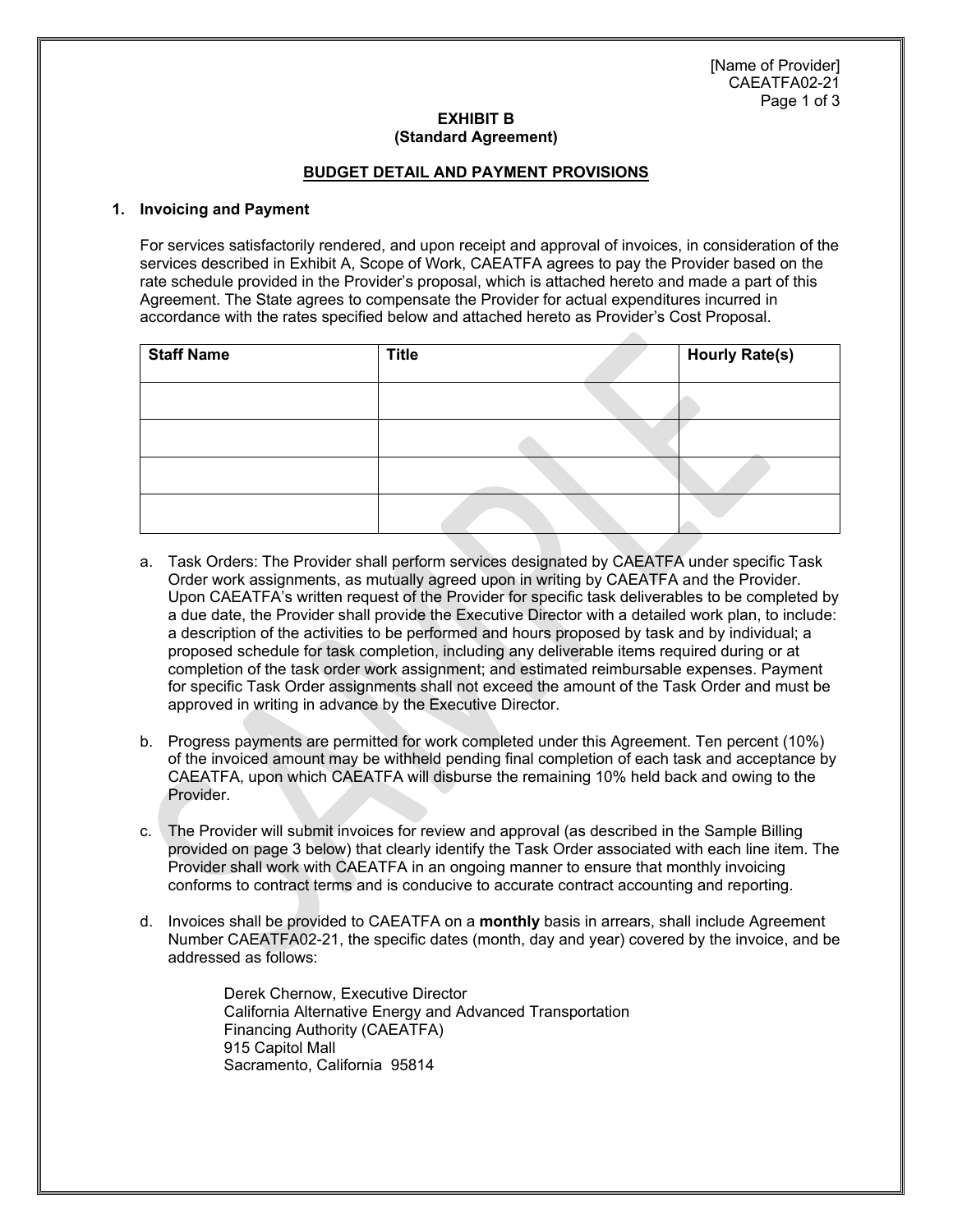Invoices shall also be sent via email to caeatfa@sto.ca.gov, jessica.arceo@treasurer.ca.gov, and jennifer.gill@treasurer.ca.gov with copies to other CAEATFA personnel as instructed at the commencement of the Contract.

Itemized billings must include the following:

- i. Project name, Agreement Number, Task Order number, name(s) of individual(s) who performed work, services provided, and dates and hours worked at the approved rates.
- ii. Itemized reimbursable expenses, along with receipts.
- iii. Sufficient detail regarding the activity engaged in or the services provided includes, at a minimum:
	- For preparation of documents, a brief description of the document prepared;
	- For attendance, or preparation for attendance, at a meeting, hearing, or other event, a brief description of the purpose of the meeting, hearing or event;
	- For telephone conversations, the name of the party/ies to the conversation and a brief description of the subject matter discussed;
	- For strategy conferences, the name of the parties participating in the strategy conference and a brief description of the subject matter discussed; and for research, a brief description of the issues researched.
- e. All travel must be pre-approved by the Executive Director. Travel, transportation and per diem expenses shall not exceed the rates payable to State employees.
- f. The initial maximum amount of compensation to Provider under this Agreement shall not exceed **\$1,800,000.00** for the three-year period. CAEATFA will have the option for two (2) one-year extensions valued at up to \$500,000 each. The total Contract amount may not exceed \$2,800,000.00 over the entire term of the agreement including all optional extensions.

## **2. Budget Contingency Clause**

- a. It is mutually agreed that if the Budget Act of the current year and/or any subsequent years covered under this Agreement does not appropriate sufficient funds for the program, this Agreement shall be of no further force and effect. In this event, the State shall have no liability to pay any funds whatsoever to Provider or to furnish any other considerations under this Agreement and Provider shall not be obligated to perform any provisions of this Agreement.
- b. If funding for any fiscal year is reduced or deleted by the Budget Act for purposes of this program, the State shall have the option to either cancel this Agreement with no liability occurring to the State, or offer an agreement amendment to Provider to reflect the reduced amount.

## **3. Prompt Payment Clause**

Payment will be made in accordance with, and within the time specified in, Government Code Chapter 4.5, commencing with Section 927.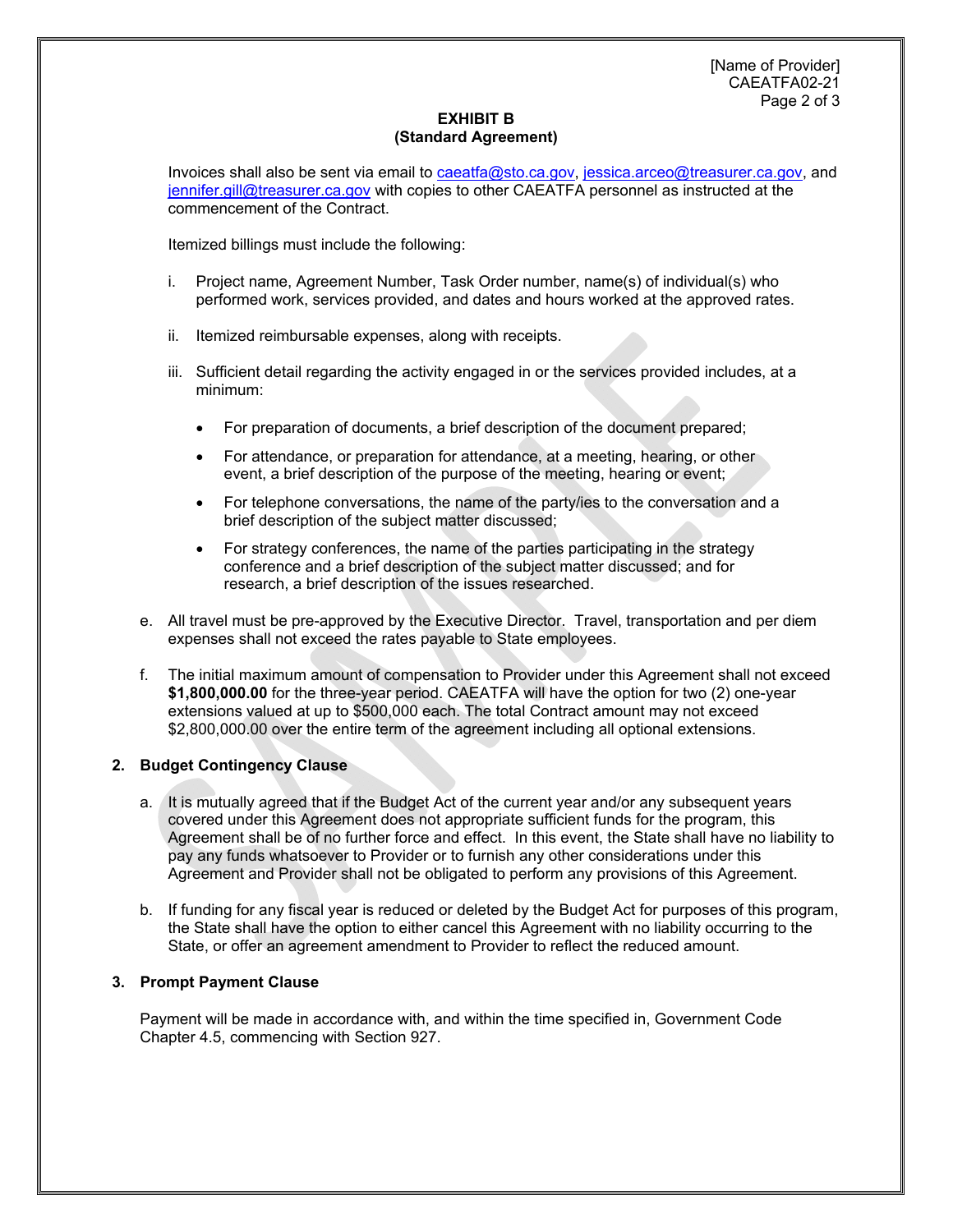[Name of Provider] CAEATFA02-21 Page 3 of 3

# **EXHIBIT B (Standard Agreement)**

## **SAMPLE BILLING (Provider Firm's Letterhead)**

Invoice No. \_\_\_\_\_\_\_\_\_\_\_\_\_\_ Invoice Date: \_\_\_\_\_\_\_\_\_\_\_\_\_\_\_

Derek Chernow, Executive Director California Alternative Energy and Advanced Transportation Financing Authority (CAEATFA) 915 Capitol Mall Sacramento, California 95814

Agreement No.: CAEATFA02-21

| <b>Task Order Number and</b><br><b>Services Provided</b> | Key Personnel Name and<br><b>Title/Classification</b> | <b>Hours</b> | <b>Amount/Hour</b> | Cost |
|----------------------------------------------------------|-------------------------------------------------------|--------------|--------------------|------|
|                                                          |                                                       |              |                    |      |
|                                                          |                                                       |              |                    |      |
|                                                          |                                                       |              |                    |      |
|                                                          |                                                       |              |                    |      |
|                                                          |                                                       |              |                    |      |
|                                                          |                                                       |              |                    |      |
|                                                          | <b>Total Hours:</b>                                   |              | <b>TOTAL COST:</b> |      |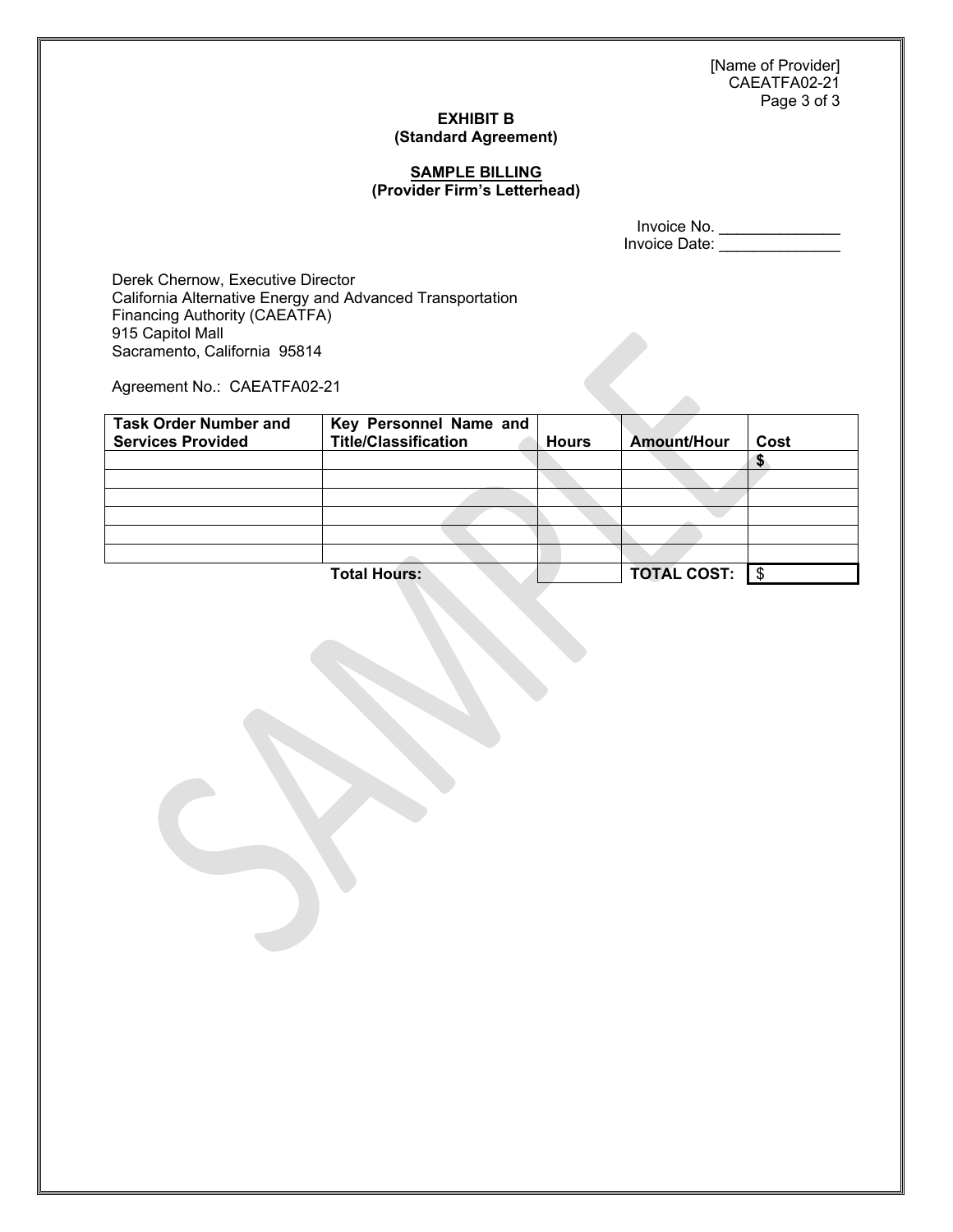[Name of Provider] CAEATFA02-21 Page 1 of 1

# **EXHIBIT C (Standard Agreement)**

# **GENERAL TERMS AND CONDITIONS**

Exhibit C to this Agreement, the General Terms and Conditions (GTC 04/2017), is hereby incorporated by reference and made part of this Agreement as if attached hereto. The General Terms and Conditions may be viewed and downloaded at https://www.dgs.ca.gov/OLS/Resources/Page-Content/Office-of-Legal-Services-Resources-List-Folder/Standard-Contract-Language.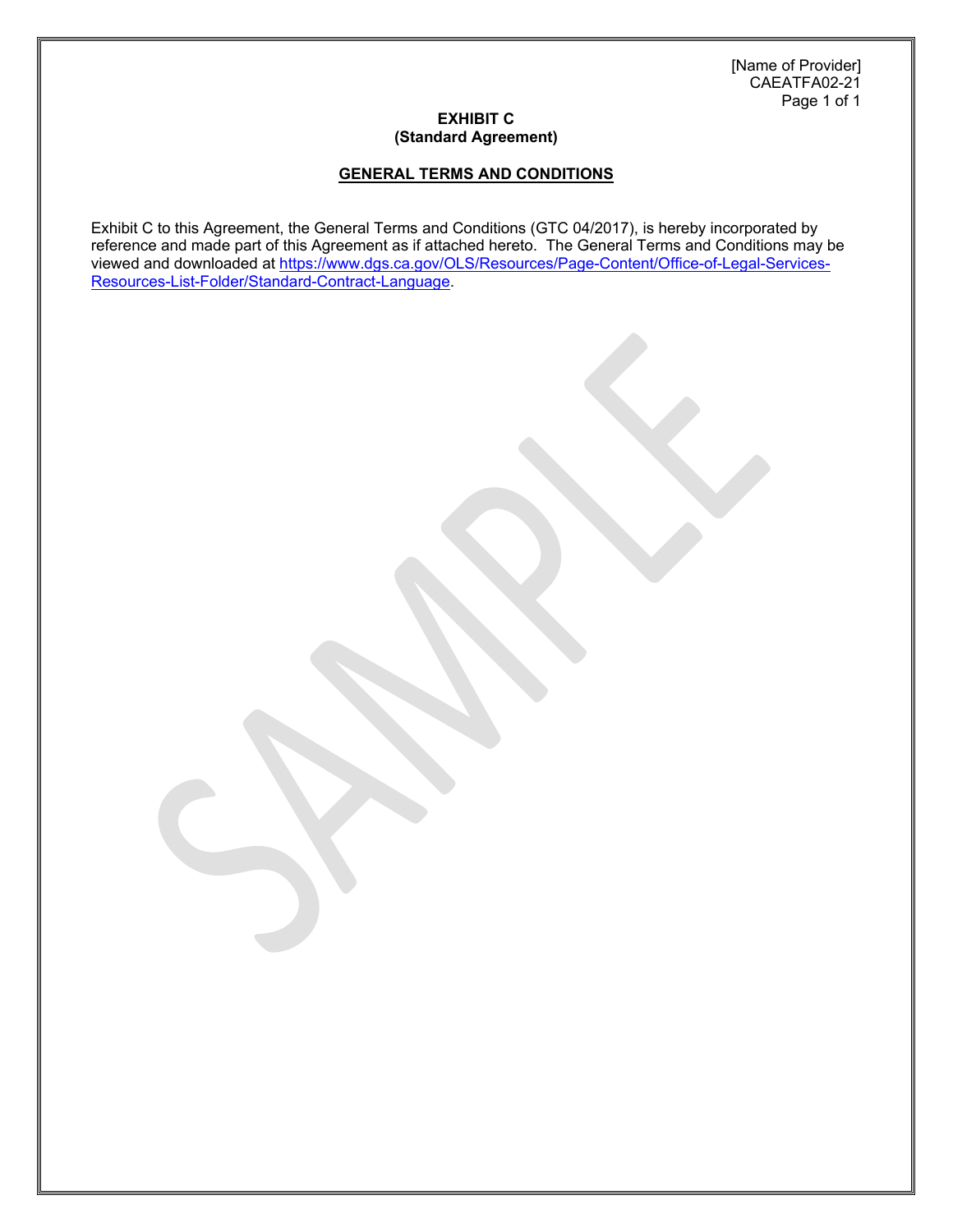## **SPECIAL TERMS AND CONDITIONS**

# **1. Excise Tax**

The State of California is exempt from federal excise taxes, and no payment will be made for any taxes levied on employees' wages. The State will pay for any applicable State of California or local sales or use taxes on the services rendered or equipment or parts supplied pursuant to this Agreement. California may pay any applicable sales and use tax imposed by another state.

## **2. Settlement of Disputes**

In the event of a dispute, Contractor shall file a "Notice of Dispute" with a Deputy Treasurer of the State Treasurer's Office within ten (10) days of discovery of the problem. Within ten (10) days, the Deputy Treasurer shall meet with the representatives of Contractor and the State identified in Section 3 of Exhibit A for purposes of resolving the dispute. The decision of the Deputy Treasurer shall be final.

In the event of a dispute, the language contained within this Agreement shall prevail over any other language including that of any bid proposal.

## **3. Evaluation of Contractor**

Pursuant to Public Contract Code sections 10367 and 10369 within sixty (60) days after the completion of this Agreement, the State shall complete a written evaluation of Contractor's performance under this Agreement. If this Agreement is a contract for consultant services and if Contractor did not satisfactorily perform the work, a copy of the evaluation will be sent to the Department of General Services (DGS), Office of Legal Services, and to the Contractor within fifteen (15) working days of the completion of the evaluation in accordance with Public Contract Code section 10371.

## **4. No Agency Liability**

The Contractor warrants by execution of this Agreement that no person or selling agency has been employed or retained to solicit or secure this Agreement upon agreement or understanding for a commission, percentage, brokerage, or contingent fee, excepting bona fide employees or bona fide established commercial or selling agencies maintained by the Contractor for the purpose of securing business. For breach or violation of this warranty, the State shall, in addition to other remedies provided by law, have the right to annul this Agreement without liability, paying only for the value of the work actually performed, or otherwise recover the full amount of such commission, percentage, brokerage, or contingent fee.

# **5. Potential Subcontractors**

Nothing contained in this Agreement or otherwise, shall create any contractual relationship between the State and any subcontractors, and no subcontract shall relieve the Contractor of his responsibilities and obligations hereunder. The Contractor agrees to be as fully responsible to the State for the acts and omissions of its subcontractors and of persons either directly or indirectly employed by any of them as it is for the acts and omissions of persons directly employed by the Contractor. The Contractor's obligation to pay its subcontractors is an independent obligation from the obligation of the State to make payments to the Contractor. As a result, the State shall have no obligation to pay or to enforce the payment of any moneys to any subcontractor.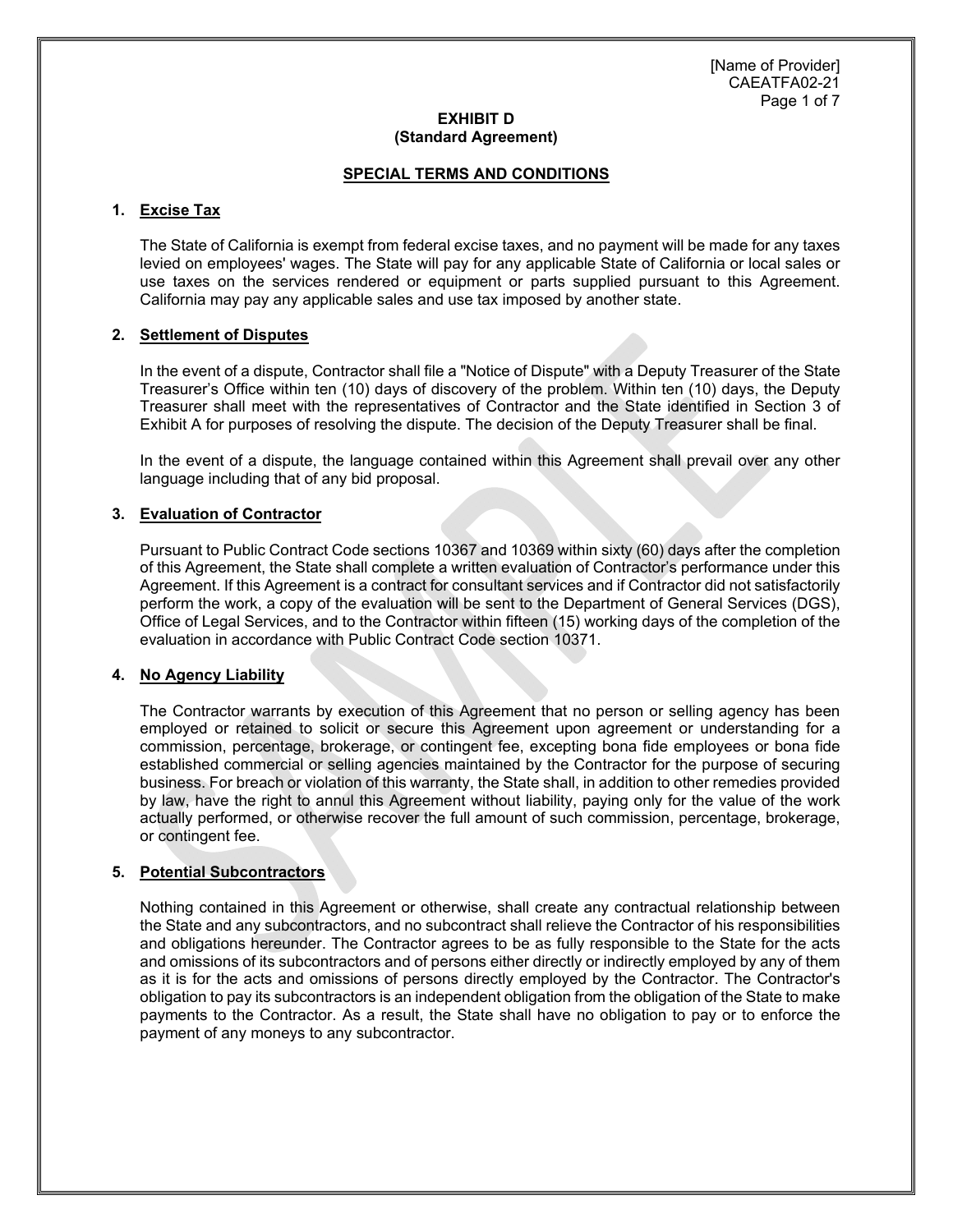### **6. Force Majeure**

Neither party to this Agreement shall be liable for damages resulting from delayed or defective performance when such delays arise out of causes beyond the control and without the fault or negligence of the offending party. Such causes may include, but are not restricted to, acts of God or of the public enemy, acts of the State in its sovereign capacity, fires, floods, power failure, disabling strikes, epidemics, quarantine restrictions, and freight embargoes.

### **7. Waivers**

No delay on the part of any party in exercising any right, power or privilege hereunder shall operate as a waiver thereof, nor shall any waiver on the part of any party of any right, power or privilege hereunder, nor any single or partial exercise of any right, power or privilege hereunder, preclude any other or further exercise thereof or the exercise of any other right, power or privilege hereunder.

#### **8. Incorporation of Amendments to Applicable Laws**

Any references to sections of federal or state statutes or regulations shall be deemed to include a reference to any amendments thereof and any successor provisions thereto.

### **9. Confidentiality**

All financial, statistical, personal, technical and other data and information relating to the operations of the State which are designated confidential by the State and become available to Contractor shall be protected by Contractor from unauthorized use and disclosure.

#### **10. Titles/Section Headings**

Titles and headings are for convenience of reference only, and shall have no effect on the construction or legal effect of this Agreement.

## **11. Choice of Law**

Notwithstanding Paragraph 14 of Exhibit C (General Terms and Conditions), this Agreement shall be administered, construed, and enforced according to the laws of the State of California (without regard to any conflict of laws' provisions) to the extent such laws have not been preempted by applicable federal law. Any suit brought hereunder, including any action to compel arbitration or to enforce any award or judgment rendered thereby, shall be brought in state court sitting in Sacramento, California, the parties hereby waiving any claim or defense that such forum is not convenient or proper. Each party agrees that any such court shall have in personam jurisdiction over it and consents to service of process in any manner authorized by California law.

### **12. Notices**

The parties agree that to avoid unreasonable delay in the progress of the services performed hereunder, Contractor and the State have designated in Section 3 of Exhibit A specific staff representatives for the purpose of communication between the parties. Any notice or other written communication required or which may be given hereunder shall be deemed given when delivered personally, or by mail three (3) days after the date of mailing, unless by express mail then upon the date of confirmed receipt, to the representatives named in Section 3 of Exhibit A.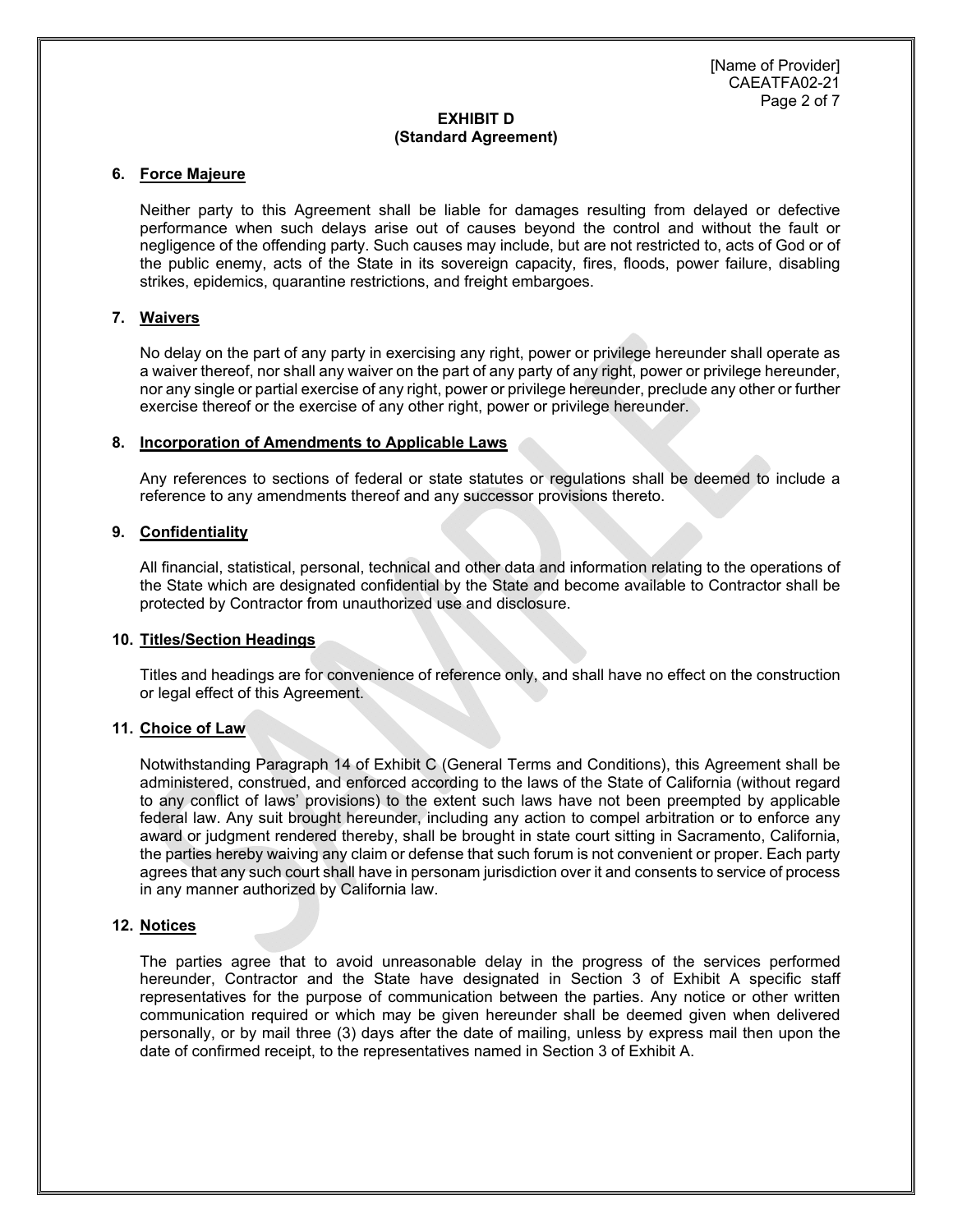[Name of Provider] CAEATFA02-21 Page 3 of 7

# **EXHIBIT D (Standard Agreement)**

Either party hereto may, from time to time by notice in writing served upon the other as aforesaid, designate a different mailing address or a different or additional person to which all such notices or demands thereafter are to be addressed.

# **13. Permits and Licenses**

Contractor shall carry out its duties and responsibilities herein in accordance with, be limited in the exercise of its rights by, and observe and comply with, all federal, state, city and county laws, rules or regulations affecting services under this Agreement. Contractor shall procure and keep in full force and effect during the term of this Agreement all permits and licenses necessary to accomplish the work contemplated in this Agreement.

# **14. Books and Records**

Contractor shall keep accurate books and records connected with the performance of this Agreement for a period of at least three (3) years. Contractor shall ensure that books and records of subcontractors, suppliers, and other providers shall also be accurately maintained. Such books and records shall be kept in a secure location and shall be available for inspection and copying by the State and its representatives at any time.

## **15. Key Personnel**

- a. A resume for each member of Contractor's staff who will exercise a significant administrative, policy, or consulting role under this Agreement is attached to this Agreement as Exhibit D, Attachment 1. These members of Contractor's staff shall be hereafter referred to (both individually and collectively) as "Key Personnel."
- b. Contractor shall not substitute, replace, or reassign Key Personnel without the prior approval of the State.
- c. This Agreement may be terminated immediately, in the sole discretion of the State and upon written notice from the State to Contractor, because of any change in or departure of any of the Key Personnel.

## **16. Changes in Control, Organization or Key Personnel**

Contractor shall promptly, and in any case within five (5) days, notify the State in writing: (i) if any of Contractor's representations and warranties, as set forth in this Agreement, cease to be true at any time during the term of this Agreement; (ii) of any change in Contractor's staff who exercises a significant administrative, policy, or consulting role under this Agreement, including without limitation any Key Personnel; (iii) of any change in the majority ownership, control, or business structure of Contractor; or (iv) of any other material change in Contractor's business, partnership or corporate organization. All written notices from Contractor under this provision shall contain sufficient information to permit the State to evaluate the changes within Contractor's staff or organization under the same criteria as was used by the State in its award of this Agreement to Contractor.

## **17. Insurance Requirements**

Contractor warrants that it carries adequate liability, worker's compensation and other necessary insurance and shall maintain such insurance at levels acceptable to the State in full force and effect during the term of this Agreement. Contractor agrees to furnish satisfactory evidence of this insurance coverage to the State upon request.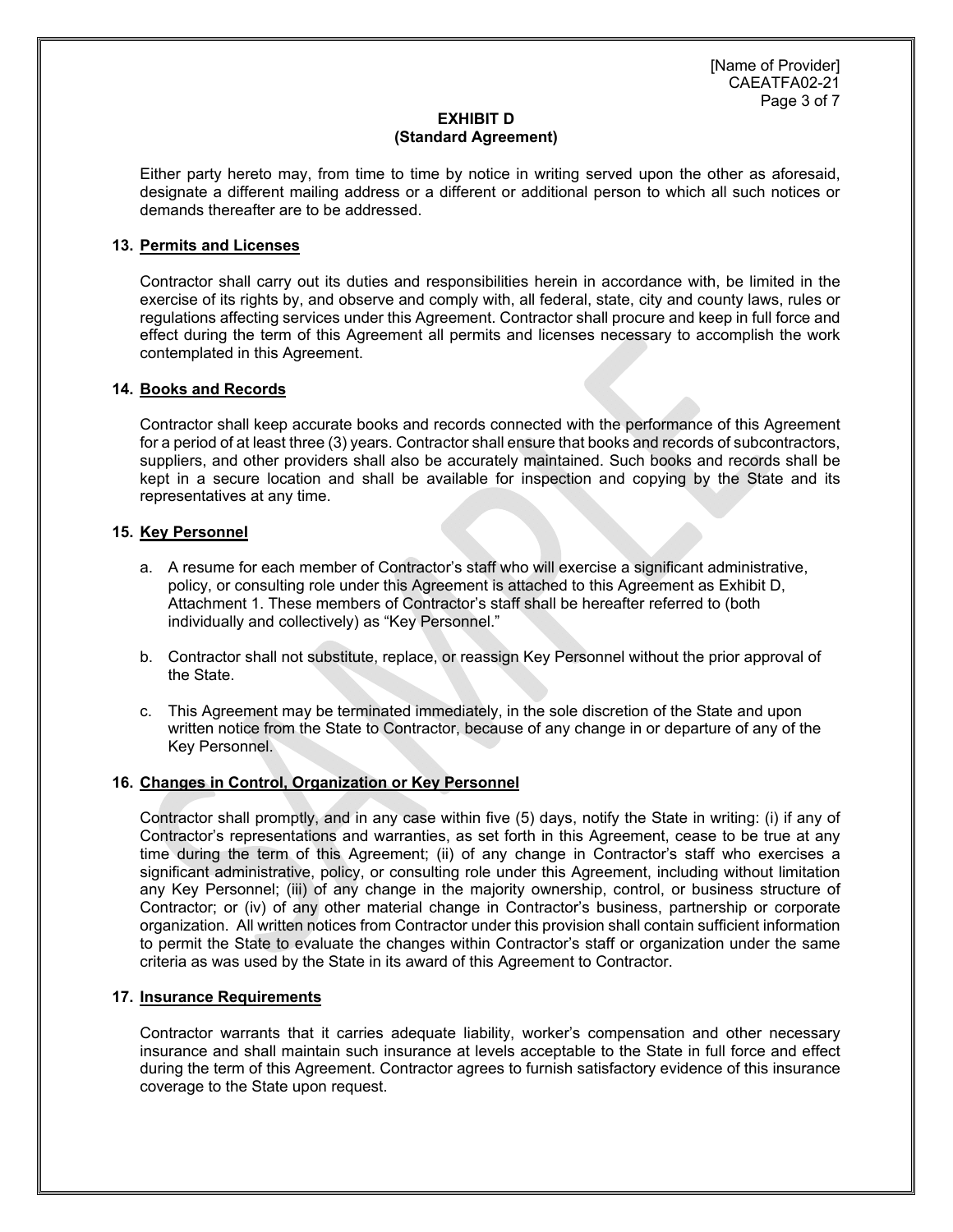#### **18. Subcontractors**

- a. Contractor shall perform the work contemplated by this Agreement with resources available within its own organization except for subcontracted work identified in this Agreement or other attachment incorporated hereto. No other portion of the work pertinent to this Agreement shall be subcontracted without written authorization by the State. The subcontractor must be mutually agreed upon in advance by both parties.
- b. Contractor shall require that any subcontractor agree to be bound by all provisions of this Agreement, as applicable.

### **19. Notice of Proceedings**

Contractor shall promptly notify the State in writing of any investigation, examination or other proceeding involving Contractor, including any Key Personnel, commenced by any regulatory agency, which proceeding is not conducted in the ordinary course of Contractor's business.

### **20. Cumulative Remedies**

The rights and remedies provided herein are cumulative and are not exclusive of any rights or remedies that any party may otherwise have at law or in equity.

### **21. Binding Effect**

This Agreement, any instrument or agreement executed pursuant to this Agreement, and the rights, covenants, conditions and obligations of Contractor and the State contained therein, shall be binding upon the parties and their successors, assigns and legal representatives.

# **22. Publicity**

No publicity release or announcement concerning this Agreement or the transactions contemplated herein shall be issued by Contractor without advance written approval by the State.

#### **23. Services or Procurement Resulting from Agreement**

Neither Contractor, nor any of its subsidiaries, officers or directors, may submit a bid or be awarded a contract for the provision of services, procurement of goods or supplies, or any other related action which is required, suggested, or otherwise deemed to be an outgrowth of the advice or recommendations that Contractor provides under this Agreement.

## **24. Agreement Does Not Violate Law**

Contractor represents and warrants that neither the execution of this Agreement nor the acts contemplated hereby nor compliance by Contractor with any provisions hereof will:

- a. Violate any provision of the charter documents of Contractor;
- b. Violate any statute or law or ordinance or any judgment, decree, order, regulation or rule of any court or governmental authority applicable to Contractor; or
- c. Violate, or be in conflict with, or constitute a default under, or permit the termination of, or require the consent of any person under, any agreement to which Contractor may be bound, the violation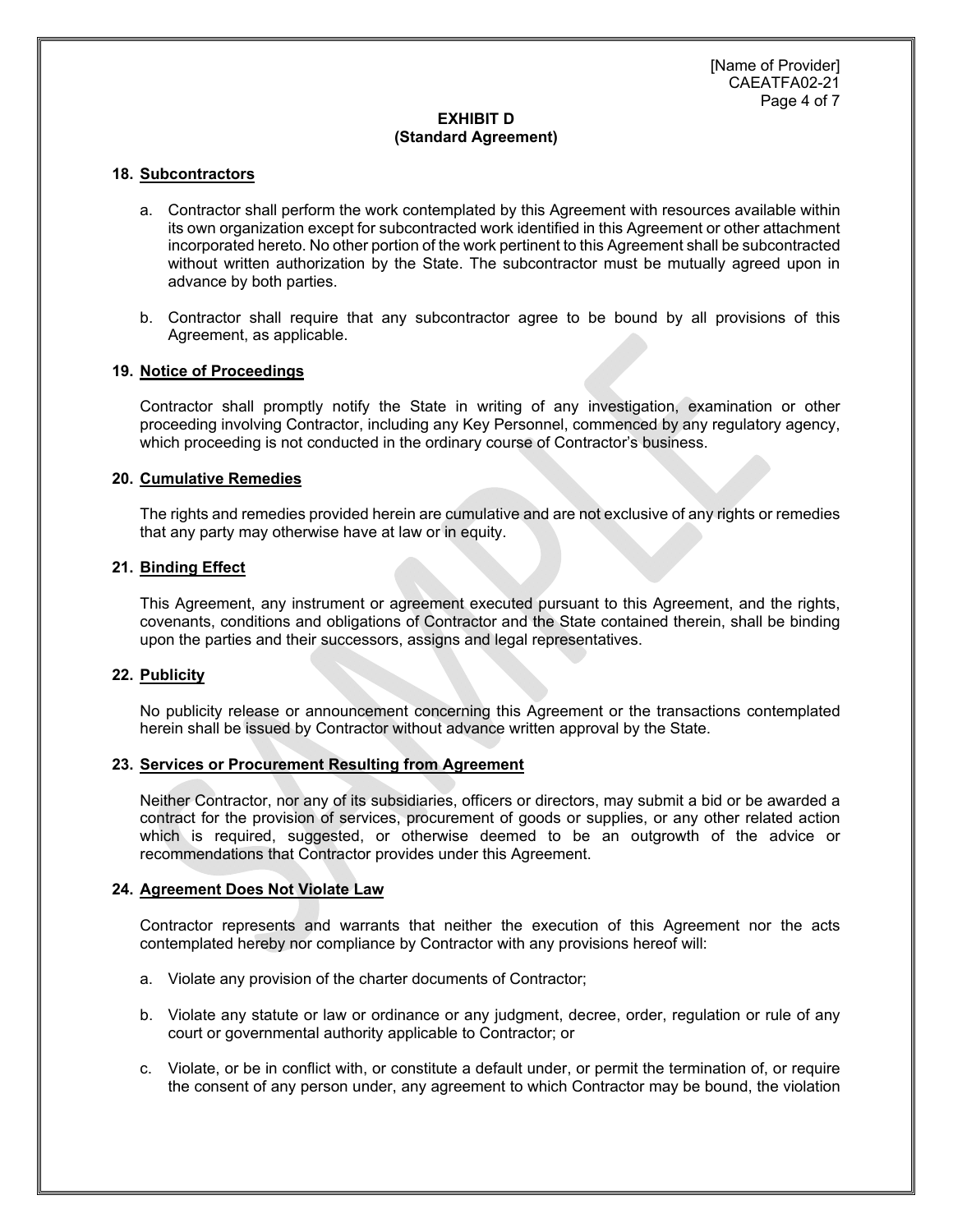[Name of Provider] CAEATFA02-21 Page 5 of 7

# **EXHIBIT D (Standard Agreement)**

of which in the aggregate would have a material adverse effect on the properties, business, prospects, earnings, assets, liabilities or condition (financial or otherwise) of Contractor.

# **25. Power and Authority**

Contractor represents and warrants that it has the power and authority to enter into this Agreement and to carry out its obligations hereunder. The execution of this Agreement has been duly authorized by Contractor and no other proceeding on the part of Contractor is necessary to authorize this Agreement. Contractor has completed, obtained and performed all registrations, filings, approvals, authorizations, consents or examinations required by any government or governmental authority for its acts contemplated by this Agreement.

# **26. Signature Authorization**

The person signing this Agreement warrants that he/she is an agent of Contractor and is duly authorized to enter into this Agreement on behalf of Contractor.

# **27. Entire Agreement; Order of Precedence**

- a. This Agreement, including documents that have been incorporated in this Agreement by reference, contains all representations and the entire understanding between the parties hereto with respect to the subject matter hereof. Any prior correspondence, memoranda or agreements are replaced in total by this Agreement.
- b. In the event there are any inconsistencies or ambiguities among the terms of this Agreement and incorporated documents, the following order of precedence shall be used: (i) applicable laws; (ii) the terms and conditions of this Agreement, including exhibits and attachments; (iii) the Request for Proposal (RFP) if any; (iv) Contractor's response to the RFP if any; and (v) any other provisions, terms, or materials incorporated herein.

# **28. Termination at Option of the State**

In addition to the provisions of Paragraph 7 of Exhibit C (General Terms and Conditions), this Agreement may be terminated in whole or in part at any time upon 30 calendar days' written notice by the State, for any reason. Upon receipt of a termination notice, Contractor shall promptly discontinue all services affected unless the notice specifies otherwise. In the event the State terminates all or a portion of this Agreement for any reason, it is understood that the State will provide payment to Contractor for satisfactory services rendered prior to the termination, but not in excess of the maximum amount of this Agreement.

## **29. Termination for Insolvency**

Contractor shall notify the State immediately in writing in the event that Contractor files any federal bankruptcy action or state receivership action, any federal bankruptcy or state receivership action is commenced against Contractor, Contractor is adjudged bankrupt, or a receiver is appointed and qualifies. In the event of any of the foregoing events, or if the State determines, based on reliable information, that there is a substantial probability that Contractor will be financially unable to continue performance under this Agreement, the State may terminate this Agreement and all further rights and obligations immediately.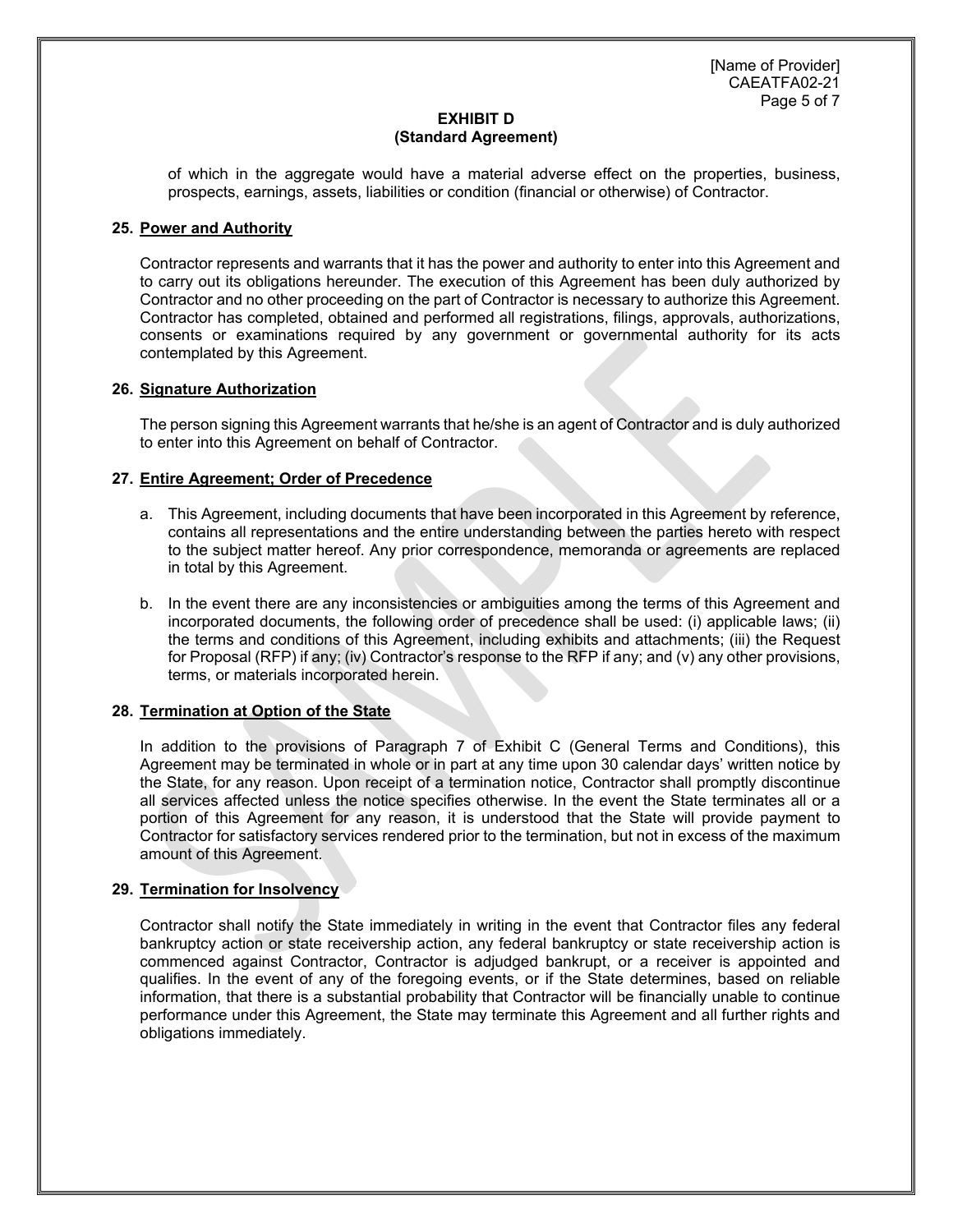### **30. Completion**

In the event of termination for default, the State reserves the right to take over and complete the work by contract or other means. In such case, Contractor will be liable to the State for any additional cost incurred by the State to complete the work whether reimbursed or not.

# **31. Effect of Termination**

All duties and obligations of the State and Contractor shall cease upon termination of this Agreement, except that:

- a. Each party shall remain liable for any rights, obligations, or liabilities arising from activities carried on by it under this Agreement prior to the effective date of termination; and
- b. Contractor shall provide for the return of all records of the State to the State or its designee and shall cooperate fully to effect an orderly transfer of services.

# **32. Termination for Expatriation**

Contractor shall notify the State immediately in writing in the event that Contractor or its parent files any notice with the Securities and Exchange Commission that Contractor intends to reincorporate offshore. In the event of such notice, the State may terminate this Agreement and all further rights and obligations immediately by giving five (5) days' notice in writing in the manner specified herein.

## **33. Compliance With Political Reform Act**

**Contractor acknowledges that the State is subject to the provisions of the Political Reform Act (Government Code section 81000 et seq. and all regulations adopted thereunder, including, but not limited to, California Code of Regulations, title 2, section 18700 et. seq.)** and Contractor shall comply promptly with any requirement thereunder. If required by law, Contractor shall require its personnel, including without limitation, its Key Personnel all later substitutions therefore, to file Statements of Economic Interests in compliance with the Conflict of Interest Code for the Office of the State Treasurer and the various boards, authorities, commissions, and committees chaired by the State Treasurer (California Code of Regulations, title 2, section 1897). All such reports shall be filed simultaneously with the State*.* 

## **34. Darfur Contracting Act**

Effective January 1, 2009, all Invitations for Bids (IFB) or Requests for Proposals (RFP) for goods or services must address the requirements of the Darfur Contracting Act of 2008 (Act). (Public Contract Code section 10475 et seq.) The Act was passed by the California Legislature and signed into law by the Governor to preclude State agencies generally from contracting with "scrutinized" companies that do business in the African nation of Sudan of which the Darfur region is a part, for the reasons described in Public Contract Code section 10475.

A scrutinized company is a company doing business in Sudan as defined in Public Contract Code section 10476. Scrutinized companies are ineligible to, and cannot, bid on or submit a proposal for a contract with a State agency for goods or services. (Public Contract Code section 10477(a).)

Therefore, Public Contract Code section 10478(a) requires a company that currently has (or within the previous three years has had) business activities or other operations outside of the United States to certify that it is not a "scrutinized" company when it submits a bid or proposal to a State agency. A scrutinized company may still, however, submit a bid or proposal for a contract with a State agency for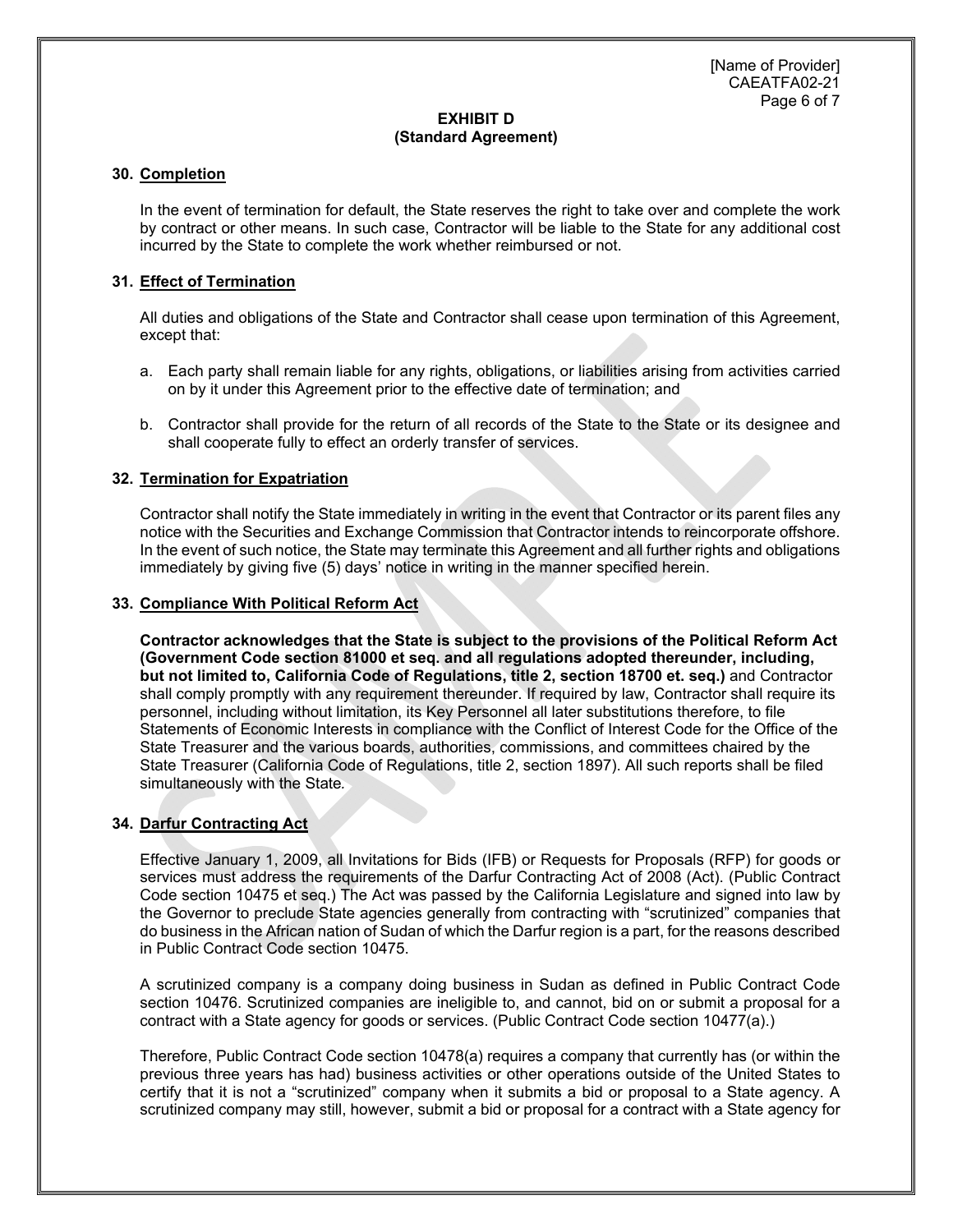[Name of Provider] CAEATFA02-21 Page 7 of 7

# **EXHIBIT D (Standard Agreement)**

goods or services if the company first obtains permission from DGS according to the criteria set forth in Public Contract Code section 10477(b).

# **35. Labor Neutrality Policy**

CAEATFA recognizes the value of labor organizing and encourages the entities with which it contracts to demonstrate that they also value this principle by encouraging management neutrality in labor organizing activities.

To remain "neutral" means not to take any action or make any statement that will directly or indirectly state or imply any support for or opposition to the selection by the Contractor's employees of a collective bargaining agent, or preference or opposition to any particular union as a bargaining agent. Nothing in this section obligates or prohibits the Contractor from entering into private neutrality, labor peace or other lawful agreements with a labor organization seeking to represent or who currently represents the Contractor's employees.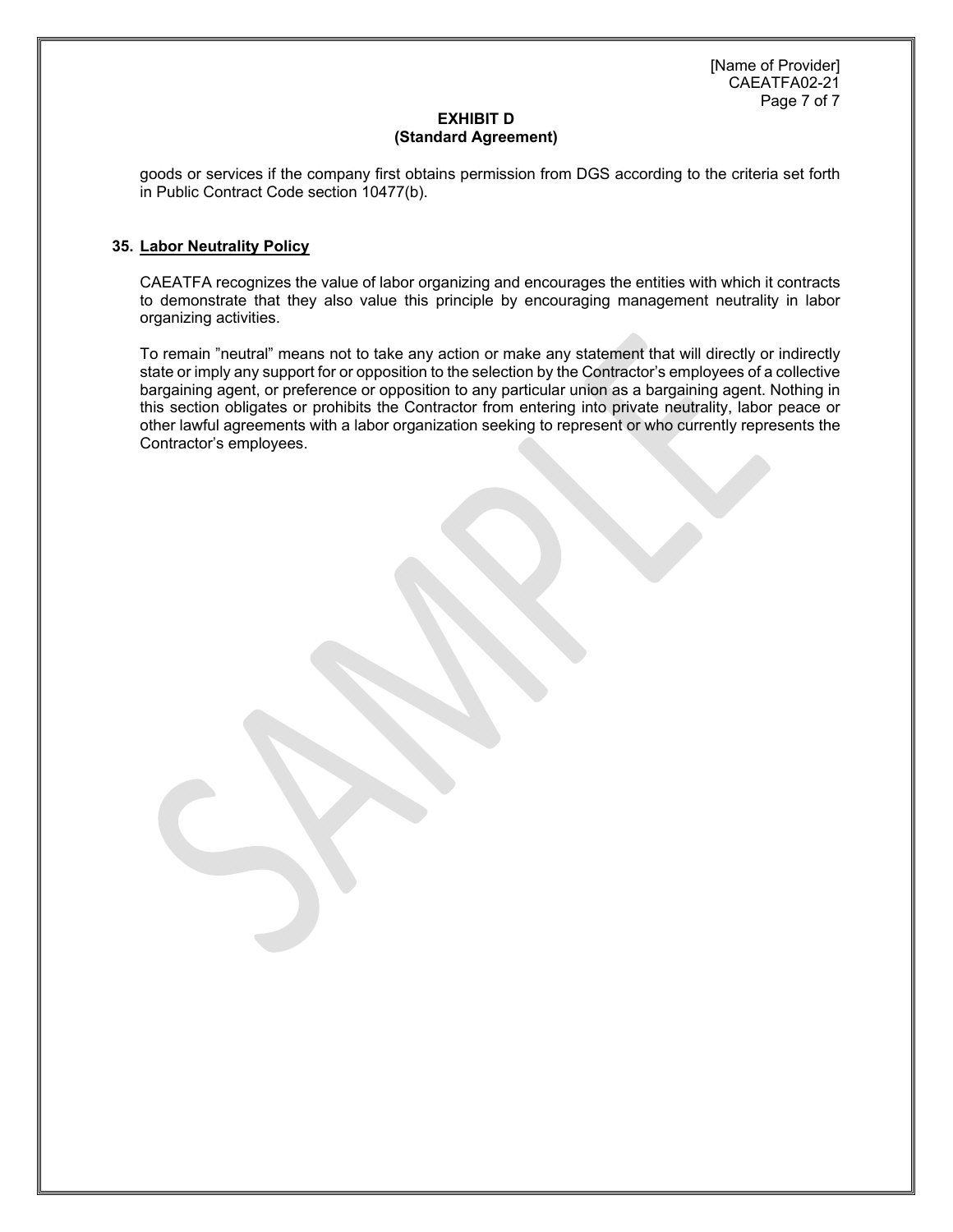[Name of Provider] CAEATFA02-21 Page 1 of \_

#### **EXHIBIT D, ATTACHMENT 1 (Standard Agreement)**

**KEY PERSONNEL RESUMES**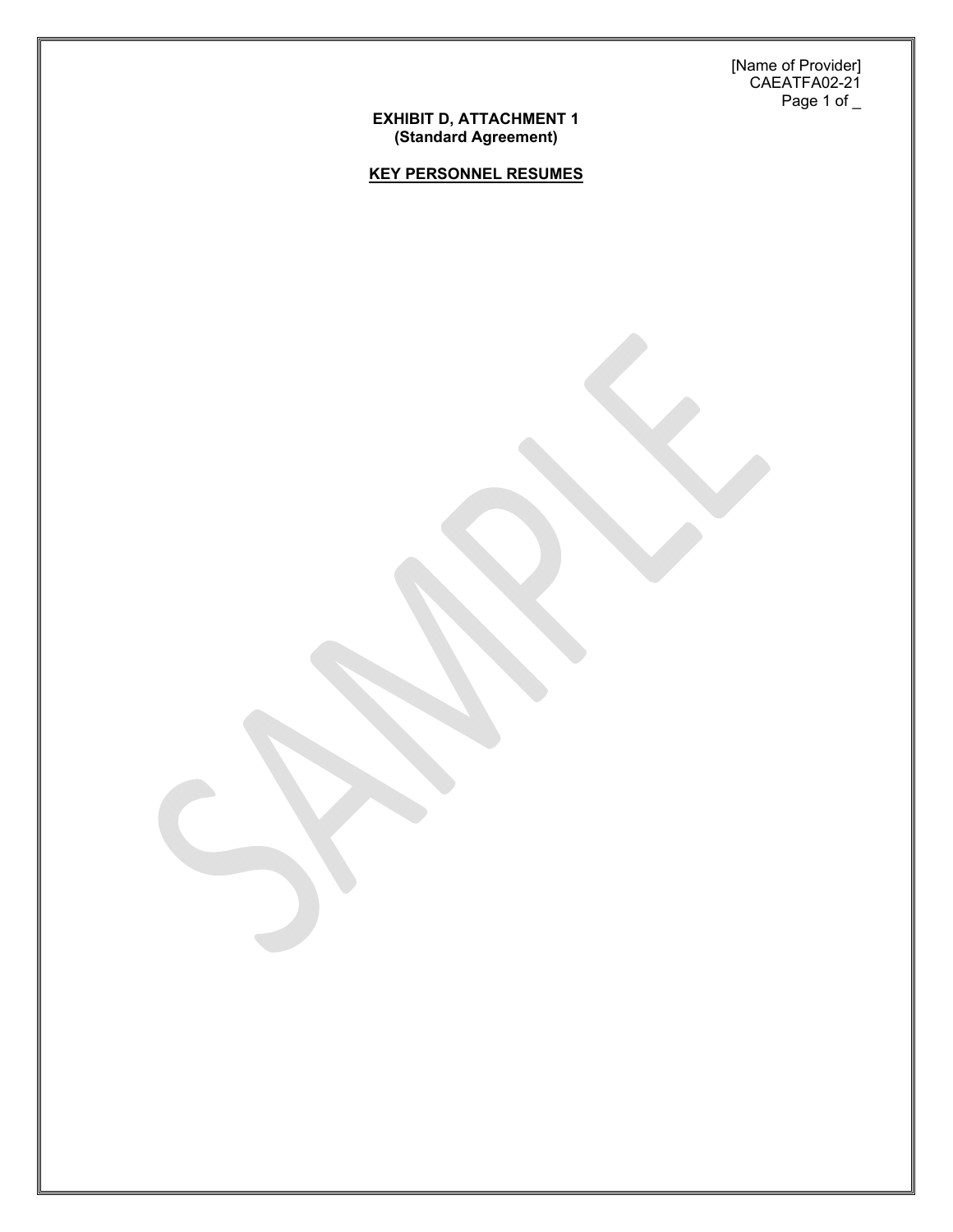### **ADDITIONAL PROVISIONS**

### **1. Progress Payments**

 Progress payments are permitted for work completed under this Agreement. Ten percent (10%) of the invoiced amount may be withheld pending final completion of each task. Any funds withheld with regard to a particular task shall be paid upon completion of that task.

### **2. Conflict of Interest; No Profit**

- A. Contractor certifies that its employees and the officers of its governing body shall avoid any actual or potential conflicts of interest, and that no officer or employee who exercises any functions or responsibilities in connection with this Agreement shall have any personal financial interest or benefit which either directly or indirectly arises from this Agreement.
- B. Contractor shall establish safeguards to prohibit its employees or its officers from using their positions for a purpose which could result in private gain or which gives the appearance of being motivated for private gain for themselves or others, particularly those with whom they have family, business, or other ties.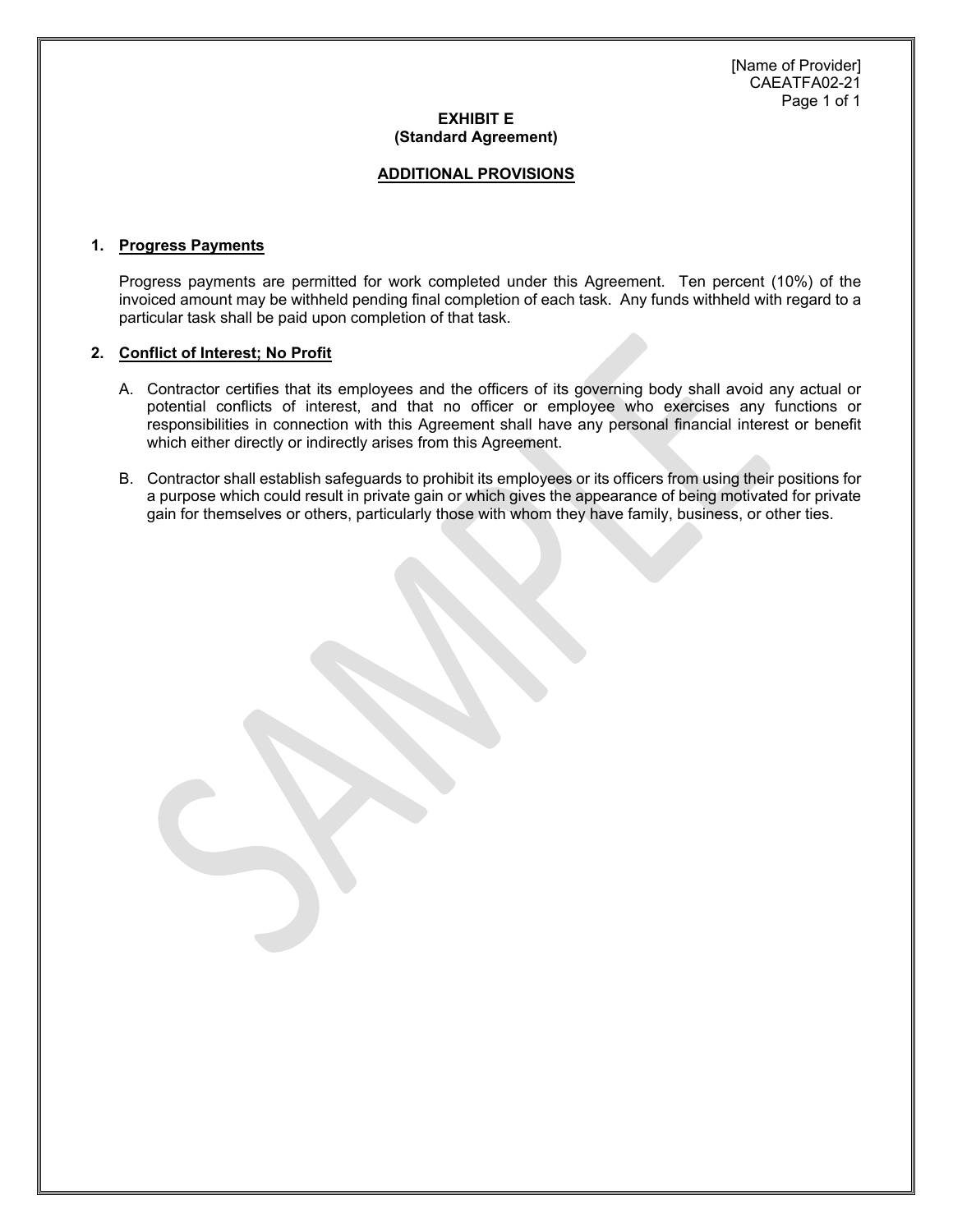# **THIRD PARTY AGREEMENT PROVISIONS**

The CHEEF Implementation Agreement ("**CHEEF IA**") between CAEATFA and the four Investor-Owned Utilities (PG&E, SDG&E, SCE, and SoCalGas, each individually an "**IOU**" and collectively the "**IOUs**.") sets forth the terms and conditions governing such activities necessary to implement, manage the flow of funds and data, develop regulations, and retain third-party service providers to support the energy efficiency financing pilot programs as directed by the California Public Utilities Commission ("CPUC"). Under the CHEEF IA, CAEATFA and each of the IOUs is sometimes referred to individually as a "**Party**" and together as the "**Parties**." The CHEEF IA requires that CAEATFA ensure all third-party agreements necessary to establish and operate the CHEEF include the terms for the protection of the IOUs set forth in the following provisions. Capitalized terms used in this Exhibit but not defined herein shall have the meanings given in the Agreement.

# **1. Confidentiality and Data Protection**

## **1.1 Definitions**

1.1.1 "**Confidential Information and Property**" means all non-public, confidential or proprietary commercial or personal information or property of a Party or IOU, including without limitation Customer Data, disclosed or provided under this Agreement to any other Party or its agents, employees, officers, directors, partners, attorneys, accountants, contractors or providers (collectively, "**Representatives**"), whether disclosed or provided orally or disclosed, provided or accessed in written, electronic or other form of media, whether or not marked or otherwise identified as "confidential," concerning, but not limited to, research, development, products, services, processes, designs, inventions, software, tools, reports, ratemaking, regulatory and legislative matters and practices of that Party, its parent company, subsidiaries, affiliates, or members of the public, including Customer Data provided by that Party. Such Confidential Information and Property also includes non-public, confidential or proprietary commercial or personal information, data or tangible or intangible property produced, developed or delivered by [Name of Provider] ("**Provider**") in the performance of this Agreement.

1.1.2 "**Customer Data**" means all information and data regarding an IOU customer that is furnished, disclosed, or otherwise made available to Provider by an IOU under this Agreement, including without limitation personal information such as the customer's name, address, contact information, service agreement number on the Customer's electric bill, user name, password, financial status, and social security number, and any information regarding the Customer's energy usage or billing. No confidential Customer Data shall be provided to Provider except pursuant to a release of any such Customer Data in one or more forms provided by that IOU, as may be amended from time to time in that IOUs' sole discretion, executed by that IOU's customer to whom such Customer Data pertains ("**Release**").

1.1.3 "**Provider Personnel**" means any and all personnel furnished or engaged by the Provider to perform any part of the Scope of Work, as defined in the Agreement (hereinafter "**Services**"), including employees and independent contractors of the Provider and its Subcontractors.

1.1.4 "**Disclosing Party**" means the Party or, as applicable, the Provider, that discloses its Confidential Information and Property to the Receiving Party pursuant to this Agreement.

1.1.5 "**Receiving Party**" means the Party or, as applicable, the Provider, that receives Confidential Information and Property from the Disclosing Party pursuant to this Agreement.

## **1.2 Confidentiality**

1.2.1 Provider shall not disclose or make available Confidential Information and Property to any third party, except as permitted by this Agreement. Provider shall, and shall require Provider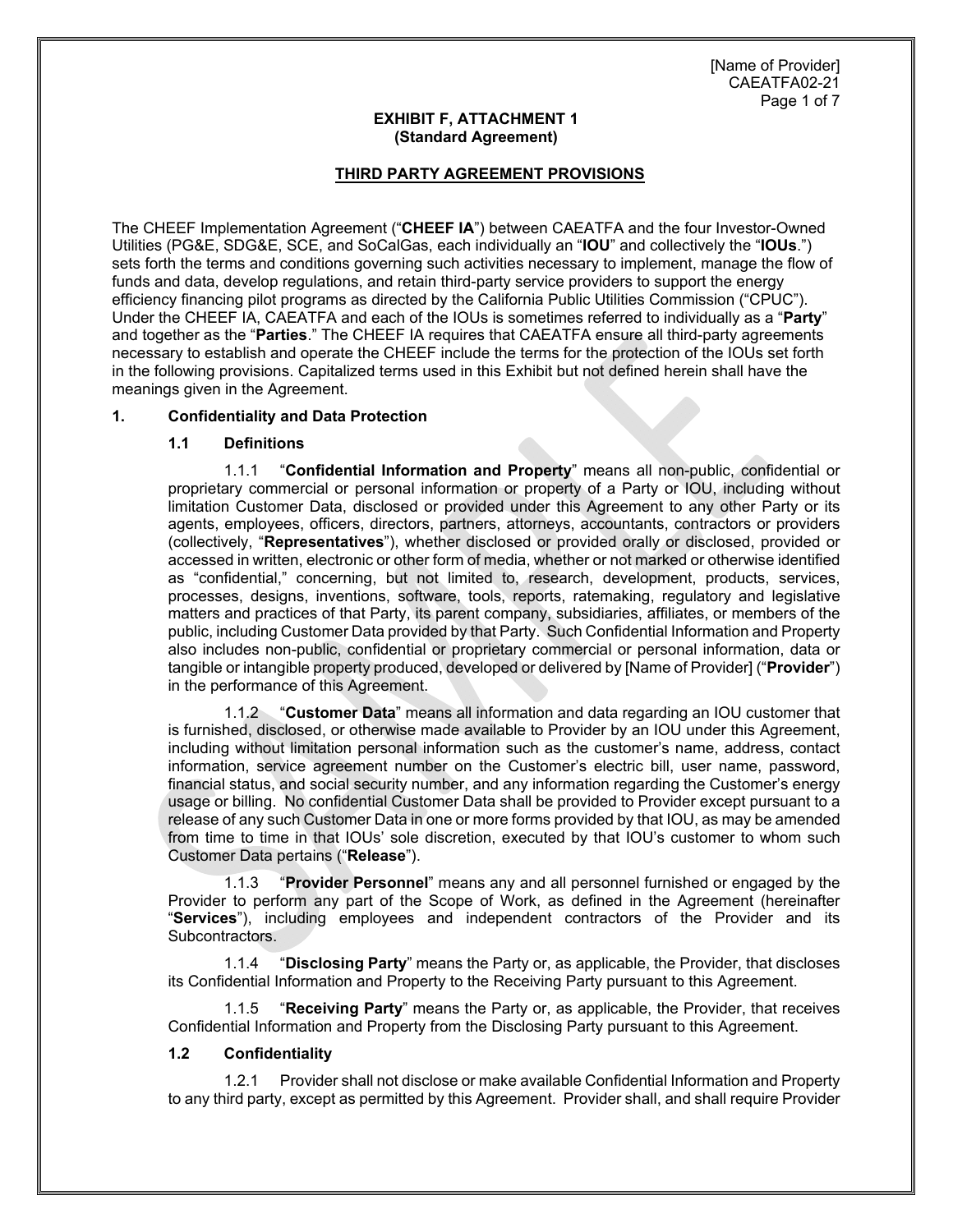Personnel to, access and use Confidential Information and Property solely for the purpose of performing the Services, but not otherwise. In addition, Provider shall comply, and ensure that Provider Personnel comply, with all Applicable Laws relating to the protection of Confidential Information and Property and Customer Data.

1.2.2 Provider shall not, and shall ensure Provider Personnel do not, use Confidential Information and Property or Customer Data (including any Customer Data received by Provider pursuant to a Release) for Provider's or Provider Personnel's own benefit or for any purpose other than as expressly stated in this Agreement.

1.2.3 If Provider receives any Customer Data pursuant to this Agreement without a Release, Provider shall (1) provide written notice to CAEATFA and the relevant IOU within two (2) Business Days of discovering that the Customer Data was disclosed without a Release; (2) shall delay processing of any application related to an IOU customer to which the Customer Data pertains until Provider receives such Release; and (3) treat any such Customer Data as Confidential Information and Property.

1.2.4 The foregoing confidentiality restrictions shall not apply to information which: (1) is previously known to a Receiving Party, prior to its receipt from Disclosing Party, (2) is independently developed by Receiving Party without use of the Confidential Information, (3) is acquired by it from a third party not participating in the CHEEF program, which was not, to the Receiving Party's knowledge, under an obligation to the Disclosing Party not to disclose such information, (4) is or becomes publicly available through no breach of this Agreement by the Receiving Party; or (5) is Customer Data provided by an IOU pursuant to a Release; provided that if such Customer Data has been compiled in a database, that database shall nonetheless be deemed Confidential Information and Property owned by the IOUs, and all of the confidentiality obligations herein shall apply unless such Customer Data in that database is anonymized or aggregated so that it cannot be identified with the individuals to whom it relates.

1.2.5 Provider acknowledges that CAEATFA and the IOUs may elect to disclose Provider's Confidential Information and Property to their respective regulator(s) and legislators. In addition, CAEATFA and the IOUs may be required to disclose Provider's Confidential Information and Property to third parties to comply with Commission directions relating to energy efficiency program reporting or to comply with other Applicable Laws. Such disclosures are not prohibited by this Section 1.2.5 but, in making such disclosures, CAEATFA and the IOUs will afford the level of protection to such information as CAEATFA and the IOUs determine to be appropriate in accordance with their normal business practices.

# **1.3 Use of Confidential Information and Property**

Confidential Information and Property is and will remain the property of the Disclosing Party. The Receiving Party may not use the Disclosing Party's Confidential Information and Property or Customer Data (including any Customer Data received by such Party pursuant to a Release) for any purpose other than those expressly authorized by this Agreement. The Disclosing Party's Confidential Information and Property shall not be sold, assigned, leased or otherwise disposed of to third parties or commercially exploited by or on behalf of the Receiving Party. The Receiving Party may not possess or assert any lien or other right against or to the Disclosing Party's Confidential Information and Property.

## **1.4 Compliance with Data Privacy and Data Protection Laws**

Provider shall observe and comply with all Applicable Laws, including data privacy, data protection, and consumer privacy laws. If Provider or a Party becomes aware of any use or disclosure of another Party's Confidential Information and Property or Customer Data that is not permitted by this Agreement, it will notify that other Party as soon as practicable, but no later than two (2) Business Days after such Party becomes aware of any such unauthorized use or disclosure.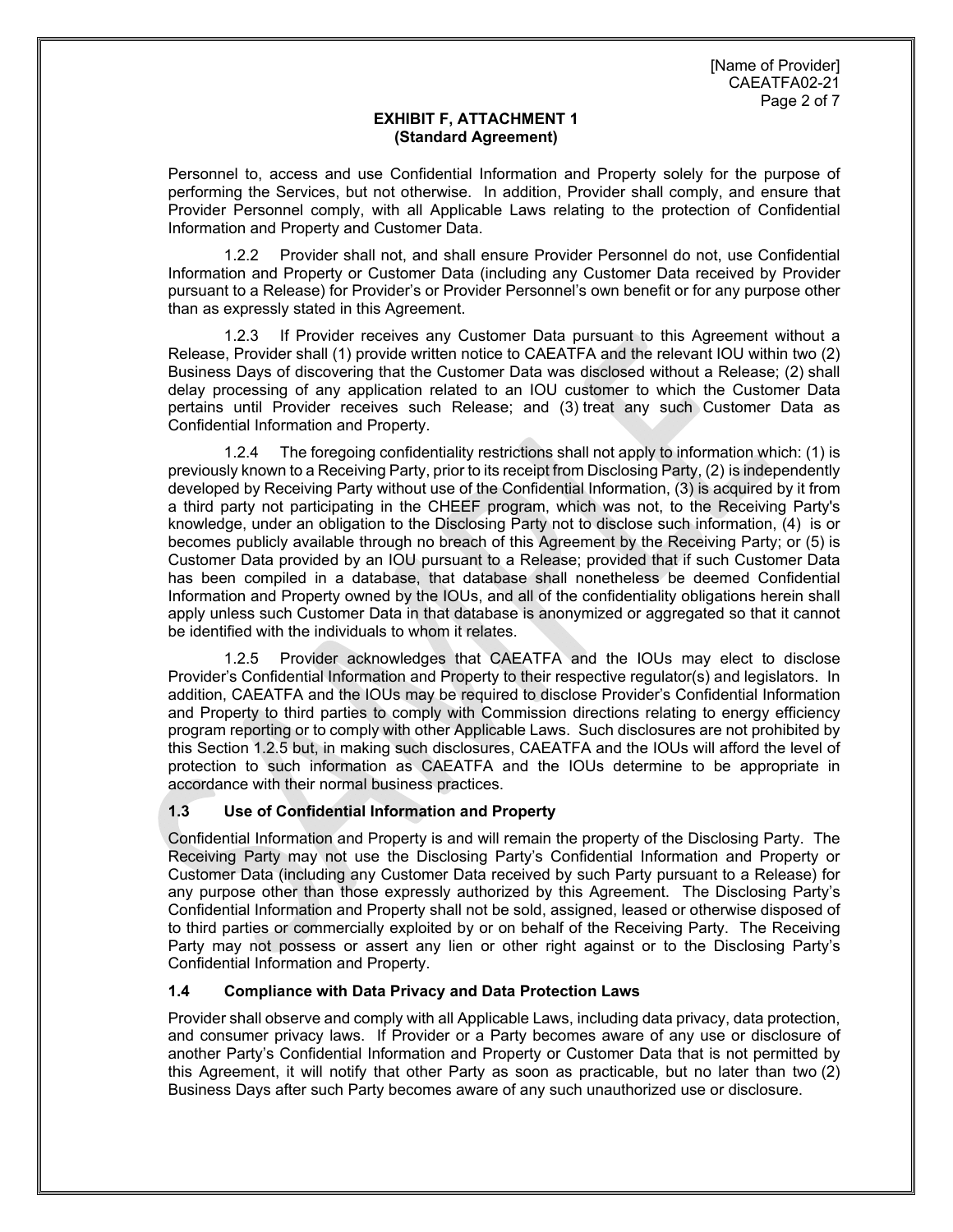### **1.5 Information Security and Protection Measures**

1.5.1 Provider shall take "Information Security and Protection Measures" consistent with industry best practices, as such practices evolve and improve during the Term and, without limiting the foregoing, shall comply with the Information Security Requirements set forth in Attachment 1 hereto, as such policies are updated and supplemented by the relevant parties during the continuance of this Agreement. Information Security and Protection Measures means measures to safeguard against the unauthorized access, loss, destruction, use, alteration or disclosure of Confidential Information and Property owned or provided by CAEATFA or IOUs, including but not limited to:

1.5.1.1 Systems, infrastructure, procedures and services as necessary to recover data, systems and operations in the event of a major outage or disaster, and regular tests (no less frequently than annually) to verify that such recovery can be achieved;

1.5.1.2 Policies and procedures providing information security, third-party assurance auditing and penetration testing;

1.5.1.3 Password protected access to Confidential Information and Property at all access points;

1.5.1.4 Encryption of Confidential Information and Property at rest and in transit (including any backup copies);

1.5.1.5 Restriction of physical access to Confidential Information and Property;

1.5.1.6 Implementation of logical access controls and sanitization or destruction of media, including hard drives;

1.5.1.7 Compliance with National Institute of Standards and Technology (NIST) standards, as applicable to the Services; and

1.5.1.8 Provider shall furnish to CAEATFA and the IOUs upon request an SSAE 16 Type II report on Provider's internal controls pertaining to the Services (or such other independent verification of Provider's Security Measures that is reasonably acceptable to CAEATFA and the IOUs):

1.5.1.8.1 Before commencing performance of the Services;

1.5.1.8.2 No later than July 1 each year during the Term; and

1.5.1.8.3 Upon request by CAEATFA or the IOUs, but not more than once per calendar year in addition to the provision of the annual certification referred to in paragraph 1.5.1.8.2.

1.5.2 CAEATFA and the IOUs may inspect and audit, or engage a third party auditor to inspect and audit, the Provider's facilities and systems to assess the Provider's security measures. The Provider shall cooperate fully with any requested inspection or audit. If CAEATFA or an IOU notifies Provider of a material vulnerability in the Provider's security measures, Provider shall develop an action plan acceptable to CAEATFA and the IOUs to correct the material vulnerability or vulnerabilities, in accordance with Attachment 1 to this Exhibit.

1.5.3 Provider hereby represents, warrants and covenants that, to the extent Provider's facilities or information system(s) have been the subject of security audits prior to the date hereof and such audits have revealed any material vulnerabilities in the Provider's facilities or Provider's information system(s), Provider has fully remedied such vulnerabilities.

## **1.6 Compelled Disclosure**

If Provider becomes legally compelled to disclose any Confidential Information and Property of the Disclosing Party in a manner not otherwise permitted by this Agreement (including any disclosure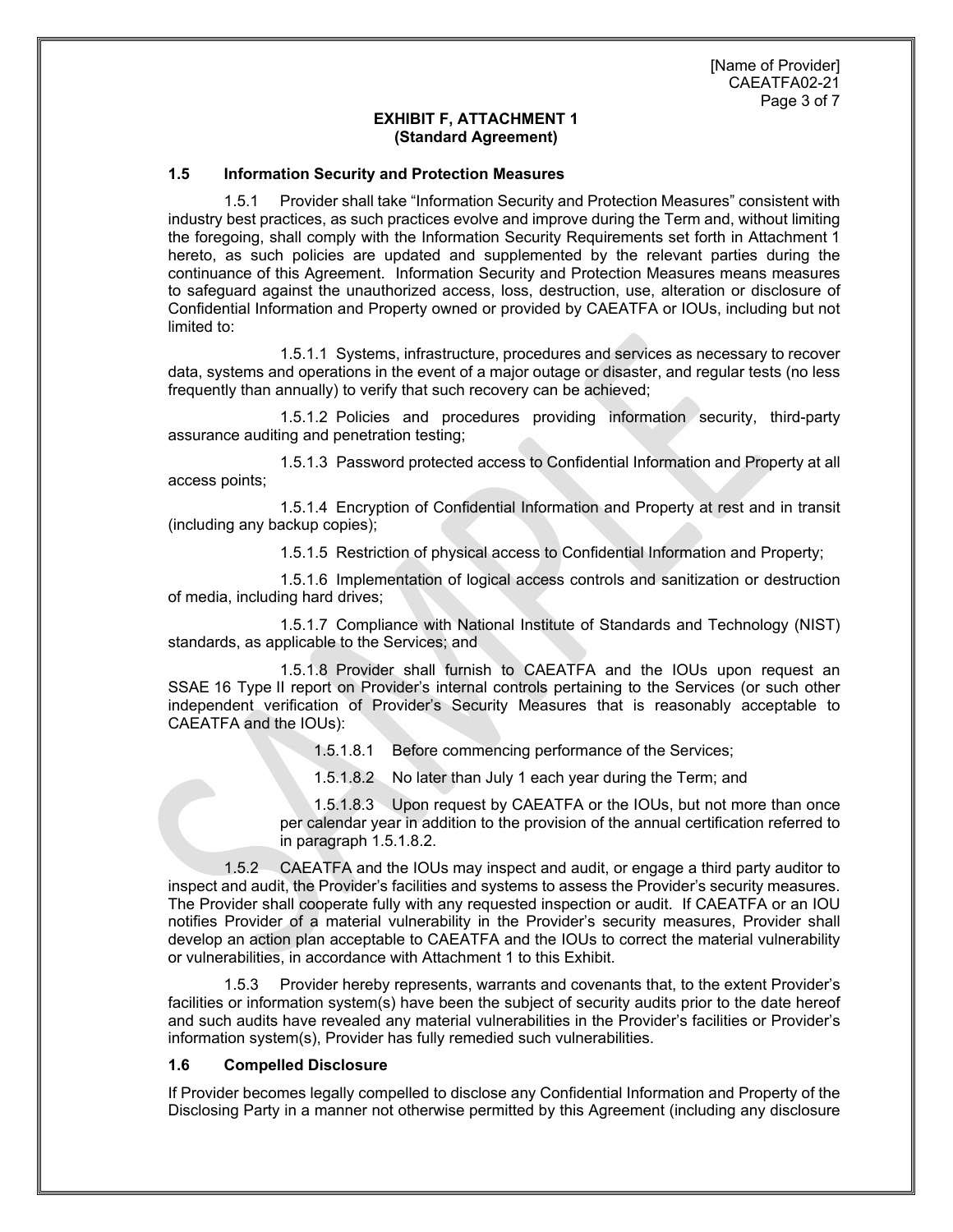that is required pursuant to the California Public Records Act (Chapter 3.5 (commencing with Section 6250) of Division 7 of Title 1 of the California Government Code (the "Public Records Act")), Provider will provide CAEATFA and the Disclosing Party with notice of the request within two (2) Business Days to enable CAEATFA and the Disclosing Party to fulfill their obligations under the CHEEF IA and subject to the Information Practices Act (Chapter 1 (commencing with Section 1798) of Title 1.8 of Part 4 of Division 3 of the California Civil Code). Provider acknowledges that the obligation to produce documents and the ultimate determination of what information is privileged and what is to be released is solely CAEATFA's.

# **1.7 Public Disclosures**

1.7.1 CAEATFA and the IOUs may be required or may determine it is desirable to file this Agreement with regulatory entities and, Provider acknowledges that in either case, they shall have the right to do so. Each Party will otherwise refrain from disclosing the specific terms and conditions of this Agreement to third parties to the extent allowed by law.

1.7.2 All other media releases, public announcements and public disclosures by CAEATFA or the IOUs relating to this Agreement or the subject matter of this Agreement (including disclosures and announcements regarding the conduct or results of the CHEEF Programs) will be coordinated with and approved by CAEATFA and the IOUs prior to release.

1.7.3 The fact that CAEATFA and Provider have entered into this Agreement does not constitute, nor does it imply in any way, endorsement by CAEATFA of Provider, and Provider will not indicate or imply that CAEATFA endorses, recommends, or vouches for Provider in any form of written, verbal, or electronic advertisement, communication, or any other business development effort, except to the extent expressly approved by CAEATFA in writing.

# **1.8 Return or Destruction**

Upon request by the Disclosing Party, and with the written consent of CAEATFA in the event of a request from an IOU, Provider will return or provide the Disclosing Party a copy of any designated Confidential Information and Property of the Disclosing Party. When Confidential Information and Property of the Disclosing Party is no longer required for the Provider's performance under this Agreement, or in any event upon expiration or termination of this Agreement for any reason, the Provider will return all materials in any medium that contain, refer to, or relate to Confidential Information and Property of the Disclosing Party or, at the Disclosing Party's election, destroy them. At the Disclosing Party's request, Provider will certify in writing that it has returned or destroyed all copies of the Disclosing Party's Confidential Information and Property in the possession or control of Provider. Provider shall remove, or cause to be removed, all Confidential Information and Property from Provider and Provider Personnel's information system and other computing resources. Provider shall not, without the prior written authorization of CAEATFA and the IOUs, sell or otherwise dispose of any parts, equipment, or other materials containing, conveying, embodying, or made in accordance with or by reference to any Confidential Information and Property. Before disposing of such parts, equipment, or materials, Provider shall render them unusable.

# **1.9 Duration of Confidentiality Obligations**

The Receiving Party's obligations hereunder apply to Confidential Information and Property of the Disclosing Party disclosed to the Receiving Party before or after the Effective Date and will continue during the Term and survive the expiration or termination of this Agreement as follows and in compliance with any obligations arising under the Public Records Act:

1.9.1 The Receiving Party's obligations under Section 1.8 will continue in effect until fully performed;

1.9.2 As to any portion of the Disclosing Party's Confidential Information and Property that constitutes a trade secret under applicable Law, the obligations will continue for as long as the information continues to constitute a trade secret;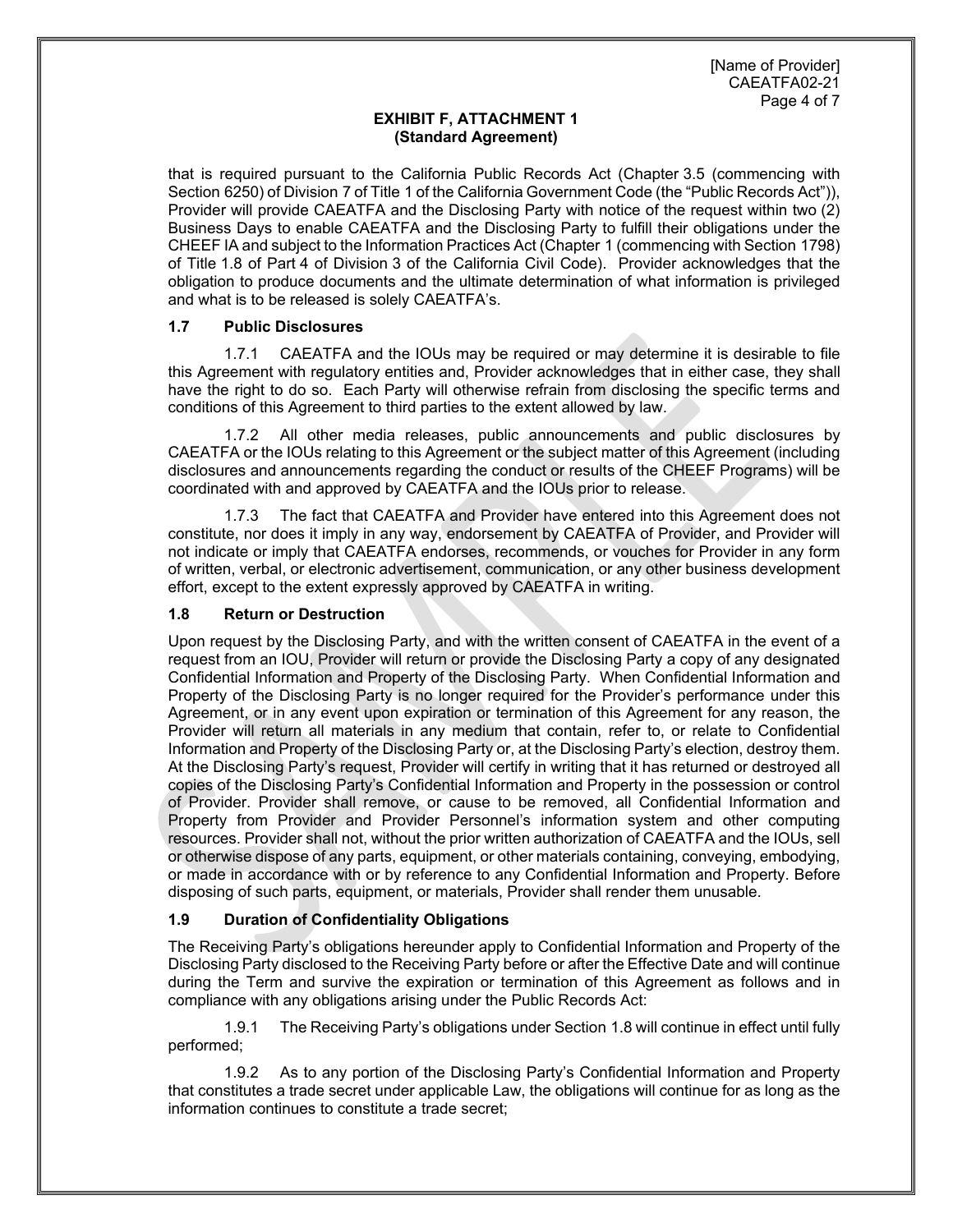1.9.3 As to Customer Data, such obligations shall continue in perpetuity; and

1.9.4 As to all other Confidential Information and Property of the Disclosing Party, the obligations will survive for two years after the Receiving Party's fulfillment of its obligations under Section 1.8 with respect to the Confidential Information and Property in question.

# **1.10 Database and Derived Data**

1.10.1 Any database or information repository developed or maintained by Provider using IOU Confidential Information and Property or Customer Data (a "**Database**"), and all analysis, reports, aggregated and/or anonymized data and metadata created by Provider based on IOU Confidential Information and Property or Customer Data ("**Derived Data**"), shall be owned jointly by the IOUs from whose Confidential Information and Property and Customer Data the Database or Derived Data was derived, and shall be held for the benefit of ratepayers subject to the continuing jurisdiction and regulation of the Commission.

1.10.2 Provider may use, publish and disclose the Database and Derived Data only for the purpose of performing the Services in accordance with this Agreement, but not otherwise, and shall not sell, assign, lease or otherwise dispose of the Database or Derived Data to third parties or commercially exploit it for Provider's benefit or the benefit of any third party. Provider may not possess or assert any lien or other right against or to the Database or Derived Data.

1.10.3 Before the Database and/or any Derived Data is made public or disclosed to any third party pursuant to authorization under this Agreement, Provider shall ensure that any Customer Data included therein is anonymized so that it cannot be identified with the individuals to whom it relates.

# **2. Provisions Related to Personnel (Security Training and Background Check)**

- **2.1** The Provider, at its own expense, will ensure that, prior to providing any of the Services, Provider Personnel will: (1) complete any CAEATFA- or IOU-provided or required orientation and security procedures, which will include training on the confidentiality, security and non-disclosure obligations regarding the IOUs' computing system and Confidential Information and Property, Security Incident Response Plan, as well as appropriate business conduct and protocols directed at compliance with Applicable Laws and any relevant IOU policies; and (2) complete annual training thereafter, and update such training when Applicable Laws materially change or when CAEATFA or an IOU informs the Provider of material changes in the IOUs' information or physical security policies.
- **2.2** The Provider, at its own expense, will (1) screen and conduct background checks of the Provider Personnel in accordance with CAEATFA's and the IOUs' policies that have been provided to the Provider in writing; (2) verify that each individual involved in providing the Services has received and signed a copy of the Provider's code of conduct and is bound to maintain the confidentiality of all Confidential Information and Property provided by CAEATFA and the IOUs pursuant to this Agreement; and (3) confirm to CAEATFA and the IOUs that these and any other pre-assignment steps described in this Agreement or CAEATFA's and the IOUs' written policies for contractors have been successfully completed.

# **3. Enforcement by IOUs**

**3.1** Each IOU is a third party beneficiary of the Provider's warranties, covenants, indemnities and other obligations under this Agreement. In addition to CAEATFA's right to enforce the Agreement as a Party, each IOU may enforce the terms of this Agreement against the Provider as if the IOU were a Party. Alternatively, each IOU may, in its sole discretion, authorize CAEATFA or another IOU to enforce such rights, including by participating in an arbitration proceeding or litigation on its behalf. The IOUs shall take no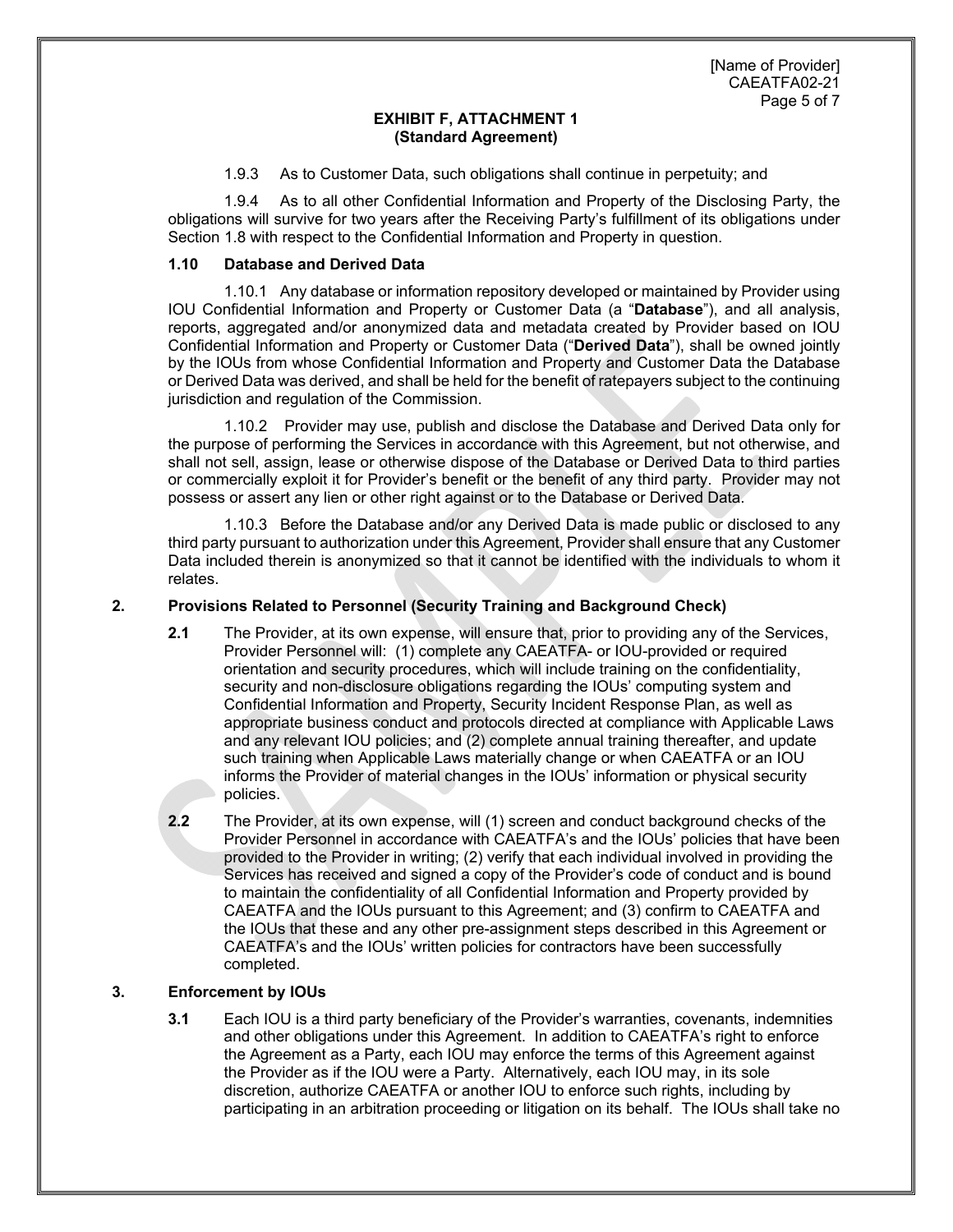action pursuant to this section without providing three (3) Business Days prior written notice to CAEATFA.

**3.2** Subject to paragraph 3.1, this Agreement is entered into solely between CAEATFA and Provider and will not be deemed to create any rights in any third parties or to create any obligations of either CAEATFA or Provider to any third parties.

## **4. Prior Written Approval for Changes**

Provider's Cost Proposal, submitted in response to CAEATFA's Request for Proposal No. CAEATFA02-21 ("RFP") and made a part of the Agreement by reference (hereinafter "Cost Proposal"), describes the personnel, subcontractors, facilities and systems (the "**Service Delivery Environment**") that will be used by the Provider to perform and deliver the Services. Any material change to the Service Delivery Environment as described in Cost Proposal shall require CAEATFA's prior written approval. Without limiting the foregoing, CAEATFA's prior written approval is required for any subcontracting of the Services by Provider, any relocation of Confidential Information and Property or any change in the locations from which Confidential Information and Property may be accessed by Provider Personnel.

# **5. Compliance with Applicable Laws**

The Provider will comply with all Applicable Laws in connection with the performance of the Services and the conduct of its business.

# **6. Insurance**

- **6.1** Provider will maintain the following insurance coverage or self-insurance coverage, at all times during the term of this Agreement, with companies having an A.M. Best rating of "A-, VII" or better, or equivalent:
	- 6.1.1 **Workers' Compensation**: statutory minimum.
	- 6.1.2 **Employer's Liability coverage**: \$1 million minimum.
	- 6.1.3 **Commercial General Liability**: \$2 million minimum per occurrence/\$4 million minimum aggregate.
- **6.2** The insurance policies referred to in paragraphs 6.1.1, 6.1.2 and 6.1.3 above shall acknowledge CAEATFA, the IOUs and their respective officers, agents and employees (the "**Beneficiaries**") as additional insureds, be primary for all purposes, contain standard cross-liability or severability of interest provisions, and waive all rights of subrogation against the Beneficiaries.
	- 6.2.1. **Professional Liability** (if applicable): \$1 million minimum.
	- 6.2.2. **Commercial or Business Auto:** \$1 million minimum. Such insurance shall acknowledge the Beneficiaries as additional insureds and be primary for all purposes.
- **6.3** Evidence of Insurance. Upon request at any time during the term of this Agreement, Provider shall provide evidence that the insurance policies required by this Section are in full force and effect, and provide the coverage and limits of insurance required herein.
- **6.4 Notice of Claims.** Provider shall immediately report to CAEATFA, and promptly thereafter confirm in writing, the occurrence of any injury, loss or damage incurred by Provider in the course of performing Services, or receipt of notice or knowledge of any claim by a third party of any occurrence that might give rise to such a claim.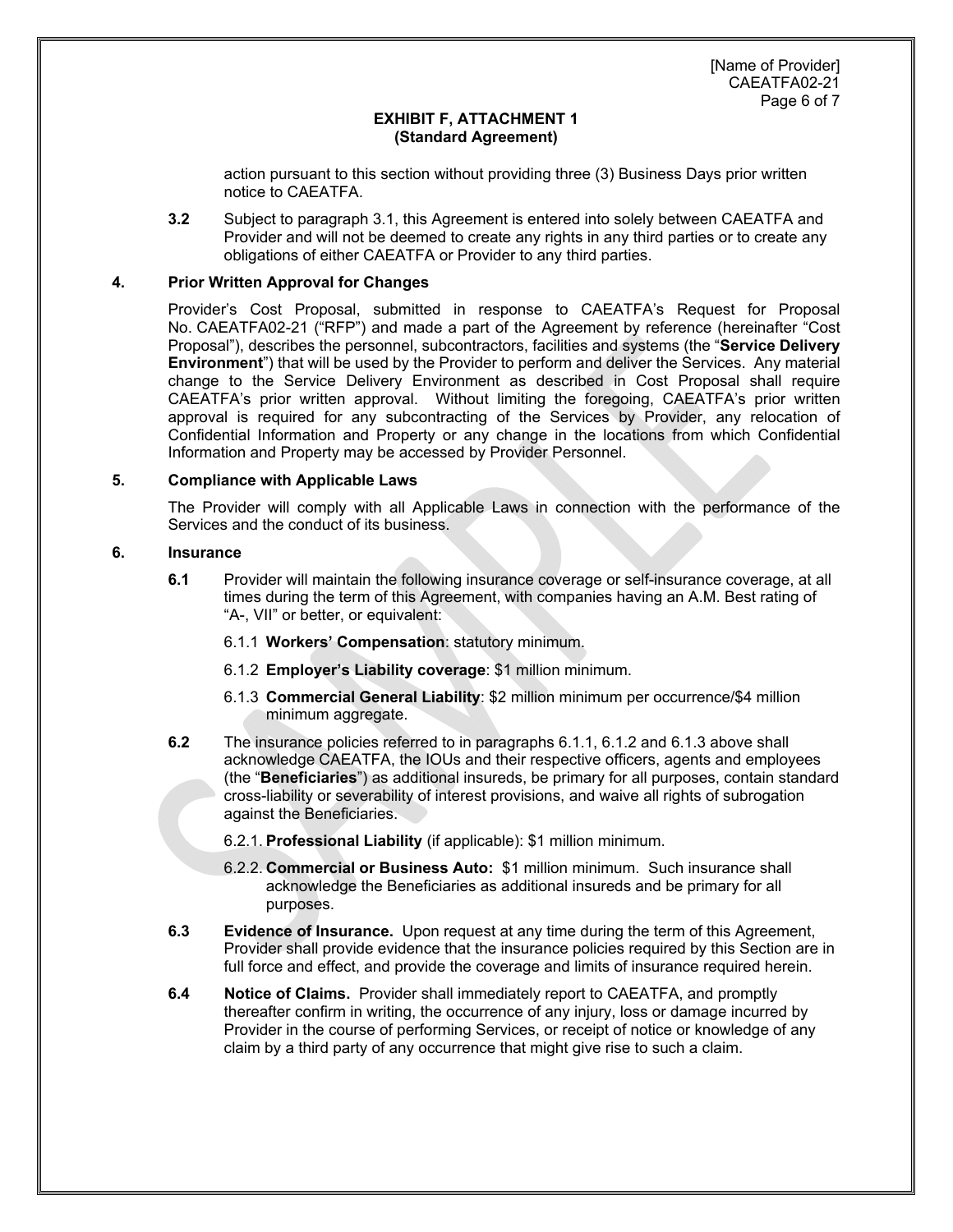[Name of Provider] CAEATFA02-21 Page 7 of 7

#### **EXHIBIT F, ATTACHMENT 1 (Standard Agreement)**

## **7. Audit Rights and Record Retention.**

- **7.1** Provider shall maintain, for a period of five (5) years after final payment, complete accounting records (and supporting documentation) of all funds paid to Provider hereunder. Provider agrees that CAEATFA and the IOUs shall have the right to review and to copy any records and supporting documentation pertaining to the performance of [the Agreement]. Provider agrees to allow the auditor(s) access to such records during normal business hours and to allow interviews of any employees who might reasonably have information related to such records. Further, Provider agrees to include a similar audit right provision in any contract with a subcontractor performing any of the Services.
- **7.2** Provider shall not retain any funds erroneously paid by CAEATFA to Provider, including, but not limited to, any funds paid on behalf of an IOU. If, at any time, CAEATFA or the IOUs discover that an amount was paid to Provider was in error, either through subsequent review or audit, or by another means, the amount erroneously paid to Provider may, at the option of CAEATFA or IOUs, as applicable be used to offset future payment(s) due to Provider or must be repaid by Provider.

# **8. Provider Indemnities.**

- **8.1** Provider shall indemnify, defend and hold harmless CAEATFA, the IOUs, their affiliates, and their respective officers, directors, employees, agents and representatives from and against any and all Losses arising in connection with any Claim:
	- 8.1.1 resulting from the negligent or unlawful acts or omissions, or willful or tortious conduct of Provider or its employees, agents and subcontractors, including any failure of any of them to comply with Applicable Laws in connection with this Agreement;
	- 8.1.2 resulting from any collection or enforcement action in connection with this Agreement; and/or
	- 8.1.3 arising from the Provider's breach or alleged breach of its confidentiality, data privacy and data protection obligations under this Agreement.

## **8.2 Definitions Related to Provider** Indemnities**.**

- 8.2.1 **"Claim**" means any claim, demand, action, proceeding or investigation made or commenced against a Party that is related to this Agreement or a Provider Agreement, as applicable, by an unaffiliated third party or Governmental Authority, whether or not a lawsuit is filed.
- 8.2.2 "**Losses**" means any and all expenses, losses, liabilities and/or damages suffered or incurred by any indemnified person as a result of or in connection with a Claim, including any amounts paid or incurred in settlement of a Claim, and including the costs of defending and/or settling the Claim and associated legal costs.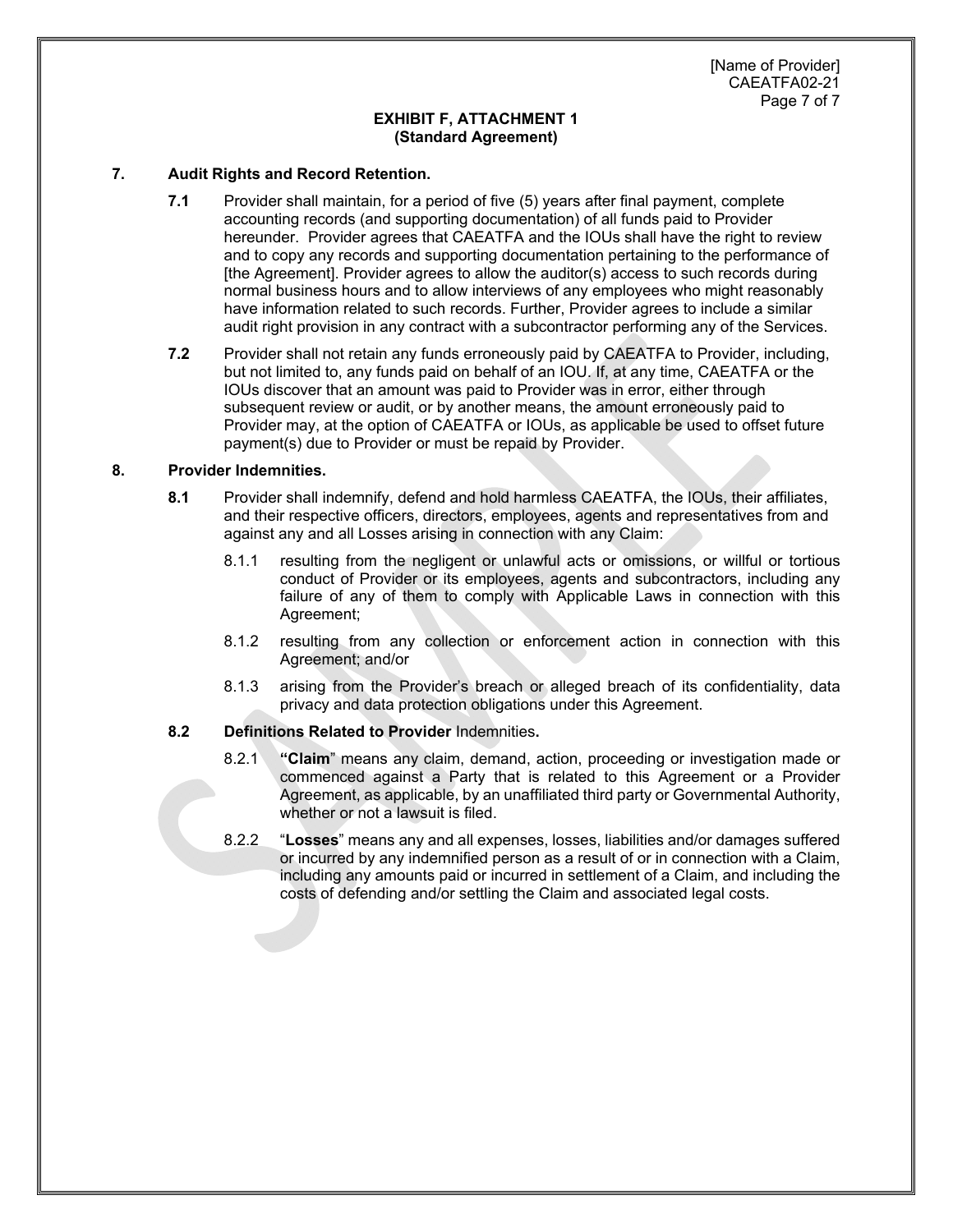# **INFORMATION SECURITY REQUIREMENTS**

CAEATFA and Provider have entered into Agreement as of the Effective Date thereof. The terms set forth in this Attachment shall be governed by the Agreement and shall be effective as of the Effective Date. Capitalized terms used in this Attachment but not defined herein shall have the meanings given in the Agreement.

1. Scope. This Attachment applies to and governs any and all receipt of, access to, storage of, or use of Confidential Information and Property by Provider and Provider Personnel, in connection with the Services.

2. Definitions. In addition to the definitions set forth elsewhere in the Agreement, the following capitalized terms shall have the meanings set forth below:

(a) "**Security Incident**" means (i) any Unauthorized Use or other breach in the security of Provider' and/or Provider Personnel's information systems that contain Confidential Information and Property, or any unauthorized access to, interception of, disclosure or acquisition of such Confidential Information and Property, or (ii) if caused by the action or inaction of Provider, any Unauthorized Use or other breach in the security of information systems that contain Confidential Information and Property, or any unauthorized access to, interception of, disclosure or acquisition of such Confidential Information and Property.

(b) "**Security Incident Response Plan**" or "**SIRP**" means a written plan and process for preventing, detecting, identifying, reporting, tracking and remediating Security Incidents.

(c) "**Security Incident Report**" or "**SIR**" means a report prepared by Provider regarding a Security Incident which includes, at a minimum, the information more fully set forth below in Section 5.

(d) "**Unauthorized Use**" means any use, reproduction, distribution, transfer, disposition, disclosure, possession, memory input, alteration, erasure, damage or other activity by Provider involving Confidential Information and Property that is not expressly authorized under the Agreement.

## 3. Security Obligations.

(a) Security Incident Response Plan: Prior to accessing any Confidential Information and Property, Provider shall develop a SIRP and implement and maintain such SIRP throughout the Term.

(b) SIRP General Requirements: Provider's SIRP will include, at a minimum, Security Incident handling and response procedures, specific contacts in an event of a Security Incident, the contacts' roles and responsibilities, and their plans to notify CAEATFA and/or the relevant IOU(s), as the case may be, concerning the Security Incident. The SIRP must be based on and meet all of the following requirements:

Applicable Laws concerning the care, custody, control and integrity of data and information, including but not limited to, California's Information Practices Act of 1977, California Civil Code §§ 1798.80 *et seq.,* and California Public Utilities Commission Decision 11-07-056, 2011 Cal. PUC LEXIS 404

(ii) Provides for notice to CAEATFA and/or the IOUs (as applicable), of any breach of the security of Confidential Information and Property if it is reasonably believed to have been acquired by an unauthorized person.

(c) SIRP Review. At CAEATFA's request, Provider shall review the SlRP at least annually with CAEATFA, and the IOUs (if applicable) to identify updates, changes or potential improvements, and a process to document these changes within ninety (90) days of these changes.

(d) Physical Security. Provider shall provide and maintain physical controls in accordance with Applicable Standards to prevent any Security Incidents and the Unauthorized Use of Confidential Information and Property. Physical controls shall include, but not be limited to: (i) effective physical security of any Provider facilities and Provider's computing systems used in connection with providing the Services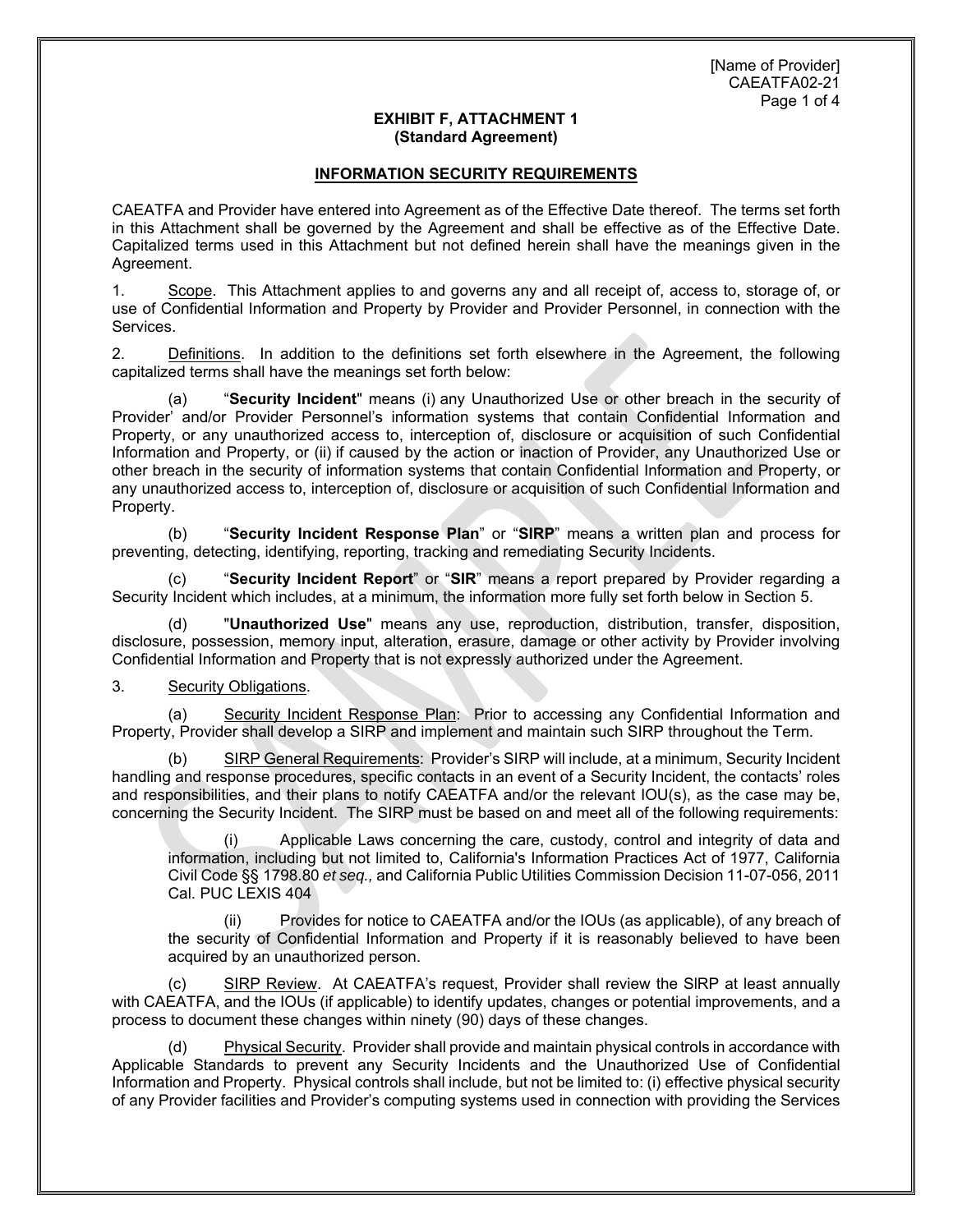to CAEATFA, on behalf of the IOUs. At a minimum, such methods must include visitor sign-ins, restricted access key cards or locks for employees, and limited access to server rooms and archival backups; (ii) physical hazard protection; (iii) equipment configuration control methods to detect unauthorized changes in configuration and inventory; and (iv) requirements stating that all removable media such as compact discs, digital video discs, thumb drives, or laptops used to store Confidential Information and Property shall be protected from Unauthorized Use or a Security Incident.

Additional Security Obligations. In addition to its other obligations relating to Confidential Information under the Agreement, Provider shall (and shall ensure Provider Personnel) comply with the following additional obligations:

Data Storage. Provider shall maintain all Confidential Information and Property so as to be compartmentalized or otherwise logically separate from, and in no way commingled with, other information of Provider or its other customers and not accessible by other customers.

Security Program. The security program implemented and maintained by Provider for its Information Systems shall consist of safeguards to prevent any Unauthorized Use, accidental or unauthorized destruction, accidental loss, alteration of, access to and any other unauthorized collection or use of Confidential Information and Property, and shall include, without limitation: (aa) appropriate access controls and data integrity controls, including the use of strong authentication of users, least privilege access, and use of firewalls and antivirus software; (bb) testing and auditing of all controls; and (cc) encryption of all Confidential Information and Property, while at rest and in transit.

(iii) Backup of Confidential Information and Property. Provider will use prevailing: (aa) secure and redundant encrypted data backup, (bb) recovery technologies, and (cc) destruction methods, at no additional cost to CAEATFA, with respect to Provider's access and use of Confidential Information and Property. Provider shall at all times ensure that it is aware of and has documented the location of all copies of Confidential Information and Property.

4. Notice of Security Incident. Provider covenants and agrees that if Provider or Provider Personnel, discover or are notified of a Security Incident or potential Security Incident relating to the IOUs' or CAEATFA's computing systems, Confidential Information and Property or information therein, Provider shall immediately submit a SIR to CAEATFA and the relevant IOU(s) by emailing the SIR. The SIR shall (a) include, at a minimum, a brief summary of the issue, facts and status of Provider's investigation; (b) identify the potential number of individuals affected by the Security Incident; (c) provide any other information pertinent to CAEATFA's and the IOUs' understanding of the Security Incident and the exposure or potential exposure of Confidential Information and Property; (d) investigate such Unauthorized Use or such potential Unauthorized Use that caused the Security Incident or may cause a Security Incident; (e) inform CAEATFA and the relevant IOU(s), in writing, of the results of such investigation; (f) assist CAEATFA and the relevant IOU(s), (at Provider's cost and expense) in maintaining the confidentiality of such Confidential Information and Property; and (g) if requested by CAEATFA, discuss with CAEATFA and the relevant IOU(s) the cause(s) of the Security Incident, Provider's response, lessons learned and potential improvements to Provider's computing system's security process and procedures. Upon receipt of Provider's SIR, CAEATFA or the IOUs may immediately revoke Provider's and Provider Personnel's access to the relevant computing systems and Confidential Information and Property. Such revocation shall not relieve Provider of its obligations to perform the Services in accordance with the terms of the Agreement. If CAEATFA or an IOU deems it prudent to notify individuals potentially affected by the Security Incident and/or to offer them free credit monitoring service or other remedies, then Provider shall reimburse CAEATFA or the IOU for its costs and expenses for the notification and remedies.

5. Vulnerability Management After a Security Incident. Upon the occurrence of a Security Incident, Provider shall immediately inform CAEATFA and the IOUs of such Security Incident and provide access to CAEATFA and the IOUs so that CAEATFA and the IOUs or an independent third party may conduct an onsite audit and inspection of the facility or facilities and Provider's computing systems involved in the Security Incident. Provider shall develop an action plan acceptable to CAEATFA and the IOUs to correct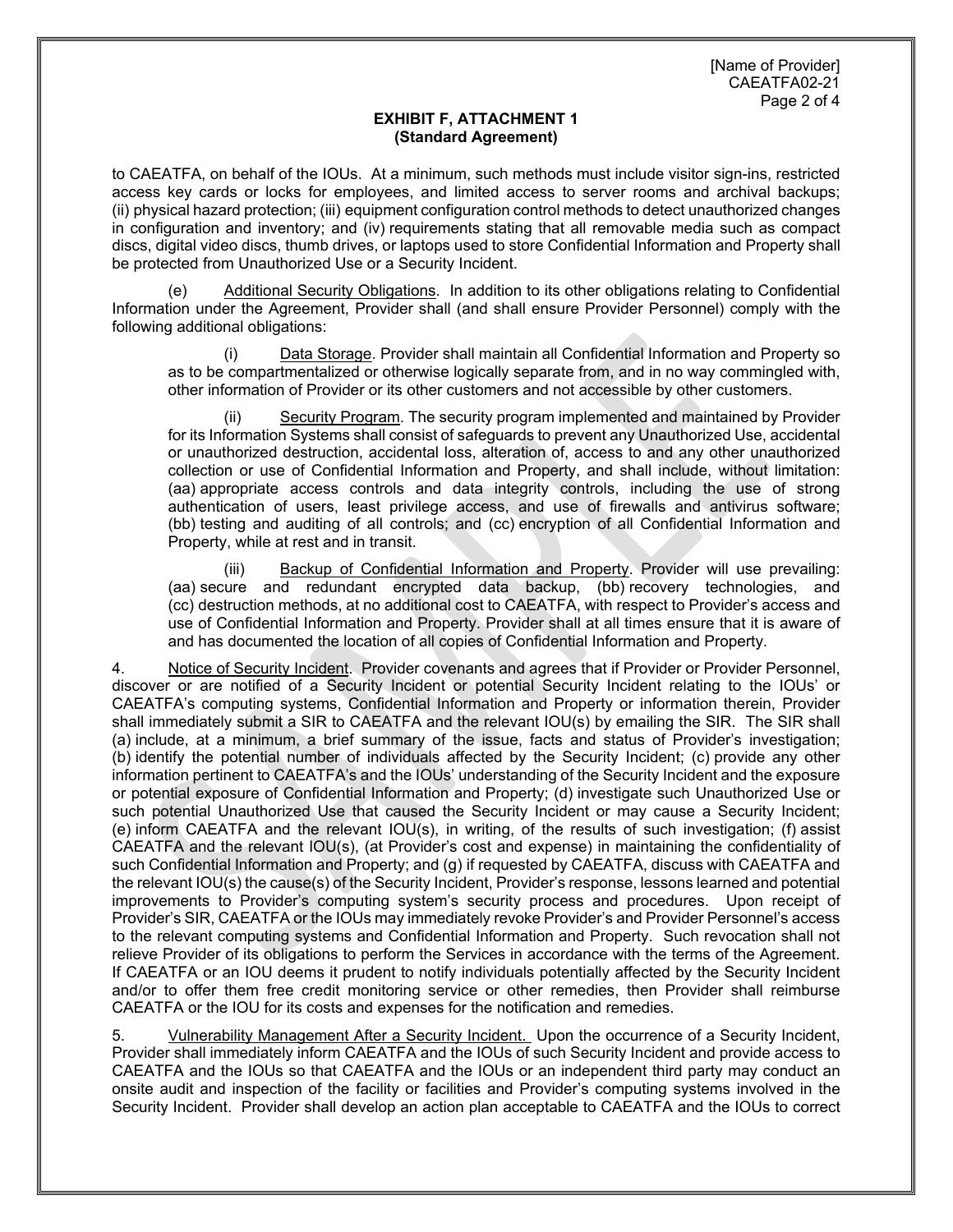the causes of the Security Incident and all material vulnerability or vulnerabilities discovered during the audit or inspection. Promptly after CAEATFA and the IOUs approve the action plan, Provider shall correct each such Security Incident cause or vulnerability at its sole cost and expense. Provider shall certify in writing to CAEATFA and the IOUs that it has corrected all such Security Incident causes and vulnerabilities. Provider shall bear (and if applicable, shall reimburse CAEATFA and/or the applicable IOU(s) for) all costs and expenses of an audit or inspection following a Security Incident. Additionally, Provider shall:

Upon CAEATFA's or an IOU's written request, promptly perform (or shall permit the IOUs or an independent third party to perform) a vulnerability threat assessment ("VTA") test or such additional testing as may be reasonably required by CAEATFA or an IOU. The VTA may be performed, in CAEATFA's or the IOUs' sole discretion, by CAEATFA, the staff or subcontractor of one or more IOUs, or a security consultant selected and approved in writing by CAEATFA.

(b) Thereafter, throughout the remainder of the Term, perform quarterly vulnerability assessments of Provider's computing systems used to perform the Services ("Assessments"). Such Assessments shall include an evaluation of Provider's externally accessible computer systems from the perspective of an external attacker, with a focus on service discovery and service identification. This Assessment shall include a logical assessment, penetration/intrusion testing and/or analysis services. Threats to Provider's computing systems' availability, reviewing of whether attackers could deny legitimate users access to information made available through Provider's IT infrastructure, may also be evaluated. Such quarterly Assessments shall be at Provider's sole expense and shall be conducted by a third party nationally recognized for performing such Assessments (a "VTA Contractor"), proposed by Provider and subject to CAEATFA's and the IOUs' prior approval, which shall not be unreasonably withheld.

(c) CAEATFA or an IOU may also request Provider to have the VTA Contractor conduct additional Assessments on an ad hoc basis, to provide reviews of Provider's computing systems, including without limitation, Provider's infrastructure, applications, networks, internal scans, external scans and code. Such ad hoc Assessments shall be conducted in a manner that does not compromise Provider's reasonable security standards, shall be conducted under Provider's direction, and shall be at CAEATFA's or the IOU's sole expense. CAEATFA and the IOUs shall have the right to require Provider to use a different VTA Contractor (other than the one proposed by Provider) to perform such additional ad hoc Assessments.

(d) The results of all Assessments described in these Sub-Sections 5(a) – (c) shall be provided by Provider to CAEATFA and the IOUs and shall include a comprehensive report of the Assessment findings, redacted to exclude only specific information that is confidential and proprietary to Provider's other customers. Provider, CAEATFA and the IOUs shall reach an agreement regarding remediation of the findings within the Assessment results and Provider shall promptly perform such remediation at its sole cost and expense.

(e) Nothing set forth in Sections 5(c) or (d) shall be construed as a waiver of any legal or equitable rights and remedies available to CAEATFA and/or the IOUs in connection with an audit, inspection, or Security Incident. In addition, CAEATFA's and the IOUs' onsite audit or inspection of Provider's facilities under these sections shall not be interpreted as CAEATFA's or the IOUs' assumption of any liability or responsibility to remedy the Security Incident or vulnerability or otherwise to assist Provider in the repair or replacement of Provider's computing systems or facilities.

(f) Document Retention. Provider shall maintain all documentation relating to Security Incidents, remediation activities and follow-on assessments, whether in written or electronic form, including their identification, processing and resolution, for three (3) years after final resolution of the Security Incident, including the final resolution of all claims arising out of the Security Incident.

6. Additional Representations and Warranties. In addition to Provider's other representations and warranties in the Agreement, Provider hereby represents and warrants:

(a) Provider shall comply with all of the terms in this Attachment throughout the Term;